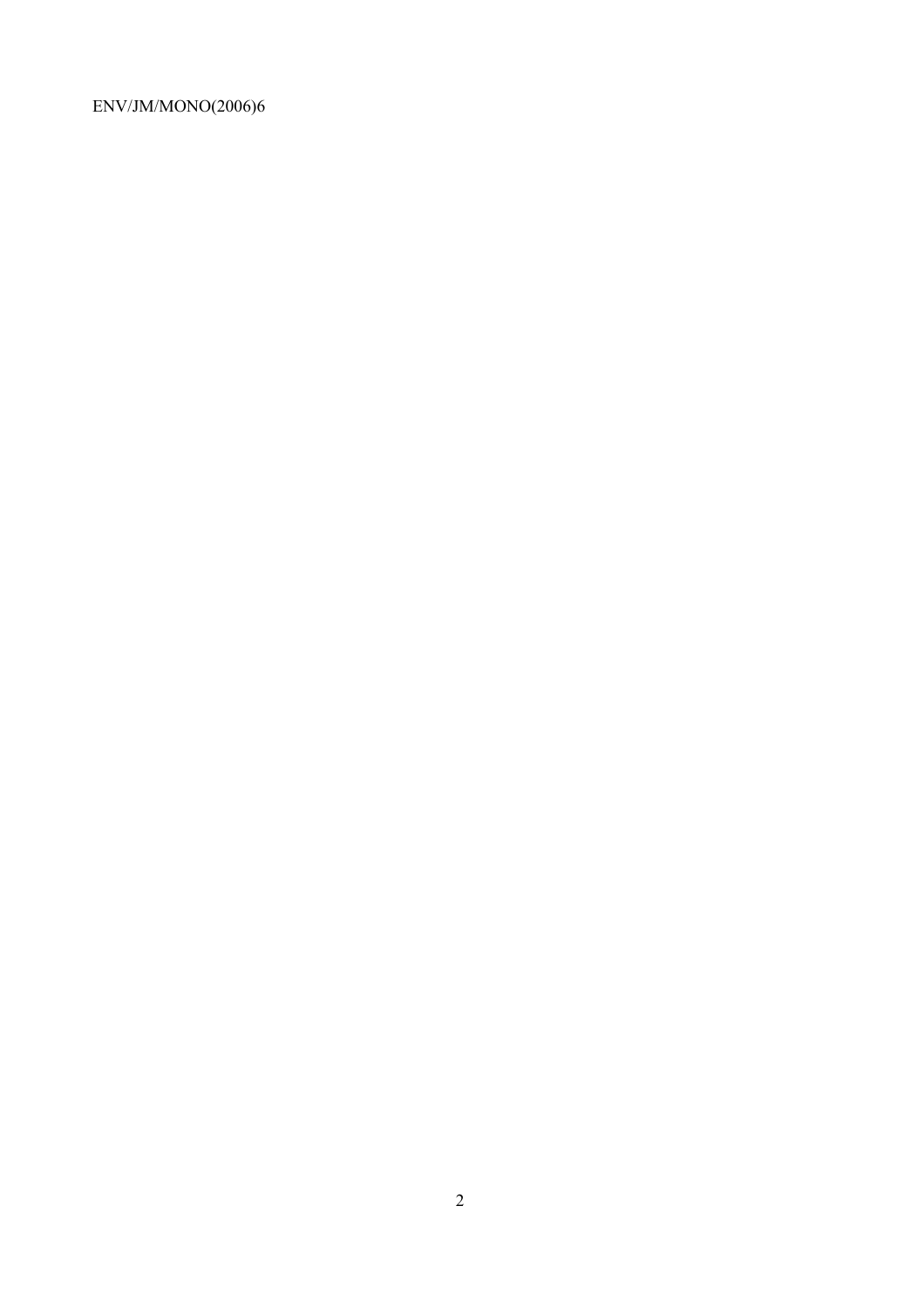# **OECD Environment Health and Safety Publications**

# **Series on Testing and Assessment**

**No. 52** 

# **COMPARISON OF EMISSION ESTIMATION METHODS USED IN POLLUTANT RELEASE AND TRANSFER REGISTERS AND EMISSON SCENARIO DOCUMENTS: CASE STUDY OF PULP AND PAPER AND TEXTILE SECTORS**

**Environment Directorate ORGANISATION FOR ECONOMIC CO-OPERATION AND DEVELOPMENT** 

**Paris, 2006**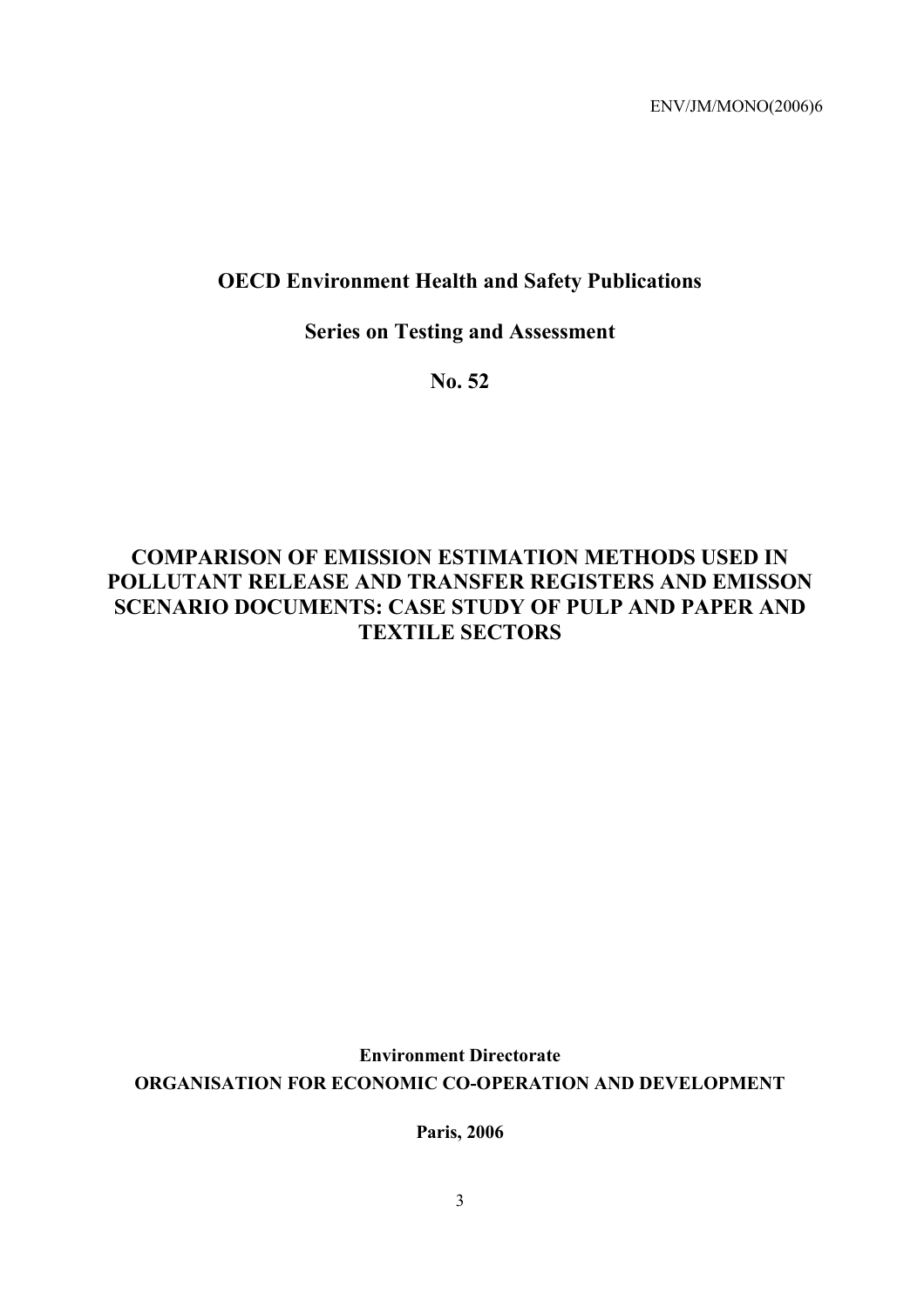#### **Also published in the Series on Testing and Assessment:**

No. 1, *Guidance Document for the Development of OECD Guidelines for Testing of Chemicals (1993; reformatted 1995)*

No. 2, *Detailed Review Paper on Biodegradability Testing (1995)*

No. 3, *Guidance Document for Aquatic Effects Assessment (1995)* 

No. 4, *Report of the OECD Workshop on Environmental Hazard/Risk Assessment (1995)*

No. 5, *Report of the SETAC/OECD Workshop on Avian Toxicity Testing (1996)*

No. 6, *Report of the Final Ring-test of the Daphnia magna Reproduction Test (1997)*

No. 7, *Guidance Document on Direct Phototransformation of Chemicals in Water (1997)* 

No. 8, *Report of the OECD Workshop on Sharing Information about New Industrial Chemicals Assessment (1997)*

No. 9, *Guidance Document for the Conduct of Studies of Occupational Exposure to Pesticides during Agricultural Application (1997)*

No. 10, *Report of the OECD Workshop on Statistical Analysis of Aquatic Toxicity Data (1998)*

No. 11, *Detailed Review Paper on Aquatic Testing Methods for Pesticides and industrial Chemicals (1998)*

No. 12, *Detailed Review Document on Classification Systems for Germ Cell Mutagenicity in OECD Member Countries (1998)*

No. 13, *Detailed Review Document on Classification Systems for Sensitising Substances in OECD Member Countries 1998)*

No. 14, *Detailed Review Document on Classification Systems for Eye Irritation/Corrosion in OECD Member Countries (1998)*

No. 15, *Detailed Review Document on Classification Systems for Reproductive Toxicity in OECD Member Countries (1998)*

No. 16, *Detailed Review Document on Classification Systems for Skin Irritation/Corrosion in OECD Member Countries (1998)*

No. 17, *Environmental Exposure Assessment Strategies for Existing Industrial Chemicals in OECD Member Countries (1999)*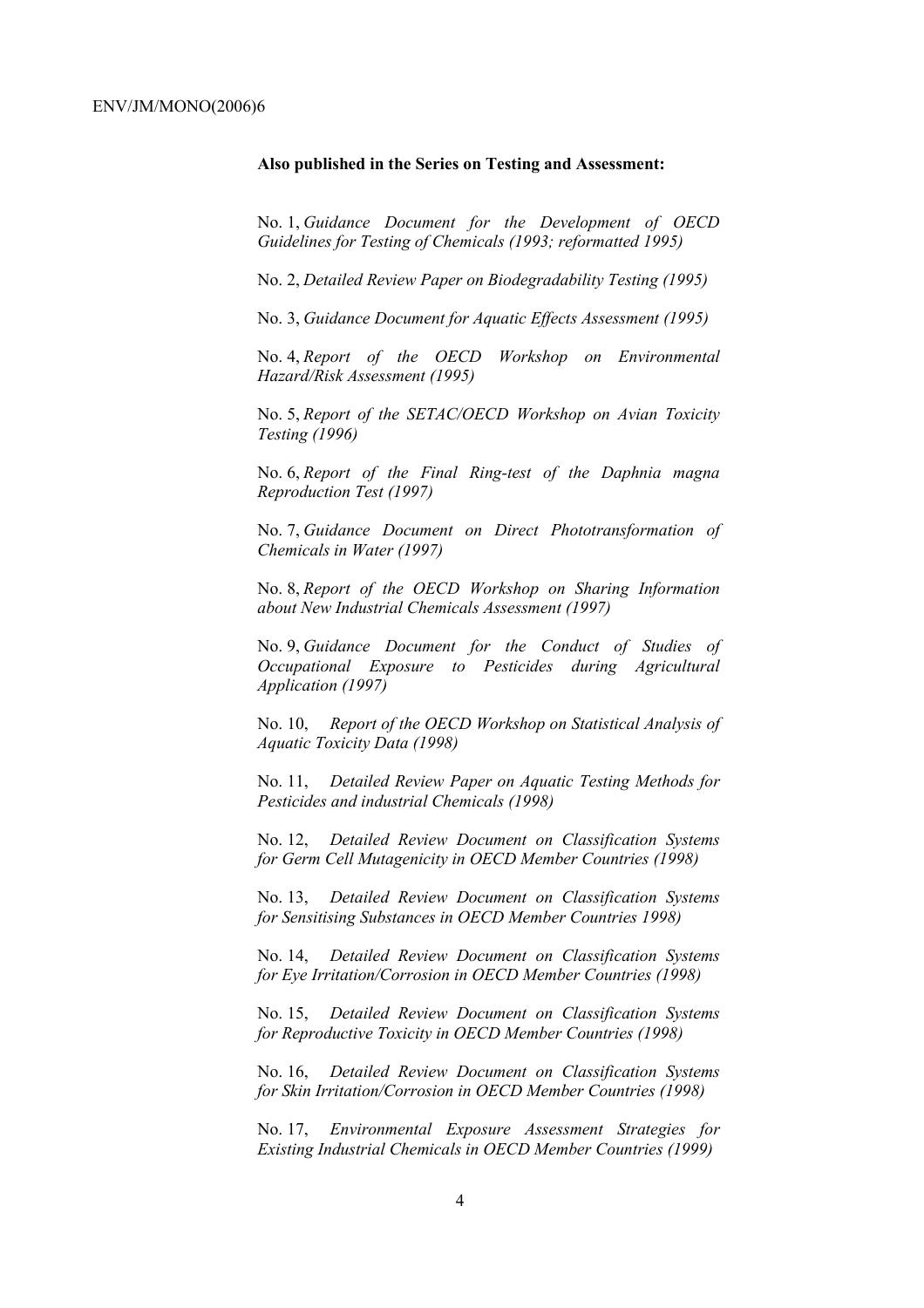No. 18, *Report of the OECD Workshop on Improving the Use of Monitoring Data in the Exposure Assessment of Industrial Chemicals (2000)*

No. 19, *Guidance Document on the Recognition, Assessment and Use of Clinical Signs as Humane Endpoints for Experimental Animals used in Safety Evaluation (1999)*

No. 20, *Revised Draft Guidance Document for Neurotoxicity Testing (2004)*

No. 21, *Detailed Review Paper: Appraisal of Test Methods for Sex Hormone Disrupting Chemicals (2000)*

No. 22, *Guidance Document for the Performance of Out-door Monolith Lysimeter Studies (2000)*

No. 23, *Guidance Document on Aquatic Toxicity Testing of Difficult Substances and Mixtures (2000)*

No. 24, *Guidance Document on Acute Oral Toxicity Testing (2001)*

No. 25, *Detailed Review Document on Hazard Classification Systems for Specifics Target Organ Systemic Toxicity Repeated Exposure in OECD Member Countries (2001)*

No. 26, *Revised Analysis of Responses Received from Member Countries to the Questionnaire on Regulatory Acute Toxicity Data Needs (2001)*

No 27, *Guidance Document on the Use of the Harmonised System for the Classification of Chemicals Which are Hazardous for the Aquatic Environment (2001)*

No 28, *Guidance Document for the Conduct of Skin Absorption Studies (2004)*

No 29, *Guidance Document on Transformation/Dissolution of Metals and Metal Compounds in Aqueous Media (2001)*

No 30, *Detailed Review Document on Hazard Classification Systems for Mixtures (2001)*

No 31, *Detailed Review Paper on Non-Genotoxic Carcinogens Detection: The Performance of In-Vitro Cell Transformation Assays (draft)*

No. 32, *Guidance Notes for Analysis and Evaluation of Repeat-Dose Toxicity Studies (2000)*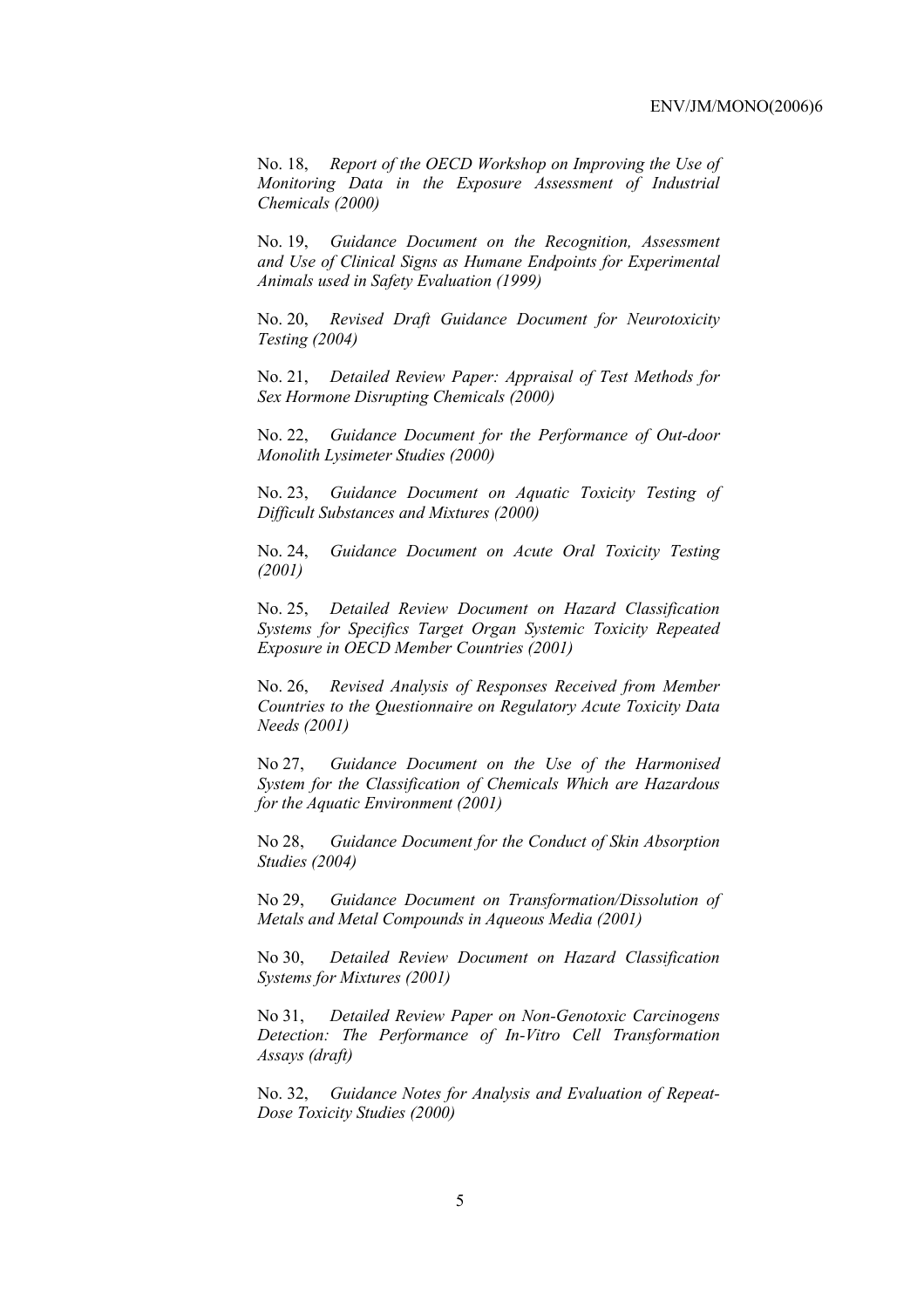No. 33, *Harmonised Integrated Classification System for Human Health and Environmental Hazards of Chemical Substances and Mixtures (2001)*

No. 34, *Guidance Document on the Development, Validation and Regulatory Acceptance of New and Updated Internationally Acceptable Test Methods in Hazard Assessment (in preparation)*

No. 35, *Guidance notes for analysis and evaluation of chronic toxicity and carcinogenicity studies (2002)*

No. 36, *Report of the OECD/UNEP Workshop on the use of Multimedia Models for estimating overall Environmental Persistence and long range Transport in the context of PBTS/POPS Assessment (2002)*

No. 37, *Detailed Review Document on Classification Systems for Substances Which Pose an Aspiration Hazard (2002)*

No. 38, *Detailed Background Review of the Uterotrophic Assay Summary of the Available Literature in Support of the Project of the OECD Task Force on Endocrine Disrupters Testing and Assessment (EDTA) to Standardise and Validate the Uterotrophic Assay (2003)*

No. 39, *Guidance Document on Acute Inhalation Toxicity Testing (in preparation)*

No. 40, *Detailed Review Document on Classification in OECD Member Countries of Substances and Mixtures Which Cause Respiratory Tract Irritation and Corrosion (2003)*

No. 41, *Detailed Review Document on Classification in OECD Member Countries of Substances and Mixtures which in Contact with Water Release Toxic Gases (2003)*

No. 42, *Guidance Document on Reporting Summary Information on Environmental, Occupational and Consumer Exposure (2003)*

No. 43, *Draft Guidance Document on Reproductive Toxicity Testing and Assessment (in preparation)*

No. 44, *Description of Selected Key Generic Terms Used in Chemical Hazard/Risk Assessment (2003)* 

No. 45, *Guidance Document on the Use of Multimedia Models for Estimating Overall Environmental Persistence and Long-range Transport (2004)*

No. 46*, Detailed Review Paper on Amphibian Metamorphosis Assay for the Detection of Thyroid Active Substances (2004)*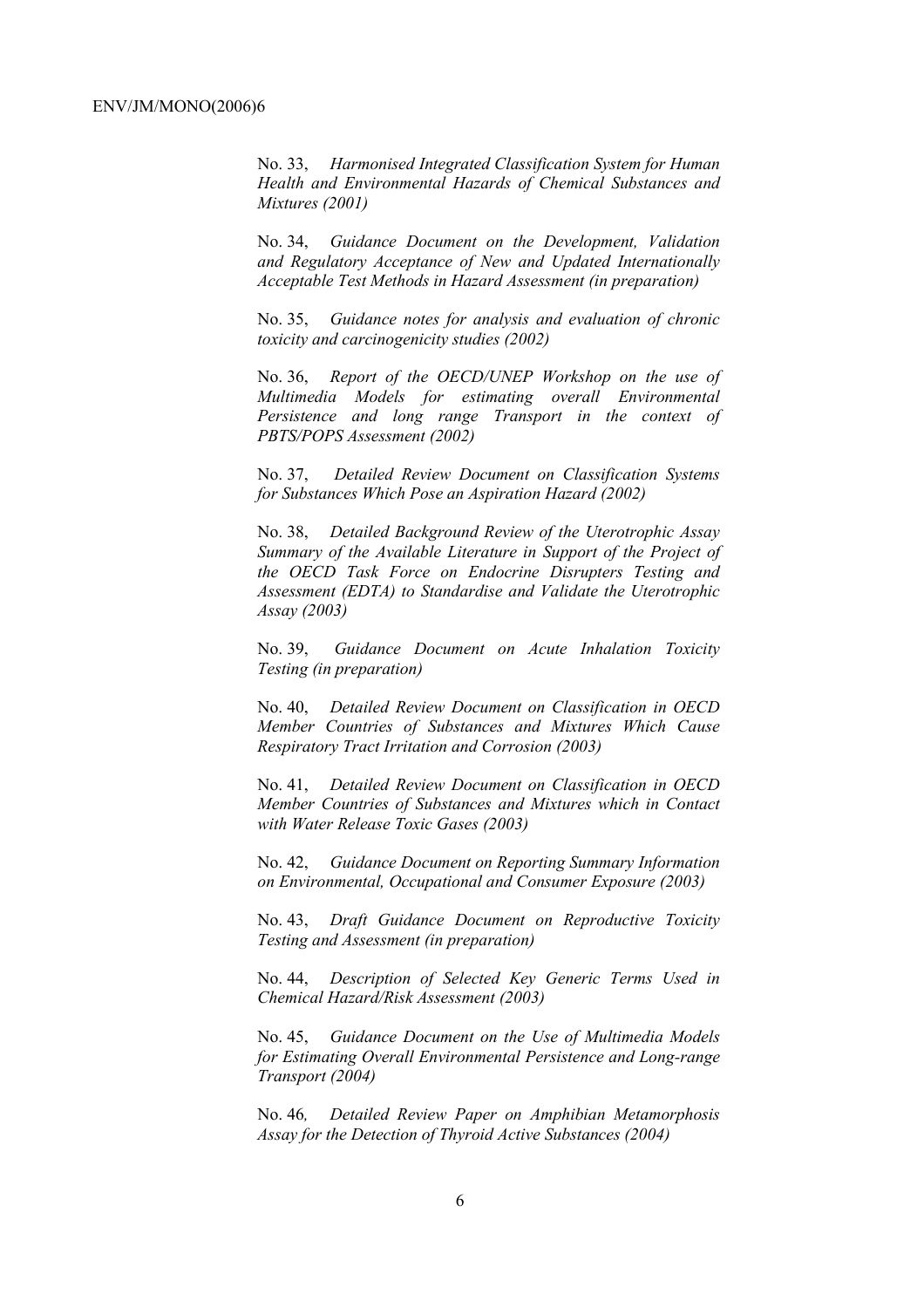No. 47, *Detailed Review Paper on Fish Screening Assays for the Detection of Endocrine Active Substances (2004)* 

No. 48, *New Chemical Assessment Comparisons and Implications for Work Sharing (2004)* 

No. 49, *Report from the Expert Group on (Quantitative) Structure-Activity Relationships [(Q)Sars] on the Principles for the Validation of (Q)Sars (2004)* 

No. 50, *Report of the OECD/IPCS Workshop on Toxicogenomics (2005)* 

No. 51, *Approaches to Exposure Assessment in OECD Member Countries: Report from the Policy Dialogue on Exposure Assessment in June 2005 (2006)* 

### **© OECD 2006**

Applications for permission to reproduce or translate all or part of this material should be made to: Head of Publications Service, OECD, 2 rue André-Pascal, 75775 Paris Cedex 16, France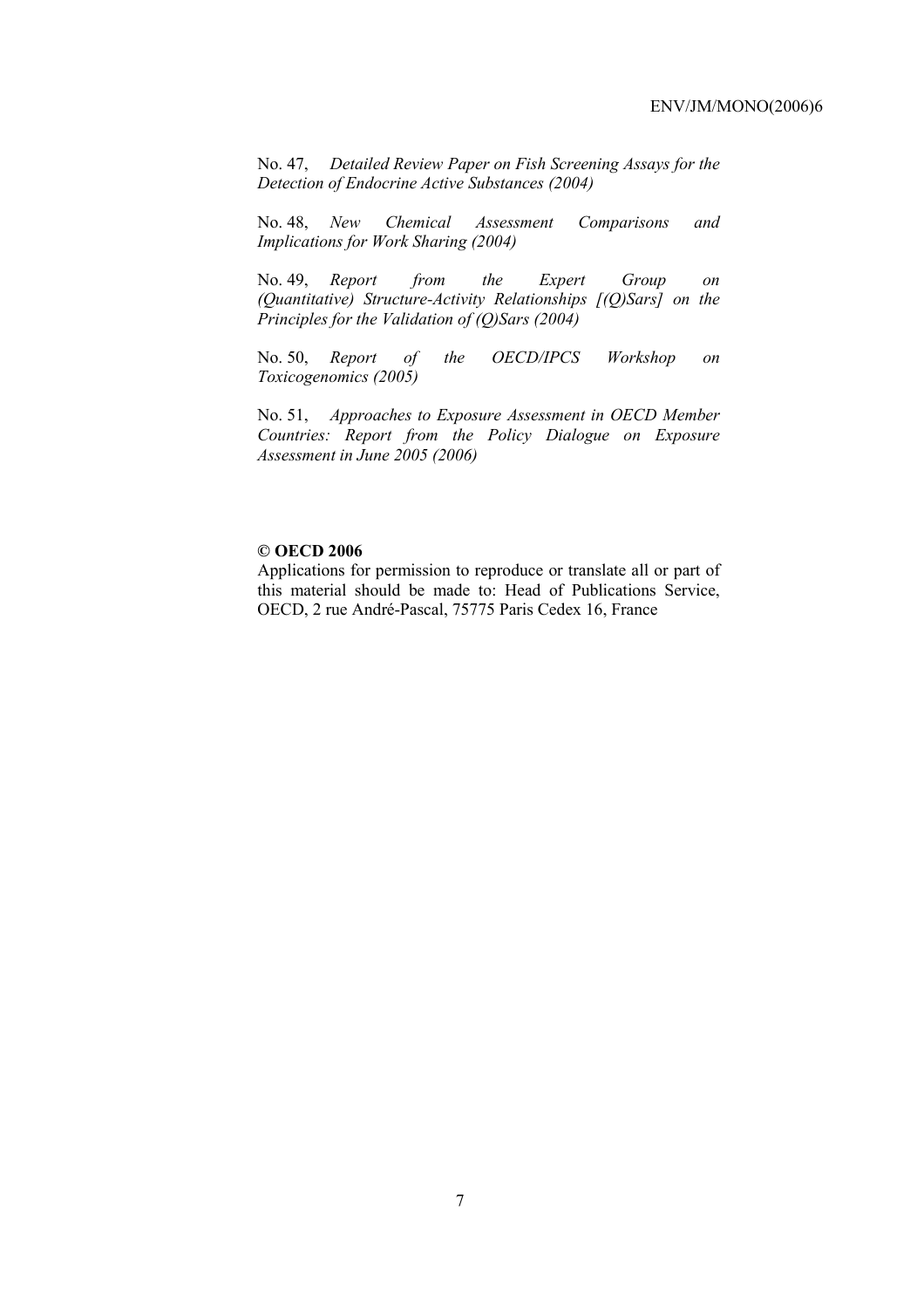# **About the OECD**

The Organisation for Economic Co-operation and Development (OECD) is an intergovernmental organisation in which representatives of 30 industrialised countries in North America, Europe and the Asia and Pacific region, as well as the European Commission, meet to co-ordinate and harmonise policies, discuss issues of mutual concern, and work together to respond to international problems. Most of the OECD's work is carried out by more than 200 specialised committees and working groups composed of member country delegates. Observers from several countries with special status at the OECD, and from interested international organisations, attend many of the OECD's workshops and other meetings. Committees and working groups are served by the OECD Secretariat, located in Paris, France, which is organised into directorates and divisions.

The Environment, Health and Safety Division publishes free-of-charge documents in nine different series: **Testing and Assessment**; **Good Laboratory Practice and Compliance Monitoring**; **Pesticides and Biocides**; **Risk Management**; **Harmonisation of Regulatory Oversight in Biotechnology**; **Safety of Novel Foods and Feeds; Chemical Accidents; Pollutant Release and Transfer Registers; and Emission Scenario Documents.** More information about the Environment, Health and Safety Programme and EHS publications is available on the OECD's World Wide Web site (http://www.oecd.org/ehs/).

*This publication was produced within the framework of the Inter-Organisation Programme for the Sound Management of Chemicals (IOMC).* 

**The Inter-Organisation Programme for the Sound Management of Chemicals (IOMC) was established in 1995 following recommendations made by the 1992 UN Conference on Environment and Development to strengthen co-operation and increase international coordination in the field of chemical safety. The participating organisations are FAO, ILO, OECD, UNEP, UNIDO, UNITAR and WHO. The World Bank and UNDP are observers. The purpose of the IOMC is to promote co-ordination of the policies and activities pursued by the Participating Organisations, jointly or separately, to achieve the sound management of chemicals in relation to human health and the environment.**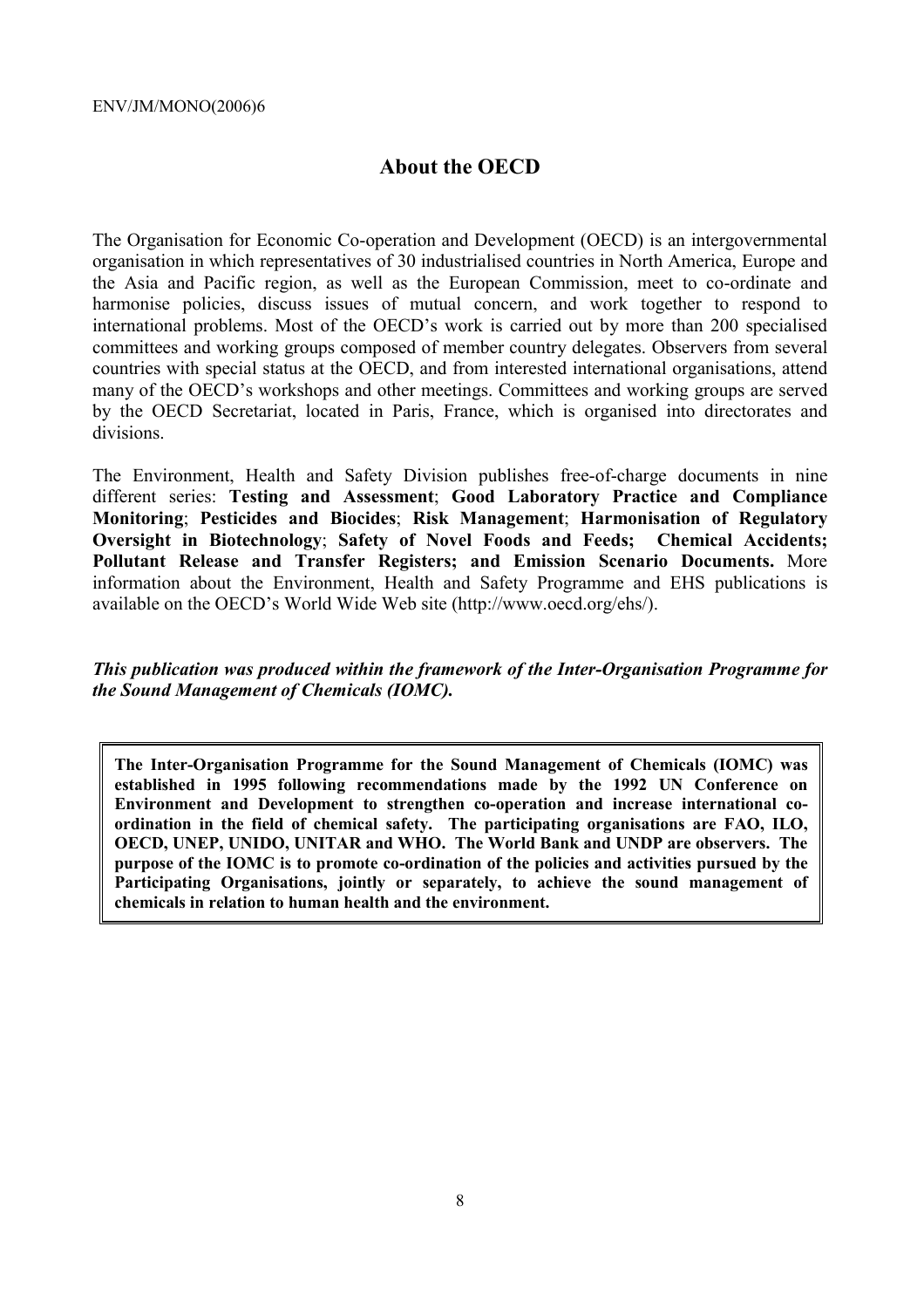**This publication is available electronically, at no charge.** 

**For this and many other Environment, Health and Safety publications, consult the OECD's World Wide Web site (www.oecd.org/ehs/)** 

**or contact:** 

**OECD Environment Directorate, Environment, Health and Safety Division**

> **2 rue André-Pascal 75775 Paris Cedex 16 France**

**Fax: (33-1) 44 30 61 80** 

**E-mail: ehscont@oecd.org**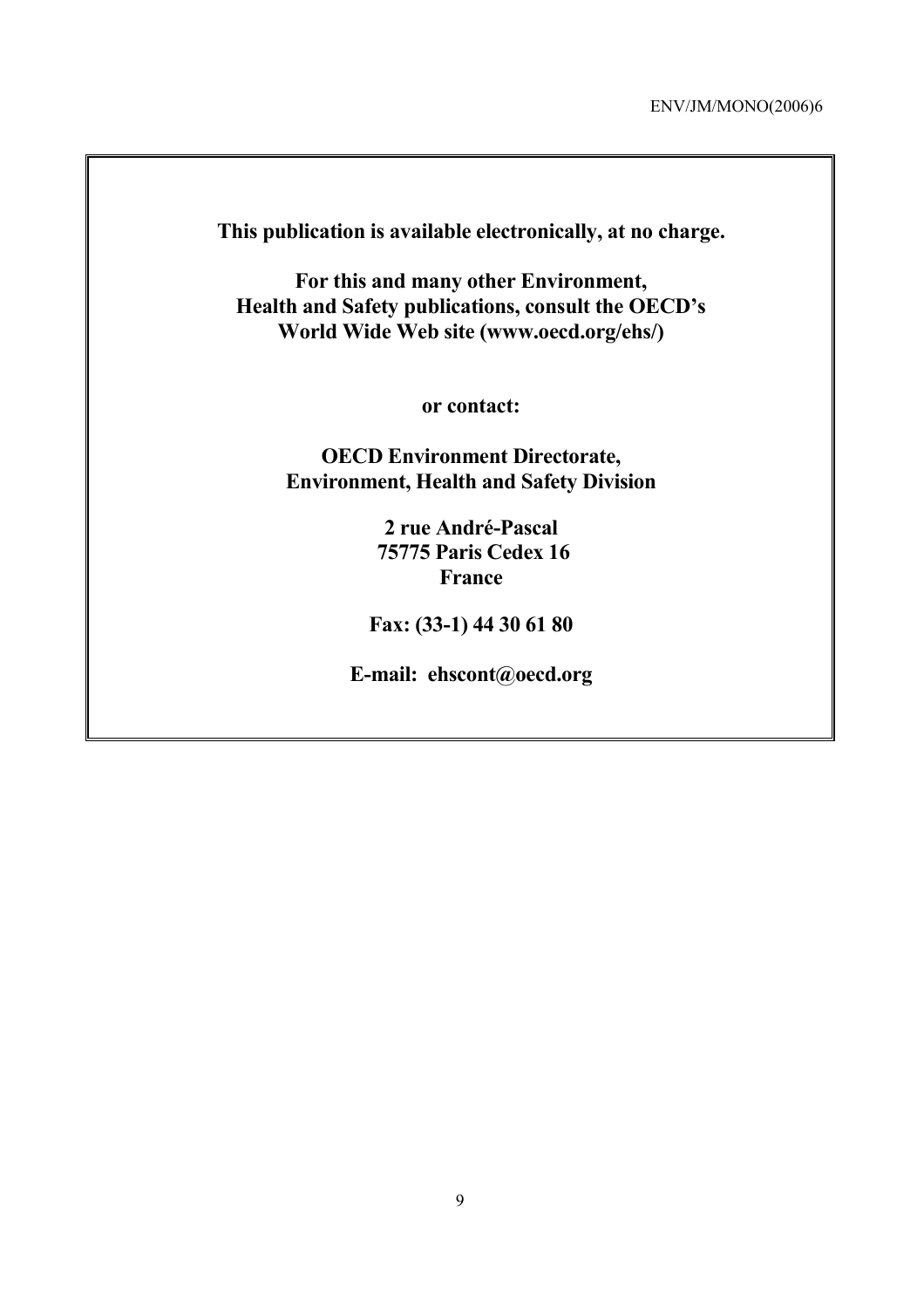#### **FOREWORD**

Emission estimation plays a key role in the risk assessments of chemical pollutants. Emission estimation methods are used to calculate emissions by both regulatory agencies and emitting facilities in OECD member countries. The purpose of regulatory agencies is to evaluate the risk of chemical pollutants to human health and the environment based on emission estimates: the evaluation is commonly facilitated with the use of Emission Scenario Documents (ESD's). On the other hand, emitting facilities are required to estimate and report their emissions to Pollutant Release and Transfer Registers (PRTR's). Although both ESD's and PRTR's are intended to deal with emissions from the same sources, different methods of analysis may be used.

The purpose of this document is to identify the similarities and differences between the emission estimation methods used in PRTR's and ESD's. The applicability of PRTR methods to the risk assessments is also evaluated. The study is focused on two sectors: pulp and paper manufacture, and textile wet processing.

It is anticipated that further examples allowing direct comparison of PRTR and ESD methods will become available over time. With the aim of improving our understanding of how PRTR approaches may be most suitably applied in development of ESD's, readers are encouraged to submit discussions of such cases to the OECD Environment, Health and Safety Division (env.riskassessment@oecd.org).

This document was produced by Environment Canada and overseen by the OECD Task Force on Environmental Exposure Assessment and the OECD Task Force on PRTRs.

This document is published on the responsibility of the Joint Meeting of the Chemicals Group and Management Committee of the Special Programme on the Control of Chemicals of the OECD.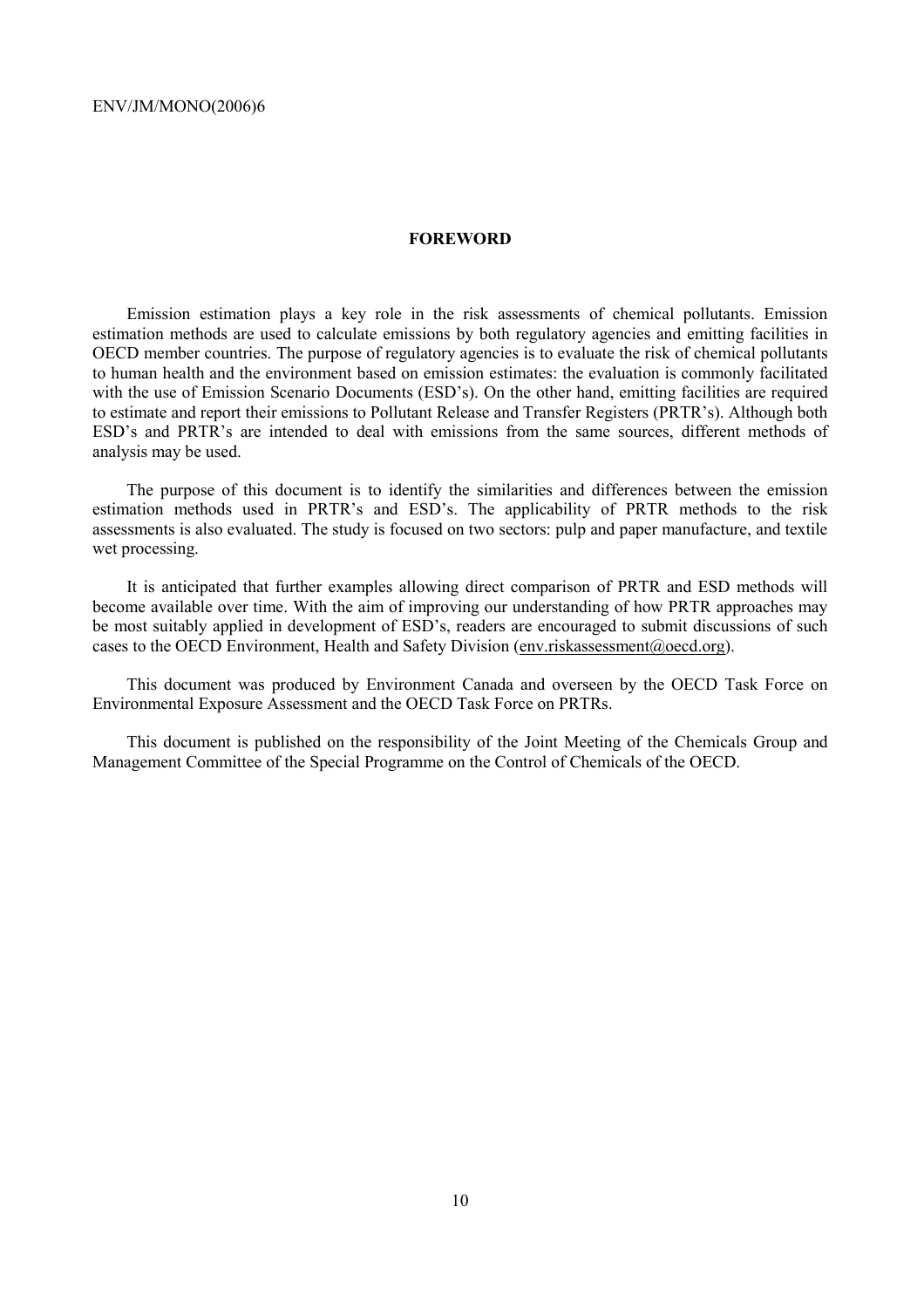## **TABLE OF CONTENTS**

| 6.2 – Emission of Nonylphenol and Its Ethoxylates to Wastewater from Yarn Dyeing 45 |  |
|-------------------------------------------------------------------------------------|--|
|                                                                                     |  |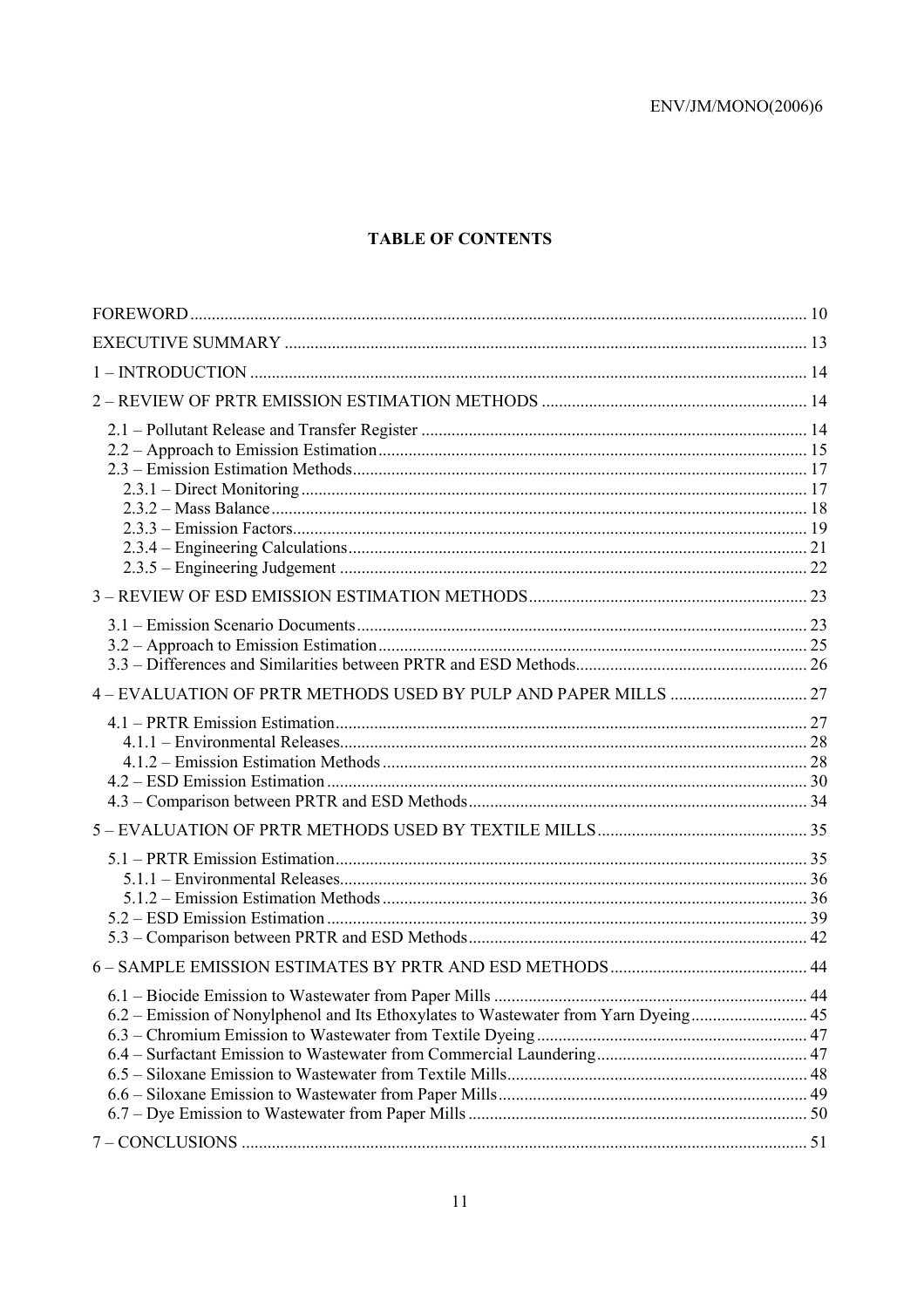| APPENDIX 2 - EMISSION OF NONYLPHENOL AND ITS ETHOXYLATES TO WASTEWATER |  |
|------------------------------------------------------------------------|--|
| APPENDIX 3 – CHROMIUM EMISSION TO WASTEWATER FROM TEXTILE DYEING  70   |  |
| APPENDIX 4 - SURFACTANT EMISSION TO WASTEWATER FROM COMMERCIAL         |  |
|                                                                        |  |
|                                                                        |  |
|                                                                        |  |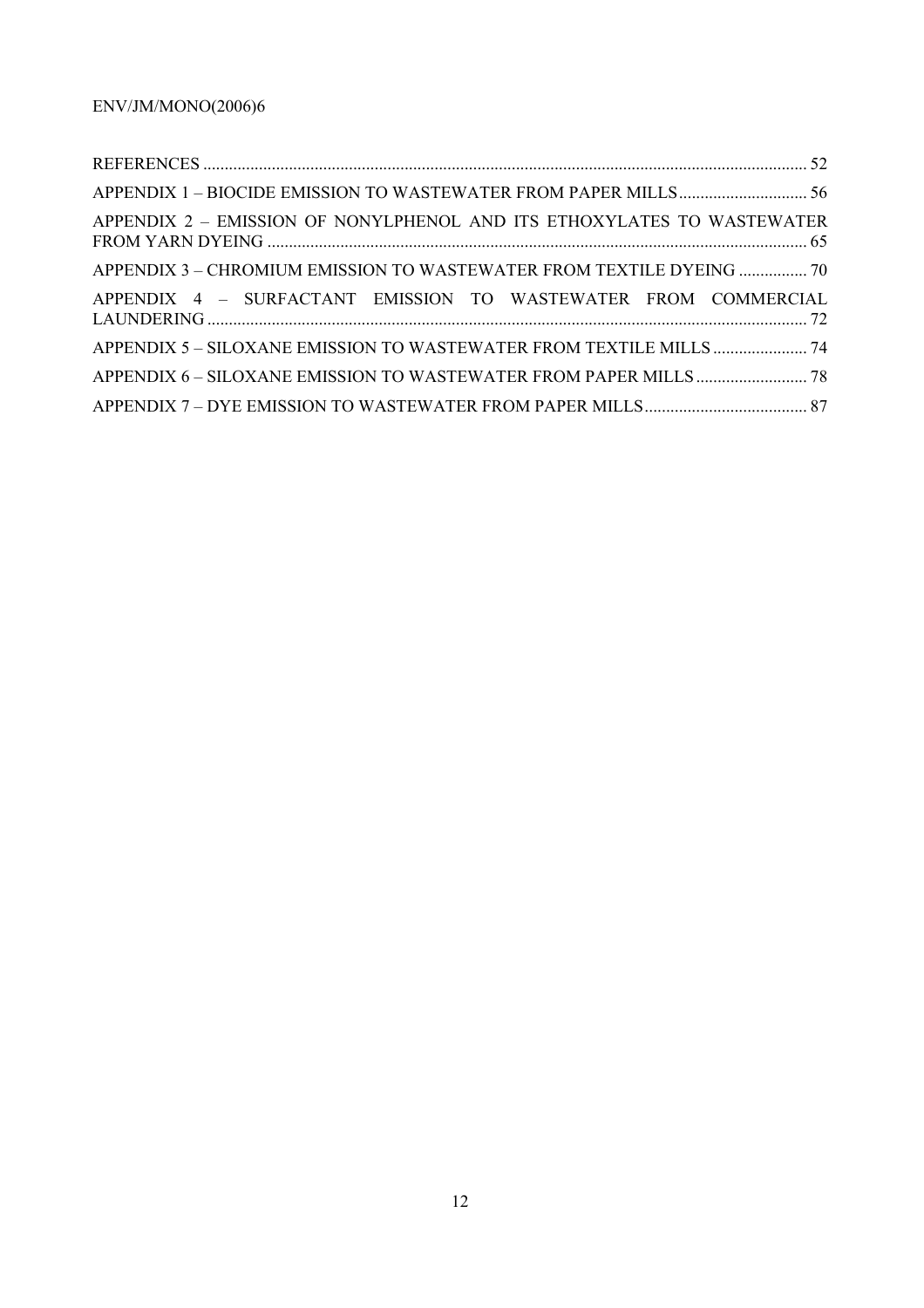#### **EXECUTIVE SUMMARY**

Emission estimation methods are used to calculate emissions by both regulatory agencies and emitting facilities. The purpose of regulatory agencies is to evaluate the risk of chemical pollutants to human health and the environment based on emission estimates: the evaluation is commonly facilitated with the use of Emission Scenario Documents (ESD's). On the other hand, emitting facilities are required to estimate and report their emissions to Pollutant Release and Transfer Registers (PRTR's). Although both ESD's and PRTR's are intended to deal with emissions from the same sources, different methods of analysis may be used.

The purpose of this study is to identify the similarities and differences between the emission estimation methods used in PRTR's and ESD's. The applicability of PRTR methods to the risk assessments is also evaluated. The study is focused on two sectors: pulp and paper manufacture, and textile wet processing.

Direct monitoring or measurement, mass balance, emission factors, and engineering calculations are four emission estimation methods found in the PRTR programs of Canada, the US, Australia, and the UK. Engineering judgment is recommended for use in PRTR's by the Organization for Economic Cooperation and Development (OECD). It is, however, not included in the PRTR programs of Canada, Australia, and the UK, but may be considered under the category of engineering calculations in the US PRTR program. Engineering calculations consist of several types such as fuel analysis, indirect monitoring, and computer models.

One primary approach included in ESD's for estimating water emissions is similar to emission factors described in PRTR's. It is based on the use of fixation rate and has been adopted for several sectors such as textile, pulp and paper, and leather, though not for every sector. The approach is referred to as the fixationbased method in this study in order to distinguish it from the methods described in PRTR's.

Emission factors and mass balance are judged to be applicable to the risk assessments. Several calculation examples showed that the PRTR mass balance and emission factor methods yielded more conservative estimates than the ESD fixation-based method by up to 80%. The PRTR mass balance method was found to present a thorough analysis on parameters such as multiple substance sources and recycles which could impact emissions to wastewater. These parameters were apparently not accounted for in the ESD method, which might be the cause for higher emission estimates from the PRTR method.

It has been found that emission factors for water releases are scarce. Published emission factors are primarily focused on air emissions. Although a wide range of data is available to the ESD fixation-based method, it has not been possible to compare it with the PRTR emission factor method in many cases due to the absence of aqueous emission factors. Conversely, there were no examples to compare air emissions, due in part to the fact that most ESD's are lacking in air emission information.

It is anticipated that further examples allowing direct comparison of PRTR and ESD methods will become available over time. With the aim of improving our understanding of how PRTR approaches may be most suitably applied in development of ESD's, readers are encouraged to submit discussions of such cases to the OECD Environment, Health and Safety Division (env.riskassessment@oecd.org).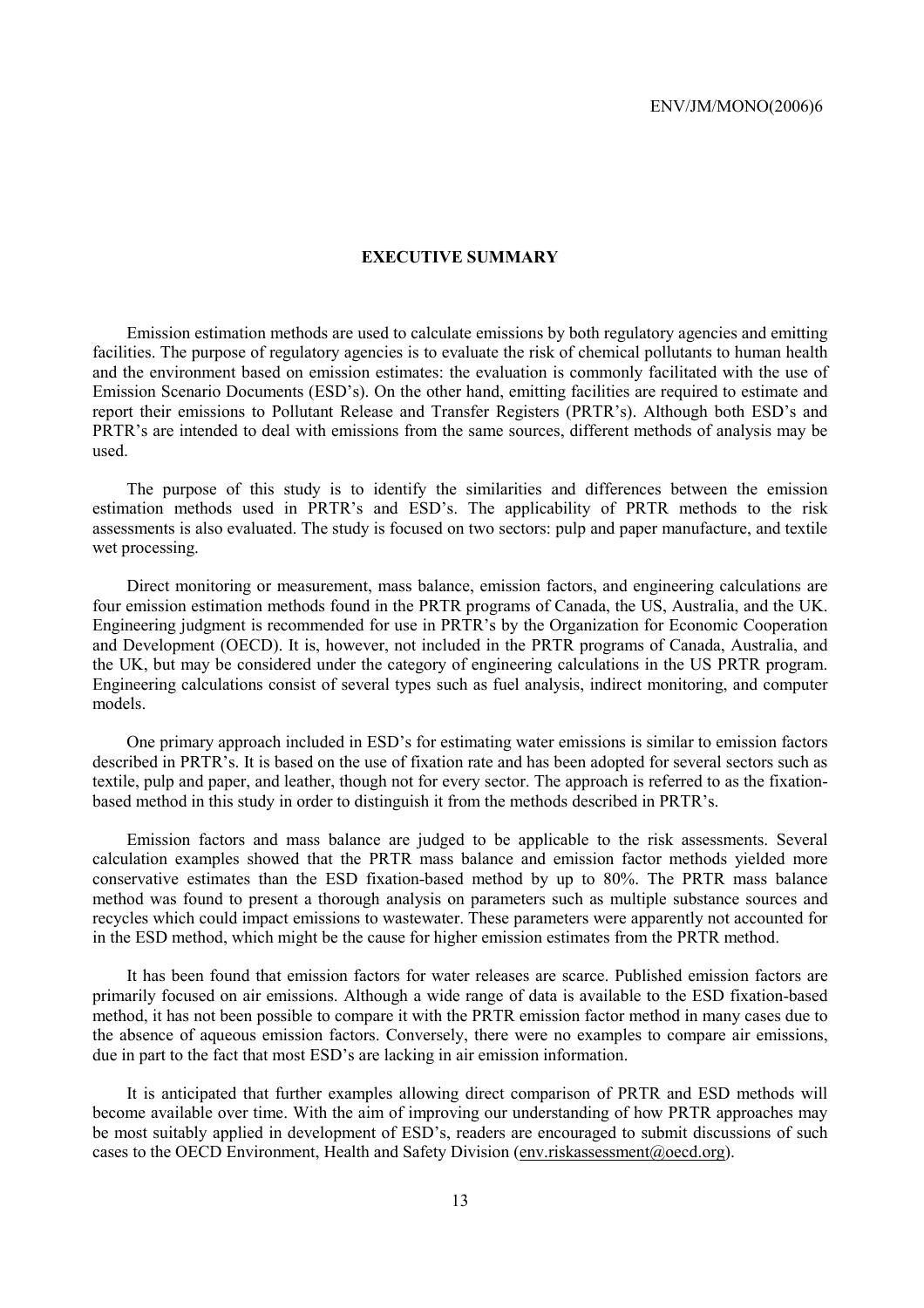## **1 – INTRODUCTION**

1. Emission estimation plays a key role in the risk assessments of chemical pollutants. These assessments have been facilitated with the use of Emission Scenario Documents (ESD's) developed by member countries of the Organization for Economic Cooperation and Development (OECD). An ESD provides a description of activities related to emissions and methods used to estimate these emissions. The estimates are then used to calculate the pollutant exposure level in the environment in order to determine the risk to human health and the environment.

2. For the purpose of the risk assessments carried out by OECD member countries, environmental exposure levels are determined from emission estimates and classified into four types: 1) bounding or worst-case estimates; 2) reasonable worst-case estimates; 3) typical exposure values; and 4) actual exposure values (OECD, 2000). The majority of existing ESD's have been aimed at providing reasonable worst-case estimates.

3. Emission estimation is also performed by emitting facilities under Pollutant Release and Transfer Register (PRTR) programs in many countries. A PRTR is an environmental database of potentially harmful chemicals released to air, water and soil (on-site releases) and transported to treatment and disposal sites (off-site transfers). Emitting facilities are required to report to their respective PRTR's on a regular, normally annual, basis. A PRTR allows for reporting facilities, industry associations, governments, and the public to track environmental performance, identify priority issues and develop appropriate pollution reduction strategies.

4. The purpose of this study is to identify the similarities and differences between the emission estimation methods used in PRTR's and ESD's. The study will then determine the applicability of the methods provided in PRTR's to the risk assessments intended by ESD's. Pulp and paper manufacture and textile wet processing are the two industry sectors focused on in this study.

## **2 – REVIEW OF PRTR EMISSION ESTIMATION METHODS**

## **2.1 – Pollutant Release and Transfer Register**

5. A Pollutant Release and Transfer Register (PRTR) is an environmental database or inventory of potentially harmful releases to air, water and soil (on-site releases) as well as waste transported off-site for treatment and disposal (off-site transfers) (OECD, 2001, p.12; OECD, 1999, p.1). Under a PRTR program, facilities are required to report on the amounts of substances released and/or transferred and the data is then made available to the public. A PRTR allows for reporting facilities, industry associations, governments, and the public to keep track of environmental performance, to identify priority issues and to develop appropriate pollution reduction strategies.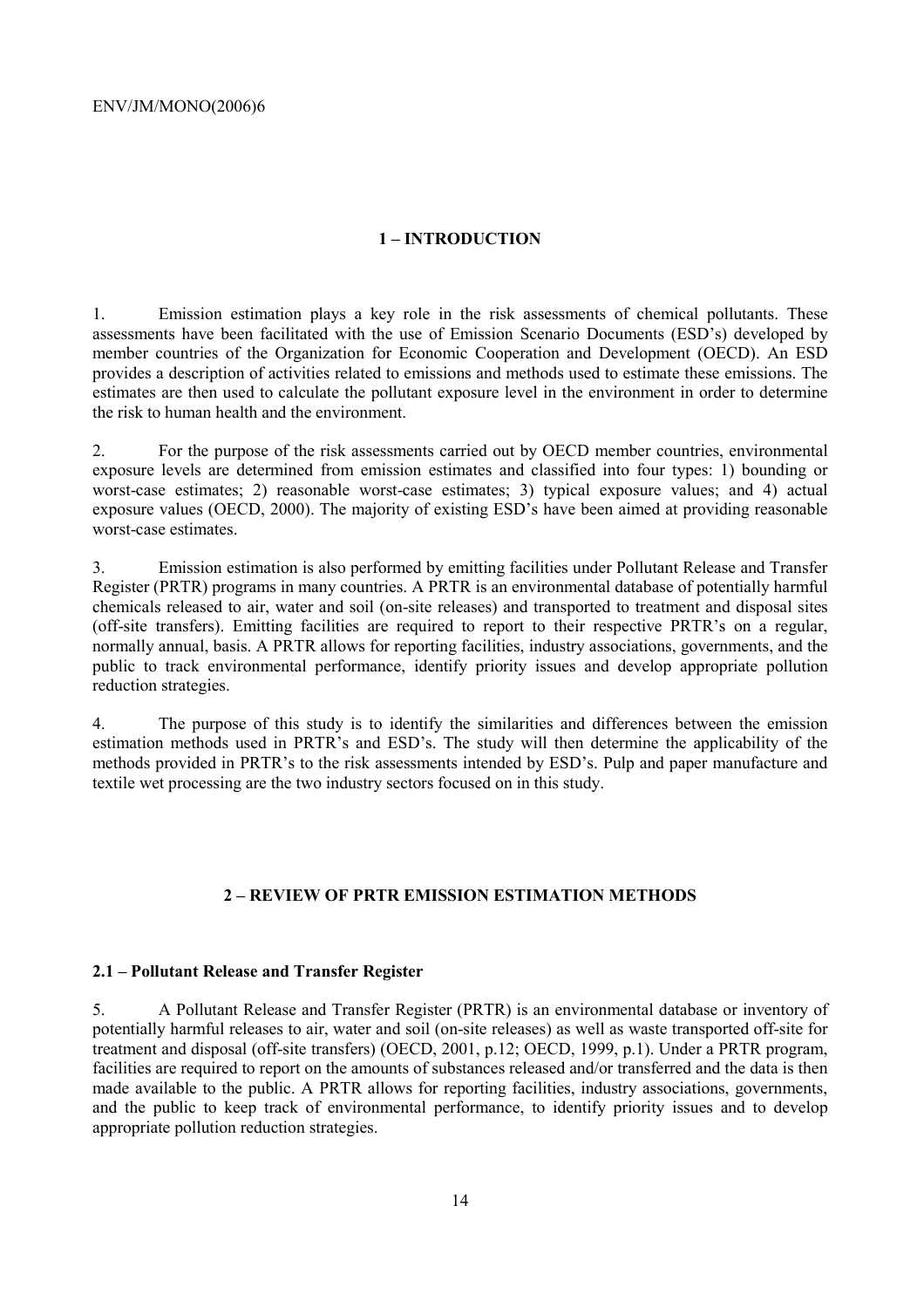6. Many countries have established publicly accessible PRTR's. At its 1992 Earth Summit, the United Nations (UN) called for the establishment of and public access to PRTR's. In response to the UN's call, the Organization for Economic Co-operation and Development (OECD) began to work on PRTR's in 1993 and published a Guidance Manual in 1996 (OECD, 2002a, p.5). The OECD then recommended that publicly available PRTR's be implemented among member countries. Today countries with publicly available PRTR's include Australia, Canada, Denmark, France, Ireland, Japan, Korea, the Netherlands, Norway, the Slovak Republic, Switzerland, the U.K. and the U.S.

7. A PRTR is intended to accomplish a number of objectives. Firstly, it provides a means for collecting and collating data on releases and transfers, by source, of potentially harmful chemicals to air, water and land, and of waste transferred off-site (OECD, 2001, p.12-20). Secondly, a PRTR makes the reported data available to the public. Thirdly, a PRTR enables the integration into one place of the data critical to governments for pollution prevention and chemical management programs. Finally, a PRTR assists the public in tracking changes in environmental performance over time and assessing the impact of other regulatory programs.

8. A PRTR is not an emission inventory per se. Rather, it is a system that brings together data on releases to all environmental media and transfers of chemicals off-site (OECD, 2001, p.12-20). The primary advantage of a PRTR over an emission inventory is the consistency in and timeliness of facilityspecific release and transfer data. This unique advantage helps track the generation, release, management and fate of a chemical over time. It further enables governments to set priorities for reducing or eliminating the most potentially damaging releases and transfers.

9. All existing PRTR programs are established based on the principles found in the OECD PRTR Council Act (OECD, 2001, p.9-10). It should be emphasized that each PRTR program is designed differently due to different national environmental needs, priorities and circumstances. Nevertheless, all the PRTR programs each consist of a set of common key components as listed below:

- definition of terms, in particular, release and transfer;
- chemicals covered by a PRTR:
- who is required to report:
- reporting thresholds:
- inclusion of diffuse sources;
- mandatory or voluntary reporting;
- dissemination of data
- estimation techniques used to quantify releases and transfers;
- temporal variations in the release of PRTR data to the public;
- confidentiality provisions;
- source classification; and
- general PRTR management.

## **2.2 – Approach to Emission Estimation**

10. The OECD has adopted a two-step approach to emission estimation for the purpose of PRTR's (OECD, 2002a, p.16; OECD, 1999, p.3). The first step is to characterize releases and/or transfers, while the second step is to estimate the amounts of pollutants released and/or transferred using appropriate emission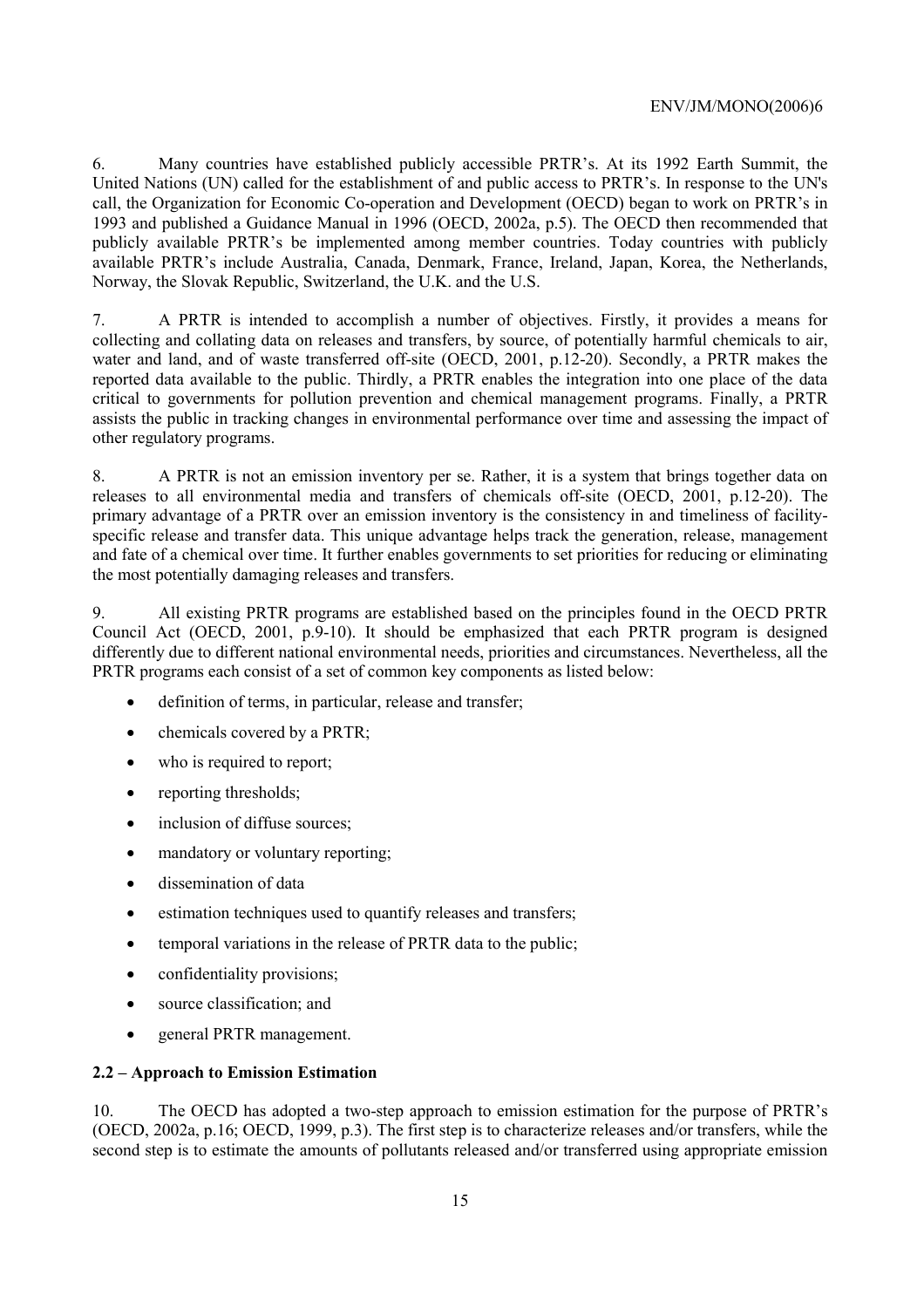estimation methods. It is important to have a clear understanding of the characteristics of the releases/transfers concerned and the overall objective of the estimation effort. Without such an understanding, there is a risk of selecting an estimation technique that is inappropriate for the intended purpose or yields inaccurate results.

11. The releases and/or transfers concerned can be characterized by the following attributes (OECD, 2002a, p.16; OECD, 1999, p.3):

- 1. Pollutant type
- 2. Release medium
- 3. Source type
- 4. Spatial scale
- 5. Temporal scale

12. A pollutant type can be discrete or aggregate (OECD, 2002a, p.16; OECD, 1999, p.3). A discrete pollutant represents an individual chemical compound. For example, toluene is a discrete pollutant. An aggregate type, on the other hand, describes a group of pollutants which have common chemical properties or environmental effects. For example, polycyclic aromatic hydrocarbons (PAH's) or heavy metals are of an aggregate type defined by chemical structure, while ozone depleting substances are of another aggregate type defined by a specific environmental effect. A pollutant type can also be defined by the effect of emissions, rather than emissions per se and chemical oxygen demand (COD) is an example of such type.

13. A release medium corresponds to an environmental compartment entered by emissions. Common release media include air, surface water, underground or ground water, and land (OECD, 2002a, p.17; OECD, 1999, p.3). Releases can be either on-site releases and/or off-site transfers for disposal. On-site releases include air emissions, effluent discharges and landfill disposal.

14. Emissions are generally divided between point, diffuse and mobile sources (OECD, 2002a, p.17; OECD, 1999, p.5). Point sources vary widely in size and, as a result, small and large point sources may be treated differently for emission estimation. Some PRTR's, however, use the same emission estimation methods for both small and large point sources, while others treat a collection of small point sources as a diffuse source. Mobile sources generate diffuse patterns of pollutant releases and are generally dealt with via modeling.

15. The spatial scale defines the spatial scope for the emission data reported. It can range from a local to provincial, national and global scale (OECD, 2002a, p.17; OECD, 1999, p.5). When small point sources and diffuse sources are treated as an aggregate, it is necessary to define the spatial scale of the aggregation. Emission estimation methods that are applicable at a global or national scale may not be useful or accurate, if the intent is to collect data on a provincial or local scale.

16. The temporal scale defines the time span for the emission data reported. As in the case for spatial data aggregation, the desired averaging time can affect applicable emission estimation methods (OECD, 2002a, p.17; OECD, 1999, p.5). Methods suited for yielding estimates of annual averages may introduce significant uncertainty when they are applied over shorter intervals.

17. As the characteristics of releases and/or transfers are defined, appropriate emission estimation methods are selected to determine the quantities of pollutants released and/or transferred. These methods are discussed in details in the following section.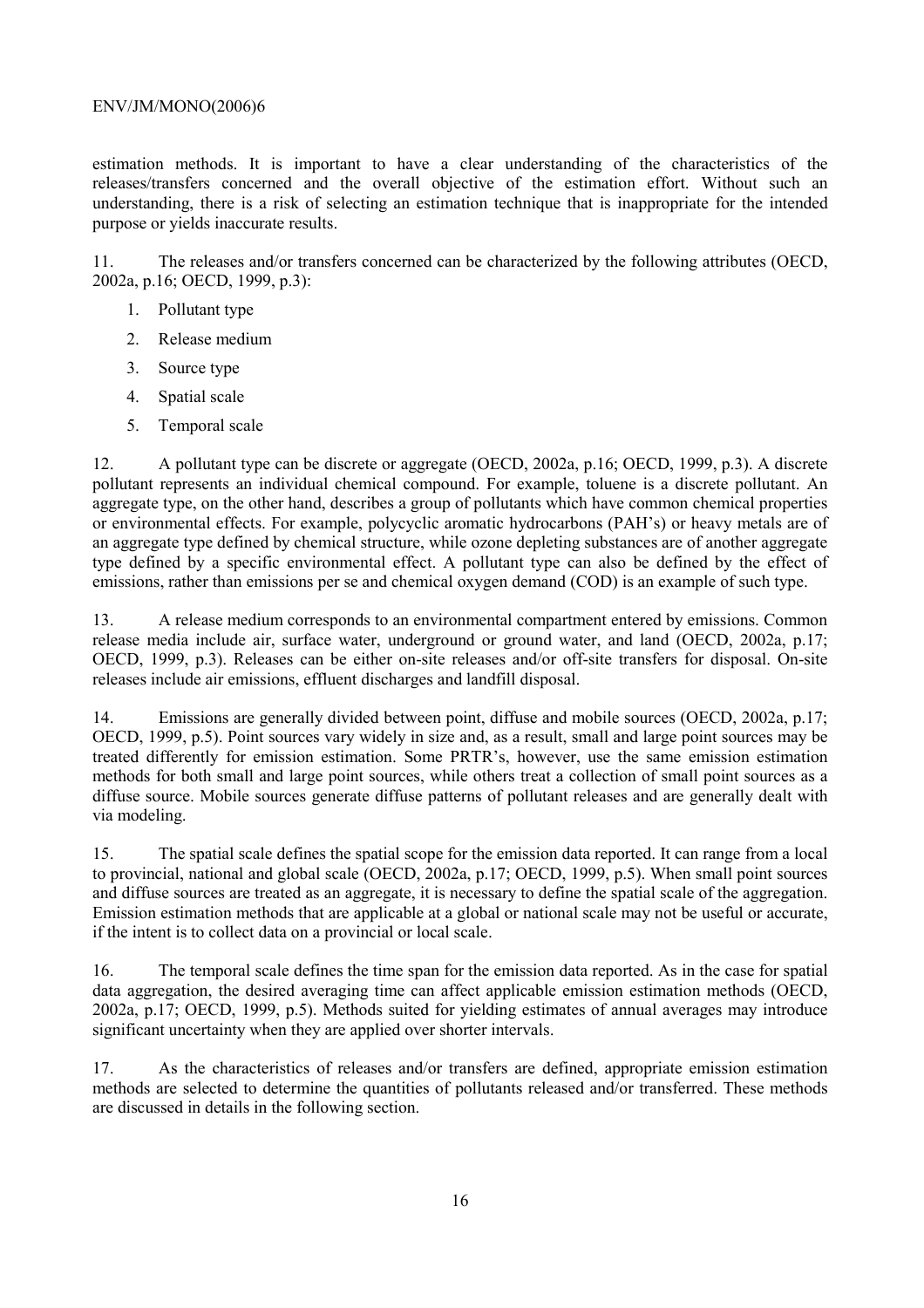18. Lastly, emission information needs to be made available for public scrutiny within a reasonable period of time in order to insure timeliness and accuracy of data. It is generally agreed that a period of one year or less for reporting this information is the acceptable time frame.

## **2.3 – Emission Estimation Methods**

19. Emission estimation methods are a key aspect of a PRTR program. They are used to generate data on facility-specific releases and transfers (OECD, 2002a, p.7-10). In 2000, a task force was established by the OECD to work on the identification and improvement of emission estimation methods. The *Resource Compendium of PRTR Release Estimation Techniques* was prepared in 2002 to help accomplish this goal. The intent of the compendium is to provide OECD member countries with basic information on emission estimation methods typically used in a PRTR program to quantify releases and transfers.

20. The *Resource Compendium of PRTR Release Estimation Techniques* consists of three separate documents (OECD, 2002a, p.10). These documents deal with the three main source categories: point sources, diffuse sources, and transfers. The first document provides a summary of emission estimation methods used for estimating point source releases. The second document describes methods and techniques used for diffuse sources. The third document outlines methods used to estimate the concentration of chemicals in transfers.

21. This project focuses on PRTR emission estimation methods for industrial point sources for the purpose of evaluating their applicability to risk assessments. These methods range from simple intuitive evaluation to sophisticated empirical models. They are classified in the *Resource Compendium of PRTR Release Estimation Techniques* into the following five categories (OECD, 2002a, p.10):

- 1. Direct monitoring
- 2. Mass balance
- 3. Emission factors
- 4. Engineering calculations
- 5. Engineering judgement

22. The above five categories are intended to cover all possible methods applicable to emission estimation. Each OECD member country may, however, not include all of them in implementing a PRTR program. In the US PRTR program, engineering judgement is considered under the category of engineering calculations. Provided below is a general description of these methods and their applications.

## *2.3.1 – Direct Monitoring*

23. Direct monitoring provides emission estimates through measurements of a broad range of pollutants (OECD, 2002a, p.19). Direct monitoring can be either continuous or periodic. Continuous monitoring is intended for specific pollutants and is generally expensive. In contrast, periodic monitoring is conducted less frequently than continuous monitoring. The frequency may range from daily to once or twice a year. In some cases, periodic monitoring of certain pollutants can be used to represent other pollutants by applying average ratios.

24. Direct monitoring is considered as the most preferred method in many OECD member countries. The guidance manuals provided from these countries suggest that monitoring of releases at source tends to result in the most accurate estimates and is therefore preferred over other methods (OECD, 2002a, p.33). The other methods such as emission factors and mass balance are recommended when direct monitoring is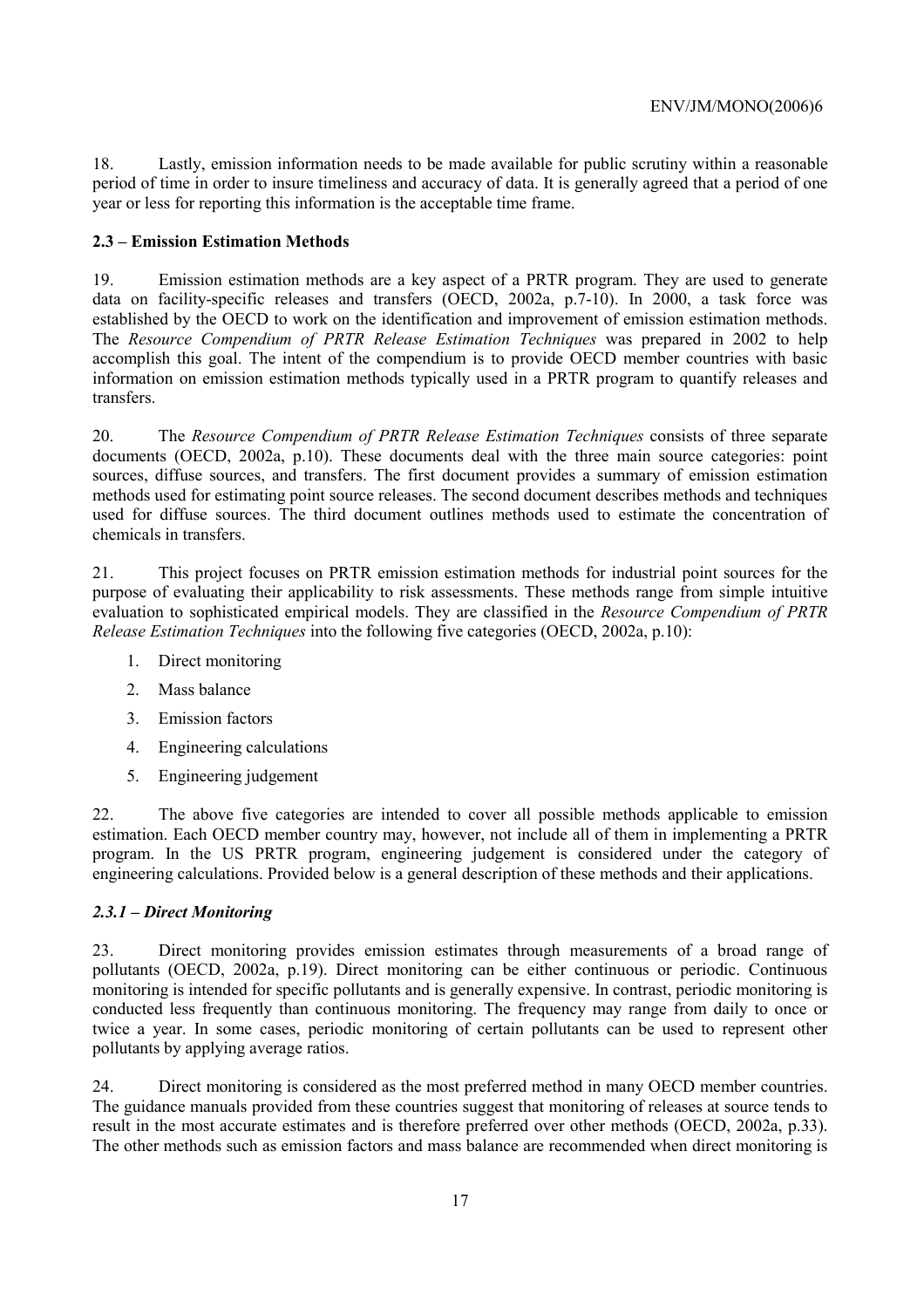too costly or difficult to apply. The US PRTR program, on the other hand, treats all methods equally and does not prescribe any specific method for use by reporting facilities.

25. Many sources lend themselves to direct monitoring. These sources are normally operated in a regular and consistent way (OECD, 1999, p. 7). Their emissions do not vary much with time and, therefore, direct measurements at periodic intervals can be made to determine average emissions. Sources of this type include large steam boilers at industrial facilities, smelters, blast furnaces and ovens at steel production facilities, and catalytic crackers at petroleum refineries.

26. Direct monitoring is particularly applicable to pollutants released into wastewater. Generally, wastewater is confined to a pipe or a similar system (OECD, 2002a, p.20; OECD, 1999, p.7). Flow meters are frequently installed at various points along the pipe in order to monitor flow conditions. Releases can be estimated by measuring the concentrations of target pollutants in wastewater flows and then multiplying them by the flow rates measured.

27. Direct monitoring can be expensive for air emissions if used on a routine basis. This is because direct monitoring requires staff to operate and maintain the instruments involved, complete quality assurance and control checks, and provide data management (OECD, 2002a, p.30; OECD, 1999, p.21). As a result, direct monitoring is not commonly used to derive air emission estimates for point sources.

28. An alternative to direct continuous monitoring is the use of composite sampling. This method can be almost as accurate as continuous monitoring.

29. Direct monitoring is a common practice used in land disposal management and, therefore, provides a convenient means for estimating releases to land. Land disposal is common to both solid and liquid waste materials that contain chemical pollutants (OECD, 2002a, p.20). Records on the amount of chemicals disposed of are collected and maintained on a routine and continuous basis. These records are normally required by the waste management regulations in most OECD member countries and can provide sufficient data for the purpose of emission estimation by direct monitoring.

## *2.3.2 – Mass Balance*

30. Mass balance is based on the principle of mass conservation. The principle can be stated as what goes in must either come out in the form of a product or as a release, or be chemically changed to other compounds (OECD, 2002a, p.21; Environment Canada, 2002, p.45). Emissions from a system can be estimated by knowing the amount of a substance going into the system and the amount that is created or destroyed within the system. Any positive difference between the input and the net destruction (destruction minus creation) in the system represents a release. The general form of mass balance methods is described as follows:

Σ(Output) = Σ(Input) - Σ(Consumption) + Σ(Generation)

31. Mass balance is often used for estimating releases to water. It is well suited to situations where releases to water are very complex and difficult to quantify with other methods (OECD, 2002a, p.22; OECD, 1999, p.15). The mass balance method for estimating releases to water can be expressed as follows:

$$
R_{water} = R_{input} - (R_{react} - R_{gen} + R_{air} + R_{waste})
$$

where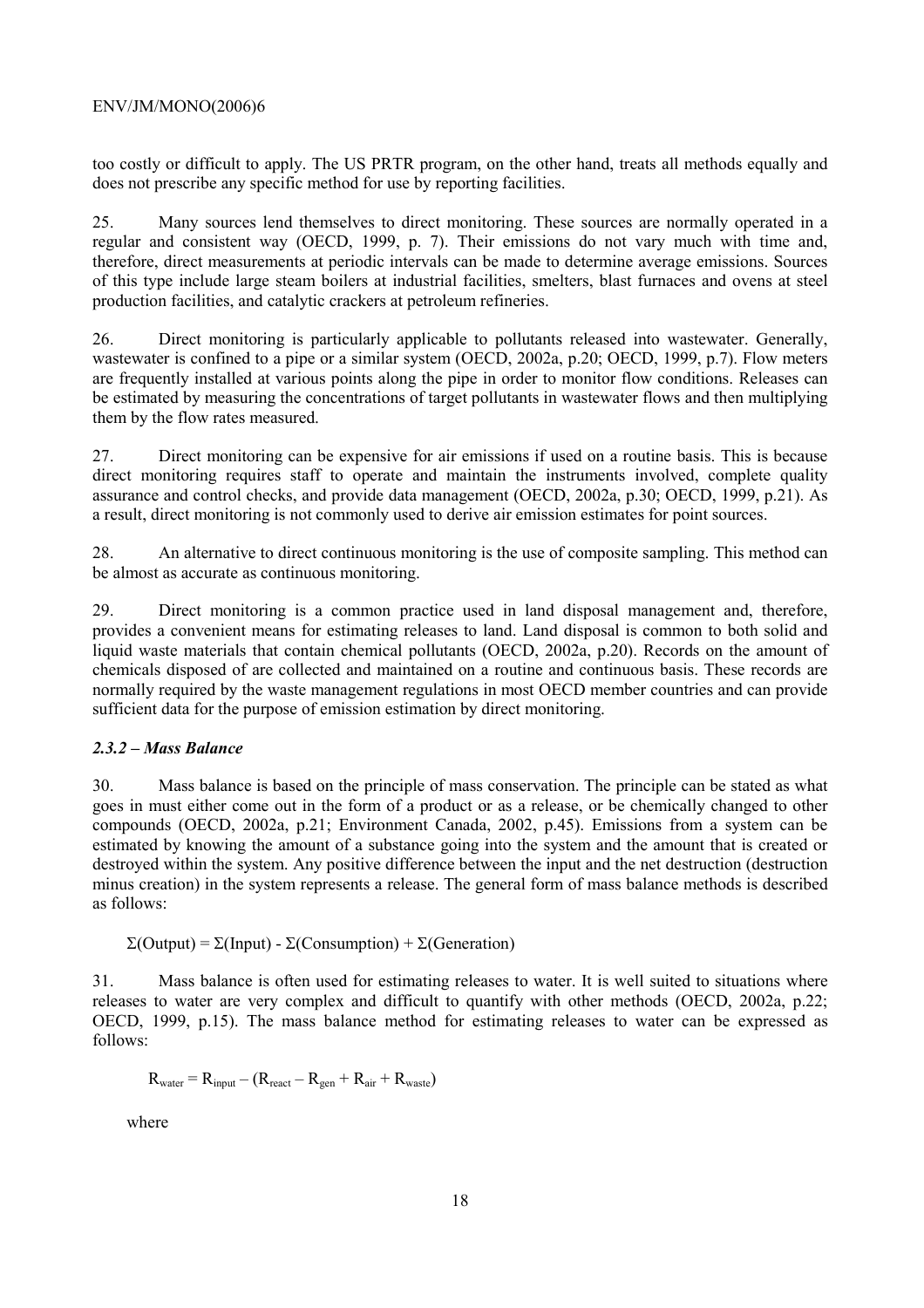- R<sub>water</sub>: amount of chemical released to water
- R<sub>input</sub>: amount of chemical input into a process
- R<sub>react</sub>: amount of chemical that is reacted away in a process
- $R<sub>gen</sub>$ : amount of chemical that is created in a process
- R<sub>air</sub>: amount of chemical released to air
- Rwaste: amount of chemical released in solid or liquid waste to land including quantities recycled or treated

32. Mass balance can also be used for estimating air emissions from facilities dealing with solvents. The amount of a solvent used as a raw material is often known and the air release can be determined by subtraction (OECD, 2002a, p.21; OECD, 1999, p.19). The use of the mass balance method also requires that the following quantities be known: 1) the amount of the solvent added to the product; 2) the amount released as a water pollutant; and 3) the amount in the waste disposed of, recycled or treated. This approach is suited to complex operations for estimating fugitive releases that result from many potential release points such as pumps, valves, flanges or monitoring ports. The equation used for the estimation is given as follows:

$$
S_{air} = S_{input} - (S_{react} - S_{gen} + S_{prod} + S_{water} + S_{waste})
$$

where

- S<sub>air</sub>: amount of solvent released to air
- S<sub>input:</sub> amount of solvent input to a process
- $S<sub>react</sub>$ : amount of solvent that is reacted away in a process
- $S<sub>gen</sub>$ : amount of solvent generated in a process
- $S<sub>prod</sub>$ : amount of solvent incorporated into product
- S<sub>water</sub>: amount of solvent released in wastewater
- S<sub>waste</sub>: amount of solvent released in solid or liquid waste to land, including quantities recycled or treated

33. Mass balance further offers an efficient means for estimating releases to land when used in conjunction with direct monitoring (OECD, 2002a, p.22; OECD, 1999, p.15). As with the application for aqueous releases and air emissions, the mass balance method is well suited to situations where good estimates are available for the fate of other chemicals used in a given process. The basic equation used to estimate releases to land is essentially the same as for water and air.

### *2.3.3 – Emission Factors*

34. An emission factor is defined as a constant that relates the amount of emissions to an activity that results in the emissions (OECD, 2002a, p.24; OECD, 1999, p.11). Emission factors can be used to estimate releases from nearly any source that generates emissions with a strong linear dependence on the extent of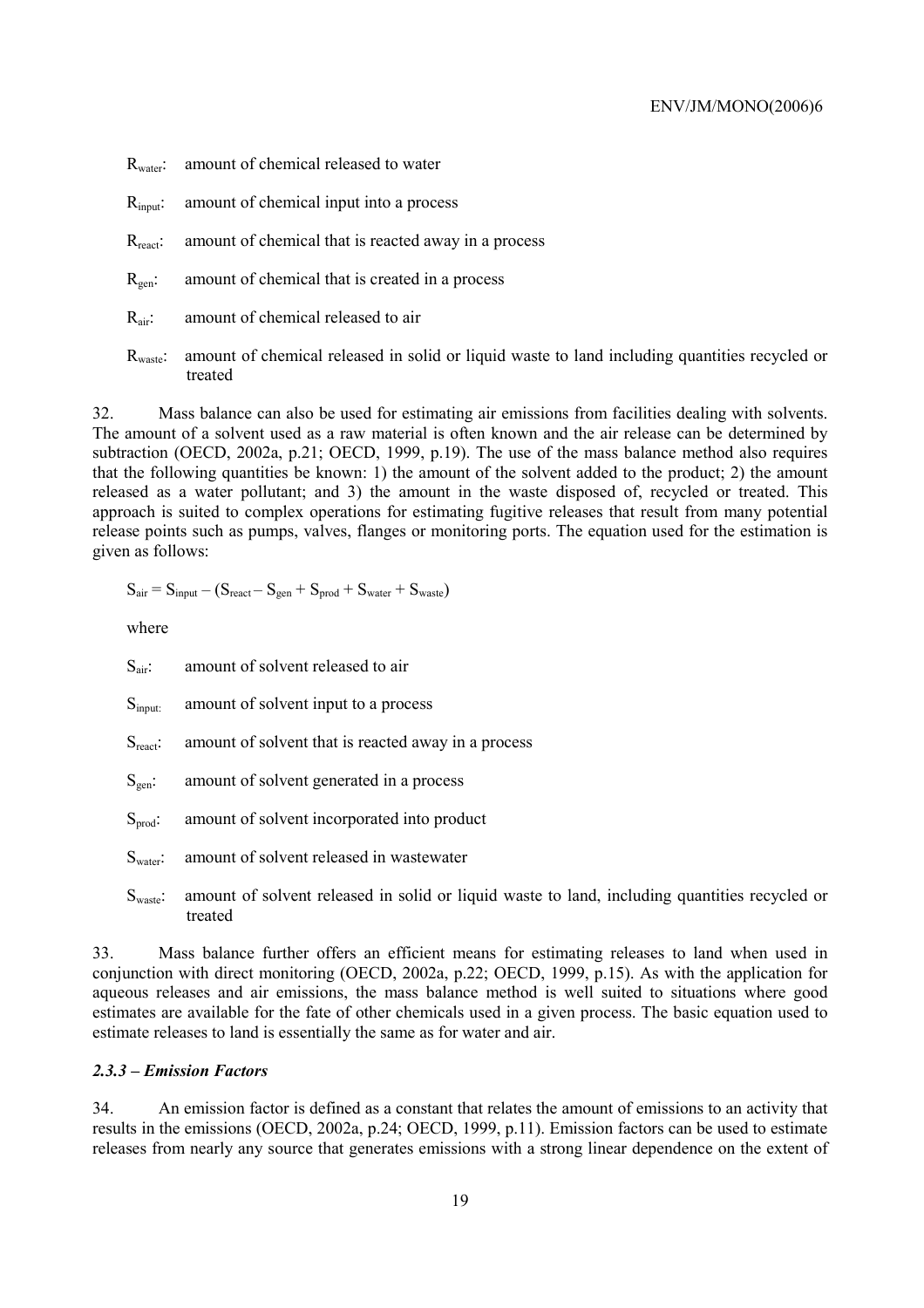an activity. The emission estimation equation based on emission factors is expressed as follows (Environment Canada, 2002. p.46):

$$
E_x = BQ \times CEF_x
$$

or

 $E_x = BO \times EF_x \times (100 - CE_x)/100$ 

where

 $E_x$ : emission of contaminant, kg

BQ: activity rate or base quantity, base quantity unit

 $CEF_x$ : controlled emission factor of contaminant, kg/BQ unit

 $EF_x$ : uncontrolled emission factor of contaminant, kg/BQ unit

 $CE<sub>x</sub>$ : overall emission control efficiency of contaminant, %

35. An emission factor can be expressed in almost any units. Such flexibility is attributed to the fact that emission-generating activities vary greatly in nature and can be measured in many different ways. Typically, emission factors are based on a reactant or process input, a product or process output, or land use (OECD, 2002a, p.23; OECD, 1999, p.11). They may also be based on populations, a feature that makes emission factors particularly useful for many diffuse sources.

36. The great majority of emission factors are derived from the results of emission tests. These tests have been conducted on samples chosen to represent typical sources within a defined source category (OECD, 1999, p.11). The underlying assumption used in applying emission factors is that untested sources, within a defined source category, have emission characteristics similar to those of tested ones.

37. Emission factors can be applied to essentially any pollutant or source. As a matter of fact, while emission factors may be derived using many different techniques, most of them are developed by taking the average measured emission rate during a representative time interval and relating it to the extent of the activity in question (OECD, 1999, p.9). When used for emission estimation, these emission factors can be applied to all other similar activities whether or not they are included in the categories tested.

38. Emission factors are widely used to estimate air emissions (UK Environment Agency, 2004. p.12). Several compilations of air emission factors are available, such as

- **USEPA's AP-42**
- USEPA's Factor Information Retrieval (FIRE) database
- USEPA's Locating and Estimating Documents
- Data for pulp and paper operations from the National Council of Paper Industry for Air and Water Stream Improvement (NCASI)
- Data for textile operations from German Environmental Protection Agency

39. Emission factors are often used to quantify releases to water when monitoring data is not available (OECD, 2002a, p.24). They are particularly useful for well-defined and regulated processes, such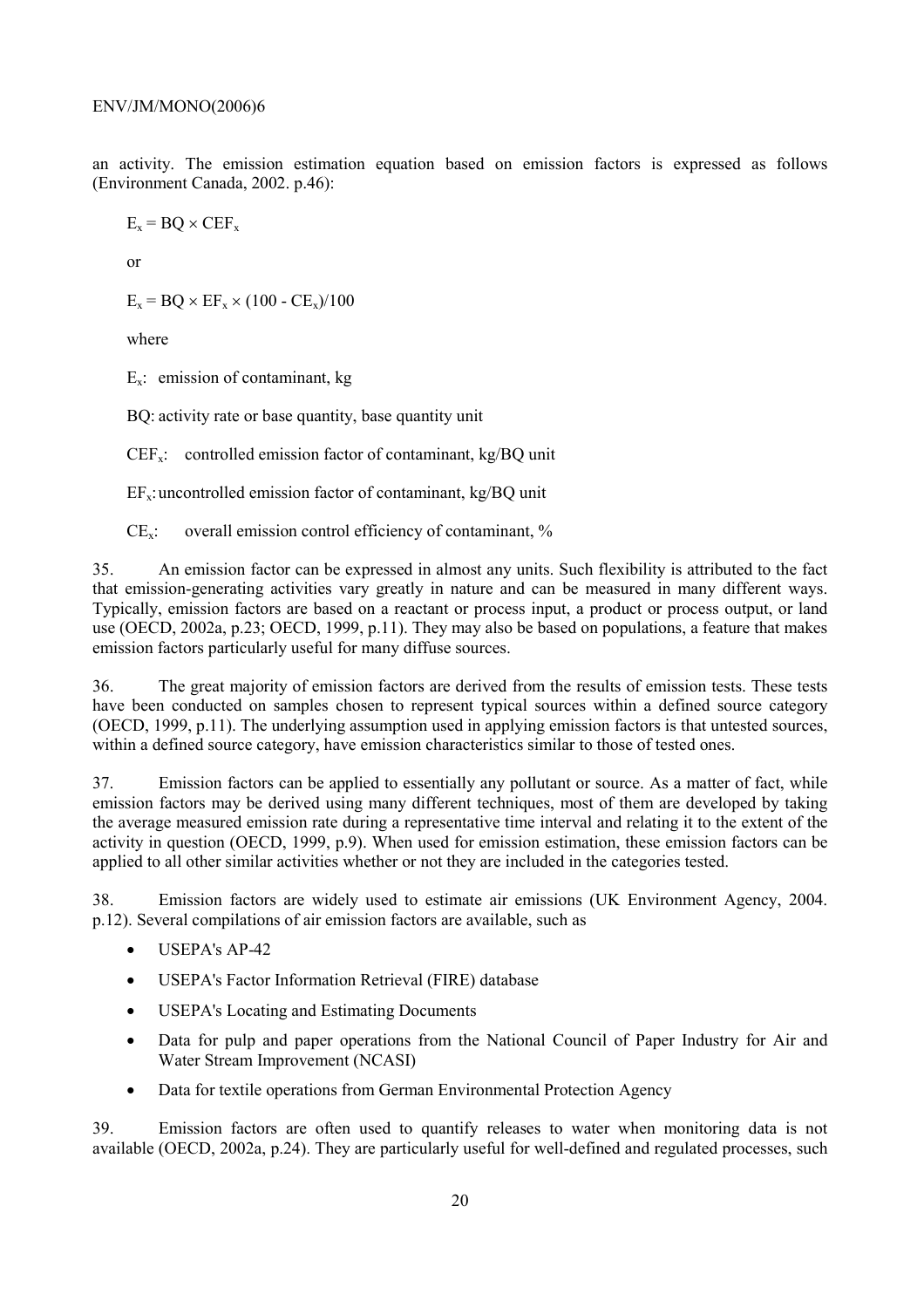as continuous chemical operations. As in the case for emission factors used to predict releases of air pollutants, emission factors for water pollutants provide accuracy for aggregate estimates that represent a large number of similar sources. Emission factors, however, do not reflect on variability in individual sources and change in effluent characteristics with time.

40. Emission factors are not commonly used to estimate releases to land (OECD, 2002a, p.25). Such releases are more frequently determined by direct monitoring, mass balance, or engineering calculations.

41. The primary limitation associated with the use of emission factors is their inability in addressing design and operation differences of emitting sources (OECD, 2002a, p.23; OECD, 1999, p.11). Estimation errors will likely to occur when an individual source is dealt with. For a large number of sources, however, errors associated with different operating conditions will likely be averaged out.

## *2.3.4 – Engineering Calculations*

42. Engineering calculations are based on mathematical relationships between variables within a system. These relationships do not require the knowledge of the input or output of the system, but predict what is likely to happen to the input or output under specified conditions (OECD, 2002a, p.25). For example, while the mass balance method needs to consider the inflow and outflow of a storage tank in order to estimate releases from the tank, the engineering calculation method focuses on key parameters such as tank pressure, liquid vapour pressure, and relief valve conditions.

43. Engineering calculations are also referred to as calculation models since mathematical relationships used for engineering calculations are models of a source, facility, or process. Calculation models can range widely in terms of complexity and transparency (UK Environmental Agency, 2004, p.13; OECD, 2002a, p.25; OECD, 1999, p.16). Generally speaking, the more information known about the input and output of a system, the less knowledge is needed about internal processes, and vice versa. In addition, calculation models are less data intensive that the mass balance method.

44. A sound engineering knowledge is often required when engineering calculations are employed for emission estimation. This requires a good understanding of industrial processes, facility design features and physical and chemical laws (Environment Canada, 2002, p.46). The reliability of the outcome of engineering calculations depends on the complexity of a process in question and the level of understanding of its operations. The following principles should be followed when engineering calculations are applied:

- Review all data pertaining to a specific source and to an industrial sector in general;
- Use this data to provide gross approximations and refine them using sound engineering principles as data becomes available to provide more accurate estimates;
- Whenever possible, alternate methods of calculation should be conducted to cross-check each level of approximation; and
- Employ good record keeping by documenting all related information for further emission refinement when more accurate data becomes available.

45. The application of calculation models is widespread. Calculation models can provide information about releases to the environment from numerous sources including both industrial establishments and residential areas (OECD, 2002a, p.27). They can be applied for estimating releases from all environmental media.

46. Calculation models have found applications in estimating releases to water. Specifically, they are often used to estimate releases to surface and ground water from diffuse sources (OECD, 2002a, p.26).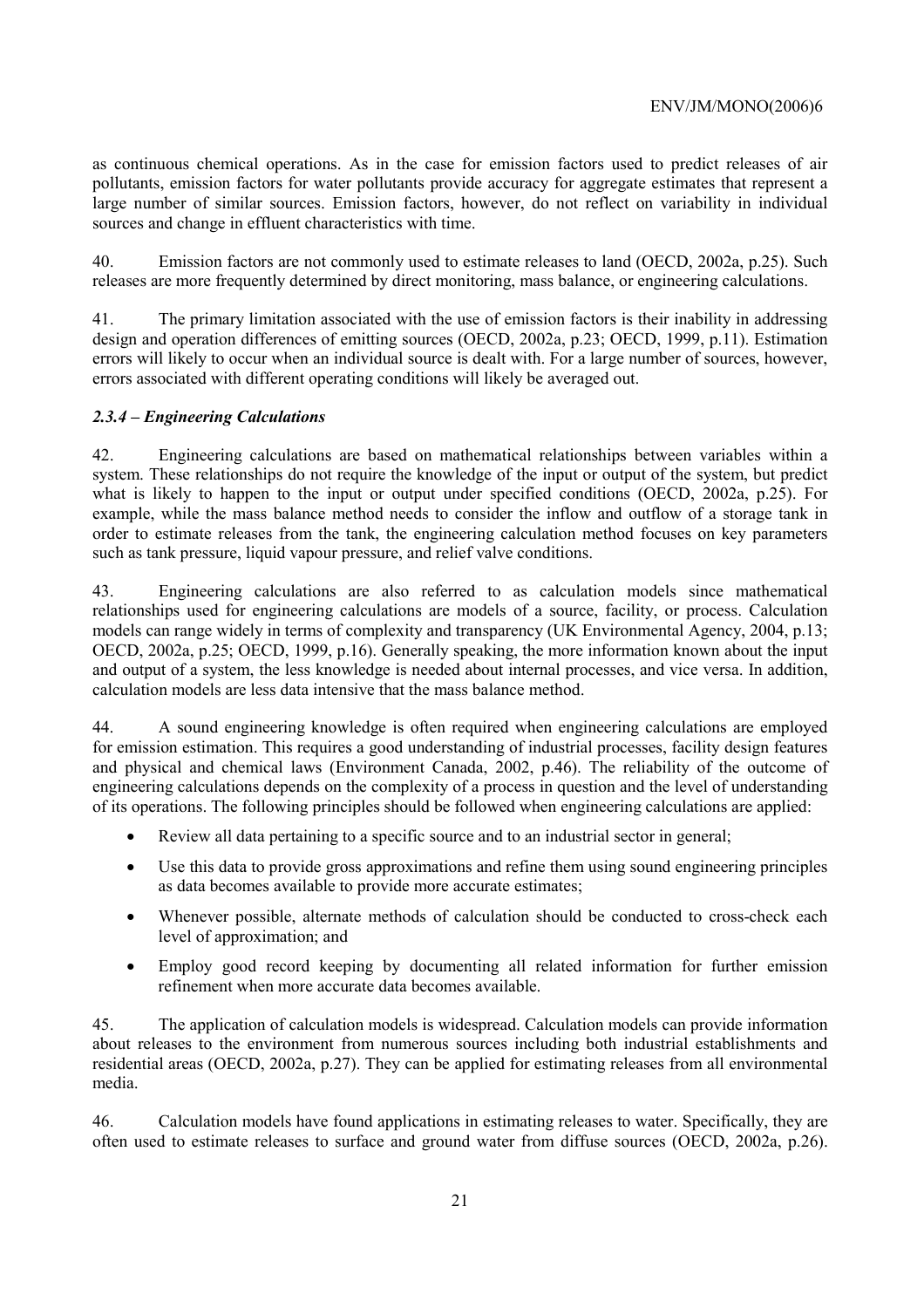They have also been developed for estimating aqueous releases from point sources such as industrial effluent.

47. Calculation models can be applied for estimating air emissions. In this case, air emissions are not only dependent upon an activity; they are also influenced by other external factors that are not related to the activity (UK Environmental Agency, 2004, p.13). For example, some sources of volatile organic pollutants are affected by temperature in addition to the extent of an activity.

48. Calculation models are also used for estimating releases to land (OECD, 1999, p.18). For example, the amount of sewage sludge produced from sewage treatment plants can be modeled to obtain estimates of releases to land. In a similar manner, the amount of biodegradable and non-biodegradable wastes can be modeled for household refuse landfilled. Models can also be used to predict the amount of solid waste produced by the livestock industry.

49. A key weakness of calculation models is similar to that associated with emission factors (OECD, 2002a, p.25). These models are sometimes inappropriately applied to sources that are different in terms of operations from those used for the model development. In other cases, specific information required by calculation models may not be readily available.

50. Engineering calculation can be automated through the development of software programs. Such programs offer efficiency and consistency. As an example, the USEPA has developed the WATER9 model to estimate air and water releases of individual pollutants from wastewater collection, storage, treatment and disposal facilities (OECD, 2002a, p.26). The software is able to evaluate an entire facility with multiple influent streams, different collection systems, and complex treatment configurations.

51. Indirect monitoring is a variation of engineering calculation. It supplies to calculation models measured values of certain parameters included in the models. Indirect monitoring can be applied in many cases for estimating industrial aqueous releases from point sources (UK Environmental Agency, 2004, p.14; OECD, 2002a, p.26; OECD, 1999, p.18). The amount and nature of water pollutants released are often related to one or more process parameters and the releases can be estimated with sufficient accuracy through the measurement of these parameters.

## *2.3.5 – Engineering Judgement*

52. All the previous approaches described above are considered to be explicit models: the parameters and assumptions used to make a prediction for an emission can be explicitly stated. Often, however, emissions are estimated using more intuitive methods, using the experience and/or professional knowledge of the estimator.

53. Engineering judgement methods have potential pitfalls of error and inconsistencies, but the practical value in developing emission estimates quickly and economically should not be overlooked. As well, engineering judgement methods can lead to more complete methods that will improve the accuracy and validity of the data.

54. Another drawback to engineering judgement methods is that they are sometimes improperly applied to emission sources that are not operated like the source for which the original model was developed.

55. Areas of application for engineering judgement include both point sources (e.g., effects of landfill leachate on groundwater) and diffuse sources (e.g., pollutant release to surface and groundwater). There is, however, no ready way of characterizing the application of engineering judgement to different release media (UK Environment Agency, 2004).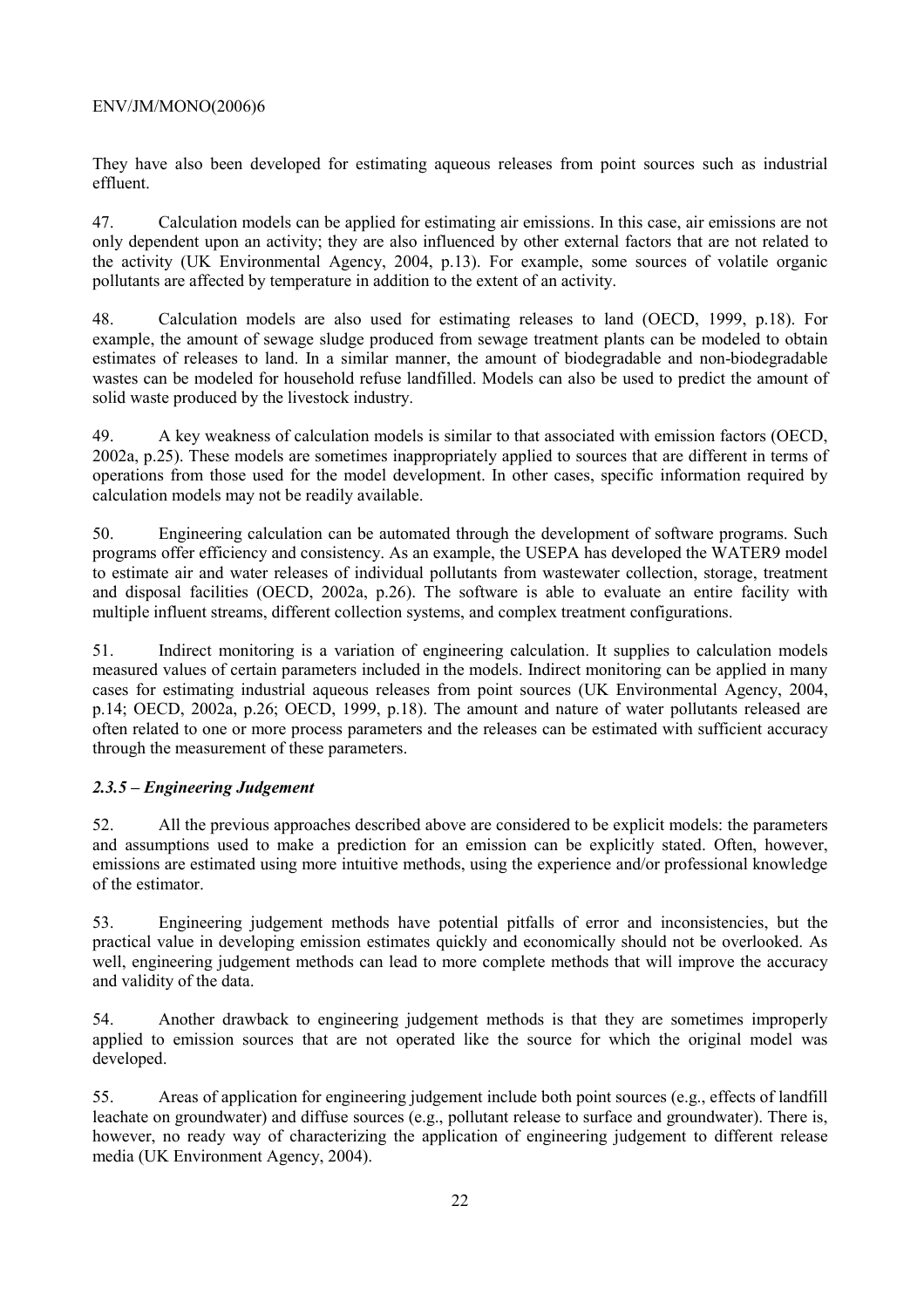## **3 – REVIEW OF ESD EMISSION ESTIMATION METHODS**

## **3.1 – Emission Scenario Documents**

56. An Emission Scenario Document (ESD) is defined by the OECD as a document that describes the sources, production processes, release pathways and use patterns with the aim of quantifying the emissions of a chemical (OECD, 2000, p.8; OECD web site at www.oecd.org accessed Jan.25, 2004). The emissions include releases to water, air, soil and/or solid waste from various stages of the chemical's lifecycle, i.e., 1) production; 2) formulation; 3) industrial use; 4) professional use; 5) private and consumer use; 6) service life of product/article; 7) recovery; and 8) waste disposal (incineration, landfill, etc.).

57. An ESD does not often in itself cover all relevant stages of the lifecycle of a chemical (OECD, 2000, p.8). Although an ESD by its definition should provide information about the chemical for all of its lifecycle stages concerned, some stages can be dealt with more easily under other industry sectors. As a result, these stages may not be included in the ESD in the question.

58. The purpose of an ESD is to facilitate the risk assessment of substances. It is used to provide emission estimates into various compartments of the environment where releases initially occur (OECD, 2000, p.8; OECD web site at www.oecd.org accessed Jan.25, 2004). These estimates provide the basis for subsequent estimation of the chemical concentration in the environment. An ESD, however, does not deal with the behaviour and fate of the substances in the environment after they are released.

59. An ESD has many uses where emissions of chemicals into the environment from their production, use and disposal need to be estimated. It can be used by regulatory agencies to make appropriate assessments on the risk of the chemicals to the environment and human health (OECD, 2000, p.9). It improves understanding and communication between the regulatory authority and the industry concerned. The regulatory authority can gain a detailed knowledge of the processes and use patterns in the industry area, while the industry can gain an understanding of the assessment process and how information is used in the assessment. An ESD is also a valuable tool not only for chemical producers to evaluate the potential impact of current and new products, but also for potential users of chemicals to compare alternatives. Furthermore, an ESD can be useful to PRTR's for emission estimation as well as to those involved in hazard assessment.

60. ESD's can be grouped in two ways: by manufacture and by application (OECD web site at www.oecd.org accessed Jan.25, 2004). The grouping by manufacture includes the following 16 industry categories:

- 1. Agricultural industry (e.g. pesticides, fertilizers)
- 2. Basic chemical industry (basic chemicals, e.g. solvents, pH-regulating agents including acids and alkalis)
- 3. Chemical industry (chemicals used in synthesis, e.g. intermediates including monomers, process regulators)
- 4. Electrical/electronic engineering industry (e.g. electrolytes, semiconductors, excluding galvanics, electroplating agents)
- 5. Fuel industry (e.g. gasoline, colouring agents, fuel additives, antiknock agents)
- 6. Leather processing industry (e.g. dyestuffs, tanning auxiliaries)
- 7. Metal extraction, refining and processing industry (e.g. heat transferring agents, electroplating agents)
- 8. Paints, lacquers and varnishes industry (e.g. solvents, viscosity adjusters, dyestuffs)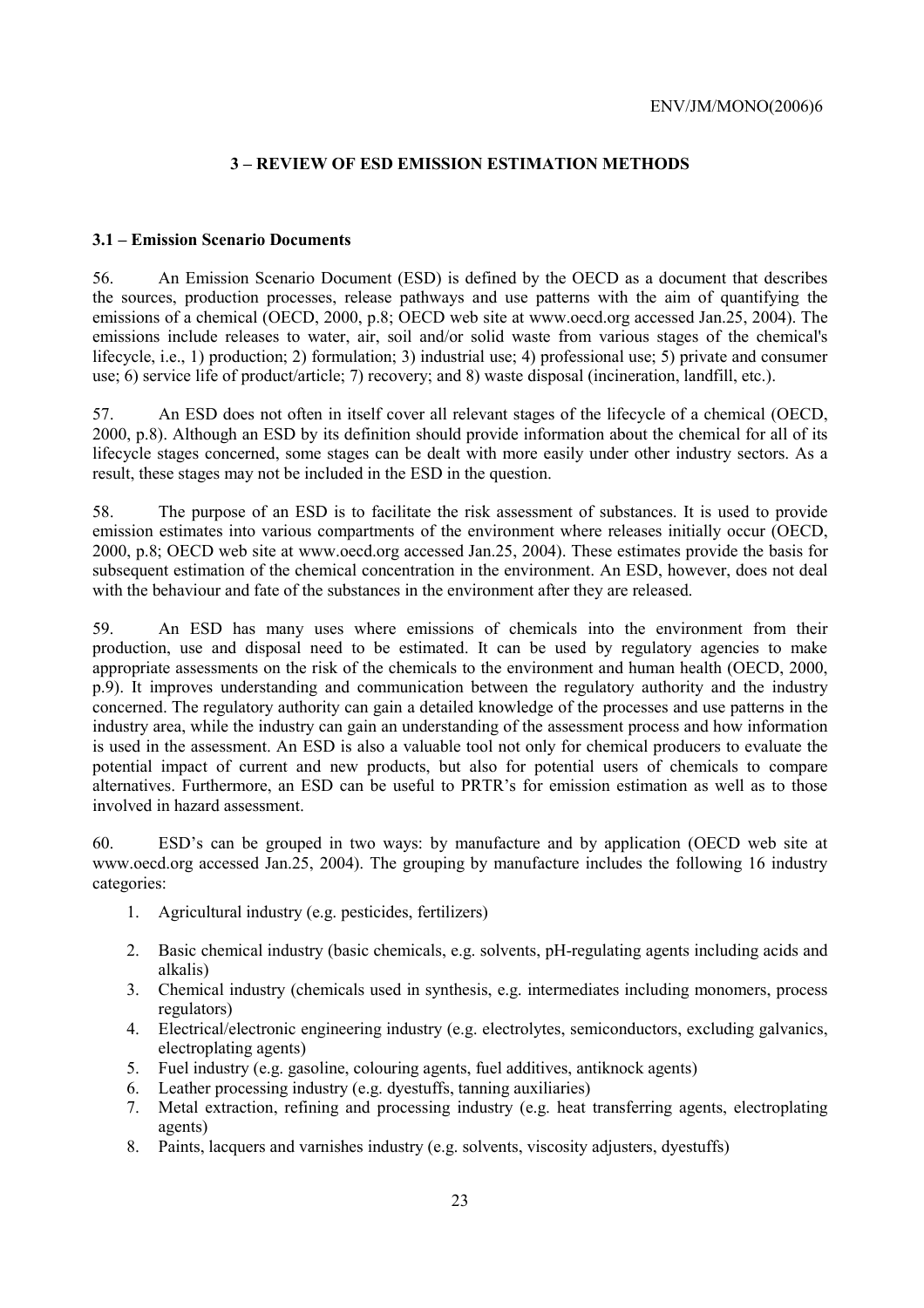- 9. Paper, pulp and board industry (e.g. dyestuffs, toners)
- 10. Personal and domestic use (e.g. consumer products such as detergents including additives, cosmetics, non-agricultural pesticides for domestic use)
- 11. Photographic industry (e.g. antifogging agents, sensitizers)
- 12. Polymers industry (e.g. stabilizers, softeners, antistatic agents, dyestuffs)
- 13. Public domain (e.g. professional products used in public areas such as non-agricultural pesticides, cleaning agents)
- 14. Textile processing industry (e.g. dyestuffs, flame retardants)
- 15. Other
- 16. Unclassified
- 61. The grouping by application includes the following 56 use categories:
	- 1. Absorbents and Adsorbents
		- 2. Adhesive, binding agents
		- 3. Aerosol propellants
		- 4. Anti-condensation agents
		- 5. Anti-freezing agents
		- 6. Anti-set-off and anti-adhesive agents
		- 7. Anti-static agents
		- 8. Bleaching agents
		- 9. Cleaning/washing agents and disinfectants
		- 10. Colouring agents
		- 11. Complexing agents
		- 12. Conductive agents
	- 13. Construction materials additives
	- 14. Corrosion inhibitors
	- 15. Cosmetics
	- 16. Dust binding agents
	- 17. Electroplating agents
	- 18. Explosives
	- 19. Fertilizers
	- 20. Fillers
	- 21. Fixing agents
	- 22. Flame retardants and fire preventing agents
	- 23. Flotation agents
	- 24. Flux agents for casting
	- 25. Foaming agents
	- 26. Food/foodstuff additives
	- 27. Fuel
	- 28. Fuel additives
	- 29. Heat transferring agents
	- 30. Hydraulic fluids and additives
	- 31. Impregnation agents
	- 32. Insulating materials
	- 33. Intermediates
	- 34. Laboratory chemicals
	- 35. Lubricants and additives
	- 36. Non-agricultural pesticides
	- 37. Odour agents
	- 38. Oxidizing agents
	- 39. pH-regulating agents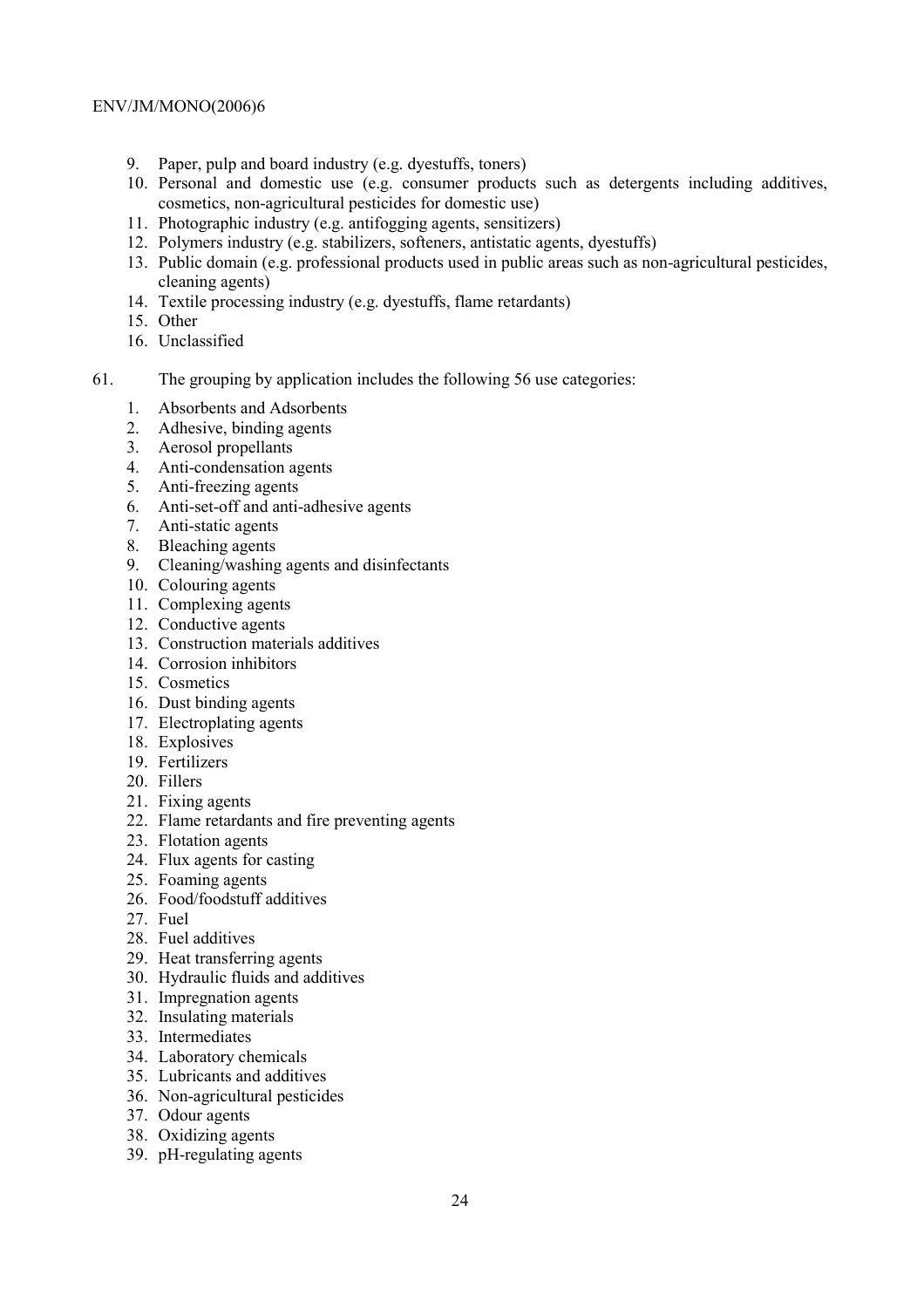- 40. Pesticides
- 41. Pharmaceuticals
- 42. Photochemicals
- 43. Process regulators
- 44. Reducing agents
- 45. Reprographic agents
- 46. Semiconductors
- 47. Softeners
- 48. Solvents
- 49. Stabilizers
- 50. Surface-active agents
- 51. Tanning agents
- 52. Viscosity adjusters
- 53. Vulcanizing agents
- 54. Welding and soldering agents
- 55. Others
- 56. Unclassified

62. The development of ESD's has been carried out primarily within OECD member countries. These ESD's are industry specific and are intended to provide conservative estimates of chemical emissions into the environment (OECD web site at www.oecd.org accessed Jan.25, 2004). A Guidance Document on Emission Scenario Documents was published by the OECD in 2000 in order to assist in the preparation of ESD's. In the European Union, ESD's are developed by OECD's Task Force on Environmental Exposure Assessment. Many of these ESD's are included in the Technical Guidance Document for EU Risk Assessment and others are published separately. In the U.S., EPA's Office of Pollution Prevention and Toxics is responsible for the development of ESD's. The industry sectors covered by the existing ESD's from OECD and USEPA are as follows:

- 1. Textile processing;
- 2. Pulp and paper;
- 3. Coatings;
- 4. Printing;
- 5. Leather processing;
- 6. Metal extraction and processing;
- 7. Metal plating;
- 8. Chemical manufacturing;
- 9. Bioprocessing;
- 10. Semiconductor manufacturing; and
- 11. Application of cleaning products.

## **3.2 – Approach to Emission Estimation**

63. The approach to emission estimation used in ESD's is outlined in the OECD's Guidance Document on Emission Scenario Documents (OECD, 2000). Although each ESD is specific to an industry or use category, there is a set of common features in the approach. The OECD requires that these features be included in all ESD's developed in order to facilitate emission estimation.

64. The first feature common to the emission estimation approach is a scenario description (OECD, 2000, p.10). In case of an industry area, the description provides a picture of the industry structure, relationship between the various facilities involved, and the types of operations employed. For a use area, the description presents a profile on the types of products, use patterns, expected lifetimes, and recovery and reuse activities.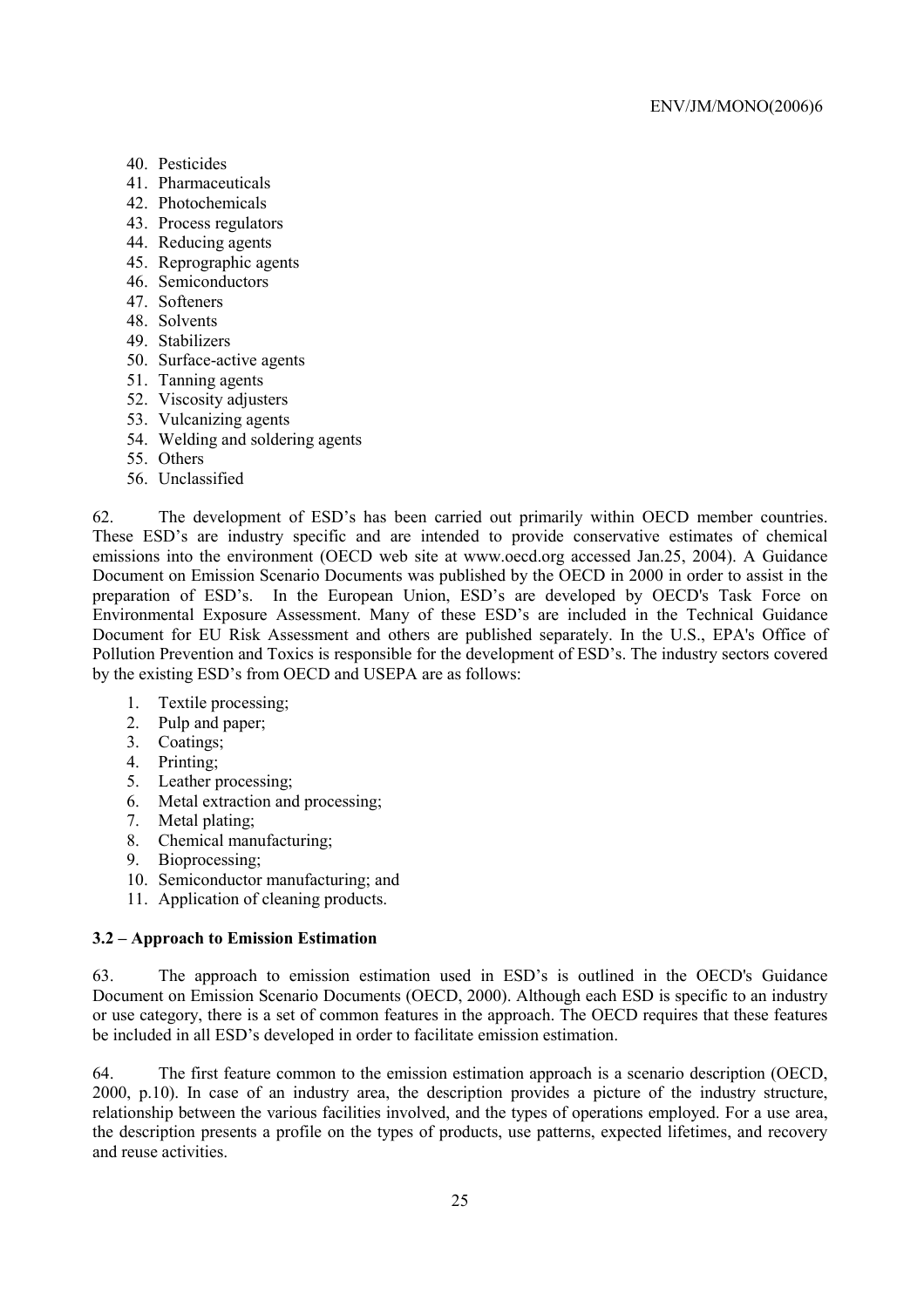65. The second feature is a substance description (OECD, 2000, p.10). Substances may be referred to by their functional groups and illustrated with examples. Their uses and fate should be specified in each of its lifecycle stages. Where substances are used in products, their concentrations should be provided.

66. The third feature is a list of potential release points along with their respective release estimates (OECD, 2000, p.10). Ideally these estimates should be provided as factors related to the quantities used, processed, or manufactured so that they can be applied to different circumstances. Such factors may be dependent on substance properties such as vapour pressure and/or product properties such as surface area.

67. The fourth feature is the scale of operations employed in an industry area (OECD, 2000, p.11). The scale can be characterized by the quantities of substances or products used at various sites and the size distribution of these sites. It further includes the number of operation days and other process-related information such as water usage, ventilation rate, and use of on-site wastewater treatment.

68. The fifth feature is an account of emission control techniques (OECD, 2000, p.11). It provides a list of applicable emission control techniques for an industry area and describes the extent of their applications. Ideally these techniques are accounted for in emission estimation in the form of additional factors which are applied to base release estimates.

69. The sixth feature is the derivation of emission estimates through the use of all available data (OECD, 2000, p.12). If necessary, emission estimation equations may be developed to facilitate the calculation of emission rates for relevant release pathways. Calculation examples may also be provided on different scales, local and regional, where appropriate for a use area.

70. The emission estimates derived from ESD's are used in the estimation of concentrations in the environment (OECD, 2000, p.8). According to the level and purpose of the risk assessment carried out by OECD member countries, estimated concentration values can be classified into the following four types:

- 1. Values that likely exceed actual exposure ("bounding" or "worst-case estimates).
- 2. Values that are representative of the "high end" of actual exposures ("reasonable worst-case" estimates).
- 3. Values that are representative of "typical" exposures.
- 4. A complete set of actual exposure values.

71. The first three estimates are point estimates and can be used in risk quotient calculations (OECD, 2000, p.8). The last type, i.e., a complete set of actual exposure values, is represented as frequency distribution and can be incorporated into risk analysis. To date, the majority of ESD's have aimed at yielding the second type or "high end" ("reasonable worst-case") estimates. It is, however, possible to provide other types of estimates through the use of ESD's and emission estimation methods are believed to play a key role in providing such estimates.

## **3.3 – Differences and Similarities between PRTR and ESD Methods**

72. There are a number of differences between emission estimation methods used in PRTR's and ESD's. Firstly, the purposes of the methods are different. The methods used in PRTR's are intended to provide a means for determining on-site releases of potentially harmful chemicals to air, water and land, and off-site transfers (OECD, 2001, p.12-20). The purpose of those used in ESD's, on the other hand, is to facilitate the environmental and health risk assessments of substances.

73. Secondly, the principal users of the methods are different. Emitting facilities are the principal users of the PRTR methods for the purpose of determining and reporting releases and transfers to their respective PRTR programs, while regulatory agencies are primarily involved with the use of the ESD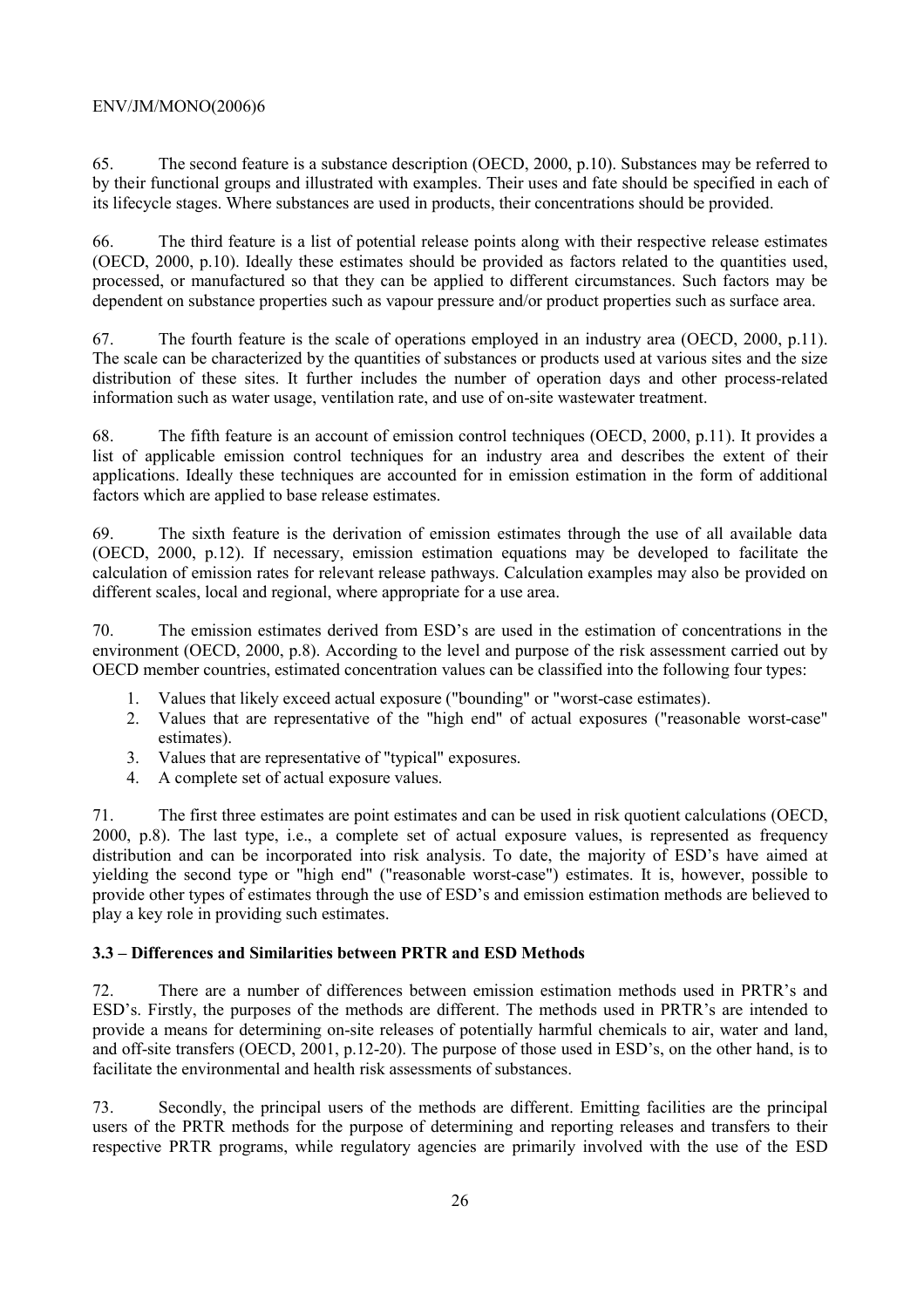methods for the purpose of risk assessments. This difference, however, does not rule out any possible use of PRTR or ESD methods for other applications.

74. Thirdly, the scopes of the methods are different. This difference is reflected in substances and emission sources. A specific selection of substances is normally defined by a PRTR program for reporting and varies from country to country. Listed in Table 1 are the numbers of substances associated with the PRTR programs in Canada, the U.S., the U.K, and Australia. There is, however, no specific set of substances associated with ESD's and substances can be selected for risk assessments if they are of potential environmental and health concerns. Substances in the context of PRTR's and ESD's include both single chemical compounds and chemical categories.

| Country   | <b>PRTR Program</b>                         | <b>Number of Substances</b> |
|-----------|---------------------------------------------|-----------------------------|
| Canada    | National Pollutant Release Inventory (NPRI) | 323                         |
| U.S.      | Toxics Release Inventory (TRI)              | 612                         |
| U.K.      | Pollution Inventory (PI)                    | 167                         |
| Australia | National Pollutant Inventory (NPI)          | 90                          |

**Table 1 – Numbers of Substances Associated with PRTR Programs in Canada, U.S., U.K and Australia** 

75. The methods used in ESD's are designed to deal with broader emissions than those used in PRTR's. The PRTR methods are normally focused on emissions from individual facilities, while the ESD methods are intended to determine emissions from both individual facilities and clusters of facilities. The latter can provide emission data on a given substance and leads to the determination of its exposure level on a local or regional basis.

76. There are also similarities between PRTR and ESD methods. Both PRTR and ESD methods are intended for estimating emissions from the same sources to three common environmental compartments, i.e., air, water and land. They share some common calculation fundamentals such as use of facility-specific and sector-wide data and application of engineering knowledge. Furthermore, accuracy and efficiency are two important factors to be considered in emission estimation and either PRTR or ESD methods must provide a reasonable trade-off to meet their respective objectives.

77. The primary method suggested for ESD's is based on emission factors (Wagner, 2003). It is similar to emission factors used in PRTR, but includes other parameters to account for duration of emission and reduction under specific conditions. The method is based on the use of fixation rate in estimating water emissions in the case of pulp and paper and textile ESD's and is, therefore, referred to as the fixation-based method in this study.

## **4 – EVALUATION OF PRTR METHODS USED BY PULP AND PAPER MILLS**

## **4.1 – PRTR Emission Estimation**

78. Only one PRTR program is found to have described emission estimation methods for pulp and paper mills. This is Australia's National Pollutant Inventory that provides a manual entitled "Emission Estimation Technique Manual for Pulp and Paper Manufacturing" (Environment Australia, 1998). The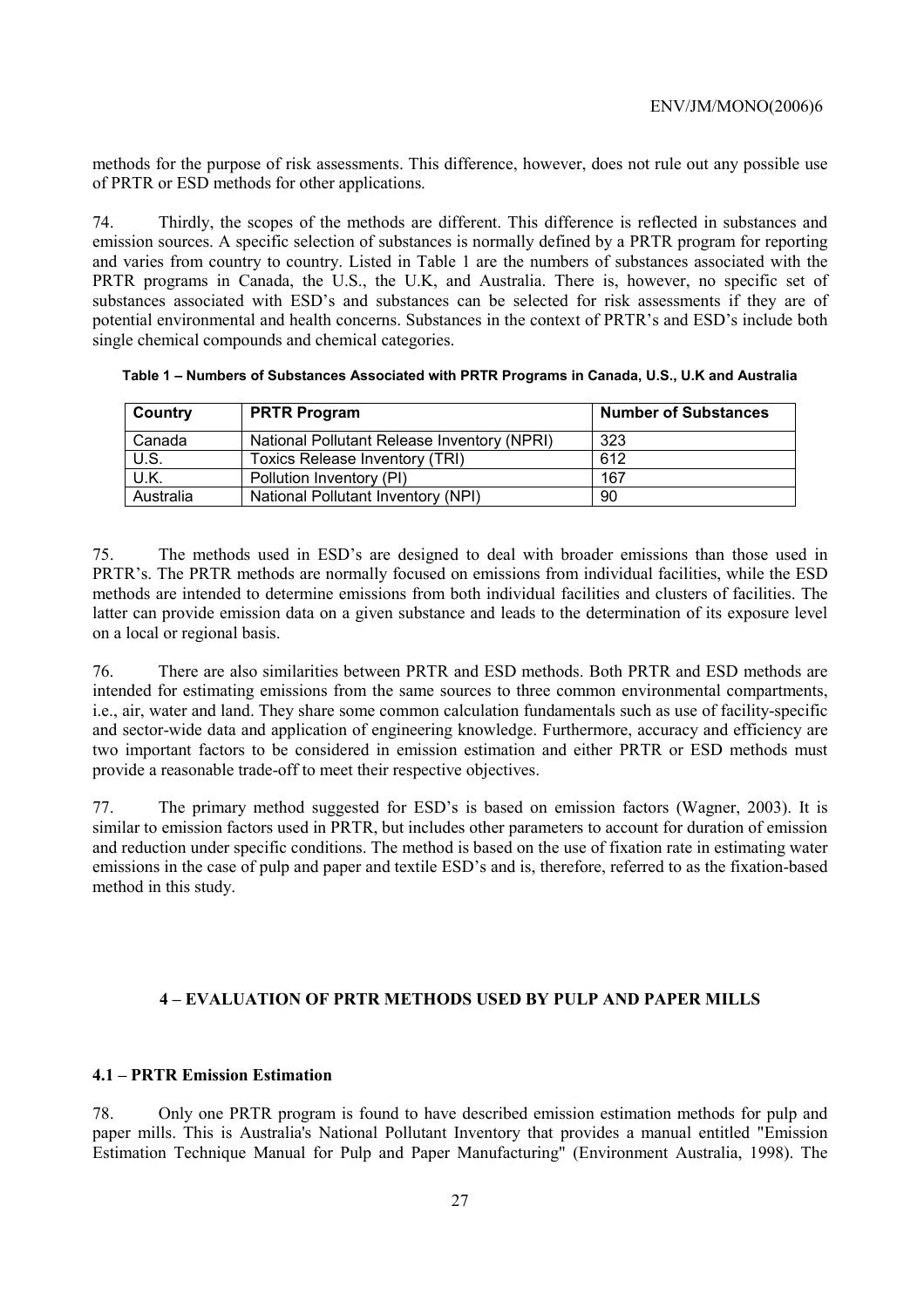manual covers various pulp and paper product manufacturing activities for the production of commodity grades of paper pulp, printing and writing papers, sanitary tissue, industrial-type papers, container board, and boxboard (Environment Australia, 1998, p.4). The primary materials used for the production are cellulose fibre from timber, and purchased or recycled fibres, as well as organic and inorganic additives.

#### *4.1.1 – Environmental Releases*

79. Environmental releases from pulp and paper mills are grouped into three categories in the Australian PRTR program: 1) air emissions; 2) water releases; and 3) land releases (Environment Australia, 1998, p.5). Summarized in Table 2 are common pollutants in air emissions and water releases along with their respective sources. Air emissions include fugitive emissions and point source emissions. The fugitive emissions originate from stockpiles, vats, open vessels, valves, flanges, equipment leaks, and material handling areas, while the point source emissions are releases from vents, stacks, carbon adsorption units, scrubbers, baghouses, and afterburners.

| <b>Air Emissions</b>                                              |                                            |  |  |
|-------------------------------------------------------------------|--------------------------------------------|--|--|
| Source                                                            | <b>Pollutant</b>                           |  |  |
| Kraft recovery furnace                                            | Particulate matter ( $PM_{10}$ )           |  |  |
| Fly ash from wood waste and coal fired                            | Particulate matter ( $PM_{10}$ )           |  |  |
| boilers                                                           |                                            |  |  |
| Sulphite mill operations                                          | Sulphur oxides                             |  |  |
| Kraft pulping and recovery processes                              | Reduced sulphur gases                      |  |  |
| Chip digester and liquor evaporation                              | Volatile organic compounds                 |  |  |
| All combustion processes                                          | Oxides of nitrogen, $SO_x$ , CO, $PM_{10}$ |  |  |
|                                                                   | <b>Water Releases</b>                      |  |  |
| Water used in wood handling, debarking, and                       | Solids, BOD, colour                        |  |  |
| chip washing                                                      |                                            |  |  |
| Chip digester and liquor evaporator                               | Concentrated BOD, reduced sulphur          |  |  |
| condensate                                                        | compounds                                  |  |  |
| White waters from pulp screening, thickening                      | Large volumes of water with suspended      |  |  |
| and cleaning<br>solids, significant BOD                           |                                            |  |  |
| Bleach plant washer filtrates                                     | BOD, colour, chlorinated organic compounds |  |  |
| Paper machine water flows<br>Solids, often precipitated for reuse |                                            |  |  |
| Fibre and liquor spills                                           | Solids, BOD, colour                        |  |  |

| Table 2 – Common Pollutants in Air Emissions and Water Releases from Pulp and Paper Mills |  |  |
|-------------------------------------------------------------------------------------------|--|--|
|-------------------------------------------------------------------------------------------|--|--|

Source: Australia, 1998, p.5-6

80. Water releases are discharges to surface water (e.g., lakes, rivers, dams, and estuaries), coastal or marine water, and stormwater (Environment Australia, 1998, p.5). The Australian PRTR program does not require the discharge to sewers or tailings dam to be reported. Air pollution control equipment such as wet scrubbers is usually the primary source of wastewater.

81. Land releases include both solid and liquid waste materials destined for land disposal. They generally originate from surface impoundments of liquids and slurries and unintentional leaks and spills as far as the substances for reporting are concerned (Environment Australia, 1998, p.6). Other sources of land releases include storage and distribution of liquids and the use of pollution control agents.

## *4.1.2 – Emission Estimation Methods*

82. There are four emission estimation methods prescribed in the Australian PRTR program (Environment Australia, 1998, p.4). These methods are: 1) direct measurement; 2) mass balance; 3) engineering calculations (fuel analysis); and 4) emission factors. One method or a mix of several methods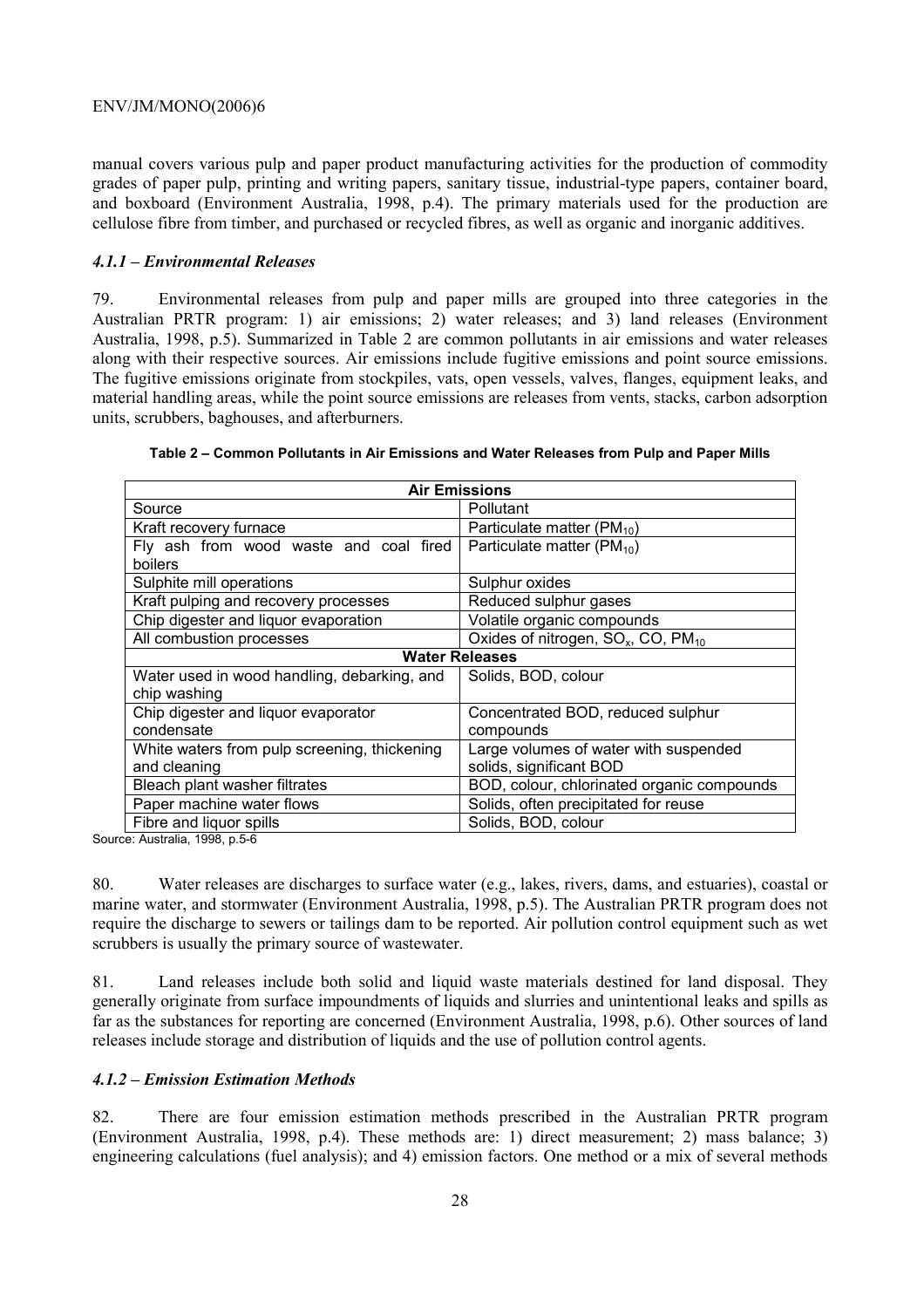is allowed for use in estimating emissions. Any other method must be approved by the regional environmental authority before it can be used by a reporting facility.

83. Direct measurement is recommended for the determination of water releases in the Australian PRTR program (Environment Australia, 1998, p.6). In cases where direct measurement is not available, other methods are allowed.

84. Direct measurement is also commonly applied for estimating air emissions. Stack sampling can provide data on pollutant concentration and flow rate (Environment Australia, 1998, p.11-12). For example, hourly emissions of particulate matter (PM) can be estimated by multiplying the concentration by the flow rate using the following equations:

 $E_{PM}$  =  $C_{PM}$  ×  $Q_d$  × 3600 ÷ 1000

 $C_{PM} = C_f \div V_{m, STP}$ 

where

 $E_{PM}$ : hourly emissions of particulate matter, kg/hr

 $C_{PM}$ : concentration of particulate matter or gram loading (grams/dscm)

 $Q_d$ : stack gas volumetric flow rate, dscm

 $C_f$ : filter catch, grams

 $V<sub>m STP</sub>$ : metered volume of sample under standard temperature and pressure, dscm

85. Annual emissions can be calculated by multiplying the emission rate in kg/hr by the number of operating hours using the following equation (Environment Australia, 1998, p.22).

 $E_{\text{tpy},x}$  =  $E_x \times \text{OpHrs} \div 1000$ 

where

 $E_{\text{trvx}}$ : annual emissions of pollutant, tonnes/year

 $E_x$ : hourly emissions of pollutant, kg/hr

OpHrs: annual operating hours, hr/yr

86. Engineering calculations can be very complex (Reisman, 2005). To simplify these calculations the National Council of Paper Industry for Air and Water Stream Improvement (NCASI) has developed factors using direct and/or indirect monitoring for certain pollutants.

87. Fuel analysis is a variation of engineering calculations prescribed by the Australian PRTR program for pulp and paper mills. It can be used to predict emissions of sulphur dioxide, metals, and other pollutants based on the application of conservation laws if fuel rate is measured (Environment Australia, 1998, p.20). The basic equation for fuel analysis is given as follows:

 $E_x = Q_f$  × pollutant concentration in fuel × (MW<sub>p</sub> ÷ MW<sub>f</sub>)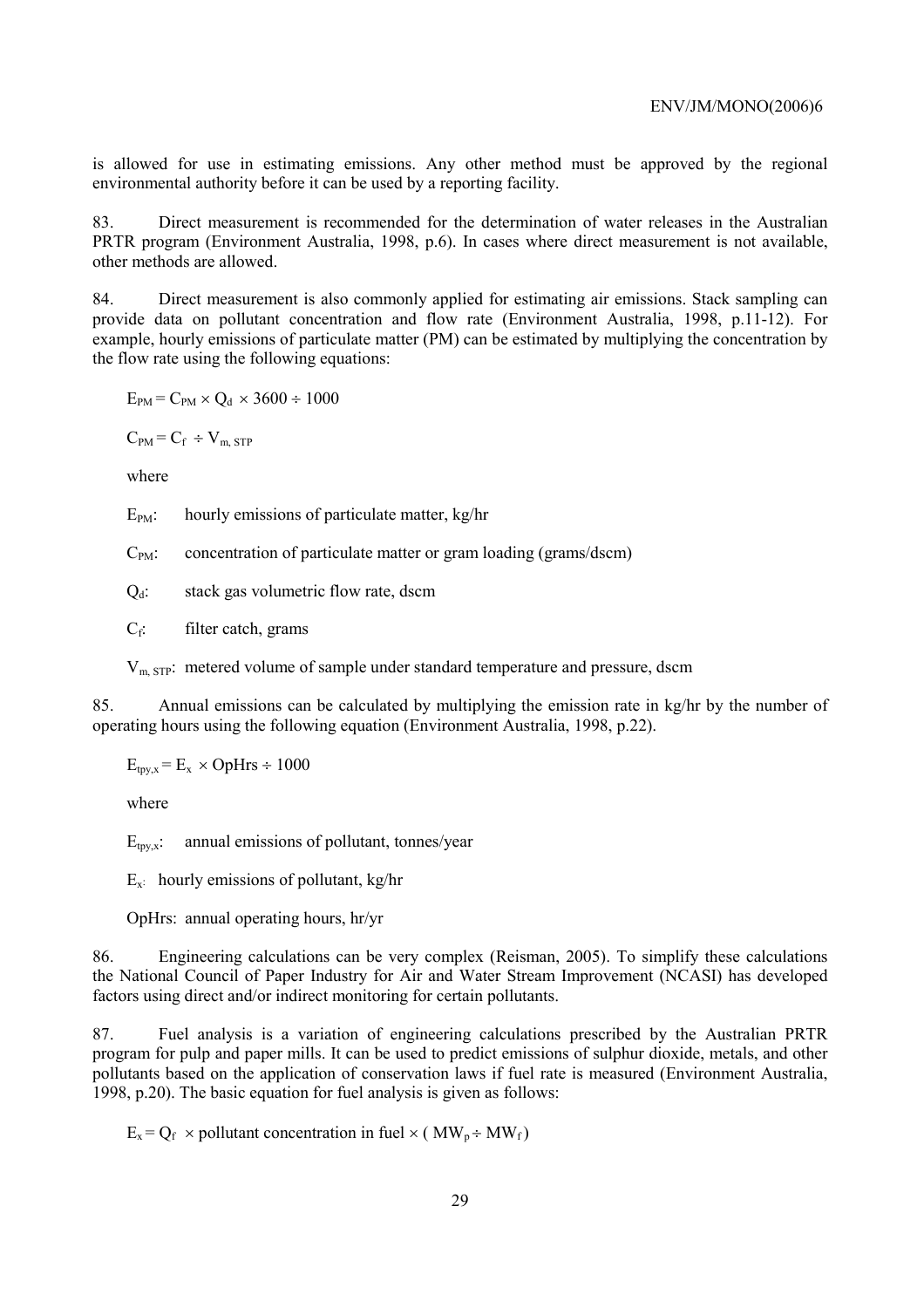where

 $E_{x}$ : emissions of pollutant

 $Q_f$ : fuel use, kg/hr

 $MW<sub>n</sub>$ : molecular weight of pollutant emitted, kg/kgmol

 $MW_f$ : molecular weight of pollutant in fuel, kg/kgmol

88. When emission factors are used, the Australian PRTR program requires that their associated rating code be indicated (Environment Australia, 1998, p.10). The rating code is based on the work from the USEPA and European Environment Agency. The code provides a measure of uncertainty associated with the emission factor used and is divided into the following levels in a decreasing order of uncertainty:

A - Excellent B - Above Average C - Average D - Below Average E - Poor U - Unrated

89. Emission factors are commonly expressed as the weight of a substance emitted per unit weight, volume, distance, or duration of an emitting activity (Environment Australia, 1998, p.13-14). For example, the emission factor for sulphur dioxide is given as kg of sulphur dioxide per tonne of air-dried unbleached pulp produced. Emission factors for pollutants associated with pulp and paper mills can be obtained from US, European, and Australian sources. The general equation for emission estimation based on emission factors is given as follows:

 $E = A \times T \times EF \times [1 - (ER/100)]$ 

where

- E: emissions
- A: activity rate
- T: time (or another variable)
- EF: uncontrolled emission factor
- ER: overall emission reduction efficiency

#### **4.2 – ESD Emission Estimation**

90. Several ESD's are found to have addressed emission estimation for pulp and paper mills. These documents are listed below:

- European Commission (2003), "Harmonization of Environmental Emission Scenarios for Slimicides (Product Type 12),"Haskoning Nederland BV Environment, The Netherlands, 16 September 2003 (not reviewed yet).
- Tissier, C.; and V. Migne (2001), "Emission Scenario Document for Biocides Used in Paper Coating and Finishing – Supplement to the Methodology for Risk Evaluation of Biocides," Institut National de l'Environnement Industriel et des Risques, France, May 2001.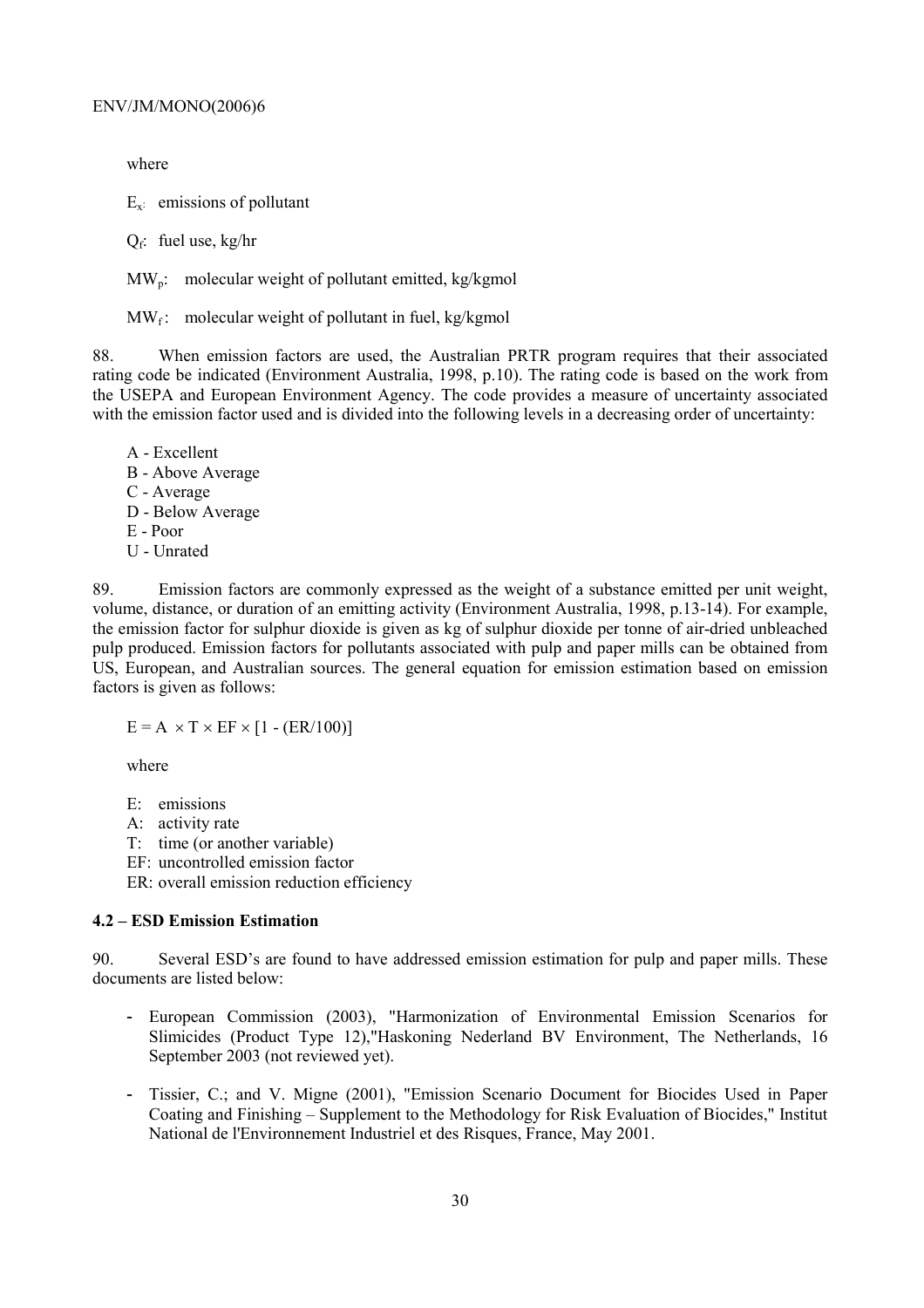- European Commission (1996), "Technical Guidance Document in Support of Commission Directive 93/67/EEC on Risk Assessment for New Notified Substances and Commission Regulation (EC) No 1488/94 on Risk Assessment for Existing Substances," Part IV, Office for Official Publications of the European Communities, Luxembourg, 1996.

91. In estimating emissions from pulp and paper mills, an emission scenario is provided with various sets of input and output variables. These input and output variables are different in concept from those described for the mass balance method in PRTR's. They are parameters with values specified (input) and calculated (output), rather than flows entering and exiting a facility or process.

92. Input variables are grouped into five categories. The first category, denoted by S, consists of variables that must be specified in the emission estimation and there are neither default values for these variables nor methods providing their estimates (OECD, 2002b, p.4; Tissier and Migne, 2001, p.4). The second category, denoted by D, includes variables with standard defaults which can be modified by users. The third category, denoted by O, provides a group of variables with their values calculated which can, however, be overwritten by users with alternative data. The fourth category, denoted by P, pertains to variables with their values selected from a pick-list. The fifth category, denoted by C, refers to variables with their values provided as constants which cannot be changed by users.

93. Output variables are generally divided into two groups. The first group is a set of variables determined through intermediate calculations and the second group through end calculations (Tissier and Migne, 2001, p.4). Output variables from intermediate calculations are derived for use in other calculations, while those from end calculations are expected to present emission results. The general format of the emission estimation employed in ESD's for pulp and paper mills is summarized in Table 3.

| <b>Type</b> | Variable                                        |  | Symbol   Units   Default   Category<br>(S, D, O, P, C) |
|-------------|-------------------------------------------------|--|--------------------------------------------------------|
| Input       | Definition of an input variable                 |  |                                                        |
| Output      | Definition of an output variable                |  |                                                        |
| Calculation | Equations for intermediate and end calculations |  |                                                        |

**Table 3 – General Format of Emission Estimation for Pulp and Paper Mills** 

94. A set of input and output variables commonly corresponds to an individual case and an emission scenario can consist of a number of such cases. Each case provides emission estimates for a specific type of operations and a specific release medium. Examples of emission estimation methods are provided in Table 4 for air emissions from drying sections of a paper mill (Tissier and Migne, 2001, p.16), Table 5 for water release from broke of a paper machine (Tissier and Migne, 2001, p.18), Table 6 for water releases from paper recycling (Tissier and Migne, 2001, p.18; European Commission, 1996, p.705), and Table 7 for water releases from paper making (European Commission, 1996, p.702).

95. The determination of input variables constitutes a significant portion of emission estimation. Input variable values can be derived from the data reported by individual facilities, statistical averages over many sites within a sector, facility operation data gathered through survey and site investigation, and literature data.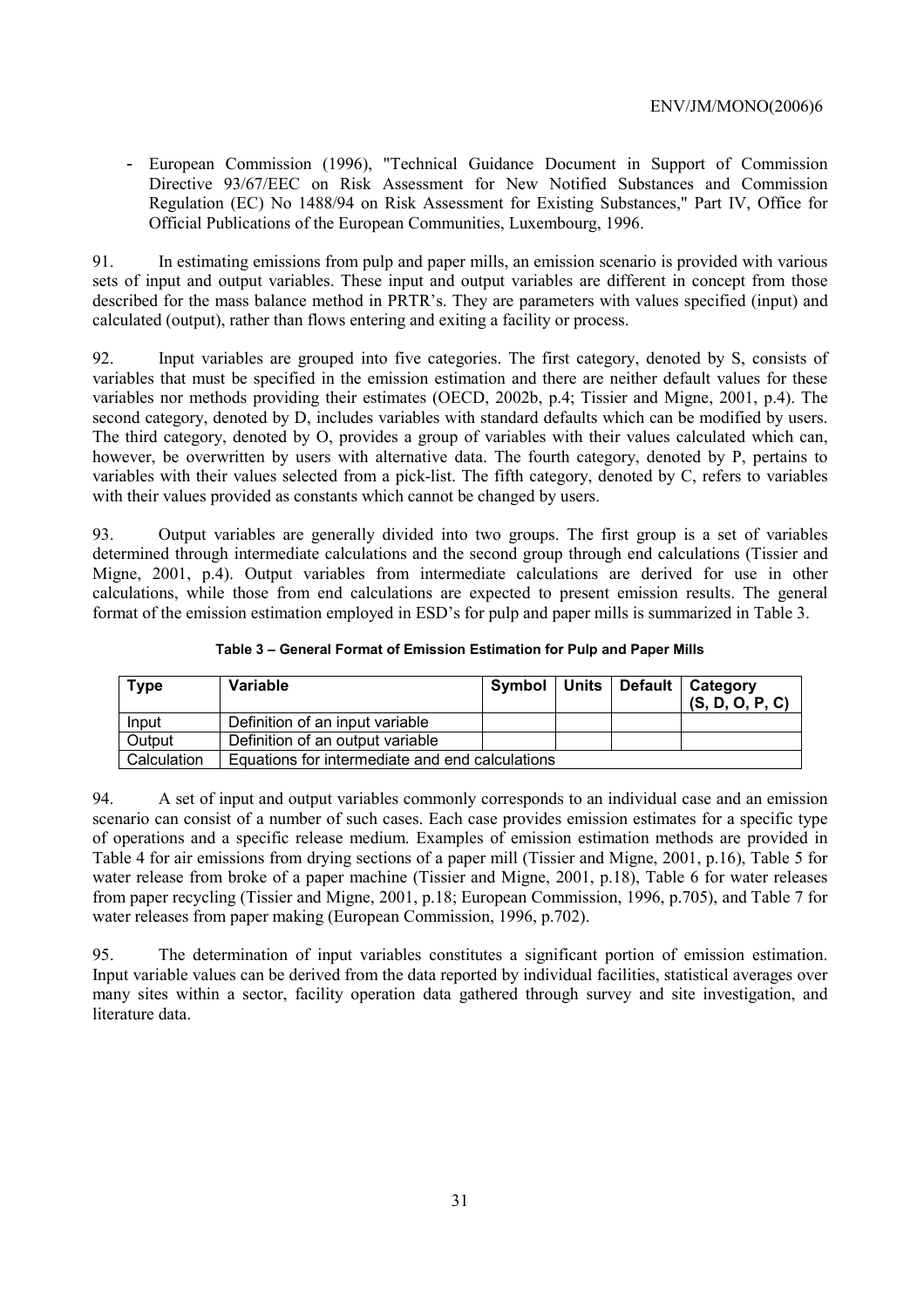#### **Table 4 – Estimation Method for Air Emissions from Paper Mill Drying Sections after Size-Pressing and Coating**

| Type        | <b>Variable</b>                                                                       | Symbol                       | <b>Units</b> | <b>Default</b> | Category |
|-------------|---------------------------------------------------------------------------------------|------------------------------|--------------|----------------|----------|
| Input       | Quantity of coated paper produced<br>per day                                          | $Q_{\text{paper}}$           | t/d          |                | Р        |
|             | Quantity of active substance applied<br>per ton of paper for each application<br>step | $Q_{\text{active}}$          | kg/t         |                | S        |
|             | Evaporation rate                                                                      | $\mathsf{F}_{\mathsf{evap}}$ |              |                | S, P     |
|             | Decomposition rate during drying                                                      | $\vdash$ decomp              |              |                | S        |
| Output      | Local emission of active substance<br>to air for one treatment step                   | $E_{\text{local-air}}$       | kg/d         |                | Ω        |
| Calculation | $E_{local-air} = Q_{paper} \times Q_{active} \times F_{evap} \times (1 - F_{decomp})$ |                              |              |                |          |

Source: Tissier and Migne, 2001, p.16

#### **Table 5 – Estimation Method for Water Releases from Broke of a Paper Machine**

| <b>Type</b> | Variable                                                                                                        | Symbol                   | <b>Units</b> | <b>Default</b> | Category |
|-------------|-----------------------------------------------------------------------------------------------------------------|--------------------------|--------------|----------------|----------|
| Input       | Quantity of coated paper produced                                                                               | $Q_{\text{paper}}$       | t/d          |                | P        |
|             | per day                                                                                                         |                          |              |                |          |
|             | Quantity of active substance applied                                                                            | $Q_{\text{active}}$      | kg/t         |                | S        |
|             | per ton of paper                                                                                                |                          |              |                |          |
|             | Degree of closure of water system                                                                               | $F_{closure}$            |              |                | S, P     |
|             | Fraction of coated broke produced                                                                               | $F_{\text{broken}}$      |              | 0.2            | S, D     |
|             | compared to overall produced                                                                                    |                          |              |                |          |
|             | <b>Fixation rate</b>                                                                                            | $F_{fix}$                |              | 0              | S, D     |
| Output      | Local emission of active substance                                                                              | $E_{\text{local-water}}$ | kg/d         |                | O        |
|             | to wastewater                                                                                                   |                          |              |                |          |
| Calculation | $E_{local-water} = Q_{paper} \times Q_{active} \times F_{broken} \times (1 - F_{fix}) \times (1 - F_{closure})$ |                          |              |                |          |

Source: Tissier and Migne, 2001, p.18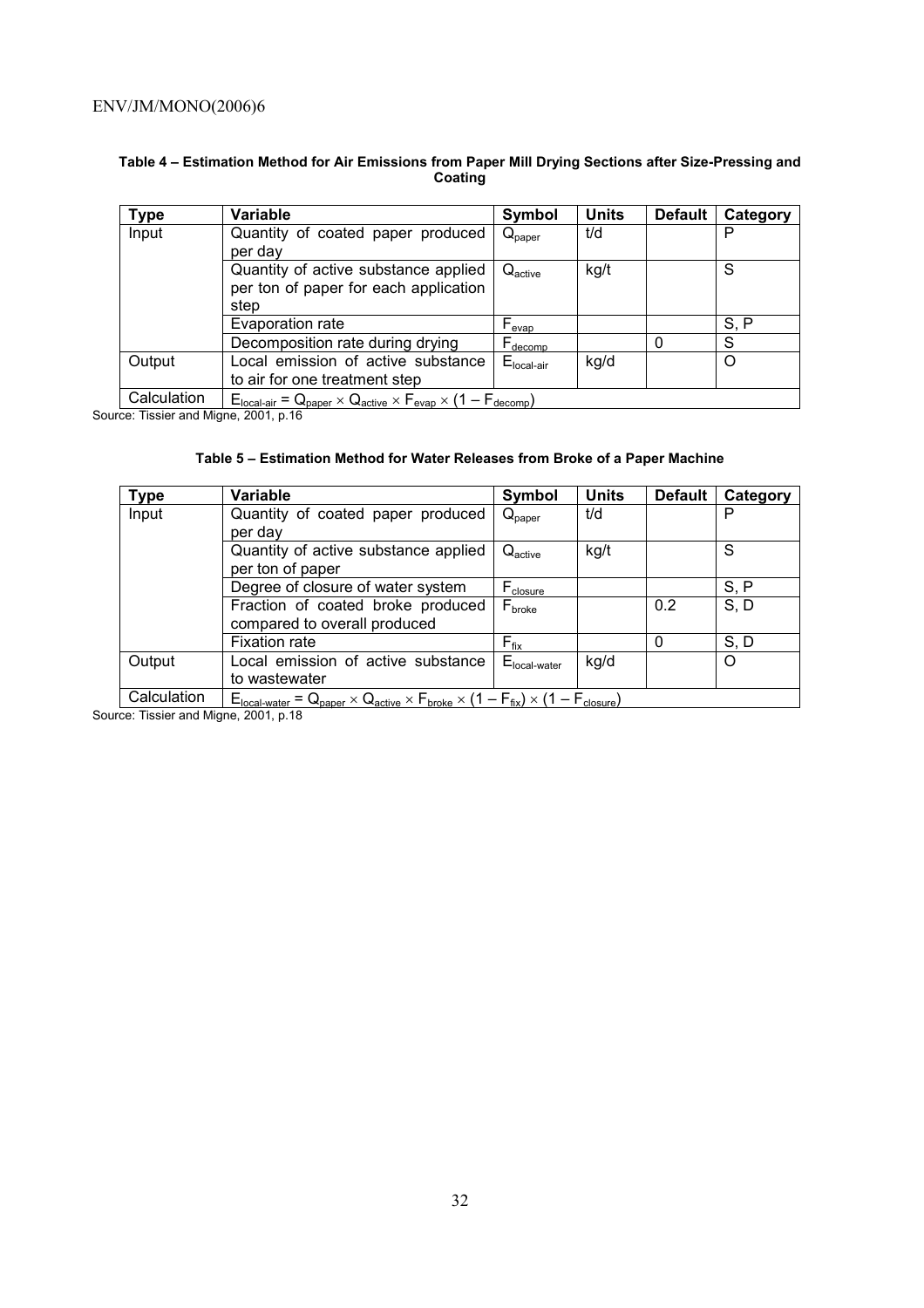| <b>Type</b> | Variable                                                                                                                                                                                                                                                                                      | Symbol                 | <b>Units</b> | <b>Default</b> | Category |
|-------------|-----------------------------------------------------------------------------------------------------------------------------------------------------------------------------------------------------------------------------------------------------------------------------------------------|------------------------|--------------|----------------|----------|
| Input       | Relevant tonnage in EU for this                                                                                                                                                                                                                                                               |                        | t/yr         |                | S        |
|             | application                                                                                                                                                                                                                                                                                   |                        |              |                |          |
|             | Relevant tonnage in the region for                                                                                                                                                                                                                                                            | $T_{reg}$              | t/yr         |                | $\Omega$ |
|             | this application                                                                                                                                                                                                                                                                              |                        |              |                |          |
|             | Fraction of the region                                                                                                                                                                                                                                                                        | $F_{\text{req}}$       |              | 0.1            | D        |
|             | Fraction of main source compared to<br>overall produced                                                                                                                                                                                                                                       | f                      |              | 0.1            | D        |
|             | Paper recycling rate                                                                                                                                                                                                                                                                          | F <sub>recycling</sub> |              | 0.5            | D, P     |
|             | Deinking yield                                                                                                                                                                                                                                                                                | $F_{\text{deinking}}$  |              |                | S, D     |
|             | Fraction decomposed during                                                                                                                                                                                                                                                                    | $F_{\text{decomp}}$    |              | $\Omega$       | S        |
|             | deinking                                                                                                                                                                                                                                                                                      |                        |              |                |          |
|             | Fraction removed from wastewater                                                                                                                                                                                                                                                              | $F_{pre}$              |              |                | S        |
|             | during preliminary on-site treatment                                                                                                                                                                                                                                                          |                        |              |                |          |
|             | Number of working days                                                                                                                                                                                                                                                                        | $N_d$                  | d/yr         | 320            | D        |
|             | Total annual consumption of                                                                                                                                                                                                                                                                   | $W_{s}$                | kg/yr        |                |          |
|             | substance on paper                                                                                                                                                                                                                                                                            |                        |              |                |          |
|             | Removal rate in on-site primary<br>treatment                                                                                                                                                                                                                                                  | $P_{a}$                |              |                |          |
|             |                                                                                                                                                                                                                                                                                               |                        |              |                |          |
|             | Number of recycling sites                                                                                                                                                                                                                                                                     | $N_{\rm s}$            |              |                |          |
| Output      | Local emission of active substance                                                                                                                                                                                                                                                            | $Elocal-water$         | kg/d         |                | $\Omega$ |
|             | to wastewater                                                                                                                                                                                                                                                                                 |                        |              |                |          |
|             | Emission of substance to                                                                                                                                                                                                                                                                      | $E_{\text{water}}$     | kg/d         |                |          |
|             | wastewater from a site                                                                                                                                                                                                                                                                        |                        |              |                |          |
| Calculation | $E_{\text{local-water}} = F_{\text{reg}} \times T \times F_{\text{recycling}} \times f \times F_{\text{deinking}} \times (1-F_{\text{pre}}) \times (1-F_{\text{decomp}}) \times 1000/N_d$<br>$E_{water}$ = $W_r \times R_{recvcling} \times F_{deinking} \times (1 - P_a) / (N_d \times N_s)$ |                        |              |                |          |

**Table 6 – Estimation Method for Water Releases from Paper Recycling** 

Sources: Tissier and Migne, 2001, p.18 (for E<sub>local-water</sub>); European Commission, 1996, p.705 (for E<sub>water</sub>).

|  |  |  | Table 7 - Estimation Method for Water Releases from Paper Making |
|--|--|--|------------------------------------------------------------------|
|--|--|--|------------------------------------------------------------------|

| <b>Type</b> | Variable                                                                                                         | Symbol                   | <b>Units</b>      | <b>Default</b> | Category |
|-------------|------------------------------------------------------------------------------------------------------------------|--------------------------|-------------------|----------------|----------|
| Input       | Specific consumption of substance                                                                                | $W_{\rm s}$              | kg/t              |                |          |
|             | Quantity of paper produced per day                                                                               | O                        | t/d               |                |          |
|             | Degree of fixation of substance                                                                                  | F                        | fraction          |                |          |
|             | Degree of closure of water system                                                                                | C                        | fraction          |                |          |
|             | Concentration of substance in water                                                                              | $C_{\rm s}$              | kg/m <sup>3</sup> |                |          |
|             | Water consumption per tonne of                                                                                   | $A_{s}$                  | $m^3/t$           |                |          |
|             | paper produced                                                                                                   |                          |                   |                |          |
| Output      | Water emission per day                                                                                           | E <sub>local-water</sub> | kg/d              |                |          |
| Calculation | $E_{\text{local-water}} = W_s \times Q \times (1 - F) \times (1 - C)$ (for mass of substance per tonne of paper) |                          |                   |                |          |
|             | or                                                                                                               |                          |                   |                |          |
|             | $E_{\text{local-water}} = C_s \times A_s \times Q \times (1 - F)$ (for concentration of substance in water)      |                          |                   |                |          |

Source: European Commission, 1996, p.702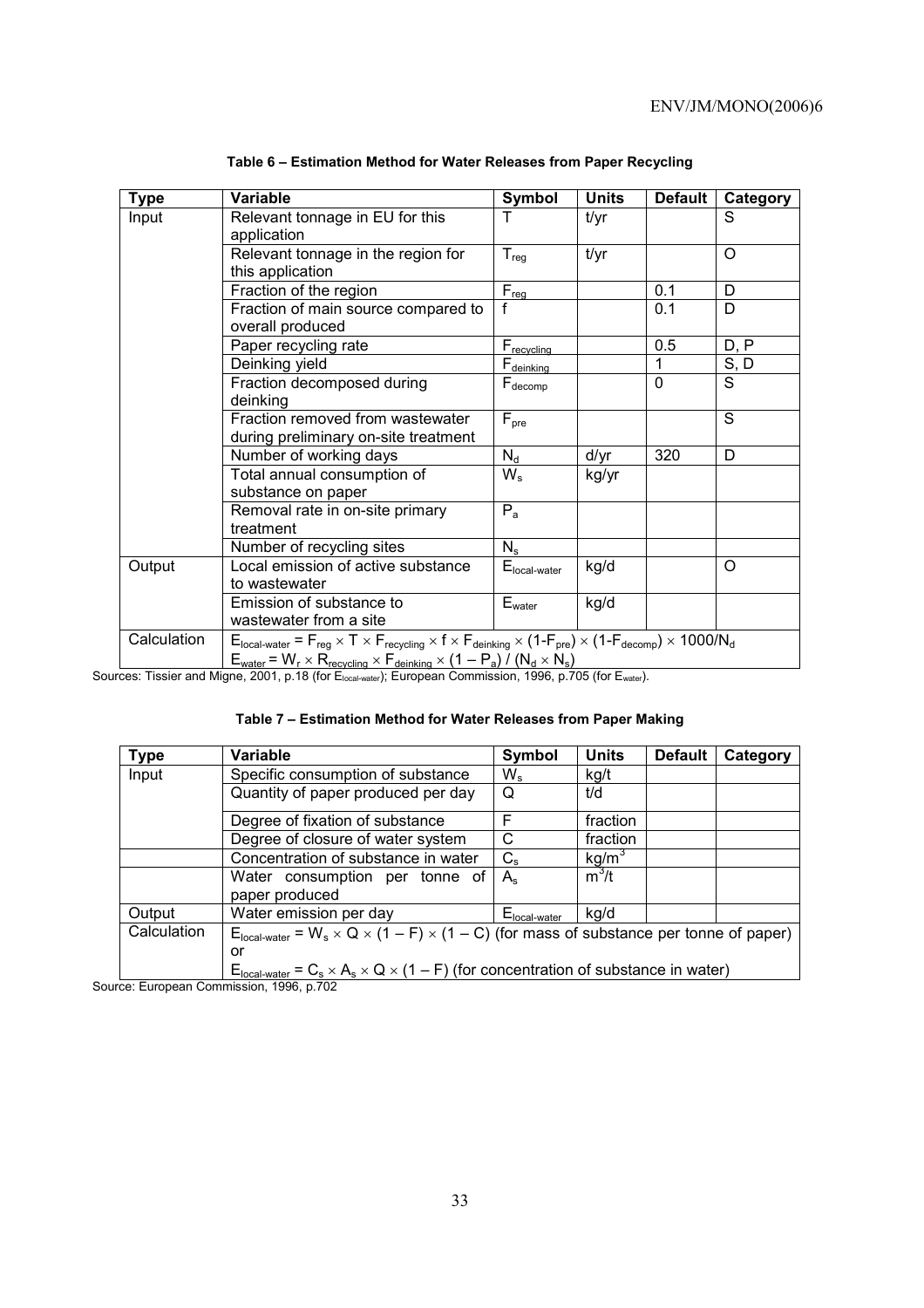#### **4.3 – Comparison between PRTR and ESD Methods**

96. The equations used in ESD's to estimate emissions for pulp and paper mills suggest that the form of the estimation methods is similar to that of emission factors used in PRTR's. Based on this form, the emission of a pollutant is related to the extent of an activity through one or more fractional constants. These constants are equivalent to emission factors used in PRTR's. For example, the air emission from paper mill drying sections after size-pressing and coating (E<sub>local-air</sub>) is related to two quantities, quantity of coated paper produced per day  $(Q_{\text{paper}})$  and quantity of active substance applied per ton of paper  $(Q_{\text{active}})$ , as a measure of the extent of the drying sections through two fractional constants, Evaporation rate ( $F_{evap}$ ) and Decomposition rate during drying  $(F_{\text{decomp}})$ :

$$
E_{local-air} = Q_{paper} \times Q_{active} \times F_{evap} \times (1 - F_{decomp})
$$

97. Although similar, the form of the emission estimation method used in ESD's for pulp and paper is more complicated than that of emission factors used in PRTR's. This is reflected in the number of quantities used to measure the extent of an activity as well as the number of fractional constants used to relate the emission to the activity. In the case of PRTR's, a single quantity and a single emission factor (fractional constant) are commonly present in the emission estimation equation. The method used in ESD's, however, often employs two or more activity-related quantities and more than one fractional constant in an estimation equation.

98. The principle of the emission estimation method used in ESD's for pulp and paper is a simplified version of mass balance. It states that the quantity released equals the available quantity minus the quantity retained or decomposed. This simplification does not take into consideration chemical formation and chemical input from non-chemical sources such as raw materials.

99. The activity-related quantities and the fractional constants for linking the emission to the activity are extensively quantified in ESD's for pulp and paper mills. The values for these quantities and constants are often provided for different processes and operations and therefore enable more accurate emission estimates. The data in this aspect is more extensive than that provided in PRTR's. For example, different wastewater discharge rates have been gathered in ESD's for different paper products in the European Union and can be used to estimate water releases from a site (Tissier and Migne, 2001, p.11):

 $2,500-25,000 \text{ m}^3/\text{d}$  for printing and writing paper  $0-10,000$  m<sup>3</sup>/d for paperboard  $2,000-10,000 \text{ m}^3/\text{d}$  for tissue paper 1,000-30,000  $m^3/d$  for specialty paper

100. Sources of emissions have been a common area for both PRTR's and ESD's to identify in order to capture all possible emissions in their respective estimation procedures. Water and air releases are well characterized in ESD's, but land releases appear to be lacking. It is also observed that the data on land releases is much less than that on water and air releases in the Australian PRTR manual for pulp and paper mills (Environment Australia, 1998). This may be due to the fact that pollutants of environmental concern are primarily associated with water and air releases for pulp and paper mills.

101. The emission estimation method used in ESD's is intended for a broader scope of emission estimation than those used in PRTR's. The focus of a PRTR is normally placed on individual facilities and the methods prescribed are used with a boundary defined around a single facility. The scope of emission estimation for the purpose of ESD's, however, includes not only individual facilities, but also a sector consisting of many facilities of the same nature. As a result, the method and data provided in ESD's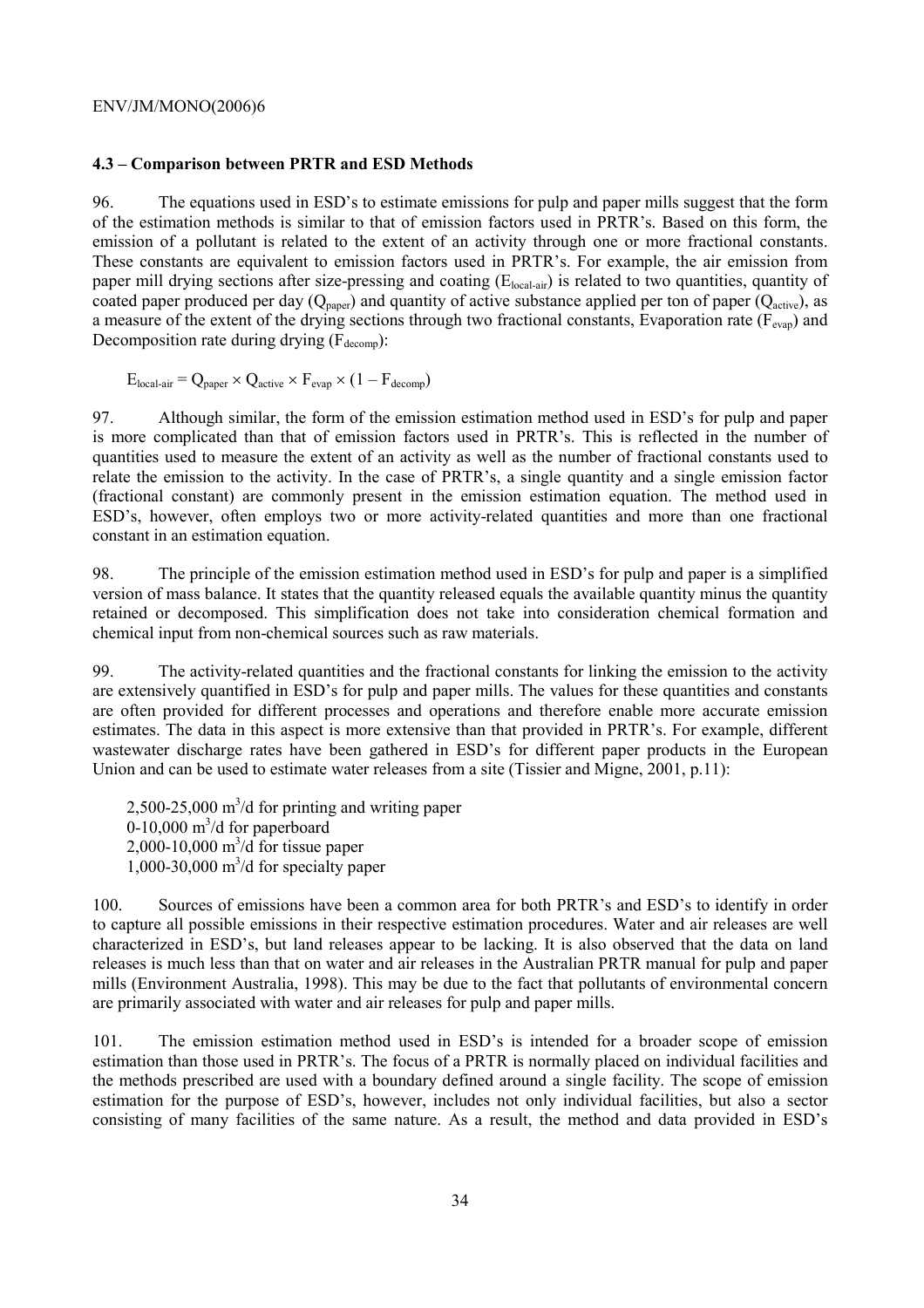involve the use of many other variables which are not commonly found in PRTR's. Examples of these variables include the total number of sites and the total consumption of a chemical within a sector.

102. As far as risk assessments are concerned, emission factor and mass balance methods described in PRTR's can serve the purpose of ESD's, although their use has not been found as such. To date the majority of ESD's have aimed at yielding reasonable worst-case estimates. Since their form is similar to the method used in ESD's, emission factors are judged to be capable of providing similar estimates used for risk assessments, which have been the primary objective of ESD's. The accuracy of the mass balance method would, on the other hand, depend upon several factors such as facility conditions, type of pollutants, types of releases, etc. (Leisman, 2005). Since direct measurements involve significant effort for data gathering and engineering calculations may require in-depth process knowledge, the two methods may not be suitable for the purpose of risk assessment.

## **5 – EVALUATION OF PRTR METHODS USED BY TEXTILE MILLS**

#### **5.1 – PRTR Emission Estimation**

103. There are two PRTR programs found to provide emission estimation methods for textile mills. These two programs are USEPA's Toxics Release Inventory and Australia's National Pollutant Inventory. Their respective emission estimation manuals are listed below:

USEPA (2000), "Emergency Planning and Community Right-To-Know Act Section 313 Reporting Guidance for the Textile Processing Industry," USEPA, Office of Pollution Prevention and Toxics, Washington, DC, EPA745-B-00-008, May 2000.

Environment Australia (1999), "Emission Estimation Technique Manual for Textile and Clothing Industry," National Pollutant Inventory, July 1999.

104. The USEPA's guidance covers a complete range of activities involved in the textile industry. These activities are grouped into the following four areas:

- Yarn formation: spinning of natural and synthetic raw materials, and texturizing of man-made filament fibres.
- Fabric formation: yarn warping and slashing, weaving, and knitting.
- Wet processing: pretreatment, dyeing, finishing, and printing.
- Product fabrication: fabric cutting, sewing, and final finishing.

105. The scope of the Australia's National Pollutant Inventory program is limited for textile mills. The Emission Estimation Technique Manual for Textile and Clothing Industry is primarily focused on weaving and knitting operations. The processes and pollutants associated with carpet manufacture are briefly discussed.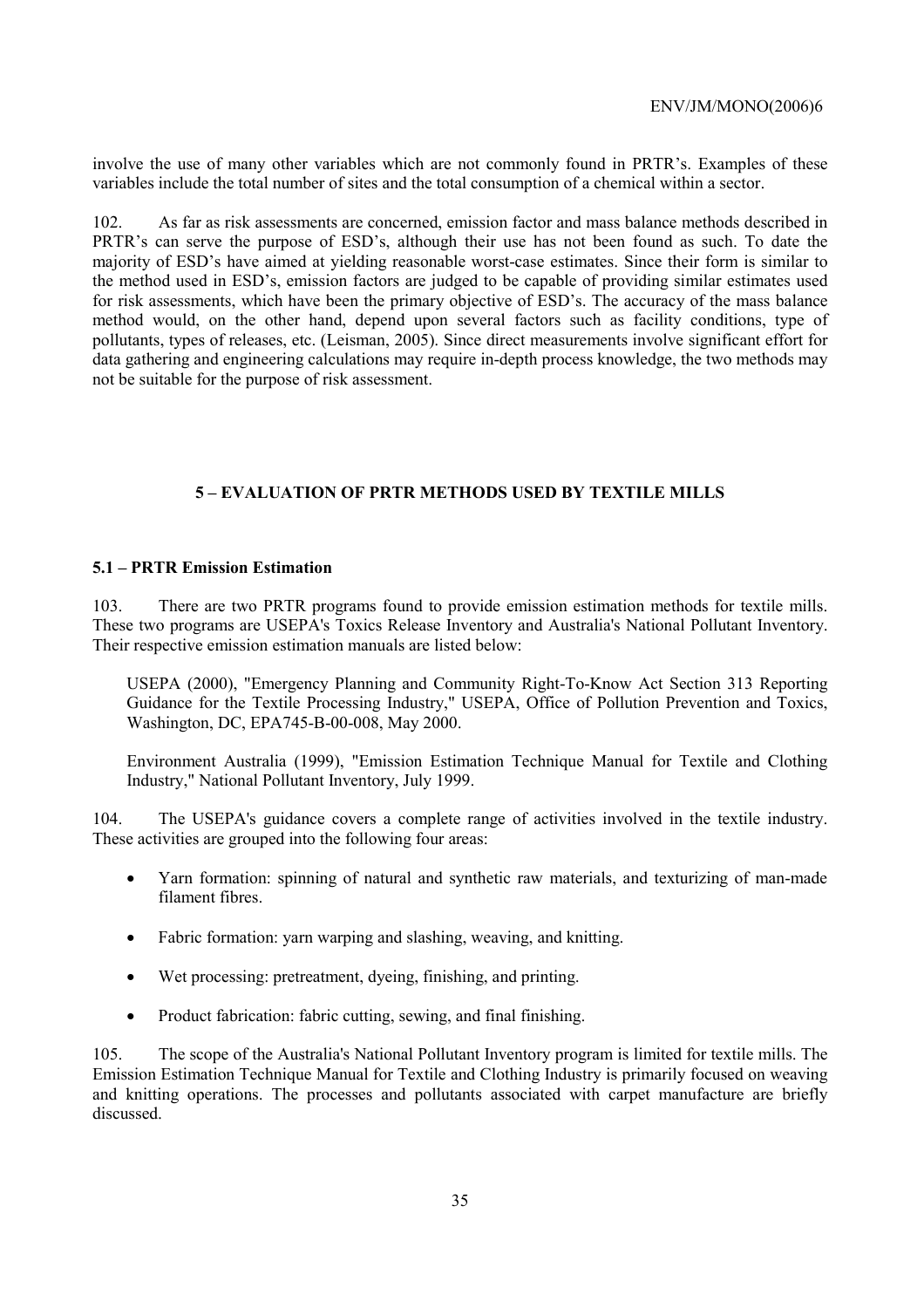## *5.1.1 – Environmental Releases*

106. Environmental releases from textile mills are grouped into three categories: 1) air emissions; 2) water releases; and 3) land releases. For textile wet processing, air emissions are commonly generated from desizing, scouring, and singeing operations (USEPA, 2000, p.4-44). Dusts emitted from printing and dyeing operations also contain various chemical pollutants. Volatilization during drying, heat setting and finishing is another source of air emissions. Non-process sources of air emissions include storage tanks and loading and unloading operations.

107. Spent process baths, solutions, and rinses are the primary liquid sources of water releases from textile wet processing (USEPA, 2000, p.4-44). They are generated from desizing, scouring, dyeing, and mercerizing operations. Pollutants typically found in textile industry wastewater include dyes, pigments, and salts. Other water releases include equipment cleaning wastewater, container cleaning wastewater, and used lubricants and other machine operating aids.

108. There are several forms of solid waste. Textile and fabric scrap or off-specification products may contain chemical pollutants of environmental concerns (USEPA, 2000, p.4-44). Pollutant-laden dusts, container residue and machine operating aids are common solid waste found at textile mills.

## *5.1.2 – Emission Estimation Methods*

109. There are four emission estimation methods applicable to textile mills. These methods are: 1) direct measurement or monitoring; 2) mass balance; 3) engineering calculations; and 4) emission factors. Many sources of data exist for these methods, as summarized in Table 8 (USEPA, 2000, p.4-18). These data sources can be combined with site-specific knowledge to determine the best method for calculating each release.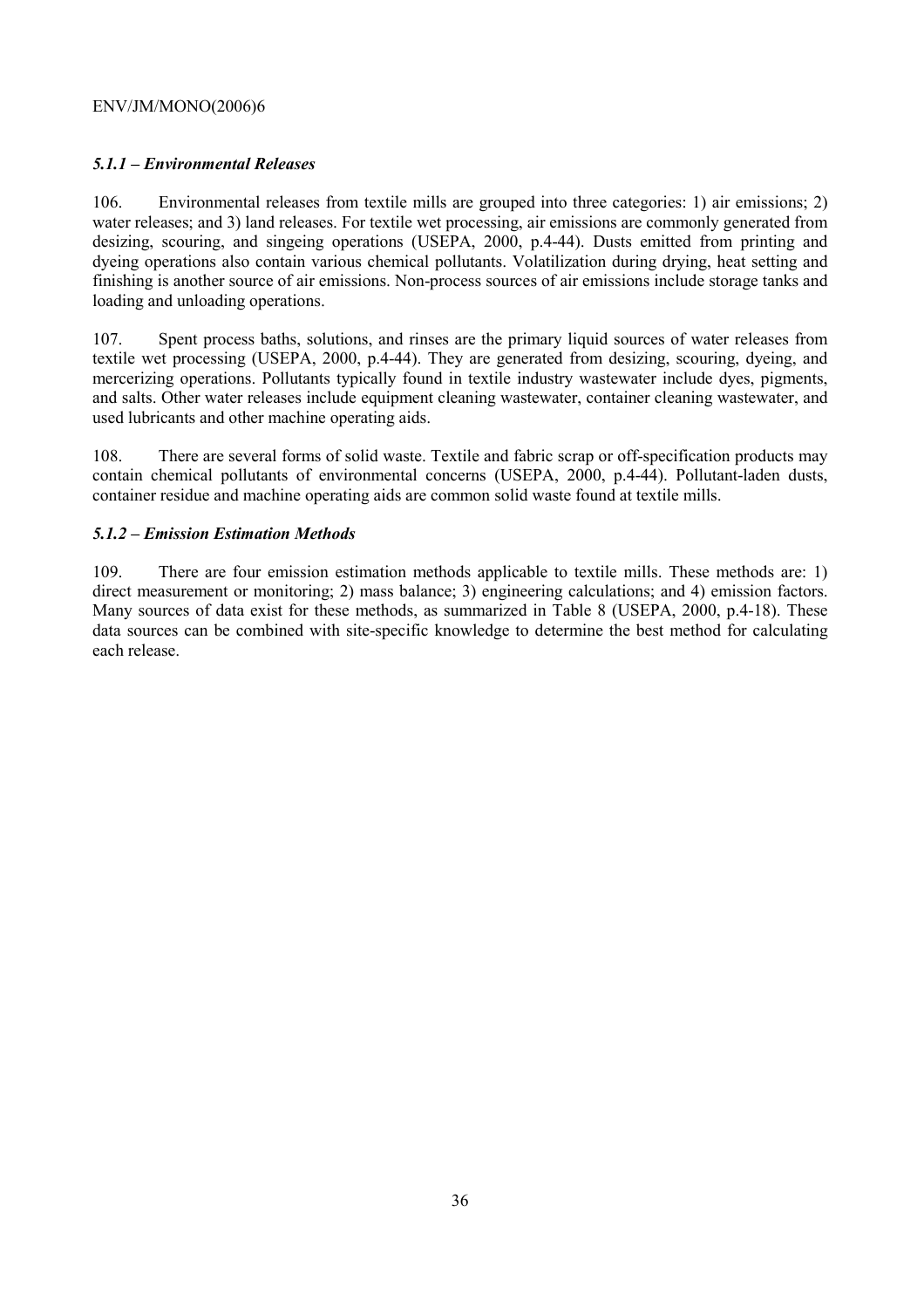| <b>Monitoring Data</b>                          | <b>Mass Balance</b>                      |
|-------------------------------------------------|------------------------------------------|
| Air permits                                     | Air emissions inventory                  |
| Continuous emission monitoring                  | Hazardous material inventory             |
| <b>Effluent limitations</b>                     | Hazardous waste manifests                |
| Hazardous waste analysis                        | <b>MSDSs</b>                             |
| Industrial hygiene monitoring data              | Pollution prevention reports             |
| <b>NPDES</b> permits                            | Spill event records                      |
| Outfall monitoring data                         | Supply and purchasing records            |
| pH for acids and bases                          |                                          |
| POTW pretreatment standards                     |                                          |
| <b>RCRA</b> permit                              |                                          |
| Stack monitoring data                           |                                          |
| New Source Performance Standards                |                                          |
| Title V permit data                             |                                          |
| <b>Emission Factors</b>                         | <b>Engineering Calculations</b>          |
| AP-42 chemical specific emission factors        | Facility non-chemical specific emission  |
|                                                 | factors.                                 |
| Facility or trade association derived chemical- | Henry's Law                              |
| specific emission factors                       | Raoult's Law                             |
|                                                 | SOCMI* or trade association non-chemical |
|                                                 | specific emission factors                |
|                                                 | Solubilities                             |
|                                                 | <b>Volatilization rates</b>              |

| Table 8 – Emission Estimation Methods and Their Associated Data Sources |  |  |  |  |  |
|-------------------------------------------------------------------------|--|--|--|--|--|
|-------------------------------------------------------------------------|--|--|--|--|--|

\*Synthetic Organic Chemicals Manufacturing Industry Source: USEPA, 2000, p.4-18

110. Direct measurement is considered the most accurate method for emission estimation and may be used to estimate water release. Many jurisdictions require that pollutants in the wastewater discharged from textile mills be monitored and measured (USEPA, 2000, p.4-51; Environment Australia, 1999a, p.15). Once the pollutant concentration is known, emission rates can be obtained by multiplying the concentration by the volumetric flow rate of the discharge.

111. Direct monitoring via stack sampling is a preferred method for estimating point source air emissions (Australia, 1999a, p.16-23). It is considered a relatively accurate method for estimating air emissions from textile facilities. Collection and analysis of samples from facilities, however, can be expensive. For particulate matter, the direct monitoring method employs the following equations to determine the emission:

 $E_{PM} = Q_W \times C_{PM} \times 3.6 \times (1 - \text{moist}_R / 100) \times [273 / (273 + T)]$ 

or

 $E_{PM} = C_{PM} \times Q_d \times 3.6 \times (273 / (273 + T))$ 

where

 $C_{PM} = C_r / V_{m,STP}$ 

 $C_{PM}$ : concentration of particulate matter,  $g/m<sup>3</sup>$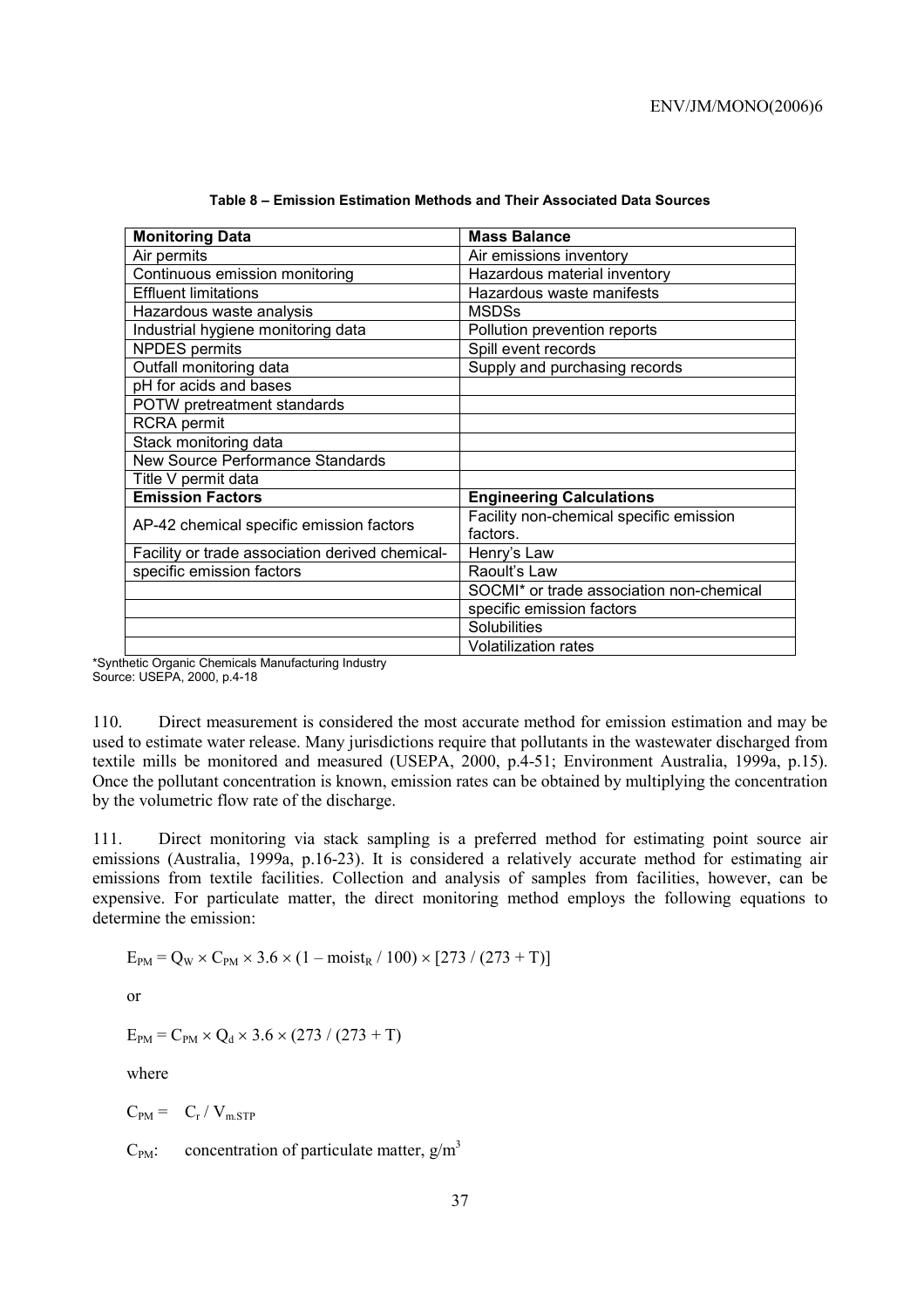$C_r$ : filter catch, g

 $V<sub>m STP</sub>$ : metered volume of sample at standard temperature and pressure,  $m<sup>3</sup>$ 

 $E_{PM}$ : hourly emissions of particulate matter, kg/hr

 $Q_d$ : stack gas volumetric flow rate, m<sup>3</sup>/s (dry)

T: gas sample temperature, K

 $Q_w$ : stack gas volumetric flow rate, m<sup>3</sup>/s (wet)

moist<sub>R</sub>: moisture content,  $\%$ 

112. In the U.S., mass balance combined with engineering calculations is commonly used for textile operations (USEPA, 2000, p.4-47). Data required for mass balance includes operational data such as batch recipes, inventory records, and production records. This data can help determine the quantity of a given chemical or chemical category used on site. Data included in material safety data sheets (MSDS) can also be used for mass balance. The knowledge of production processes and engineering calculations can then be used to determine the quantity of a chemical remaining on fabric and released to an environmental medium.

113. In Australia, the use of mass balance by textile mills is limited (Environment Australia, 1999a, p.23). The method appears to be straightforward, but requires facilities to consistently track material usage and waste generation. Errors associated with individual material tracking or other activities can often result in large deviations of total facility emissions. This is because emissions from specific materials are typically below 2 percent of their gross consumption and an error of 5 percent in any step of the tracking operation can skew emission estimates.

114. Engineering calculations can be used for estimating emissions from textile mills. The method is more complex and time consuming than the use of emission factors (Environment Australia, 1999a, p.24). Although it requires more detailed input data, the method of engineering calculations enables the determination of emission estimates based on facility-specific conditions. Computer models are also classified as engineering calculations and are available for estimating emissions from storage tanks, water and wastewater treatment, and other processes (USEPA, 2000, p.4-24).

115. Emission factors are the usual method for determining losses through fugitive emissions (Australia, 199a, p.12-21). They are commonly expressed as the weight of a substance emitted per unit weight, volume, distance, or duration of an emitting activity. The general form of this method is given as:

 $E_{kpyi} = (A \times OpHrs) \times EF_i \times (1 - CE_i/100)$ 

where

 $E_{kovi}$ : annual emissions of pollutant, kg/yr

A: activity rate, t/hr

OpHrs: operating hours, hr/yr

 $EF_i$ : uncontrolled emission factor of pollutant, kg/t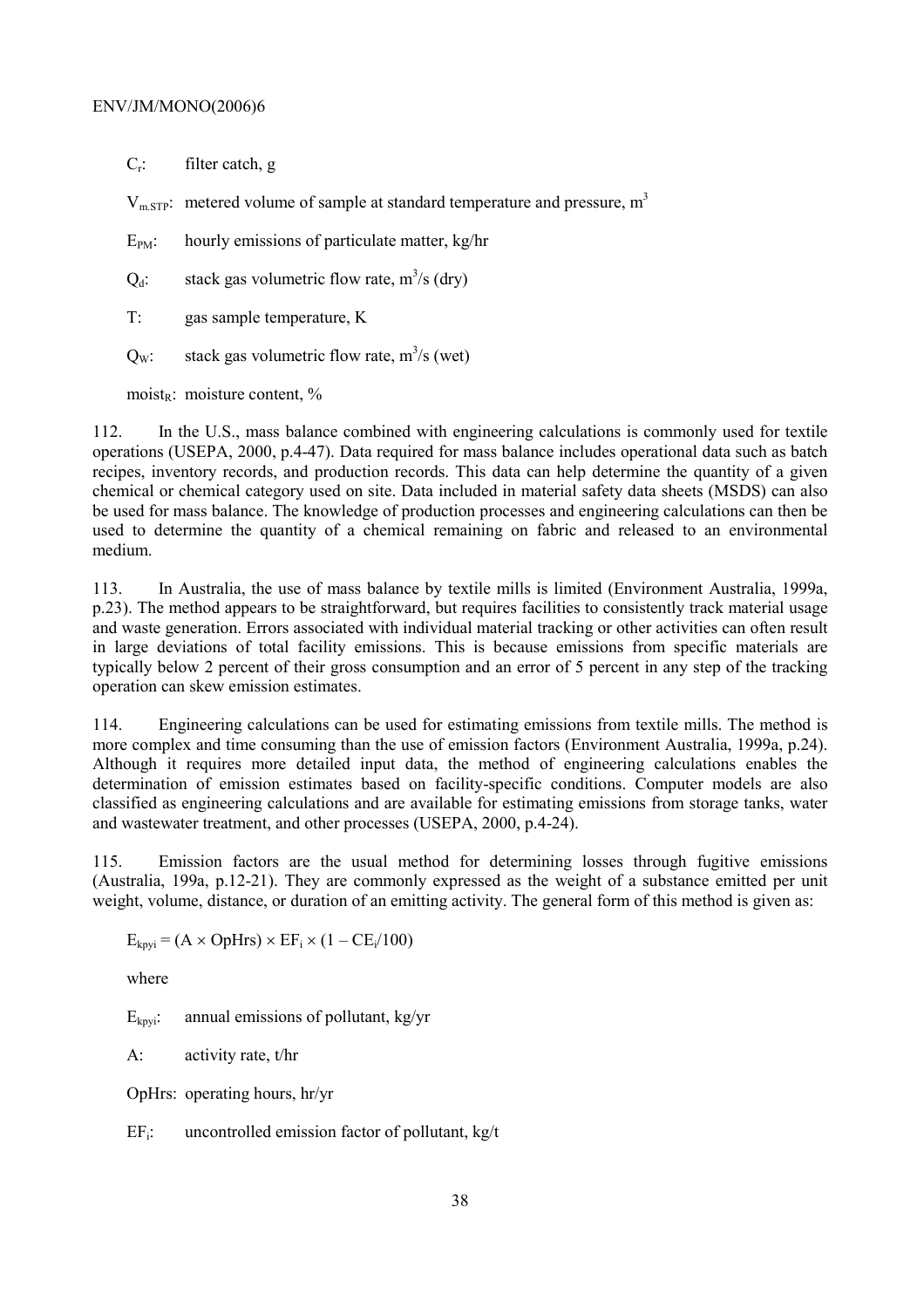$CE_i$ : overall control efficiency for pollutant,  $\%$ 

116. When emission factors are used, the Australian PRTR program requires that their associated rating code be indicated (Environment Australia, 1999a, p.24). The rating code is based on the work from the USEPA and European Environment Agency. The code provides a measure of uncertainty associated with the emission factor used and is divided into the following levels in a decreasing order of uncertainty:

- A Excellent
- B Above Average
- C Average
- D Below Average
- E Poor
- U Unrated

117. USEPA's publication *Compilation of Air Pollutant Emission Factors (AP-42)* is the most widely known and used source for emission factors (USEPA, 2000, p.4-22). It contains emission factors for both individual chemicals and chemical groups such as volatile organic compounds. Volume I of AP-42 contains information on over 200 stationary source categories, including process descriptions and potential sources of air emissions from these processes. Only chemical-specific emission factors are required to estimate emissions for textile mills.

# **5.2 – ESD Emission Estimation**

118. Several ESD's are found to have addressed emission estimation for textile mills. These documents are listed below:

European Union (2001), "Emission Scenario Document – Textile Finishing Industry," May 2001.

OECD (2003), "OECD Emission Scenario Document on Textile Finishing Industry," Umweltbundesamt (UBA), Berlin, Germany, January 2003.

OECD (2002), "Emission Scenario Document on Textile Finishing Industry," Organisation for Economic Co-operation and Development, Environment Directorate, February 2002.

European Commission (1996), "Technical Guidance Document in Support of Commission Directive 93/67/EEC on Risk Assessment for New Notified Substances and Commission Regulation (EC) No 1488/94 on Risk Assessment for Existing Substances," Part IV, Office for Official Publications of the European Communities, Luxembourg, 1996.

119. The emission estimation method used in ESD's for textile mills is the same as that for pulp and paper mills discussed in Section 4.2 – ESD Emission Estimation (for pulp and paper mills). The method defines emission to an environmental medium as an output and a number of parameters as inputs used in an equation for the determination of the output (OECD, 2003; OECD, 2002b; European Union, 2001; European Commission, 1996). The general format of this method is presented in Table 9.

| <b>Type</b> | <b>Variable</b>                                 | Symbol | <b>Units</b> |  | Default   Category<br>(S, D, O, P, C) |  |
|-------------|-------------------------------------------------|--------|--------------|--|---------------------------------------|--|
| Input       | Definition of an input variable                 |        |              |  |                                       |  |
| Output      | Definition of an output variable                |        |              |  |                                       |  |
| Calculation | Equations for intermediate and end calculations |        |              |  |                                       |  |

**Table 9 – General Format of Emission Estimation for Textile Mills**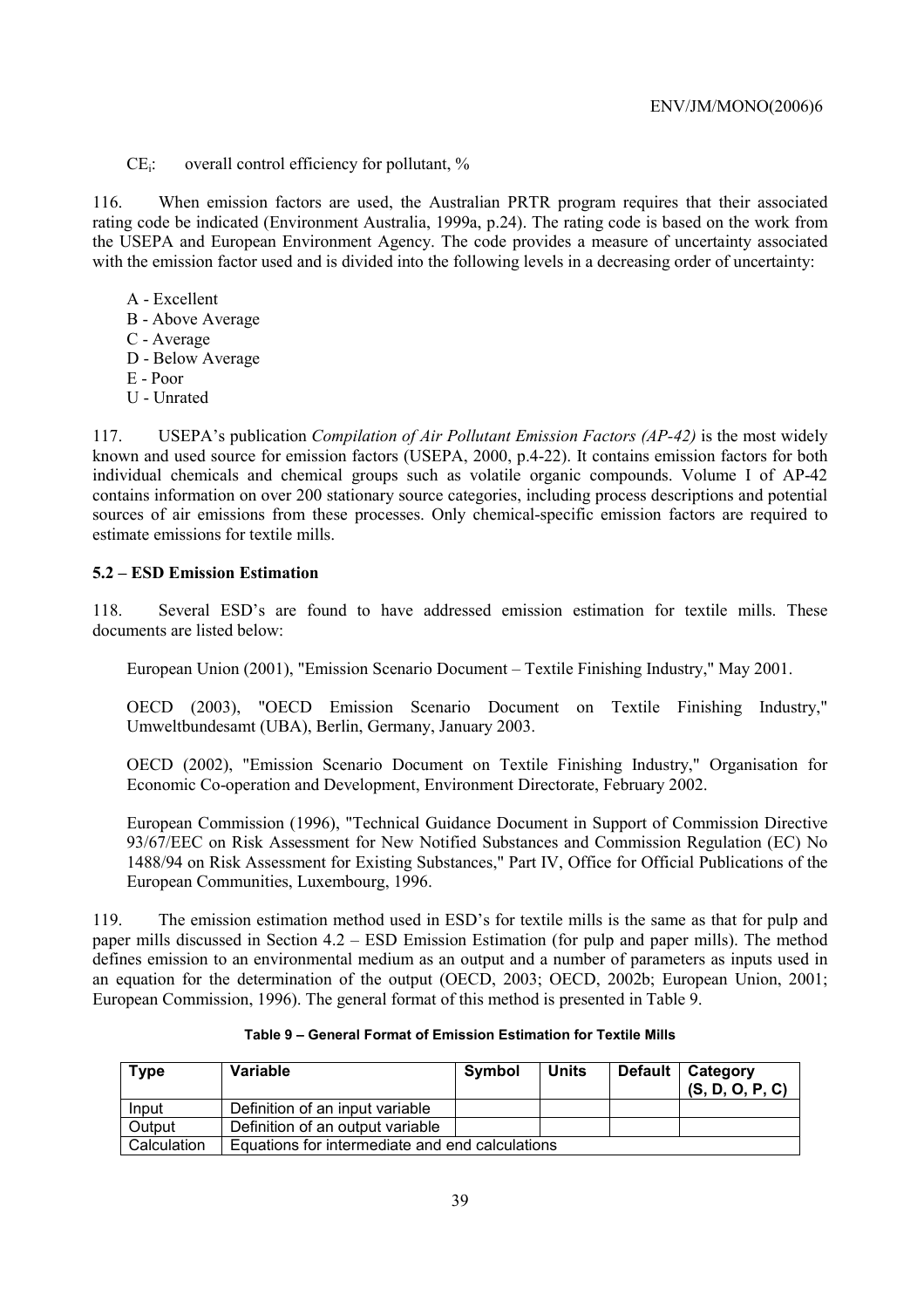120. Variables in an emission estimation equation are grouped into five categories. The first category, denoted by S, consists of variables that must be specified in the emission estimation and there are no default values for these variables or methods providing their estimates (OECD, 2003; OECD, 2002b). The second category, denoted by D, includes variables with standard defaults which can be modified by users. The third category, denoted by O, provides a group of variables with their values calculated which can, however, be overwritten by users with alternative data. The fourth category, denoted by P, pertains to variables with their values selected from a pick-list. The fifth category, denoted by C, refers to variables with their values provided as constants which cannot be changed by users. Output variables are always specified as O.

121. The method described above is used to estimate water emissions of pollutants from various operations. For the purpose of emission estimation, operations at textile mills are divided into 1) pretreatment; 2) exhaust; and 3) padding, printing and coating (OECD, 2003; OECD, 2002b). Chemicals used are divided into basic chemicals, dyestuff, and auxiliary (preparation agents, sizing agents, softening agents, repellents, biocides, etc.). Summarized in Table 10, 11, and 12 are sets of variables and equations used for estimating water emissions from pretreatment, exhaust, and padding, printing and coating operations, respectively.

**Table 10 – Estimation Method for Water Emissions of Preparation Agents, Sizing Agents, Biocides from Pretreatment Processes** 

| <b>Type</b> | <b>Variable</b>                                                                                | Symbol                          | <b>Units</b> | <b>Default</b> | Category |
|-------------|------------------------------------------------------------------------------------------------|---------------------------------|--------------|----------------|----------|
| Input       | Mass of textile processed per day                                                              | $\mathsf{Q}_{\mathsf{textile}}$ | t/d          |                |          |
|             | auxiliary<br>Mass of<br>(preparation<br>agents, sizing agents, biocides) per<br>mass of fabric | $Q_{product}$                   | kg/t         |                | D, S     |
|             | Content of active substance in<br>preparation                                                  | $C_{\text{substance}}$          |              |                | D, S     |
|             | Degree of fixation                                                                             | $F_{fixation}$                  |              |                | D.S      |
| Output      | Local emission of substance per day<br>to wastewater                                           | $Elocal-water$                  | kg/d         |                | O        |
| Calculation | $F_{\alpha}$ $= 0$ $\alpha \times 0$ $\alpha \times 0$ $\alpha \times 1 = F_{\alpha} \times 1$ |                                 |              |                |          |

 $\mathcal{U}_{\text{textile}} \times \mathbf{Q}_{\text{product}} \times \mathbf{C}_{\text{substance}} \times (1 - \mathbf{F}_{\text{fixation}})$ 

Source: OECD, 2003, p.48; OECD, 2002b

#### **Table 11 – Estimation Method for Water Emissions of Basic Chemicals, Dyestuff, Softening Agents, Repellents, and Biocides from Exhaust Processes**

| <b>Type</b> | <b>Variable</b>                                                                                                      | Symbol                          | <b>Units</b> | <b>Default</b> | Category |
|-------------|----------------------------------------------------------------------------------------------------------------------|---------------------------------|--------------|----------------|----------|
| Input       | Mass of textile processed per day                                                                                    | $\mathrm{Q}_\textrm{tex}$       | t/d          |                | D        |
|             | Fraction of fabric<br>treated<br>with<br>auxiliary, basic chemical or dyestuff                                       | $\mathsf{F}_{\mathsf{product}}$ |              | 0.3            | D        |
|             | Mass of auxiliary, basic chemical or                                                                                 | $Q_{product}$                   | kg/t         |                | D, S     |
|             | dyestuff preparation per mass of<br>fabric                                                                           |                                 |              |                |          |
|             | Content of<br>active substance<br>in.<br>preparation of auxiliary,<br>basic<br>chemical or dyestuff                  | $C_{\text{substance}}$          |              |                | D, S     |
|             | Degree of fixation                                                                                                   | F <sub>fi<u>xation</u></sub>    |              |                | D, S     |
| Output      | Local emission of substance per day<br>to wastewater                                                                 | $Elocal-water$                  | kg/d         |                | $\Omega$ |
| Calculation | $E_{local-water} = Q_{textile} \times F_{product} \times Q_{product} \times C_{substance} \times (1 - F_{fixation})$ |                                 |              |                |          |

Source: OECD, 2003, p.49; OECD, 2002b, p.22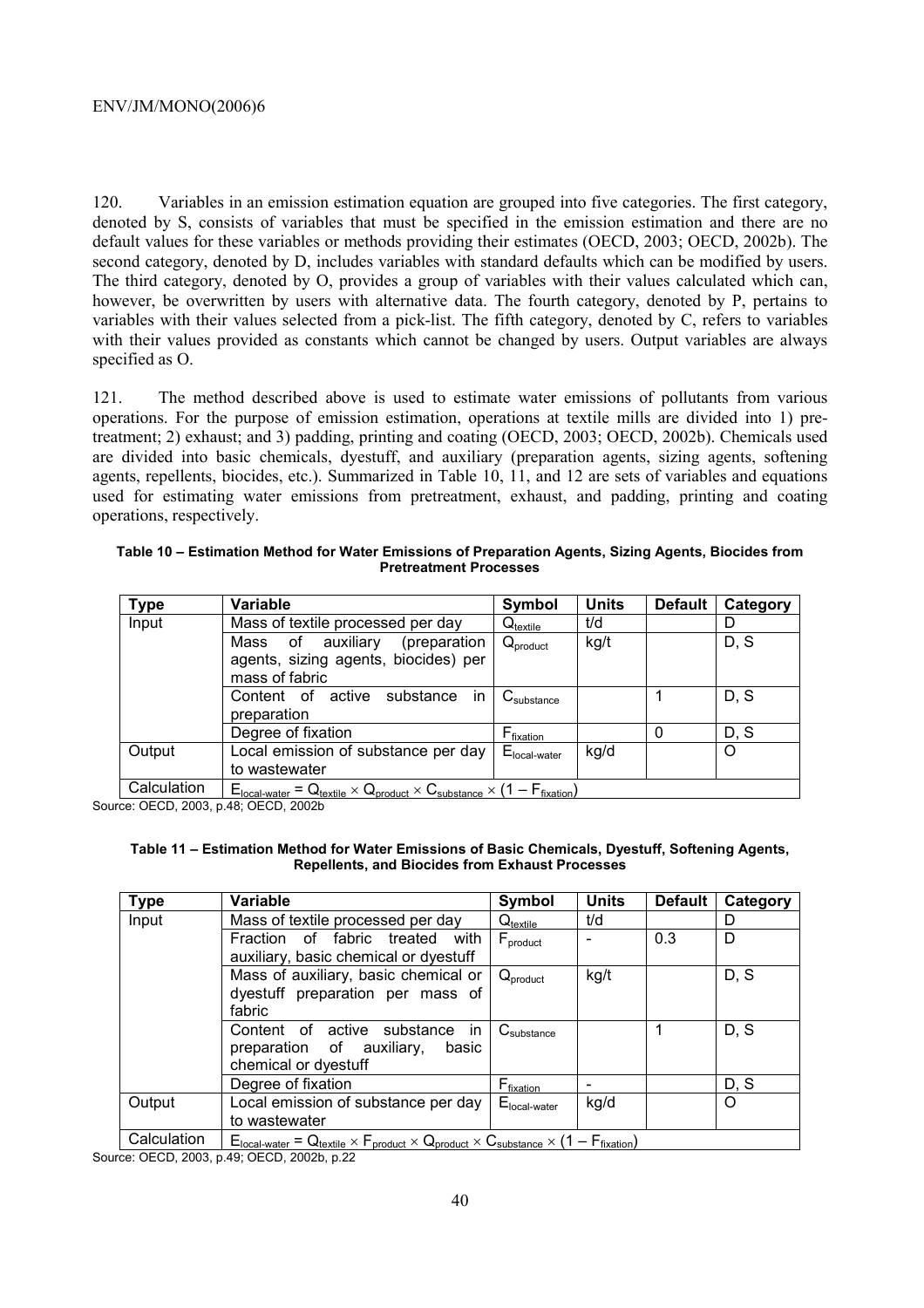| <b>Type</b> | <b>Variable</b>                                                                                                                                                                                                                                                                | Symbol                   | <b>Units</b> | <b>Default</b> | Category |
|-------------|--------------------------------------------------------------------------------------------------------------------------------------------------------------------------------------------------------------------------------------------------------------------------------|--------------------------|--------------|----------------|----------|
| Input       | Mass of textile processed per day                                                                                                                                                                                                                                              | $Q_{\textrm{textile}}$   | t/d          |                | D        |
|             | Fraction of fabric treated<br>with<br>auxiliary, basic chemical or dyestuff                                                                                                                                                                                                    | $F_{product}$            |              | 0.3            | D        |
|             | Mass of auxiliary, basic chemical or<br>dyestuff preparation per mass of<br>fabric                                                                                                                                                                                             | $Q_{product}$            | kg/t         |                | D, S     |
|             | Content of active substance in<br>preparation of auxiliary,<br>basic<br>chemical or dyestuff                                                                                                                                                                                   | $C_{\text{substance}}$   |              |                | D, S     |
|             | Degree of fixation                                                                                                                                                                                                                                                             | F <sub>fixation</sub>    |              |                | D, S     |
|             | Amount of Residual Liquor                                                                                                                                                                                                                                                      | $F_{residual}$           |              |                | D, S     |
| Output      | Local emission of substance per day<br>to wastewater                                                                                                                                                                                                                           | E <sub>local-water</sub> | kg/d         |                | O        |
| Calculation | $E_{\text{local-water}} = Q_{\text{textile}} \times F_{\text{product}} \times Q_{\text{product}} \times C_{\text{substrace}} \times (1 - F_{\text{fixation}}) + Q_{\text{textile}} \times F_{\text{product}} \times$<br>$Q_{product} \times C_{substance} \times F_{residual}$ |                          |              |                |          |

| Table 12 – Estimation Method for Water Emissions of Basic Chemicals, Dyestuff, Softening Agents, |
|--------------------------------------------------------------------------------------------------|
| Repellents, and Biocides from Padding and Printing Processes                                     |

Source: OECD, 2003, p.50; OECD, 2002b, p.24

122. The water release from a dyeing operation can also be estimated from the liquor ratio. The liquor ratio is defined as the ratio of mass of fabric to volume of dyebath (European Commission, 1996, p.719). The water release per day may be calculated by the equation:

 $E = W_1 \times W_2 \times (100 - F) / 100$ 

where

W<sub>1</sub>: mass of good processed per day, t/d

 $W_2$ : mass of substance used per mass of good,  $g/kg$ 

F: degree of fixation, %

123. The principle of the emission estimation method used for estimating emissions to water is a simplified version of mass balance. It states that the quantity released equals the available quantity minus the quantity retained. This simplification does not take into consideration chemical formation and chemical input from non-chemical sources such as raw materials.

124. Emission factors are used to estimate air emissions from textile mills, as illustrated in Table 13. They are based on either pollutant or textile substrate (OECD, 2003, p.51). A substance emission factor is defined as the amount of a substance emitted per unit mass of auxiliary used under defined conditions. In Germany, the substance emission factor of a chemical is included in its Material Safety Data Sheets. A substrate emission factor is defined as the amount of a substance emitted per unit mass of textile processed under defined conditions.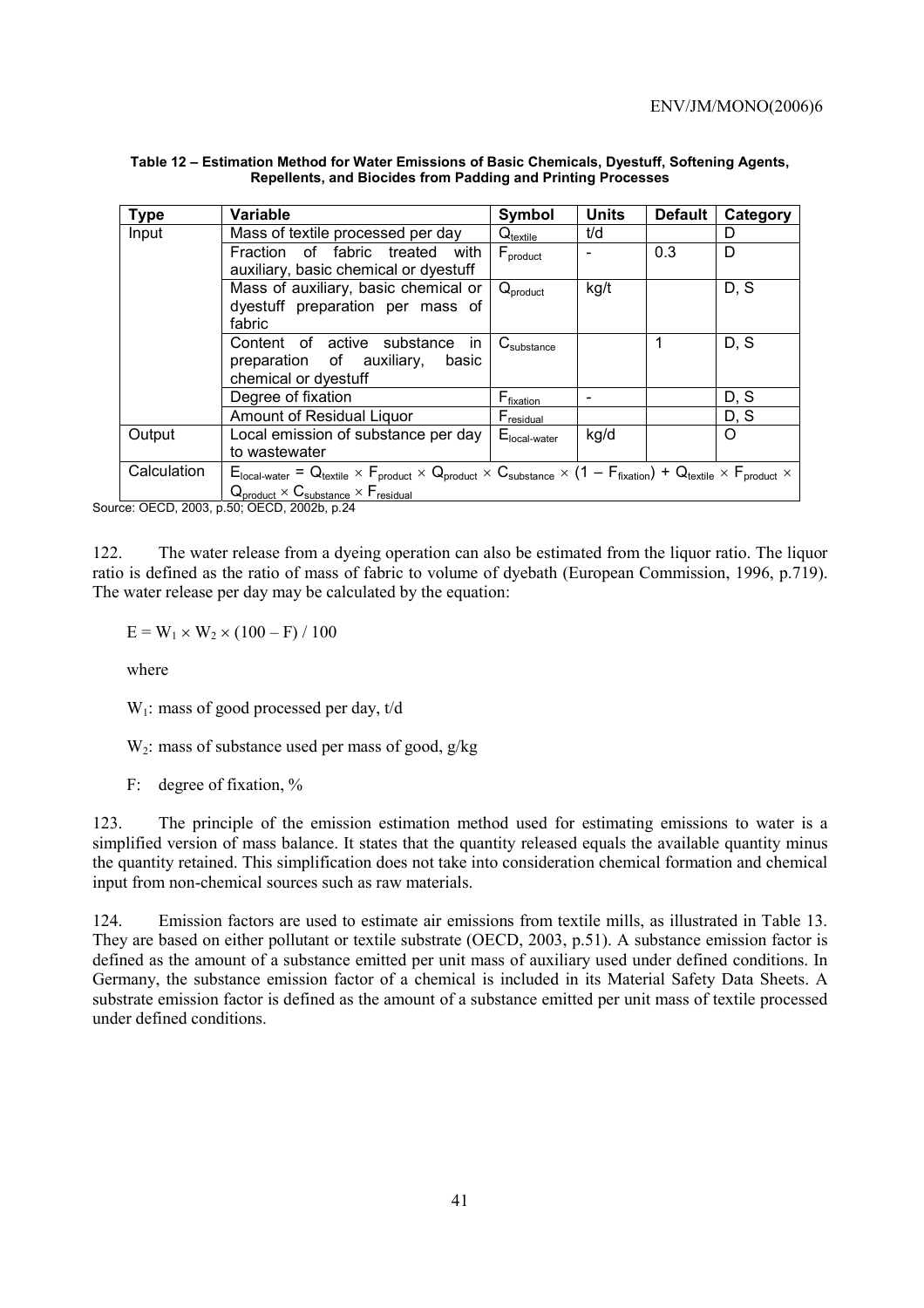| Type        | Variable                                                                                                            | Symbol               | <b>Units</b> | <b>Default</b> | Category |
|-------------|---------------------------------------------------------------------------------------------------------------------|----------------------|--------------|----------------|----------|
| Input       | Mass of textile processed per day                                                                                   | $Q_{\text{textile}}$ | t/d          |                | D        |
|             | Mass of auxiliary, basic chemical or<br>dyestuff preparation per mass of<br>fabric                                  | $Q_{product}$        | kg/t         |                | D, S     |
|             | fabric<br>with<br>Fraction<br>treated<br>οf<br>auxiliary, basic chemical or dyestuff                                | $F_{product}$        |              | 0.3            | D        |
|             | Substance emission<br>factor<br>οf<br>auxiliary, basic chemical or dyestuff                                         | $f_{e}$              | g/g          |                | DS       |
| Output      | Local emission of substance per day<br>to wastewater                                                                | $Elocal-air$         | kg/d         |                | റ        |
| Calculation | $E_{\text{local-air}} = Q_{\text{textile}} \times Q_{\text{product}} \times F_{\text{product}} \times f_{\text{s}}$ |                      |              |                |          |

#### **Table 13 – Estimation Method for Air Emissions of Basic Chemicals, Dyestuff, Softening Agents, Repellents, and Biocides**

Source: OECD, 2003, p.50

125. Several parameters must be known in order to estimate air emissions by emission factors. For example, the concentration of an auxiliary in the finish applied and the liquor pick-up rate must be determined in order to estimate air emissions from finishing. The total air emissions from a mill can be obtained by adding up emissions from all individual sources.

## **5.3 – Comparison between PRTR and ESD Methods**

126. Emission factors are found to be a method of choice for estimating air emissions in both PRTR's and ESD's for textile mills. Although direct monitoring is a preferred method for estimating point source air emissions as indicated in the Australia PRTR program, emission factors are usually used in case of fugitive air emissions (Australia, 1999a, p.12-23). In a similar manner, an ESD developed for textile facilities by the German Environmental Agency also suggests the use of emission factors for estimating air emissions from textile finishing operations (OECD, 2003, p.51).

127. There is a difference in using the method of emission factors for air emissions between PRTR's and ESD's. For the purpose of PRTR's, the most widely used source for emission factors is USEPA's publication *Compilation of Air Pollutant Emission Factors (AP-42)* (USEPA, 2000, p.4-22), while the ESD from the German Environmental Agency employs substance and textile substrate based emission factors developed specifically for the German textile industry. The emission factors from Germany can be found in a document entitled "Best Available Techniques in Installations of the Textile Industry" prepared by H. Schonberger and T. Schafer for the German Environmental Agency.

128. The emission estimation method used for estimating water releases in ESD's is found to have a similar form to that of emission factors described in PRTR's. The method provides various equations to estimate water releases from different operations. Each equation calculates the amount of a chemical pollutant released from a given operation based on the extent of the operation and the degree of the release. The extent of the operation is usually characterized by two or more quantities, while the degree of the release is accounted for by one fractional constant. This constant is equivalent to emission factors used in PRTR's. As an example, the following equation for estimating water releases from a dyeing operation illustrates the form used in ESD's where the degree of fixation ( $F_{fixation}$ ) is considered to have the same role as an emission factor:

 $E_{local-water} = Q_{textile} \times F_{product} \times Q_{product} \times C_{substance} \times (1 - F_{fixation})$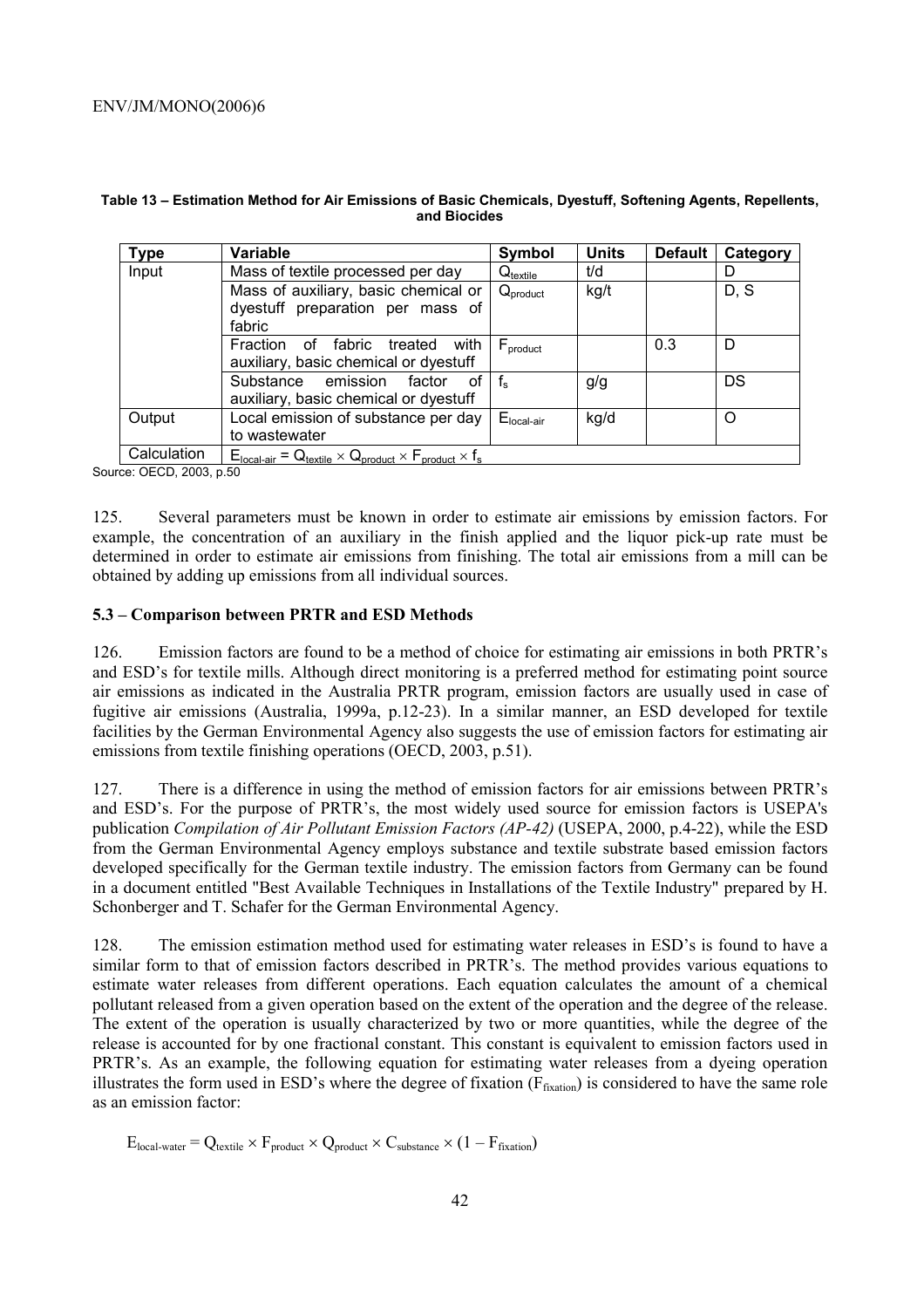where

| $E_{local-water}$ :      | local emission of substance per day to wastewater                                   |
|--------------------------|-------------------------------------------------------------------------------------|
| $Q_{\text{textile}}$ :   | mass of textile processed per day (Qtextile)                                        |
| $F_{product}$ :          | fraction of fabric treated with auxiliary, basic chemical or dyestuff               |
| $Q_{product}$ :          | mass of auxiliary, basic chemical or dyestuff preparation per mass of fabric        |
| $C_{\text{substance}}$ : | content of active substance in preparation of auxiliary, basic chemical or dyestuff |
| $F_{fixation}$ :         | degree of fixation                                                                  |

129. Although similar, the form of the emission estimation method used in ESD's for textile mills is more complicated than that of emission factors used in PRTR's. This is reflected in the number of quantities used to measure the extent of an activity as well as the number of fractional constants used to relate the emission to the activity. An emission factor is merely a coefficient determined by testing, survey or modelling, while the fractional constant present in an estimation equation used in ESD's is a process parameter and often used in operation-related calculations. For example, the degree of fixation in the equation given above is defined as the amount of dyestuff exhausted to fabric and can be used to determine the amount required for dyeing a given quantity of fabric materials.

130. Sources of emissions are well identified in both PRTR's and ESD's. Emissions to air, water, and land are identified in the USEPA's PRTR guidance for textile facilities. Air and water emissions are further related to specific operations such as desizing, scouring, dyeing, finishing and printing. Water emissions are the primary focus of the OECD ESD's reviewed. They are grouped by operation type into pretreatment, exhaust, and finishing/printing as well by chemical type into basic chemicals, dyestuff, and auxiliaries. Emissions to land are not discussed in the ESD's.

131. The ESD's reviewed are found to have provided emission estimation equations for individual textile facilities only. In many other ESD's such as those for pulp and paper manufacture, the scope of emission estimation is extended to include a sector consisting of many facilities of the same nature. Such extension may be incorporated in future versions of ESD's for textile industry. This will make it necessary to introduce emission estimation equations for an entire sector and sector related parameters such as the total number of sites and the total consumption of a chemical within a sector.

132. As in the case of pulp and paper manufacture, emission factors and mass balance described in PRTR's can support the purpose of ESD's, i.e., the risk assessments for textile industry. Since their form is similar to the method used in ESD's, emission factors are judged to be able to provide reasonable worstcase estimates or similar estimates. The accuracy of the mass balance method would, on the other hand, depends upon several factors such as facility conditions, types of pollutants, and types of releases (Reisman, 2005). Since direct measurements involve significant effort for data gathering and engineering calculations may require in-depth process knowledge, the two methods may not be suitable for the purpose of risk assessment.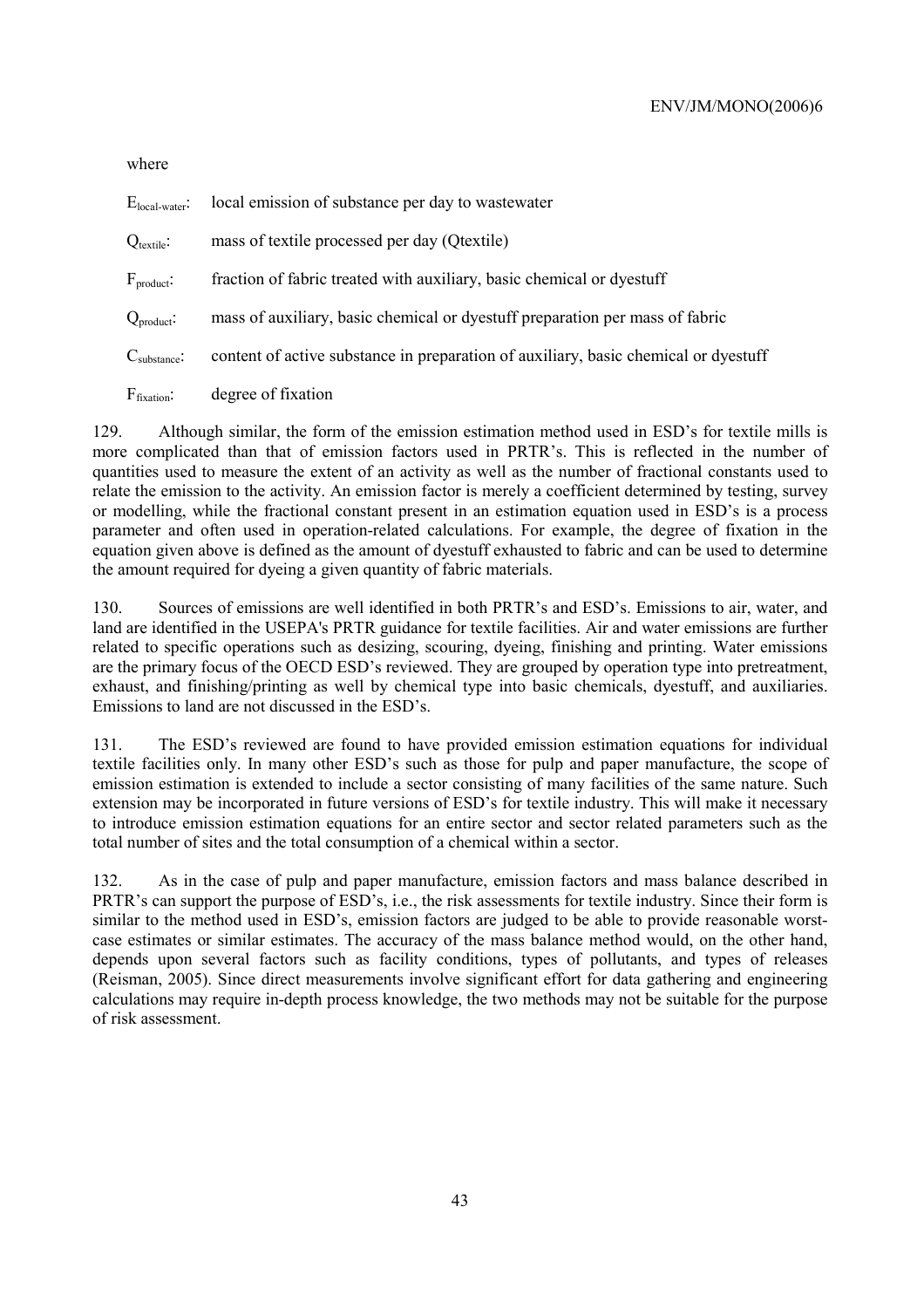# **6 – SAMPLE EMISSION ESTIMATES BY PRTR AND ESD METHODS**

133. Summarized in this section are seven emission estimation calculation examples with detailed calculations compiled in related appendices. In each example, the emission of a substance to wastewater is estimated by a PRTR method (mass balance or emission factor) and the ESD fixation-based method. The estimates from the two methods are compared and reasons for differences are discussed. The seven examples are

- Biocide Emission to Wastewater from Paper Mills
- Emission of Nonylphenol and Its Ethoxylates to Wastewater from Yarn Dyeing
- Chromium Emission to Wastewater from Textile Dyeing
- Surfactant Emission to Wastewater from Commercial Laundering
- Siloxane Emission to Wastewater from Textile Mills
- Siloxane Emission to Wastewater from Paper Mills
- Dye Emission to Wastewater from Paper Mills

134. Provided in Table 14 is a summary of the above seven examples. As an estimation basis, the throughput is assumed to be 100,000 tonne of paper produced per year for paper mills, 1,000 tonne of textile processed per year for textile mills, and 0.5 tonne of laundry per day in case of laundering.

|                |                                                                          |                       |                    | Emission to Wastewater (kg/d) |                             |
|----------------|--------------------------------------------------------------------------|-----------------------|--------------------|-------------------------------|-----------------------------|
| No.            | Sample Description                                                       | <b>PRTR Method</b>    | <b>PRTR Method</b> | <b>ESD</b><br>based Method    | <b>Fixation-Discrepancy</b> |
|                | Biocide emitted from paper mill mass balance                             |                       | 7.5                | 5.7                           | 32%                         |
| $\overline{2}$ | Nonylphenol and its ethoxylates mass balance<br>emitted from yarn dyeing |                       | 15.4               | 11.4                          | 26%                         |
| 3              | Chromium emitted from textile<br>dveing                                  | emission factor 5.32  |                    | 3.77                          | 41%                         |
| $\overline{4}$ | Surfactant emitted from<br>laundering                                    | lemission factor l1.1 |                    | 0.6                           | 83%                         |
| 5              | Siloxane emitted from textile<br>lmill                                   | lmass balance         | 4.4                | 4.4                           | 0%                          |
| 6              | Siloxane emitted from paper millmass balance                             |                       | 0.063              | 0.054                         | 14%                         |
|                | Dye emitted from paper mill                                              | lmass balance         | 104.3              | 85.7                          | 22%                         |

**Table 14 – Summary of Emission Estimation Calculation Examples** 

135. It is found during the preparation of calculation examples that emission factors for water releases are scarce. Published emission factors are primarily limited to air emissions. Although a wide range of data is available to the ESD fixation-based method, it has been prevented from comparing to the PRTR emission factor method in many cases due to the absence of aqueous emission factors.

# **6.1 – Biocide Emission to Wastewater from Paper Mills**

136. Compared in Table 15 are the estimation results of the PRTR mass balance method with those of the ESD fixation-based method for biocide emission to wastewater from non-integrated paper mills. Detailed calculations can be found in Appendix 1. The results pertain to an active ingredient in a biocide used for paper preservation and the quantity of pulp used (100,000 tonne/yr) refers to the input excluding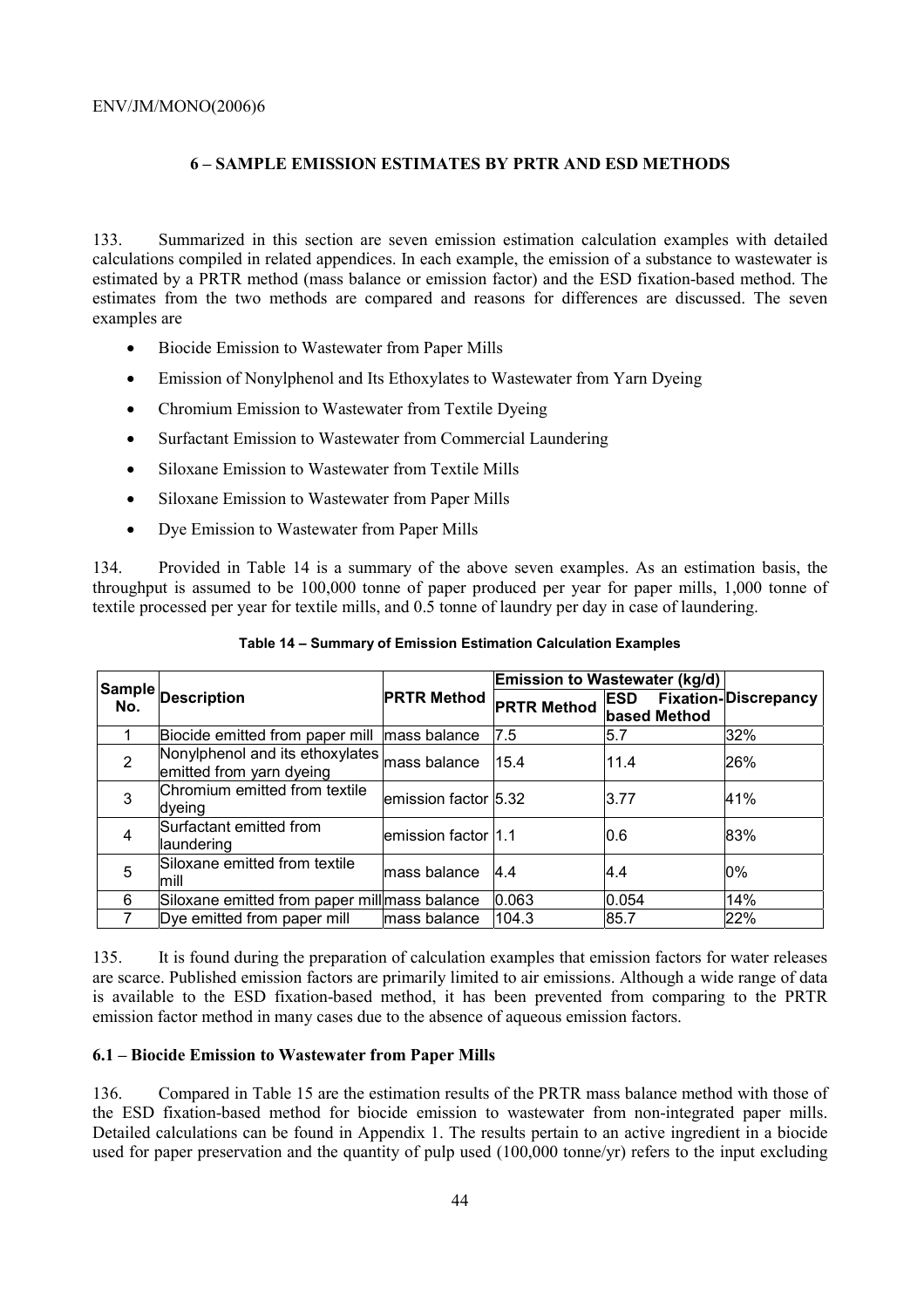the amount of broke recycled. The PRTR mass balance method yields a higher estimate than the ESD fixation-based method by 32%. In other words, the PRTR method is more conservative than the ESD method.

| Method                    | <b>PRTR-Mass Balance</b>                                                                                                                                                     | <b>ESD - Fixation Based</b>                                                                                                                    |
|---------------------------|------------------------------------------------------------------------------------------------------------------------------------------------------------------------------|------------------------------------------------------------------------------------------------------------------------------------------------|
| Emission to<br>Wastewater | 7.5 kg/d                                                                                                                                                                     | 5.7 kg/d                                                                                                                                       |
| <b>Basis</b>              | Quantity of $pulp = 100,000 tonne/yr$<br>Number of operation days = 350 d/yr                                                                                                 | Quantity of $pulp = 100,000 tonne/yr$<br>Number of operation days = $350$ d/yr                                                                 |
| Assumption                | Biocide use rate $= 2$ kg/tonne<br>Active ingredient concentration = $0.1$<br>Biocide fixation rate = $0.8$<br>Degree of water closure = $0.5$<br>Broke recycle rate = $0.2$ | Biocide use rate $= 2$ kg/tonne<br>Active ingredient concentration = $0.1$<br>Biocide fixation rate = $0.8$<br>Degree of water closure = $0.5$ |

**Table 15 – Biocide Emission to Wastewater from Paper Mills** 

137. The higher estimate by the PRTR method results from the inclusion of both water and broke recycles in the analysis of the fate of biocide within a papermaking process. Although broke recycle at 20% is common at paper mills, only water recycle is considered in the ESD fixation-based method. The broke recycle adds a source for biocide emission through broke repulping, since a fraction of the biocide contained in broke is released upon re-introduction into the papermaking process. It should be noted that the biocide use rate at 2 kg/tonne is defined as kg of biocide added to one tonne of pulp without accounting for the returning biocide via water and broke recycles.

138. In the mass balance analysis, it becomes important to distinguish between the quantity of biocide added to the process (use rate) and the quantity contained in pulp suspension per unit mass of fibre. The two quantities are different when the papermaking process involves recycles (broke or water or both). This difference is, however, not recognized in the ESD method.

139. In the emission estimation with the PRTR and ESD methods, the following assumptions are made

- Biocide use is assumed at 2 kg/tonne based on the range of 0.1-4% on paper given by Tissier and Migne (2001).
- The concentration of an active ingredient in a biocide is assumed at 10% based on a calculation example provided by Tissier and Migne (2001).
- The biocide fixation rate is assumed at 0.8 as given by Tissier and Migne (2001).
- The broke recycle rate is assumed at 20% of paper production as suggested by Tissier and Migne (2001).
- The degree of water closure is understood as the ratio of water recycled to white water generated and assumed at 0.5 based on the range of 0.4-0.7 for fine paper mills (European Commission, 1996).

# **6.2 – Emission of Nonylphenol and Its Ethoxylates to Wastewater from Yarn Dyeing**

140. Nonylphenol (NP) and its ethoxylates (NPEs) are a group of compounds used as surfactants in textile processing. In fibre and yarn production, they can be added to spin finishes which are used during fibre spinning operations to reduce the fibre-to-fibre and fibre-to-metal friction. It is expected that the amount applied will remain in the finished products.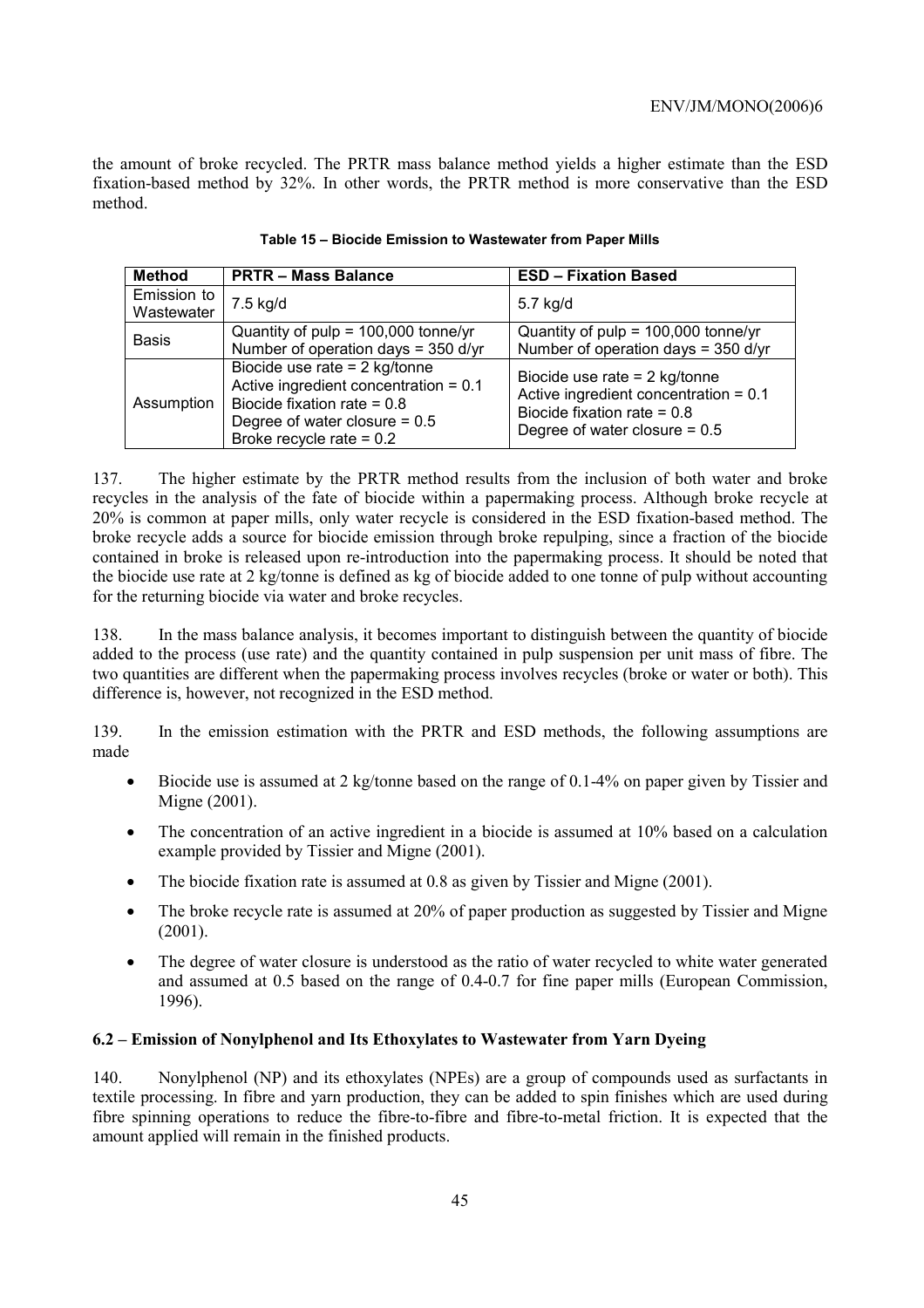141. A spin finish consists of several components (Slade, 1998, p.5; Fourné, 1999, p.622). Mineral oil derivatives, commonly referred to as lubricants, are the basis of spin finishes. Other components include emulsifiers, antistatic agents, anti-microbial compounds, cohesive agents, humectants, wetting agents, etc.

142. Yarn dyeing is also likely to involve the use of NP/NPEs. Surfactants are normally added to the dye bath to facilitate the dyeing process and may contain NP/NPEs. It is expected that the majority of the surfactants used is discharged along with the dye bath and the remaining portion is washed off the dyed goods during subsequent rinsing operations.

143. Presented in Table 16 are calculation results for NP/NPE emissions to wastewater from yarn dyeing. Detailed calculations can be found in Appendix 2. The emission sources include both surfactants used during yarn dyeing and spin finishes carried with raw materials. The PRTR's mass balance method took both sources into consideration, while the ESD fixation-based method ignores the source of raw materials. As a result, the ESD method underestimates the NP/NPE emissions to wastewater by 26% compared with the PRTR calculation.

| <b>Method</b>             | <b>PRTR - Mass Balance</b>                                                                                                                                                                                                                                  | <b>ESD - Fixation Based</b>                                                                                                            |
|---------------------------|-------------------------------------------------------------------------------------------------------------------------------------------------------------------------------------------------------------------------------------------------------------|----------------------------------------------------------------------------------------------------------------------------------------|
| Emission to<br>Wastewater | 15.4 kg/d                                                                                                                                                                                                                                                   | 11.4 kg/d                                                                                                                              |
| Basis                     | Quantity of textile = $1,000$ tonne/yr<br>Number of operation days = $250$ d/yr                                                                                                                                                                             | Quantity of textile = $1,000$ tonne/yr<br>Number of operation days = $250$ d/yr                                                        |
| Assumption                | Use rate of surfactants = 11 $kg/tonne$<br>lvarn<br>Fixation rate of surfactants = $0$<br>Spin finishes in yarn $=$ 5 kg/tonne yarn<br>Fraction of NP/NPEs in spin finishes = Fixation rate of surfactants = 0<br>0.20<br>Removal rate of spin finishes = 1 | Fraction of NP/NPEs in surfactants = 0.26 Use rate of surfactants = 11 kg/tonne<br>varn<br>Fraction of NP/NPEs in surfactants = $0.26$ |

**Table 16 – Emission of Nonylphenol and Its Ethoxylates to Wastewater from Yarn Dyeing** 

- 144. The calculations are based on the following assumptions:
	- The amount of surfactants used in yarn dyeing was estimated at 11 kg/tonne goods dyed (Crechem, 2000).
	- The proportion of NP/NPEs in surfactants for the Canadian wet processing sector was estimated at 0.26 (Crechem, 2000).
	- The fixation rate of surfactants on goods is assumed at zero.
	- The amount of spin finishes applied to fibre during fibre and yarn production is assumed at 5 kg per tonne of fibre/yarn. This is based on a number of studies cited by Slade (1998, p.25). In one study, the fibre-to-fibre and fibre-to-metal friction was found to decrease as the amount of spin finishes increased and reach a plateau at 0.5% by weight on fibre. In two other studies, a minimum of 0.15 to 0.20% by weight on fibre was found necessary for the formation of a monomolecular film on fibre.
	- The proportion of NP/NPEs in spin finishes is assumed to be 0.2 on average based on an industry survey (Crechem, 2004e).
	- The removal rate of spin finishes from yarn is 100%.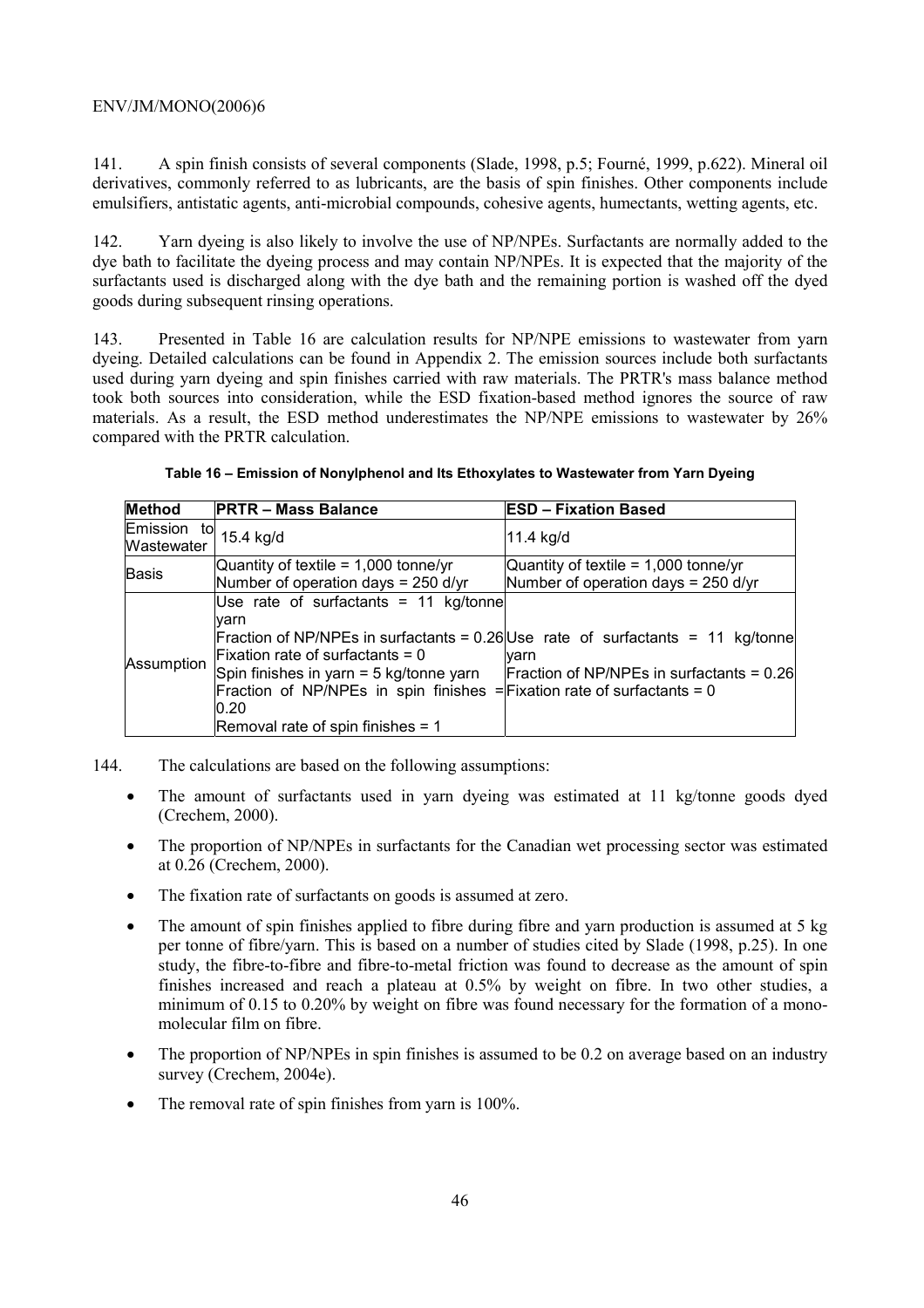# **6.3 – Chromium Emission to Wastewater from Textile Dyeing**

145. Compared in Table 17 are the estimation results of the PRTR emission factor method with those of the ESD fixation-based method for total chromium emission to wastewater from textile dyeing. Detailed calculations can be found in Appendix 3. The PRTR emission factor method is found to yield a higher estimate than the ESD method by 41%. In other words, the PRTR method is more conservative than the ESD method.

| <b>Method</b>             | <b>PRTR - Emission Factor</b>                                                         | <b>ESD - Fixation Based</b>                                                                                                                                                                                                                                                                                                 |
|---------------------------|---------------------------------------------------------------------------------------|-----------------------------------------------------------------------------------------------------------------------------------------------------------------------------------------------------------------------------------------------------------------------------------------------------------------------------|
| Emission to<br>Wastewater | 5.32 kg/d                                                                             | 3.77 kg/d                                                                                                                                                                                                                                                                                                                   |
| <b>Basis</b>              | Quantity of textile = $1,000$<br>tonne/yr<br>Number of operation days =<br>$250$ d/yr | Quantity of textile = $1,000$ tonne/yr<br>Number of operation days = 250 d/yr                                                                                                                                                                                                                                               |
| Assumption                | Emission factor = $1.33$ kg/tonne<br>textile dyed (Environment<br>Australia, 1999a).  | Use level of dyes = 19.0 kg/tonne textile (Crechem,<br>$2004a$ ).<br>Use level of dye auxiliaries $= 44.3$ kg/tonne textile<br>(Crechem, 2004a).<br>Chromium concentration in dyes = 0.02 (USEPA,<br>$2000$ ).<br>Fixation rate for dyes = 0.85 (USEPA, 2000).<br>Fixation rate for dye auxiliaries = $0$ (Crechem, 2004a). |

146. Chromium emission to wastewater results from the use of chromium-containing dyes and dye auxiliaries (USEPA, 2000). In the emission estimation calculations, the chromium concentration in dye auxiliaries is unknown and is assumed to be the same as that in dyes.

# **6.4 – Surfactant Emission to Wastewater from Commercial Laundering**

147. Commercial laundering results in a wastewater discharge to sewers and detergents are the major source of contaminants. A medium sized laundering facility has a throughput of 60,000 pieces per week, which is equivalent to 15-25 tonnes per week (OECD, 2002c, p.70). Typical dosage of detergents ranges from 5 to 20 kg per tonne laundry.

148. Detergents are used to aid in soil removal and provide fabric softening, whitening, stiffening and disinfection (OECD, 2002c, p.67). They contain various components, as listed below along with their respective proportions:

- Surfactants  $(10-17%)$
- Phosphates  $(5-25%)$
- Alkalis  $(20-70\%)$
- Bleaching agents (0-45%)
- Optical brighteners (0.1-0.3%)
- Anti-redeposition (1-2%)
- Stabilisers (1-2%)
- Corrosion inhibitors  $(0-5\%)$

149. Surfactants most frequently used in detergents include linear alkyl benzene sulphonates, secondary alkyl sulphonates, alpha olefin sulphonates, and alcohol ethoxylates (OECD, 2002c, p.68).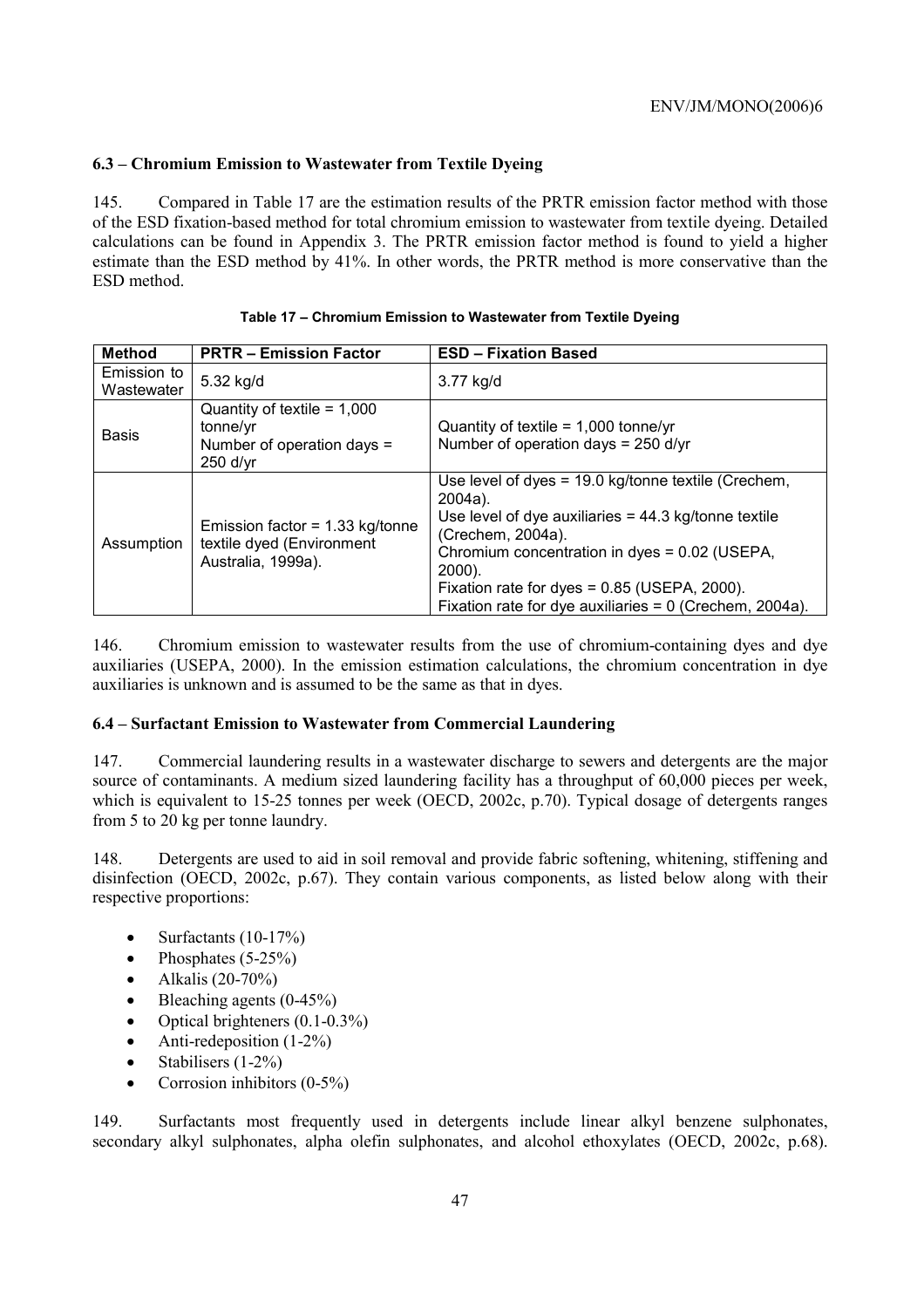Several surfactants are commonly combined into one formulation in order to achieve optimum performance at reasonable cost.

150. Compared in Table 18 are the estimation results of the PRTR emission factor method with those of the ESD fixation-based method for surfactant emission to wastewater from commercial laundering. Detailed calculations can be found in Appendix 4. The PRTR emission factor method is found to predict a higher emission than the ESD fixation-based method by 83%. In other word, the PRTR method yields a more conservative estimate than the ESD method.

| Method       | <b>PRTR - Emission Factor</b>                           | <b>ESD - Fixation Based</b>          |
|--------------|---------------------------------------------------------|--------------------------------------|
| Emission to  |                                                         |                                      |
| Wastewater   | $1.1$ kg/d                                              | $0.6$ kg/d                           |
|              |                                                         |                                      |
| <b>Basis</b> | Facility throughput = $0.5$ tonne/d.                    | Facility throughput = $0.5$ tonne/d. |
|              |                                                         | Detergent dosage = 10 kg/tonne.      |
| Assumption   | Per capita quantity of laundry = $5$<br>kg/person-week. | Surfactant concentration = 12%.      |
|              |                                                         |                                      |
|              |                                                         | Fixation rate = $0$ .                |

**Table 18 – Surfactant Emission to Wastewater from Commercial Laundering** 

151. The following assumptions are made in the estimation calculations with the PRTR and ESD methods:

- Facility throughput =  $0.5$  tonne/d (OECD, 2002c, p.71).
- Detergent dosage =  $10 \text{ kg/tonne}$  (OECD, 2002c, p.71).
- Surfactant concentration =  $12\%$  (OECD, 2002c, p.71).
- Fixation rate  $= 0$ .
- Per capita quantity of laundry  $= 5 \text{ kg/person-week.}$

# **6.5 – Siloxane Emission to Wastewater from Textile Mills**

152. Presented in Table 19 are the estimates for siloxane emission to wastewater from textile finishing based on the PRTR mass balance and ESD fixation-based methods. The two methods yielded the same results because they both followed the same estimation principle although different procedures were used. The two methods become equivalent to each other only when an operation such as textile finishing does not involve recycle streams, multiple substance sources, and other complicated factors. Detailed calculations can be found in Appendix 5.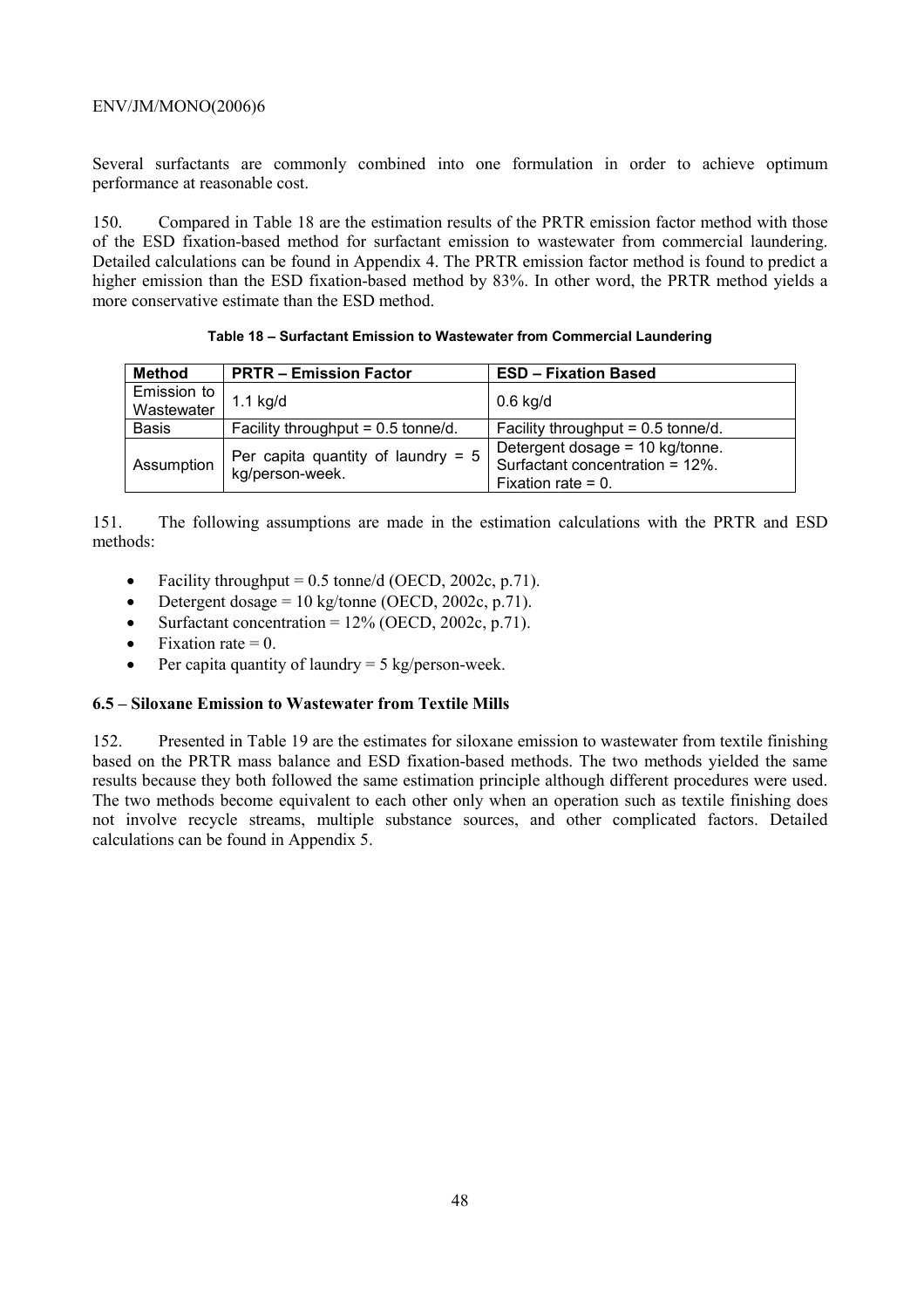| <b>Method</b>             | <b>PRTR - Mass Balance</b>                                                                                                                             | <b>ESD - Fixation Based</b>                                                                                                                            |
|---------------------------|--------------------------------------------------------------------------------------------------------------------------------------------------------|--------------------------------------------------------------------------------------------------------------------------------------------------------|
| Emission to<br>Wastewater | 4.4 kg/d                                                                                                                                               | 4.4 kg/d                                                                                                                                               |
| <b>Basis</b>              | Quantity of textile = $1,000$ tonne/yr<br>Number of operation days = 250 d/yr                                                                          | Quantity of textile = $1,000$ tonne/yr<br>Number of operation days = 250 d/yr                                                                          |
| Assumption                | Fixation rate = $1.0$<br>Fraction of residual finish liquor = $0.1$<br>Siloxane pick-up = 10 kg/tonne<br>Siloxane concentration = 10 kg/m <sup>3</sup> | Fixation rate = $1.0$<br>Fraction of residual finish liquor = $0.1$<br>Siloxane pick-up = 10 kg/tonne<br>Siloxane concentration = 10 kg/m <sup>3</sup> |

**Table 19 – Siloxane Emission to Wastewater from Textile Finishing** 

153. The siloxane estimated was amido polyether modified silicone fluid which was a notified substance in Australia (Department of Health and Ageing of Australia, 1992). It was manufactured in Japan and imported to Australia by Dow Corning Australia. Its formula was given as  $C_3H_9SiO(C_2H_6SiO)_{400}(C_{29}H_{59}O_3N_2)_{8}SiC_3H_9$  with a molecular weight of 34,400 g/gmol. The substance was used as a textile softener to impart durable, wash resistant softness to fabrics.

154. Pad is a conventional textile finishing technique. It involves three steps commonly referred to as pad-dry-cure (Vail, 1983). In the first step, the fabric is immersed in an aqueous finish bath and then squeezed to remove excess liquor to assure even distribution of chemicals in the fabric. Padding is followed by drying which simply involves removal of water from the fabric. Drying and curing are often performed in one continuous process, while on the other hand, the dried fabric may be made into garments prior to curing. Depending upon the formulation used in the finish bath, chemical reactions with cellulose may take place during drying.

155. In general, the emission of a softener to wastewater from a textile finishing operation is considered to result from two sources: 1) the amount picked up by but not fixed onto textile; and 2) the amount in residual finish liquor discharged. The former is normally negligible since the fixation rate is 100% for a pad process, and the latter, therefore, becomes the principal source of the emission. The following assumptions were used in the estimation with both PRTR mass balance and ESD fixation-based methods:

- Fixation rate  $= 1.0$  (Shafer, 2003)
- Fraction of residual finish liquor  $= 0.1$  (Shafer, 2003)
- Siloxane picked up by textile per unit production = 10 kg/tonne textile finished (Department of Health and Ageing of Australia, 1992)
- Siloxane concentration in finish liquor = 10 kg/m<sup>3</sup> (Department of Health and Ageing of Australia, 1992)

# **6.6 – Siloxane Emission to Wastewater from Paper Mills**

156. Presented in Table 20 are the estimates for siloxane emission to wastewater from coating operations at a paper mill based on the PRTR mass balance and ESD fixation-based methods. The PRTR method yielded a higher estimate than the ESD method, or in other words, the fixation-based calculation resulted in an underestimate by 14% compared to the mass balance analysis. Detailed calculations can be found in Appendix 6.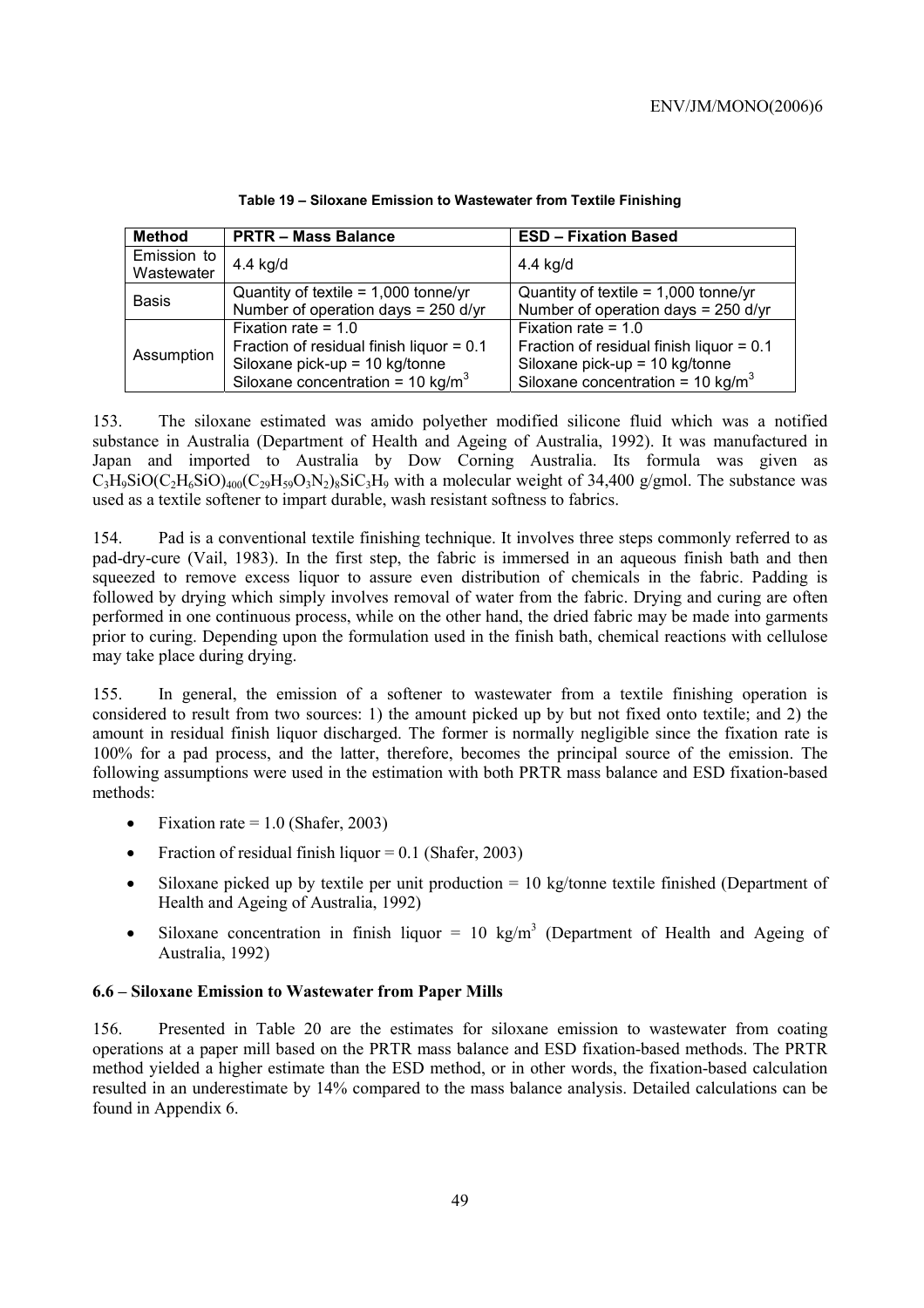| <b>Method</b>             | <b>PRTR-Mass Balance</b>                                                                                                                                                                                                                                                                                                       | <b>ESD - Fixation Based</b>                                                                                                                                                                                                                                     |
|---------------------------|--------------------------------------------------------------------------------------------------------------------------------------------------------------------------------------------------------------------------------------------------------------------------------------------------------------------------------|-----------------------------------------------------------------------------------------------------------------------------------------------------------------------------------------------------------------------------------------------------------------|
| Emission to<br>Wastewater | $0.063$ kg/d                                                                                                                                                                                                                                                                                                                   | $0.054$ kg/d                                                                                                                                                                                                                                                    |
| <b>Basis</b>              | Paper production = $100,000$ tonne/yr<br>Number of operation days = $350$ d/yr                                                                                                                                                                                                                                                 | Paper production = $100,000$ tonne/yr<br>Number of operation days = $350$ d/yr                                                                                                                                                                                  |
| Assumption                | Use level of paper coatings $= 4.5$<br>kg/tonne<br>Fixation rate = $0.998$<br>Mass fraction of siloxane in paper<br>coatings = $0.0019$<br>Broke generation rate = $20\%$ of paper<br>production<br>Coated broke generation rate = $10\%$ of<br>paper production<br>Rate of coatings removal from broke<br>processing $= 10\%$ | Use level of paper coatings $= 4.5$ kg/tonne<br>Fixation rate = $0.998$<br>Mass fraction of siloxane in paper coatings =<br>0.0019<br>Broke generation rate = $20\%$ of<br>paper<br>production<br>Rate of coatings removal from<br>broke<br>processing $= 10\%$ |

### **Table 20 – Siloxane Emission to Wastewater from Paper Coating**

157. The siloxane estimated is a dimethylpolysiloxane fluid used as an antifoam additive for paper coatings (www.rhodia-silicones.com accessed May 10, 2004). The product is manufactured by Rhodia and marketed under the trade name of RHODORSIL 47V200. It is a linear polymer and functions as a mold release agent, lubricant or foam control agent.

158. Both PRTR and ESD methods recognize that the siloxane emission result from two sources: one is the loss occuring during the use of coatings and the other is the release from broke repulping. The two methods gave the same estimate for the amount lost during the use of coatings, but differed in the determination for the amount released from broke repulping. The PRTR method took into consideration the coatings both applied to paper surface and contained in paper fibre in the estimation of the amount released from broke repulping, while the ESD method only accounted for the coatings applied. The exclusion of the coatings contained in paper fibre from the estimation is believed to result in an underestimate from the ESD method.

# **6.7 – Dye Emission to Wastewater from Paper Mills**

159. Presented in Table 21 are the estimates for dye emission to wastewater from a paper mill based on the PRTR mass balance and ESD fixation-based methods. The PRTR method yielded a higher estimate than the ESD method by 22%. In other words, the PRTR method is more conservative than the ESD method. Detailed calculations can be found in Appendix 7.

| <b>Method</b>             | <b>PRTR - Mass Balance</b>                                                                                                                                           | <b>ESD - Fixation Based</b>                                                                                                              |
|---------------------------|----------------------------------------------------------------------------------------------------------------------------------------------------------------------|------------------------------------------------------------------------------------------------------------------------------------------|
| Emission to<br>Wastewater | 104.3 kg/d                                                                                                                                                           | 85.7 kg/d                                                                                                                                |
| <b>Basis</b>              | Quantity of $pulp = 100,000$ tonne/yr<br>Number of operation days = 350 d/yr                                                                                         | Quantity of $pulp = 100,000 tonne/yr$<br>Number of operation days = $350$ d/yr                                                           |
| Assumption                | Dye use rate = $10$ kg/tonne<br>Dye compound concentration in dye $= 1$<br>Dye fixation rate = $0.95$<br>Degree of water closure = 0.4<br>Broke recycle rate = $0.2$ | Dye use rate = $10$ kg/tonne<br>Dye compound concentration in dye $= 1$<br>Dye fixation rate = $0.95$<br>Degree of water closure = $0.4$ |

|  |  |  | Table 21 – Dye Emission to Wastewater from Paper Mills |
|--|--|--|--------------------------------------------------------|
|--|--|--|--------------------------------------------------------|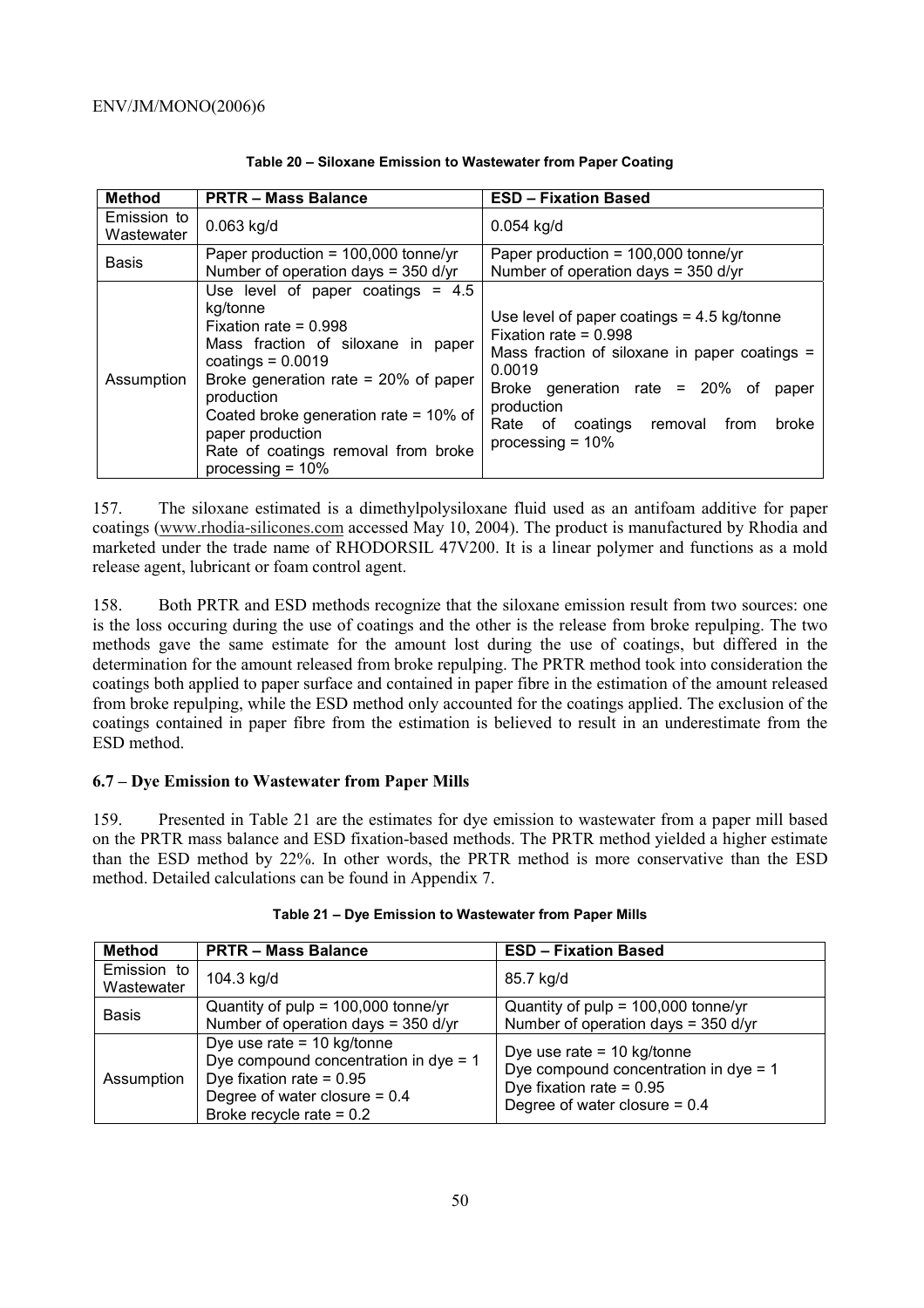160. The higher estimate by the PRTR method results from the inclusion of both water and broke recycles in the analysis of the fate of a dye compound within a papermaking process, whereas only water recycle is considered in the ESD method. The broke recycle adds a source for dye emission through broke repulping, since a fraction of the dyes contained in broke is released upon re-introduction into the papermaking process.

161. In the mass balance analysis, it becomes important to distinguish between the quantity of dye added to the process (use rate) and the quantity contained in pulp suspension per unit mass of fibre. The two quantities are different when the papermaking process involves recycles (broke or water or both). This difference is, however, not recognized in the ESD method.

# **7 – CONCLUSIONS**

162. Common emission estimation methods found in PRTR's are as follows: direct monitoring or measurement, mass balance, emission factors, and engineering calculations. These methods are used in the PRTR programs of Canada, the US, Australia, and the UK. Engineering judgement, although identified by the OECD, is not included in the PRTR programs of Canada, Australia, and the UK, but may be considered under the category of engineering calculations in the US PRTR program. Types of engineering calculations include fuel analysis, indirect monitoring, computer models, etc.

163. Emission estimation methods found in ESD's are similar to emission factors. They employ various equations of the same form which links the amount of emissions to two groups of parameters. The first group provides a measure of the extent of an emitting operation and the second group consists of proportional coefficients to account for the fraction of chemicals emitted. These equations are used to estimate air and water emissions from pulp and paper mills and water emissions from textile mills. The method of emission factors is, in fact, used to determine air emissions from textile mills.

164. The basic approach to emission estimation is found similar between PRTR's and ESD's. This approach first identifies sources of emissions with their environmental media and then provides appropriate methods to estimate these emissions. Emissions to air, water, and land are identified in the PRTR guidance manuals from the US and Australia for textile and pulp and paper mills, while the emphasis of the ESD's reviewed is placed on air and water emissions. The intent of an emission estimation method provided in PRTR's is to determine emissions from individual facilities. On the other hand, the scope of the emission estimation described in ESD's is extended to include emission estimates from a sector consisting of many facilities.

165. Emission factors and mass balance are judged to be capable of supporting risk assessments intended by ESD's. Several calculation examples showed that the PRTR mass balance and emission factor methods yielded more conservative estimates than the ESD fixation-based method by up to 80%. The PRTR mass balance method was found to present a thorough analysis on parameters such as multiple substance sources and recycles which could impact emissions to wastewater. These parameters were apparently not accounted for in the ESD method, which might be the cause for higher emission estimates from the PRTR method.

166. It has been found that emission factors for water releases are scarce. Published emission factors are primarily limited to air emissions. Although a wide range of data is available to the ESD fixation-based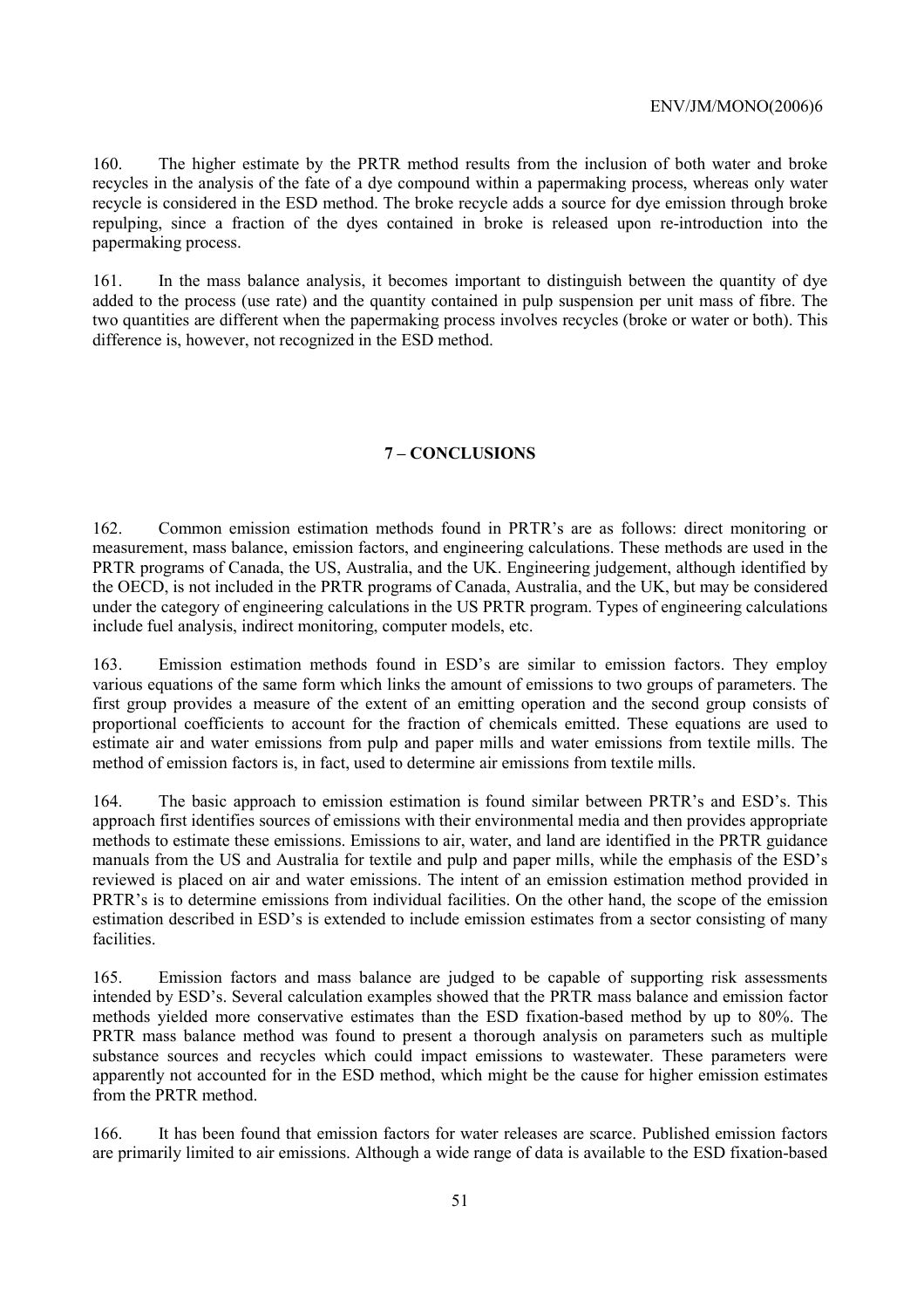method, it has been prevented from comparing to the PRTR emission factor method in many cases due to the absence of aqueous emission factors.

#### **REFERENCES**

- Ash, M.; and I. Ash (2001), Handbook of Paper and Pulp Chemicals, Synapse Information Resources Inc., Endicott, NY, USA, 2001.
- Cai, Y.; M. T. Pailthorpe; and S. K. David (1999), "A New Method for Improving the Dyeability of Cotton with Reactive Dyes," Textile Research Journal 69, 440-446 (1999).
- Canadian Textile Institute (www.textiles.ca), Tel: (613) 232-7195, Fax: (613) 232-8722
- 222 Somerset St. W., Suite 500, Ottawa, ON K2P 2G3, Environmental contact: Sophie Tourangeau, ext.108, Email: cti@textiles.ca.
- Crechem Technologies Inc.(2004a), "Emission Scenario Document for Woven Fabric Dyeing and Finishing Mills," prepared for Environment Canada, Gatineau, Quebec, March 31, 2004a.
- Crechem Technologies Inc.(2004b), "Emission Scenario Document for Kraft Pulp Mills," prepared for Environment Canada, Gatineau, Quebec, March 31, 2004b.
- Crechem Technologies Inc.(2004c), "Emission Scenario Document for Recovered Paper Mills," prepared for Environment Canada, Gatineau, Quebec, March 31, 2004c.
- Crechem Technologies Inc.(2004d), "Emission Scenario Document for Non-integrated Paper Mills," prepared for Environment Canada, Gatineau, Quebec, March 31, 2004d.
- Crechem Technologies Inc. (2004e), "NPE-Containing Chemical Evaluation in the Textile Sizing Process and in Synthetic Fibre Manufacturing," prepared for Environment Canada, Environmental Protection Branch, Montreal, Quebec, March 2004.
- Crechem Technologies Inc. (2000), "Background Study on Canadian Wet Processing Textile Mills Industry and Their Effluents," prepared for Environment Canada, Environmental Protection Branch, Montreal, Quebec, August 30, 2000.
- Department of Health and Ageing of Australia (1992), "National Industrial Chemicals Notification and Assessment Scheme – Full Public Report: Amido Polyether Modified Silicone Fluid," File No.: NA/57, December 17, 1992, obtained from the web site of the Department of Health and Ageing, Australian Government, www.nicnas.gov.au, May 4, 2004.
- Environment Australia (2003), "National Pollutant Inventory Guide," version 2.16 released October 17, 2003, Australian Government, Department of the Environment and Heritage, downloaded from http://www.npi.gov.au (accessed Jan.13, 2004).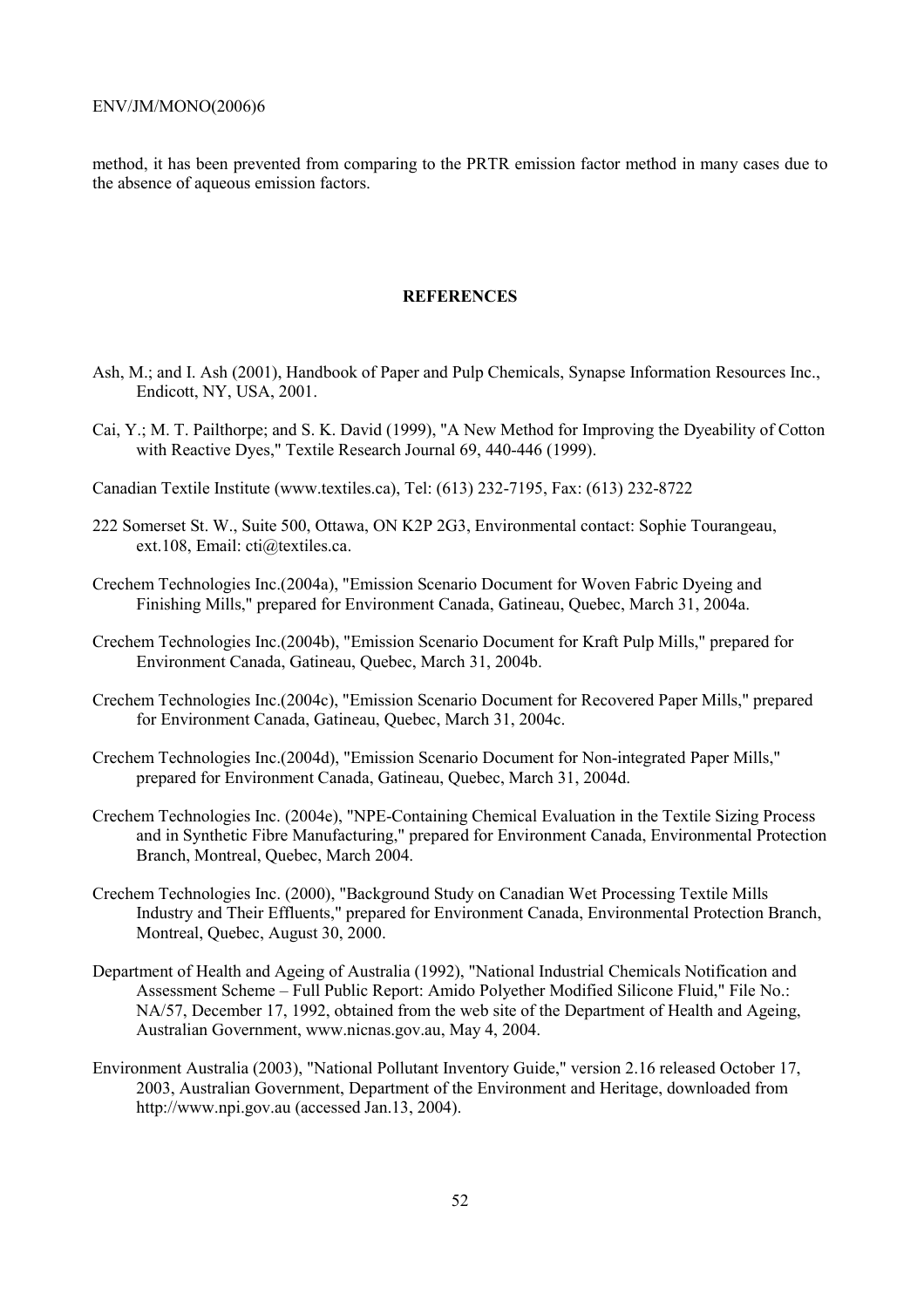- Environment Australia (1999a), "Emission Estimation Technique Manual for Textile and Clothing Industry," National Pollutant Inventory, July 1999, downloaded from www.npi.gov.au (accessed Jan.13, 2004).
- Environment Australia (1998), "Emission Estimation Technique Manual for Pulp and Paper Manufacturing," National Pollutant Inventory, August 1998, downloaded from www.npi.gov.au (accessed Jan.13, 2004).
- Environment Canada (2004), "2003 Guide for Reporting to the National Pollutant Release Inventory," National Pollutant Release Inventory, Hull, Quebec, Canada, 2004, downloaded from www.ec.gc.ca/pdb/npri/npri\_home\_e.cfm (accessed Mar.15, 2004).
- Environment Canada (2002), "Guide for Reporting to the National Pollutant Release Inventory 2002," National Pollutant Release Inventory, Hull, Quebec, Canada, 2002, downloaded from www.ec.gc.ca/pdb/npri/npri\_home\_e.cfm (accessed Jan.13, 2004).
- Environment Canada (1998), "Survey of Wet Processing Textile Mills," 1997/98, Environmental Protection Branch, 105 McGill Street, 4<sup>th</sup> Floor, Montreal, Quebec H2Y 2E7.
- European Commission (2003), "Harmonisation of Environmental Emission Scenarios for Slimicides (Product Type 12),"Haskoning Nederland BV Environment, The Netherlands, 16 September 2003.
- European Commission (1999), "Integrated Pollution Prevention and Control (IPPC) Draft Reference Document on Best Available Techniques in the Pulp and Paper Industry," August 1999.
- European Commission (1996), "Technical Guidance Document in Support of Commission Directive 93/67/EEC on Risk Assessment for New Notified Substances and Commission Regulation (EC) No 1488/94 on Risk Assessment for Existing Substances," Part IV, Office for Official Publications of the European Communities, Luxembourg, 1996.

European Union (2001), "Emission Scenario Document – Textile Finishing Industry," May 2001.

- Fourné, F., *Synthetic Fibers Machines and Equipment, Manufacture, Properties: Handbook for Plant Engineering, Machine Design, and Operation*, Hanser Publishers, Munich, 1999.
- Gray, C.; M. Dagemais; T. Evans; and Y. Dionne (2001), "Mass Balance of Silica at a Canadian Deinking Plant," Pulp & Paper Canada 102 (12), 107-110 (2001).
- Macek, G. J., "Carbonless Copy Paper Manufacture and Recycling Operations Generic Scenario," U.S. Environmental Protection Agency, Chemical Engineering Branch, June 1991.
- Netherlands Ministry of Health and Environmental Protection, *Handbook of Emission Factors Part 1: Non-Industrial Sources*, The Hague, The Netherlands, 1980.
- OECD (2003), "OECD Emission Scenario Document on Textile Finishing Industry," Umweltbundesamt (UBA), Berlin, Germany, January 2003.
- OECD (2002a), "Resource Compendium of PRTR Release Estimation Techniques Part 1: Summary of Point Source Techniques," Organisation for Economic Co-operation and Development, Environment Directorate, Joint Meeting of the Chemicals Committee and the Working Party on Chemicals, Pesticides and Biotechnology, ENV/JM/MONO(2002)20, 31 July 2002, downloaded from http://www.oecd.org (accessed Jan.14, 2004).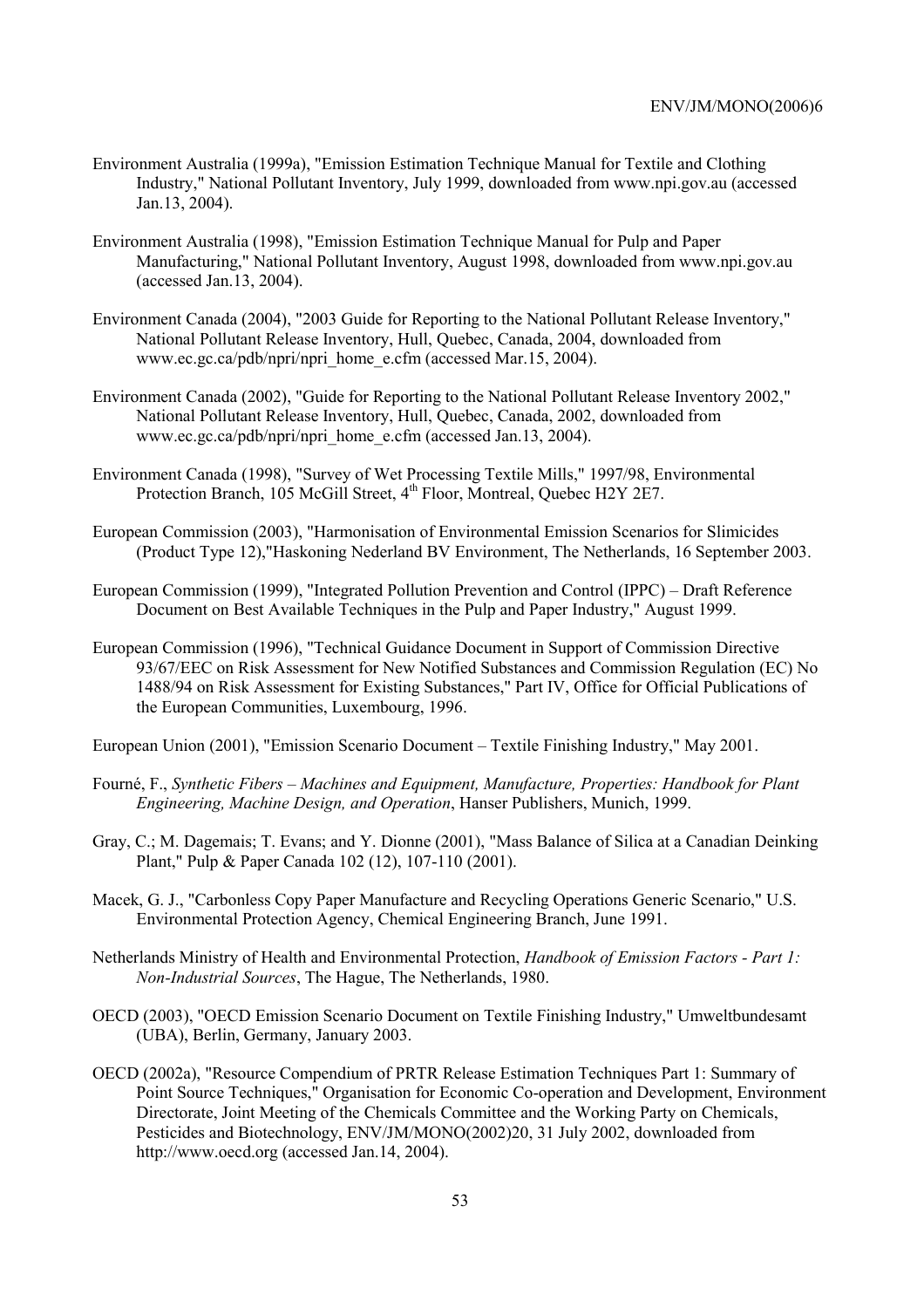- OECD (2002b), "Emission Scenario Document on Textile Finishing Industry," Organisation for Economic Co-operation and Development, Environment Directorate, February 2002.
- OECD (2002c), "Emission Scenario Document on Industrial Surfactants (Draft)," Organisation for Economic Co-operation and Development, Environment Directorate, February 2002.
- OECD (2001), "Why Pollutant Release and Transfer Registers (PRTR's) Differ: A Review of National Programmes," OECD Series on Pollutant Release and Transfer Registers No.4, Organisation for Economic Co-operation and Development, Environment Directorate, Joint Meeting of the Chemicals Committee and the Working Party on Chemicals, Pesticides and Biotechnology, ENV/JM/MONO(2001)16, 6 December 2001, downloaded from http://www.oecd.org (accessed Jan.14, 2004).
- OECD (2000), "Guidance Document on Emission Scenario Documents," OECD Series on Pollutant Release and Transfer Registers No.1, Organisation for Economic Co-operation and Development, Environment Directorate, Joint Meeting of the Chemicals Committee and the Working Party on Chemicals, Pesticides and Biotechnology, ENV/JM/MONO(2000)12, 18 August 2000, downloaded from http://www.oecd.org (accessed Jan.25, 2004).
- OECD (1999), "Compendium of Estimation Methods to Quantify Releases to the Environment for Use in Pollutant Release and Transfer Registries," Organisation for Economic Co-operation and Development, September 22, 1999.
- Reisman, L., email correspondence with the Task Force on Environmental Exposure Assessment, Organization for Economic Development and Cooperation, March 7, 2005.
- Rucher, J. W.; and D. M. Guthrie (1997), "Reduction of Salt Requirements in Dyeing Cotton with Fiber Reactive Dyes, " in Book of Papers of 1997 International Conference & Exhibition, American Association of Textile Chemists and Colorists, September 28-October 1, 1997, Atlanta, Ga., USA, pp.329-336.
- Shafer, T. (2003), "OECD Emission Scenario Document on Textile Finishing Industry (Draft)," Umweltbundesamt (UBA), Berlin, Germany, 24 January 2003.
- Schramm, W.; and J. Jantschgi (1999), "Comparative Assessment of Textile Dyeing Technologies from a Preventive Environmental Protection Point of View," Journal of the Society of Dyers and Colourists 115, 130-135 (1999).
- Slade, P. E., Handbook of Fiber Finish Technology, Marcel Dekker, New York, 1998.
- Tissier, C.; and V. Migne (2001), "Emission Scenario Document for Biocides Used in Paper Coating and Finishing – Supplement to the Methodology for Risk Evaluation of Biocides," Institut National de l'Environnement Industriel et des Risques, France, May 2001, obtained from the web site of European Chemicals Bureau at http://ecb.jrc.it (accessed Jan.19, 2004).
- USEPA (2002), "Profile of the Pulp and Paper Industry," 2<sup>nd</sup> ed., U.S. Environmental Protection Agency, Office of Compliance, Washington, DC, EPA/310-R-02-002, November 2002, obtained from www.epa.gov/compliance (accessed Jan.19, 2004).
- USEPA (2001), "The Emergency Planning and Community Right-To-Know Act Section 313 Release and Other Waste Management Reporting Requirements," USEPA, Office of Environmental Information,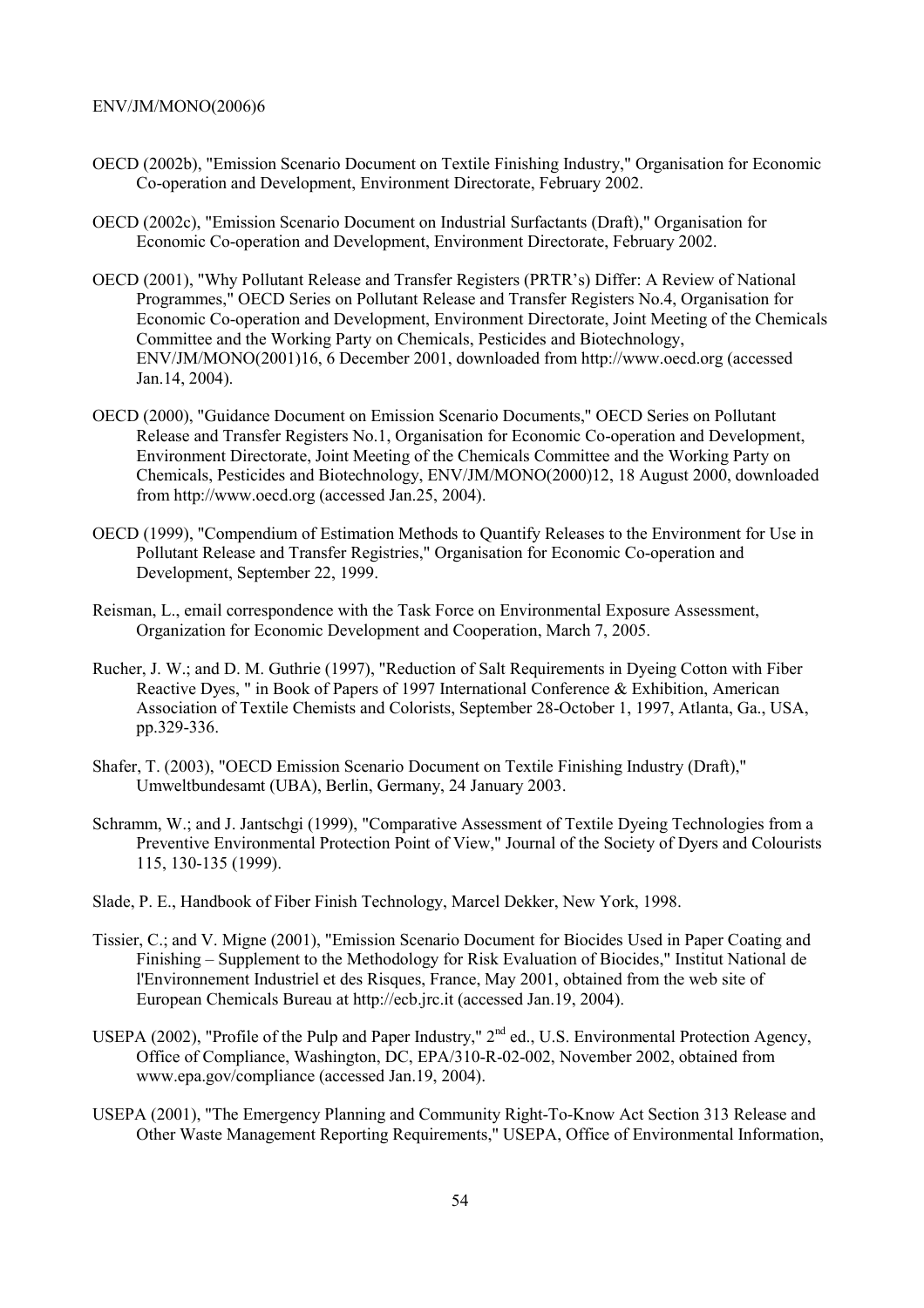Washington, DC, EPA260/K-01-001, February 2001, downloaded from http://www.epa.gov/tri (accessed Jan.14, 2004).

- USEPA (2001b), "Generic Scenario for Formulation of Latex/Emulsion Coatings (Draft)," U.S. Environmental Protection Agency, Office of Pollution Prevention and Toxicities, Washington, DC, September 28, 2001b.
- USEPA (2000), "Emergency Planning and Community Right-To-Know Act Section 313 Reporting Guidance for the Textile Processing Industry," USEPA, Office of Pollution Prevention and Toxics, Washington, DC, EPA745-B-00-008, May 2000, downloaded from http://www.epa.gov/tri (accessed Jan.14, 2004).
- USEPA (1996), "Best Management Practices for Pollution Prevention in the Textile Industry," EPA/625/R-96/004, U.S. Environmental Protection Agency, Office of Research and Development, Washington, DC, September 1996.
- UK Environment Agency (2004), "Guidance on Completing the Pollution Inventory Reporting Form PI-2," Pollution Inventory, downloaded from the web site of UK Environment Agency at http://www.environment-agency.gov.uk (accessed Jan.14, 2004).
- Vail, S. L., "Textile Finishing," in *Kirk-Othmer's Encyclopedia of Chemical Technology, Vol.22, 3rd ed.*, John Wiley & Sons, New York, 1983, pp.769-802.
- Wagner, B., "Guidance for Writing an OECD Emission Scenario Document (ESD)," Document 6-1, Organization for Economic Development and Co-operation, Task Force on Environmental Exposure Assessment, September 2003.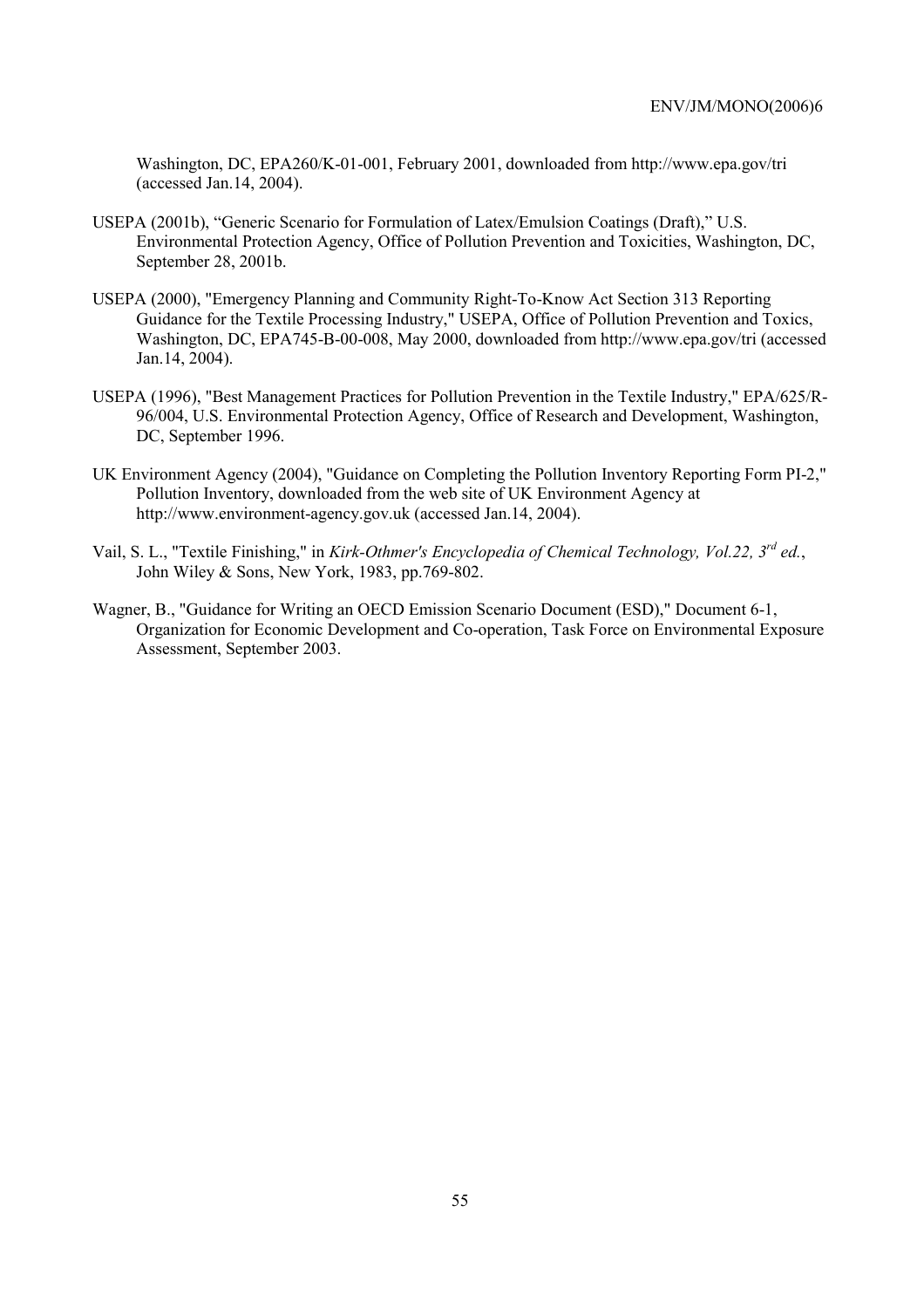## **APPENDIX 1 – BIOCIDE EMISSION TO WASTEWATER FROM PAPER MILLS**

Compared in Table A.1 are the estimation results of the PRTR mass balance method with those of the ESD fixation-based method for biocide emission to wastewater from non-integrated paper mills. The results pertain to an active ingredient in a biocide used for paper preservation and the quantity of pulp used (100,000 tonne/yr) refers to the input excluding the amount of broke recycled. The PRTR mass balance method yields a higher estimate than the ESD fixation-based method by 32%. In other words, the PRTR method is more conservative than the ESD method.

| Table A.1 - Emission of a Biocide Active Ingredient to Wastewater from Paper Mills |  |  |
|------------------------------------------------------------------------------------|--|--|
|------------------------------------------------------------------------------------|--|--|

| <b>Method</b>             | <b>PRTR - Mass Balance</b>                                                                                                                                                   | <b>ESD - Fixation Based</b>                                                                                                                    |
|---------------------------|------------------------------------------------------------------------------------------------------------------------------------------------------------------------------|------------------------------------------------------------------------------------------------------------------------------------------------|
| Emission to<br>Wastewater | 7.5 kg/d                                                                                                                                                                     | 5.7 kg/d                                                                                                                                       |
| <b>Basis</b>              | Quantity of $pulp = 100,000 tonne/yr$<br>Number of operation days = 350 d/yr                                                                                                 | Quantity of $pulp = 100,000 tonne/yr$<br>Number of operation days = $350$ d/yr                                                                 |
| Assumption                | Biocide use rate $= 2$ kg/tonne<br>active ingredient concentration = $0.1$<br>Biocide fixation rate = $0.8$<br>Degree of water closure $= 0.5$<br>Broke recycle rate = $0.2$ | Biocide use rate $= 2$ kg/tonne<br>Active ingredient concentration = $0.1$<br>Biocide fixation rate = $0.8$<br>Degree of water closure = $0.5$ |

The higher estimate by the PRTR mass balance method results from the inclusion of both water and broke recycles in the analysis of the fate of a biocide active ingredient within a papermaking process. Although broke recycle at 20% is common at paper mills, only water recycle is considered in the ESD fixation-based method. The broke recycle adds a source for the emission through broke repulping, since a fraction of the biocide contained in broke is released upon re-introduction into the papermaking process. It should be noted that the biocide use rate at 2 kg/tonne is defined as kg of biocide added to one tonne of pulp without accounting for the returning biocide via water and broke recycles.

Listed below are various substances contained in biocides used for paper preservation (Tissier and Migne, 2001):

- Ascorbic acid and its salts
- Benzoic acid
- Sodium benzoate
- Formic acid
- Hydrobenzoic acid ethylester
- Gluteraldehyde
- 2-Bromo-2-nitropropandiole
- Thione
- **Isothiazolinones**
- Bromohydroxy-acetophenone
- Dodecylguanidine hydrochloride

In the emission estimation with the PRTR and ESD methods, the following assumptions are made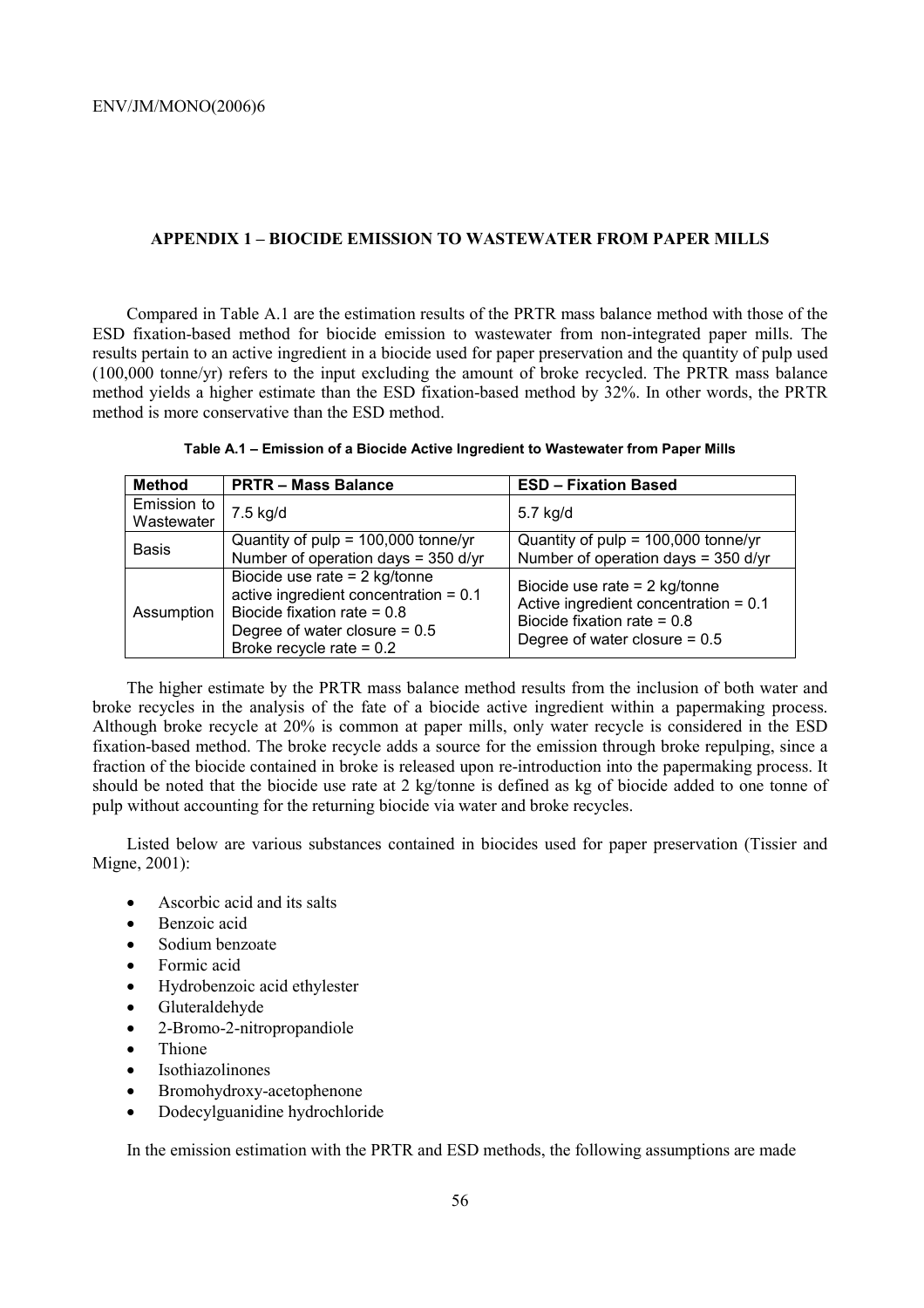- Biocide use rate is assumed at 2 kg/tonne based on the range of 0.1-4% on paper given by Tissier and Migne (2001), i.e.,  $Q_{product} = 2$  kg/tonne.
- The concentration of an active ingredient in a biocide is assumed at 10% based on a calculation example provided by Tissier and Migne (2001), i.e.,  $C_{substance} = 0.1$ .
- The biocide fixation rate is assumed at 0.8 as given by Tissier and Migne (2001), i.e.,  $F_{\text{fraction}} =$ 0.8.
- The broke recycle rate is assumed at 20% of paper production as suggested by Tissier and Migne  $(2001)$ , i.e.,  $R_{\text{broken}} = 0.2$ .
- The degree of water closure is understood as the ratio of water recycled to white water generated and assumed at 0.5 based on the range of 0.4-0.7 for fine paper mills (European Commission, 1996), i.e.,  $R_{water-recycle} = 0.5$ .

#### PRTR Mass Balance Estimation

The PRTR mass balance method considers the impact of both water recycle and broke recycle on the biocide emission to wastewater. Shown in Figure A.1 is a simplified process scheme describing the mass balance on biocide around a non-integrated paper mill (European Commission, 1999). Dry fibre is prepared into pulp by mixing with water in the pulp stock preparation stage. The water used includes both fresh water and recycled water. Also added to this stage are the broke collected from the paper machine and the fibre recovered from white water clarification.

Biocide enters the papermaking process at the pulp stock preparation stage through several routes. The first route is the addition of biocide to mixing chests. The second route is the re-introduction of broke which contains the same fraction of biocide as the paper produced. The third route is the recycled water which contains unfixed biocide. The fourth and final route is the recovered fibre which contains adsorbed biocide.

Biocide leaves the papermaking process through the paper produced and the wastewater generated. The paper produced contains fixed biocide and the amount contained depends upon use rate and fixation rate. The unfixed biocide contained in the wastewater generated represents the release from the process.

In the mass balance analysis presented below, a number of assumptions are made:

- The quantity of dry fibre used equals the quantity of paper produced.
- The quantity of the recovered fibre from stock recovery and water clarification is negligible.
- Biocide does not undergo chemical transformation.
- Biocide does not volatilize.
- The water recycled and the wastewater generated have the same chemical composition as the white water generated.

The quantity of biocide per tonne of fibre in prepared pulp is an important parameter to the emission estimation. It is a function of biocide use rate, water recycle rate and broke generation rate. Such a function can be determined from the mass balance on biocide.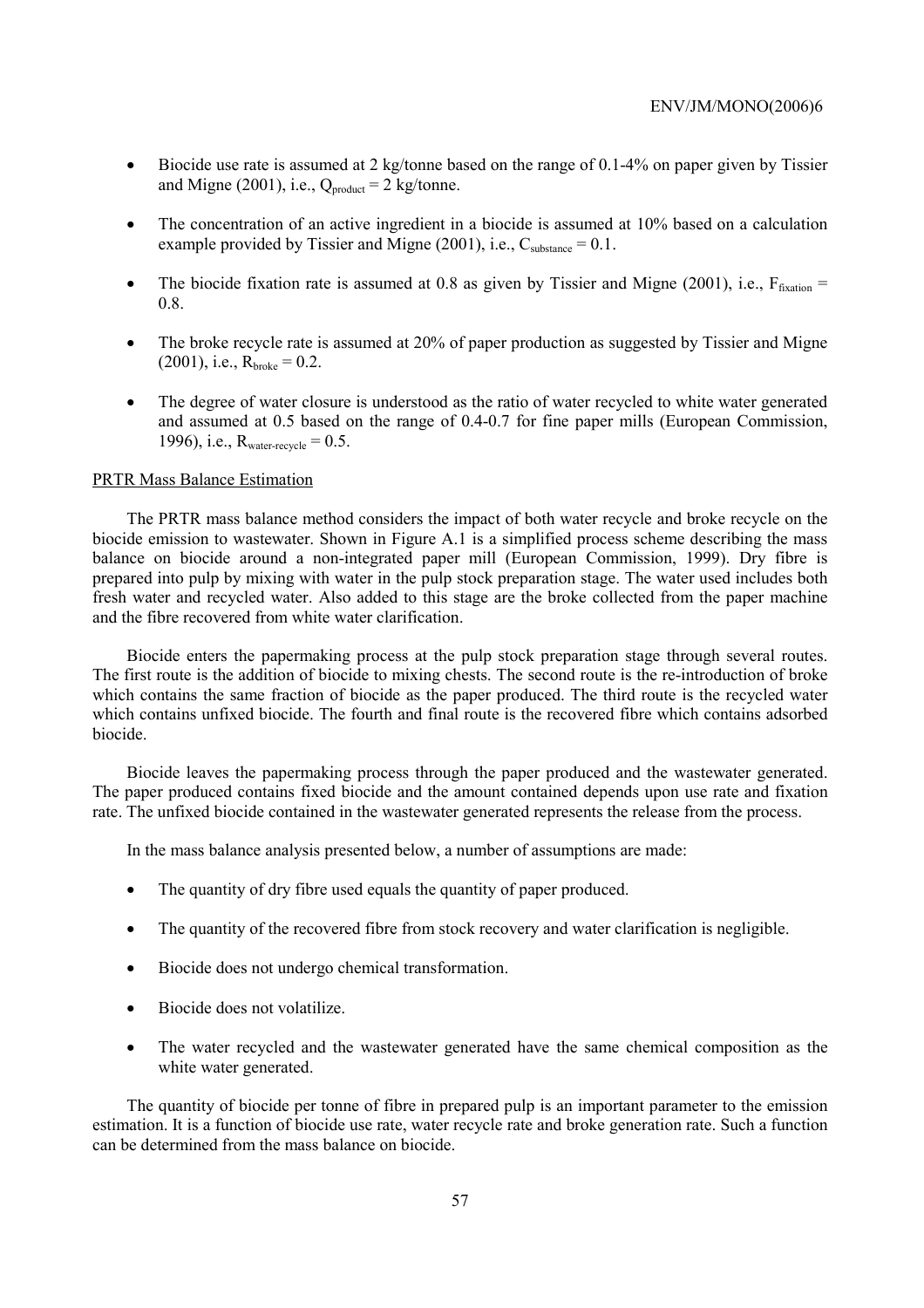Biocide entering pulp stock preparation stage = Biocide exiting paper machine

i.e., Biocide added + Biocide carried in by broke + Biocide carried in by water recycle  $+$  Biocide carried in by recovered fibre

 $=$  Biocide carried out by paper  $+$  Biocide carried out by broke  $+$ 

Biocide carried out by white water

Considering that the quantity of the recovered fibre is negligible and the water recycle has the same composition as the white water, the above mass balance relation is translated into the following equations:

$$
Q_{paper}Q_{product} + Q_{broken}D_{product}F_{fraction} + (Q_{paper} + Q_{broken})D_{product}(1 - F_{fraction})\frac{Q_{water-recycle}}{Q_{white-water-vector}}
$$
\n
$$
= Q_{paper}D_{product}F_{fraction} + Q_{broken}D_{product}F_{fraction} + (Q_{paper} + Q_{broken})D_{product}(1 - F_{fraction})
$$
\n
$$
Q_{paper}Q_{product} + (Q_{paper} + Q_{broken})D_{product}(1 - F_{fraction})\frac{Q_{water-recycle}}{Q_{white-wave}}
$$
\n
$$
= Q_{paper}D_{product}F_{fraction} + (Q_{paper} + Q_{broken})D_{product}(1 - F_{fraction})
$$
\n
$$
Q_{product} + (1 + \frac{Q_{broken}}{Q_{paper}})D_{product}(1 - F_{fraction})\frac{Q_{water-recycle}}{Q_{white-wave}}
$$
\n
$$
= D_{product}F_{fraction} + (1 + \frac{Q_{broken}}{Q_{paper}})D_{product}(1 - F_{fraction})
$$
\n
$$
Q_{product} = D_{product}F_{fraction} + (1 + \frac{Q_{broken}}{Q_{paper}})D_{product}(1 - F_{fraction})
$$
\n
$$
Q_{product} = D_{product}F_{fraction} + (1 + \frac{Q_{broken}}{Q_{paper}})D_{product}(1 - F_{fraction})
$$
\n
$$
(1 + \frac{Q_{broken}}{Q_{paper}})D_{product}(1 - F_{fraction})\frac{Q_{water-recycle}}{Q_{white-wave}}
$$
\n
$$
Q_{power} = D_{product}[F_{fraction} + (1 + \frac{Q_{broken}}{Q_{paper}})(1 - F_{fraction})(1 - \frac{Q_{water-recycle}}{Q_{white-wave-reycle}})]
$$
\n
$$
Q_{product} = D_{product}[F_{fraction} + (1 + R_{break})(1 - F_{fraction})(1 - R_{water-recycle})]
$$

$$
D_{\text{product}} = \frac{Q_{\text{product}}}{F_{\text{fixation}} + (1 + R_{\text{broken}})(1 - F_{\text{fixation}})(1 - R_{\text{water-recycle}})}
$$

where

D<sub>product</sub>: quantity of biocide per tonne of fibre in prepared pulp, kg/tonne Q<sub>product</sub>: biocide use rate, kg/tonne F<sub>fixation</sub>: biocide fixation rate, dimensionless  $R<sub>broke</sub>:$  broke recycle rate as a fraction of paper production, dimensionless Rwater-recycle: water recycle rate as a fraction of white water generation or degree of water closure, dimensionless Qbroke: broke generation rate, tonne/d

Qwater-recycle: water recycle rate, tonne/d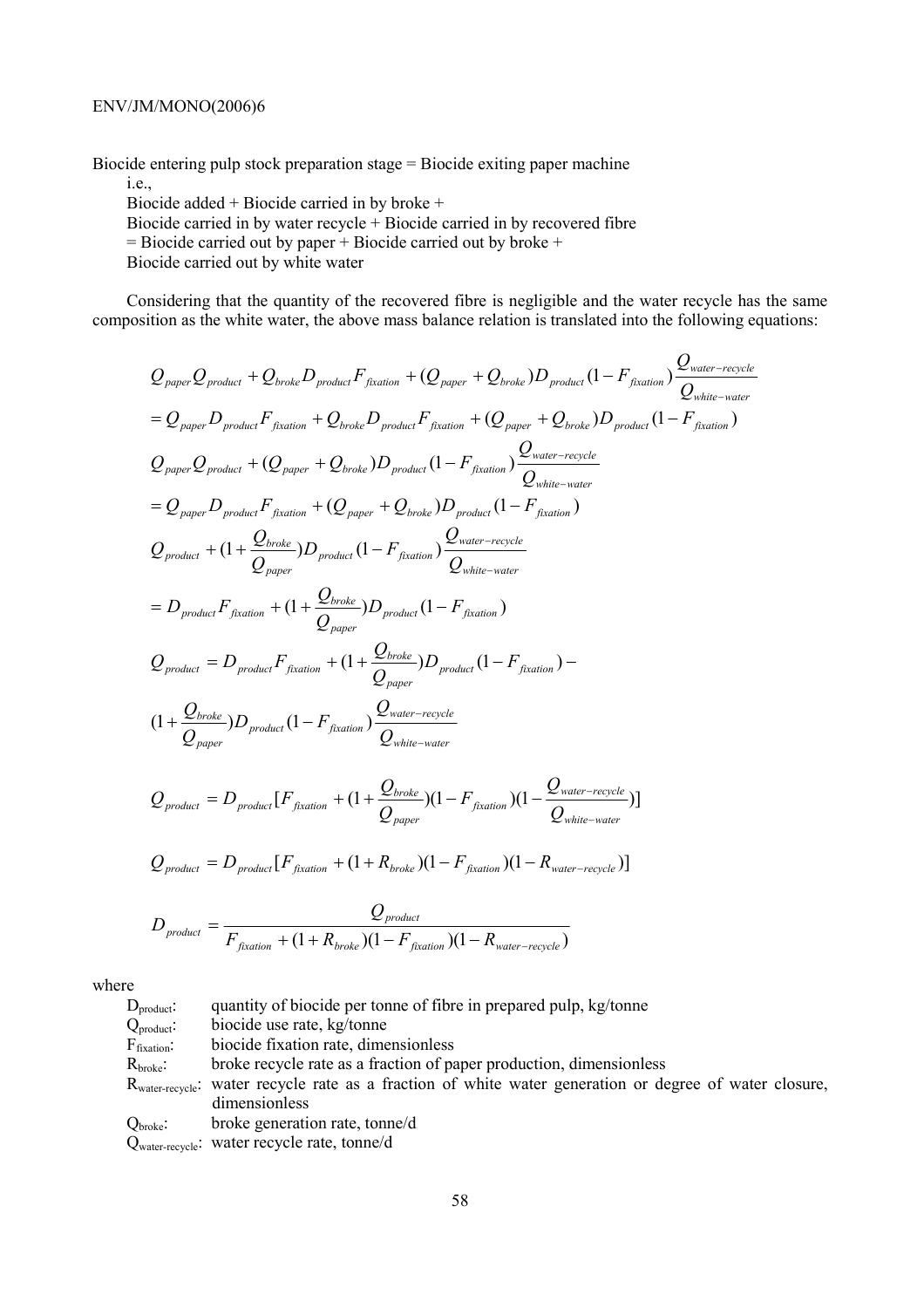Qwhite-water: white water generation rate, tonne/d

The following values are used in the emission estimation for biocide: annual paper production,  $Q_{\text{paper}} = 100,000$  tonne/yr (assumption) active ingredient concentration in biocide,  $C_{substance} = 0.1$  (Tissier and Migner, 2001) biocide fixation rate,  $F_{\text{fixation}} = 0.80$  (Tissier and Migne, 2001) annual operation days,  $T_{operation} = 350$  d/yr (assumption) biocide use rate,  $Q_{product} = 2$  kg/tonne (Tissier and Migne, 2001) broke recycle rate,  $R_{\text{broken}} = 0.2$  (Tissier and Migne, 2001) water recycle rate,  $R_{water\text{-recycle}} = 0.5$  (European Commission, 1996)

The quantity of biocide per tonne of fibre in prepared pulp is determined as

$$
D_{product} = \frac{Q_{product}}{F_{fixation} + (1 + R_{broken})(1 - F_{fixation})(1 - R_{water-recycle})}
$$
  

$$
D_{product} = \frac{2 \, kg / tonne}{0.8 + (1 + 0.2)(1 - 0.8)(1 - 0.5)}
$$
  

$$
D_{product} = \frac{2 \, kg / tonne}{0.8 + 0.12}
$$

$$
D_{\text{product}} = 2.17 \text{ kg} / \text{tonne}
$$

The amount of a biocide active ingredient added to the pulp stock preparation stage is determined as Biocide active ingredient added to pulp stock preparation

 $=$  (paper production  $\times$  biocide use rate  $\times$  active ingredient concentration)  $\div$  annual operation days  $=(Q_{\text{paper}} \times Q_{\text{product}} \times C_{\text{substance}}) \div T_{\text{operation}}$ 

 $= (100,000 \text{ tonne/yr} \times 2 \text{ kg/tonne} \times 0.1) \div 350 \text{ d/yr}$  $= 57.1 \text{ kg/d}$ 

The amount of a biocide active ingredient contained in paper is determined as

Biocide active ingredient contained in paper

 $=$  (paper production  $\times$  quantity of biocide per tonne of fibre in prepared pulp  $\times$  active ingredient concentration  $\times$  fixation rate)  $\div$  annual operation days

 $=(Q_{\text{paper}} \times D_{\text{product}} \times C_{\text{substr}} \times F_{\text{fixation}}) \div T_{\text{operation}}$  $= (100,000 \text{ tonne/yr} \times 2.17 \text{ kg/tonne} \times 0.1 \times 0.8) \div 350 \text{ d/yr}$  $= 49.6 \text{ kg/d}$ 

The amount of a biocide active ingredient contained in broke is determined as

Biocide active ingredient contained in broke

= (broke recycle rate  $\times$  paper production  $\times$  quantity of biocide per tonne of fibre in prepared pulp  $\times$  active ingredient concentration  $\times$  fixation rate) ÷ annual operation days

 $=(R_{\text{broken}} \times Q_{\text{paper}} \times D_{\text{product}} \times C_{\text{substance}} \times F_{\text{fixation}}) \div T_{\text{operation}}$  $= (0.2 \times 100,000 \text{ tonne/yr} \times 2.17 \text{ kg/tonne} \times 0.1 \times 0.8) \div 350 \text{ d/yr}$  $= 9.9$  kg/d

The amount of a biocide active ingredient contained in water recycle is determined as

Biocide active ingredient contained in water recycle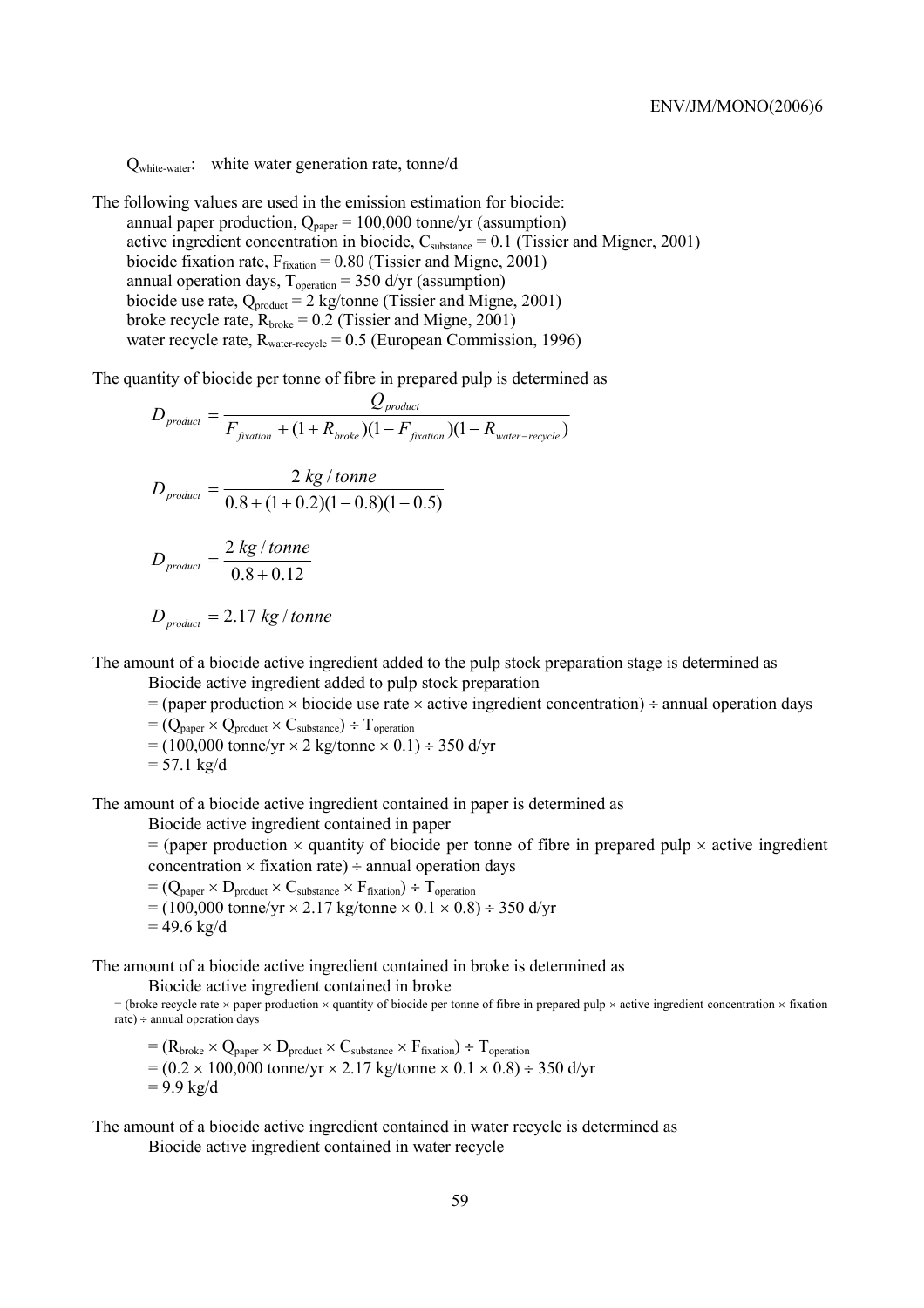$=$  paper production  $\times$  (1 + broke recycle rate)  $\times$  quantity of biocide active ingredient per tonne of fibre in prepared pulp  $\times$  active ingredient concentration  $\times$  (1 – fixation rate)  $\times$  water recycle rate ÷ annual operation days

 $=$   $Q_{paper} \times (1 + R_{broke}) \times D_{product} \times C_{substance} \times (1 - F_{fixation}) \times R_{water-recycle} \div T_{operation}$  $= 100,000$  tonne/yr  $\times$  (1 + 0.2)  $\times$  2.17 kg/tonne  $\times$  0.1  $\times$  (1 – 0.8)  $\times$  0.5 ÷ 350 d/yr  $= 7.4$  kg/d

The amount of a biocide active ingredient exiting the pulp stock preparation stage

Biocide active ingredient exiting pulp stock preparation

= biocide active ingredient added to pulp stock preparation + biocide active ingredient contained in broke + biocide active ingredient contained in water recycle + biocide active ingredient contained in recovered fibre

 $= 57.1$  kg/d + 9.9 kg/d + 7.4 kg/d + 0  $= 74.4 \text{ kg/d}$ 

The amount of a biocide active ingredient contained in the white water collected from the paper machine is determined as

Biocide active ingredient contained in white water

 $=$  paper production  $\times$  (1 + broke recycle rate)  $\times$  quantity of biocide active ingredient per tonne of fibre in prepared pulp  $\times$  active ingredient concentration  $\times$  (1 – fixation rate) ÷ annual operation days

 $= Q_{\text{paper}} \times (1 + R_{\text{broken}}) \times D_{\text{product}} \times C_{\text{substance}} \times (1 - F_{\text{fixation}}) \div T_{\text{operation}}$  $= 100,000$  tonne/yr  $\times$  (1 + 0.2)  $\times$  2.17 kg/tonne  $\times$  0.1  $\times$  (1 – 0.8) ÷ 350 d/yr  $= 14.9 \text{ kg/d}$ 

The amount of a biocide active ingredient emitted to wastewater is determined as

Biocide active ingredient emitted to wastewater

 $=$  biocide active ingredient contained in white paper  $\times$  (1 – water recycle rate)

 $= 14.9 \text{ kg/d} \times (1 - R_{\text{water-recycle}})$  $= 14.9 \text{ kg/d} \times (1 - 0.5)$ 

$$
= 7.5 \text{ kg/d}
$$

The mass balance on biocide active ingredient is shown in Figure A.1.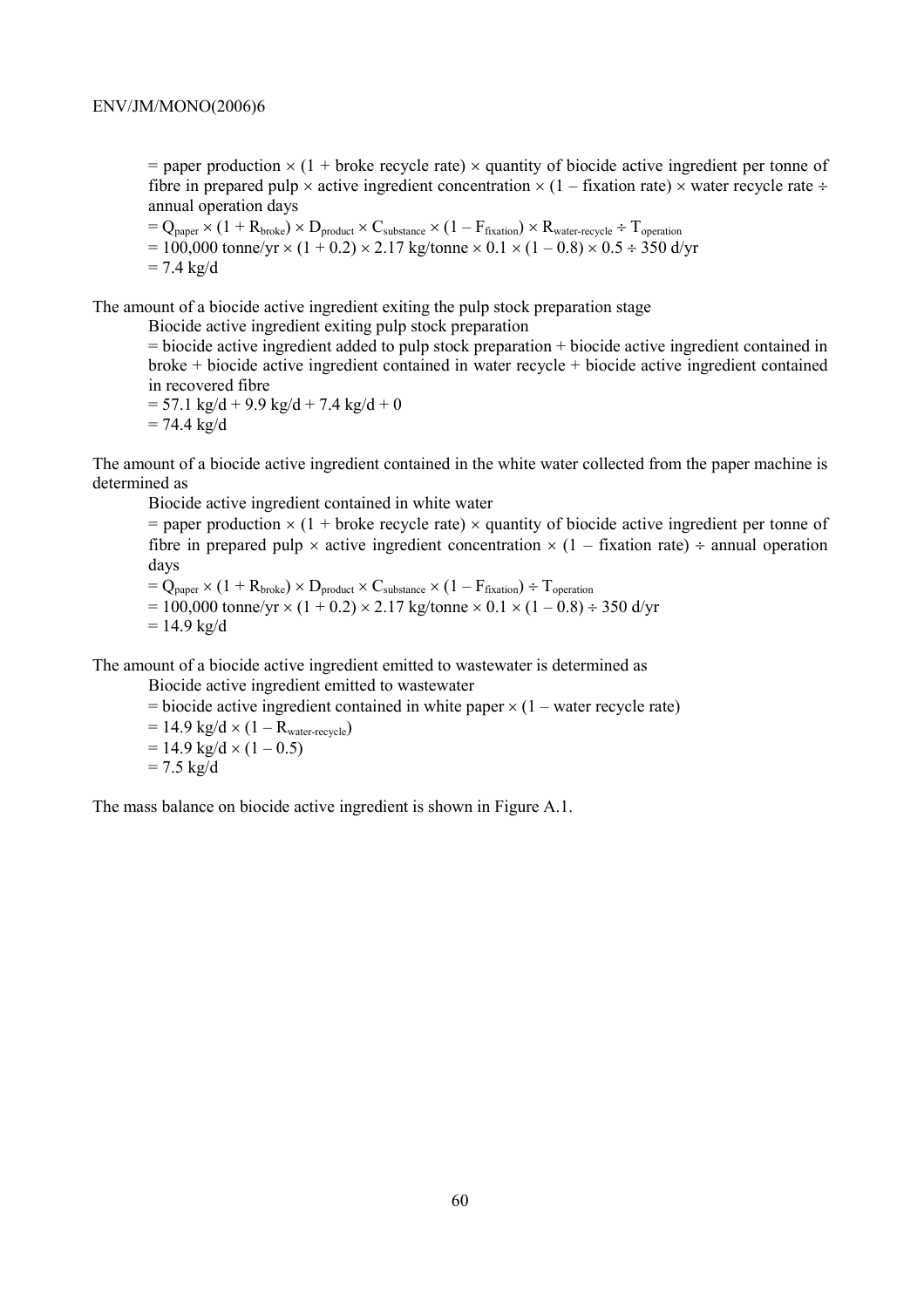

**Figure A.1 – Mass Balance on Biocide Determined for Paper Mill by PRTR Method**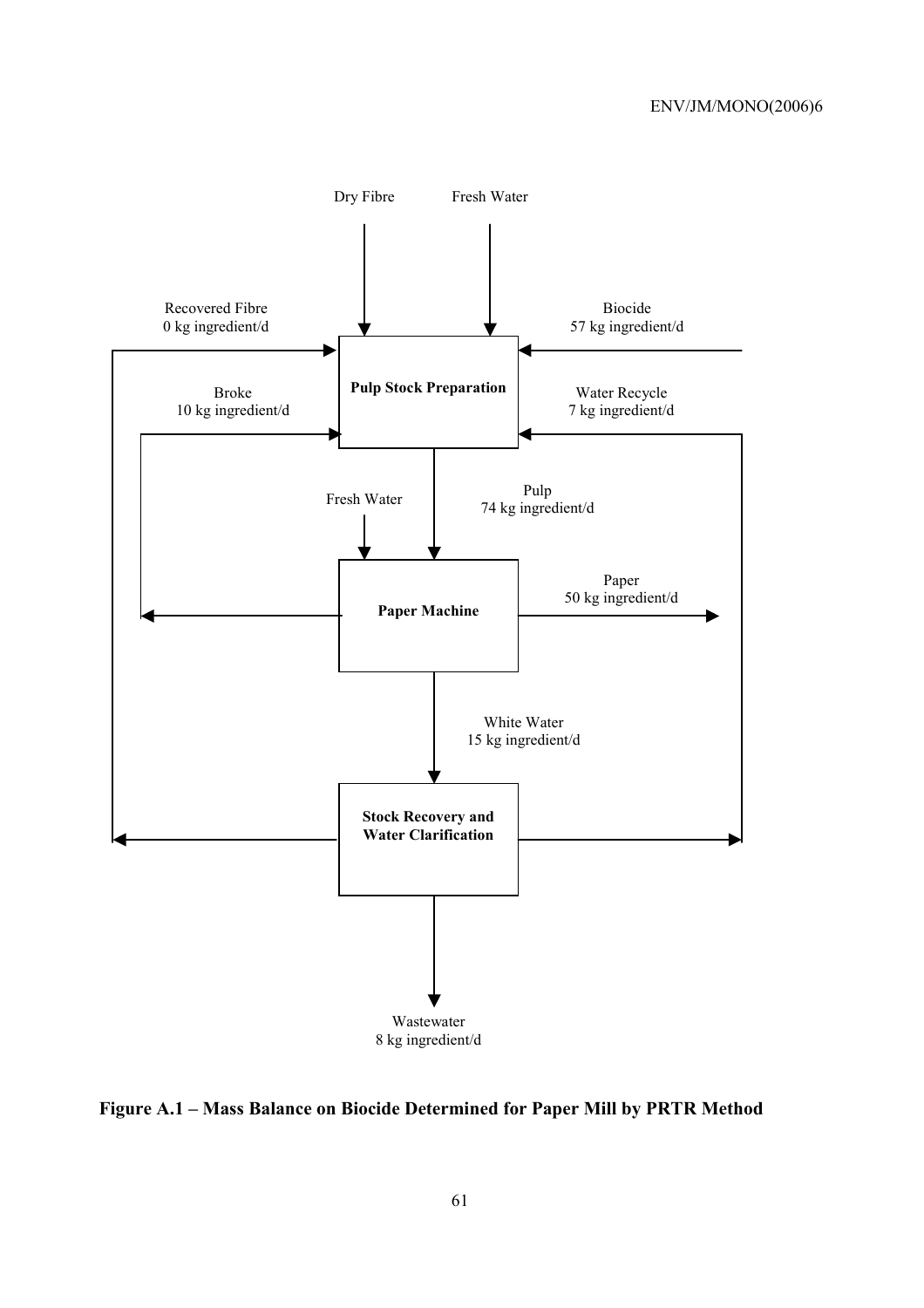#### **ESD Fixation-Based Estimation**

The ESD fixation-based method considers the impact of the degree of water closure, but not broke recycle, on the emission of a biocide active ingredient to wastewater (European Commission, 1996). The emission is estimated by the equation

$$
E_{\text{water}} = \frac{Q_{\text{paper}} Q_{\text{product}} C_{\text{substrace}} (1 - F_{\text{fixation}})(1 - R_{\text{water-recycle}})}{T_{\text{operation}}}
$$

where

 $E<sub>water</sub>$ : daily emission of biocide active ingredient to wastewater, kg/d

 $Q_{\text{paper}}$ : annual paper production, tonne/yr

Qproduct: biocide use rate, kg/tonne

 $\dot{C}_{substance}$ : active ingredient concentration in biocide, dimensionless

Ffixation: biocide fixation rate, dimensionless

Rwater-recycle: water recycle rate or degree of water closure, dimensionless

Toperation: number of operation days per year, d/yr

The following values are used in the emission estimation for a biocide active ingredient:

 $Q_{\text{paper}} = 100,000$  tonne/yr (assumption)  $Q_{product} = 2$  kg/tonne (Tissier and Migne, 2001)  $C<sub>substance</sub> = 0.1$  (Tissier and Migne, 2001)  $F<sub>fixation</sub> = 0.8$  (Tissier and Migne, 2001)  $R<sub>water-recycle</sub> = 0.5$  (European Commission, 1996)  $T_{operation} = 350$  d/yr (assumption)

The emission of a biocide active ingredient to wastewater is determined as

$$
E_{\text{water}} = \frac{Q_{\text{paper}} Q_{\text{product}} C_{\text{substance}} (1 - F_{\text{fixation}}) (1 - R_{\text{water-recycle}})}{T_{\text{operation}}}
$$

$$
= \frac{100,000 \text{ tonne} / \text{ yr} \times 2 \text{ kg} / \text{tonne} \times 0.1 \times (1 - 0.8) \times (1 - 0.5)}{350 \text{ d} / \text{ yr}}
$$

 $= 5.7 kg/d$ 

The amount of a biocide active ingredient added to the pulp stock preparation stage is determined as

Biocide active ingredient added to pulp stock preparation

 $=$  (paper production  $\times$  biocide use rate  $\times$  active ingredient concentration)  $\div$  annual operation days

- $=(Q_{\text{paper}} \times Q_{\text{product}} \times C_{\text{substance}}) \div T_{\text{operation}}$
- $= (100,000 \text{ tonne/yr} \times 2 \text{ kg/tonne} \times 0.1) \div 350 \text{ d/yr}$  $= 57.1 \text{ kg/d}$

The amount of a biocide active ingredient contained in water recycle is determined as

Biocide active ingredient contained in water recycle

= paper production  $\times$  biocide use rate  $\times$  active ingredient concentration  $\times$  (1 – fixation rate)  $\times$  water recycle rate ÷ annual operation days

 $= Q_{\text{paper}} \times Q_{\text{product}} \times C_{\text{substance}} \times (1 - F_{\text{fixation}}) \times R_{\text{water-recycle}} \div T_{\text{operation}}$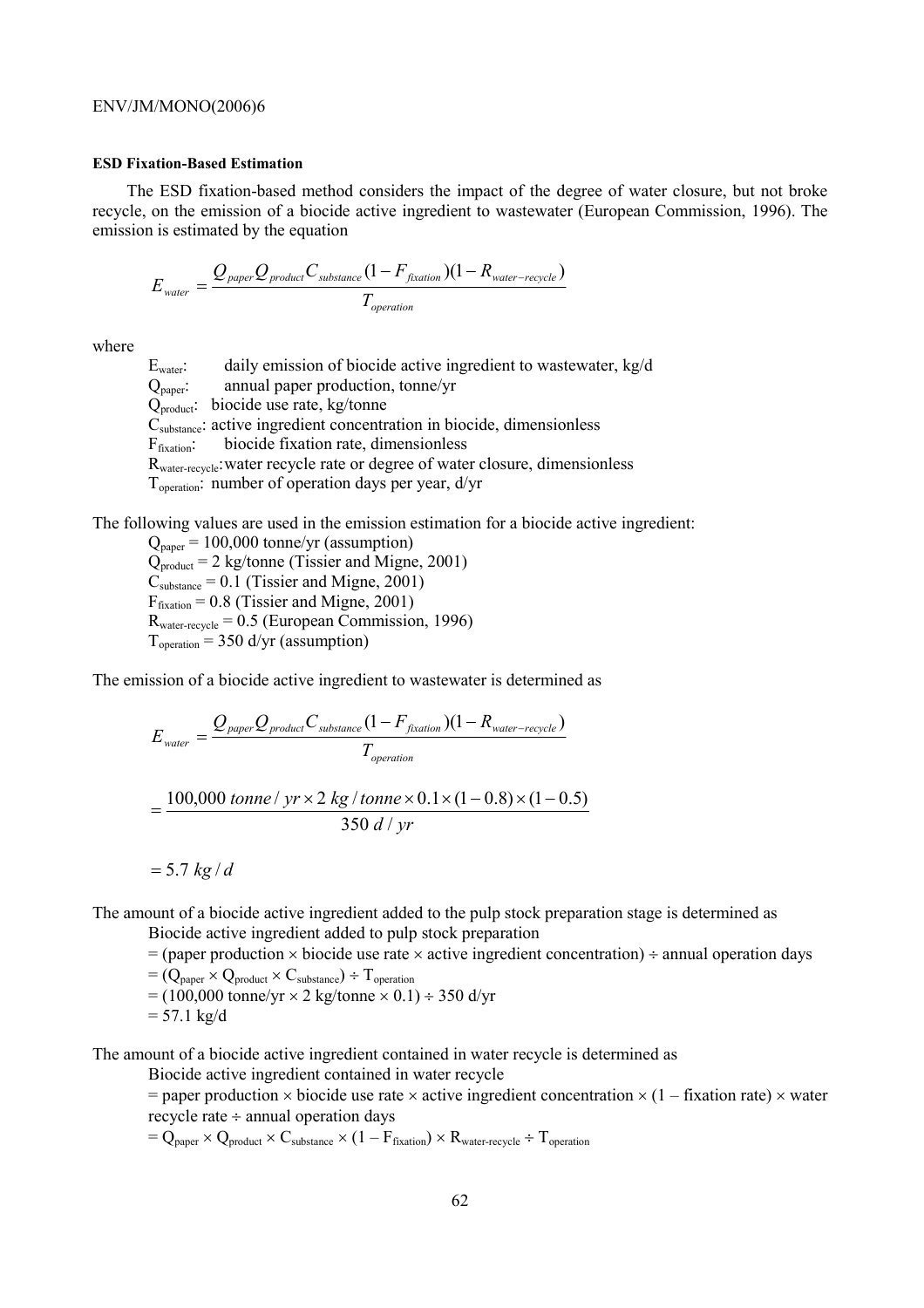$= 100,000$  tonne/yr  $\times$  2 kg/tonne  $\times$  0.1  $\times$  (1 – 0.8)  $\times$  0.5 ÷ 350 d/yr  $= 5.7 \text{ kg/d}$ 

The amount of a biocide active ingredient contained in the white water collected from the paper machine is determined as

Biocide active ingredient contained in white water

= paper production  $\times$  biocide use rate  $\times$  active ingredient concentration  $\times$  (1 – fixation rate) ÷ annual operation days

 $=$  Q<sub>paper</sub>  $\times$  Q<sub>product</sub>  $\times$  C<sub>substance</sub>  $\times$  (1 – F<sub>fixation</sub>) ÷ T<sub>operation</sub>

- $= 100,000$  tonne/yr  $\times$  2 kg/tonne  $\times$  0.1  $\times$  (1 0.8) ÷ 350 d/yr
- $= 11.4 \text{ kg/d}$

The amount of a biocide active ingredient contained in paper is determined as

Biocide active ingredient contained in paper

= Biocide active ingredient added to pulp stock preparation – Biocide active ingredient emitted to wastewater

 $= 57.1 \text{ kg/d} - 5.7 \text{ kg/d}$  $= 51.4 \text{ kg/d}$ 

The mass balance on a biocide active ingredient is shown in Figure A.2.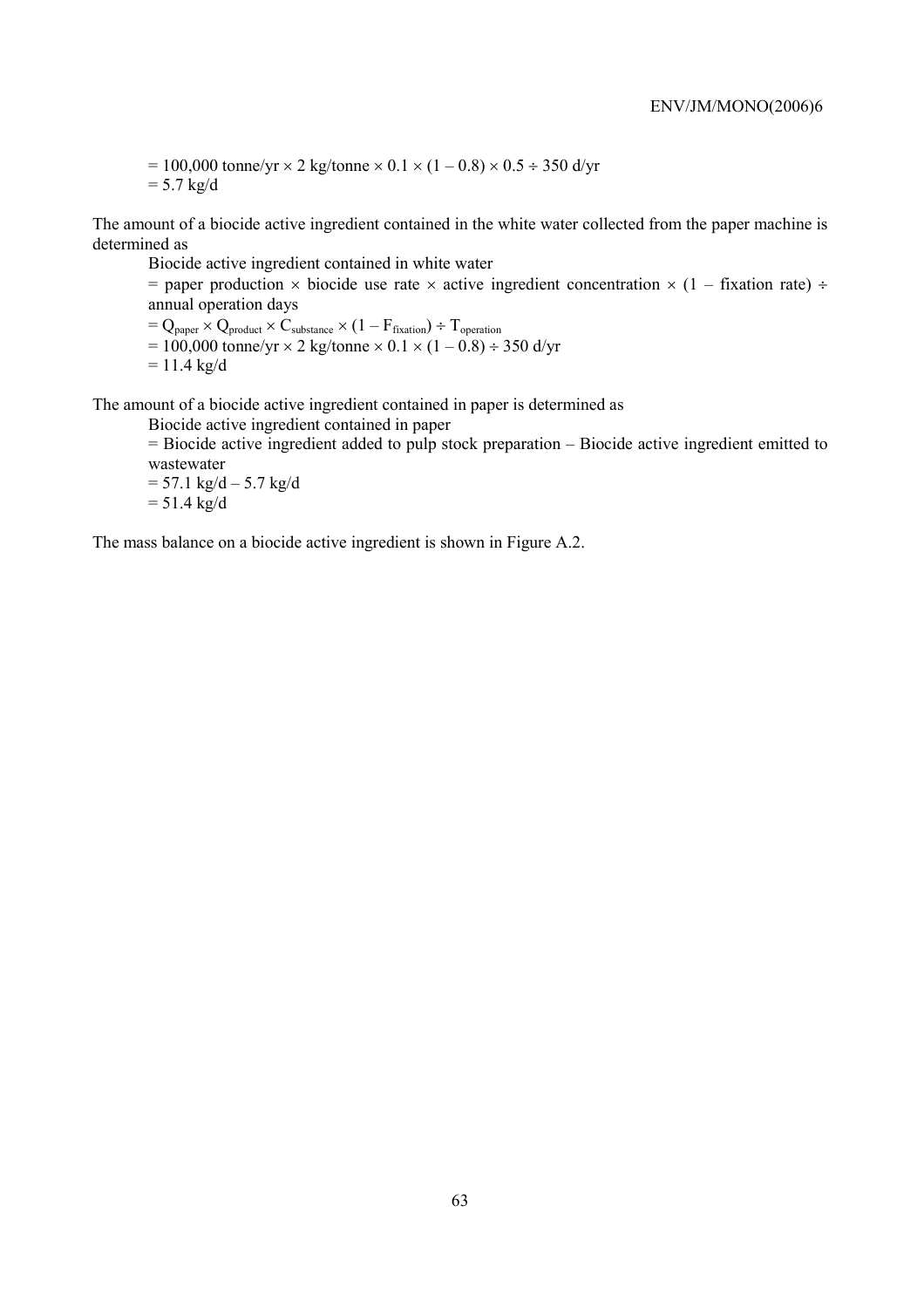

**Figure A.2 – Mass Balance on Biocide Determined for Paper Mill by ESD Method**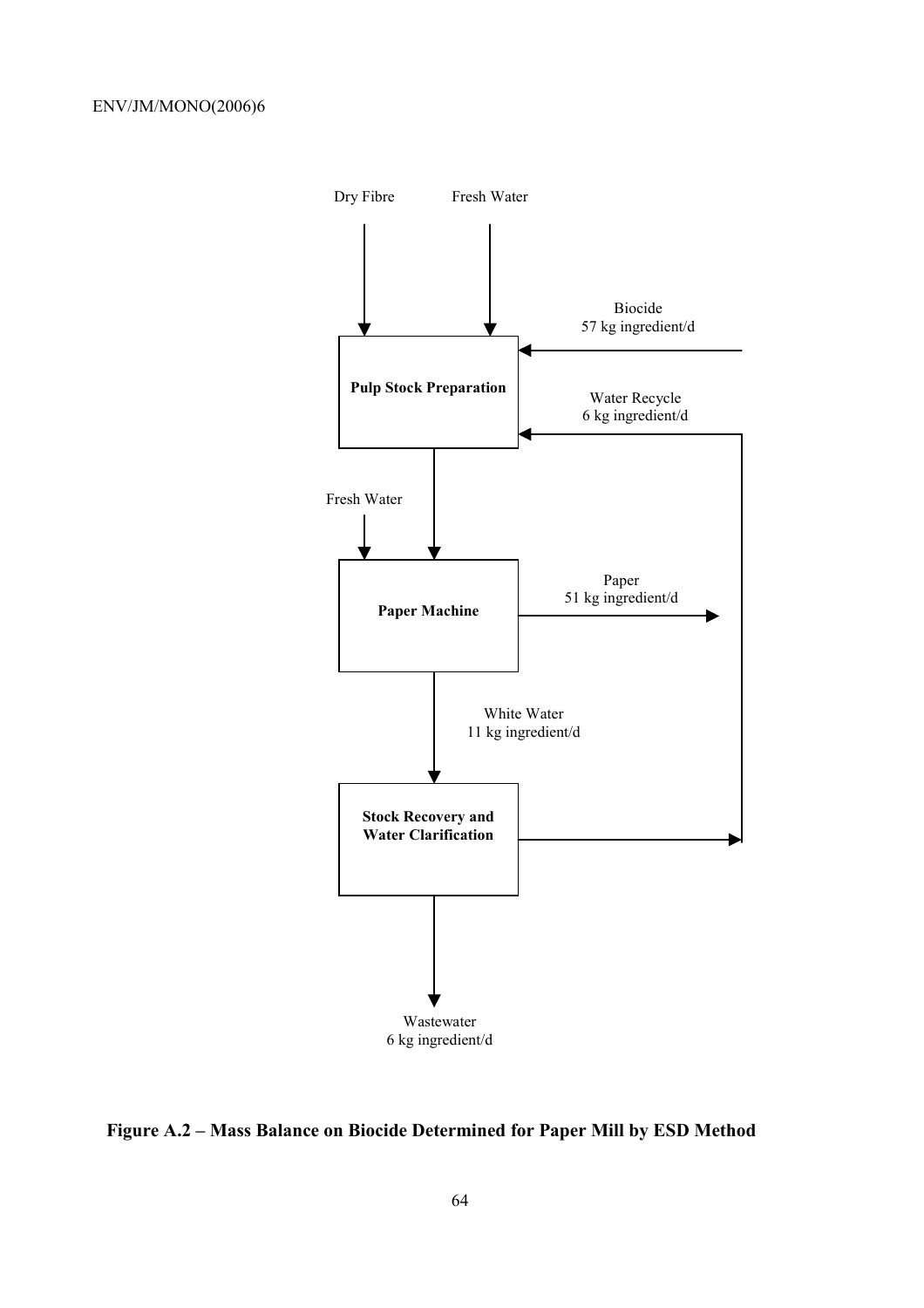## **APPENDIX 2 – EMISSION OF NONYLPHENOL AND ITS ETHOXYLATES TO WASTEWATER FROM YARN DYEING**

Nonylphenol (NP) and its ethoxylates (NPEs) are a group of compounds used as surfactants in textile processing. In fibre and yarn production, they can be added to spin finishes which are used during fibre spinning operations to reduce the fibre-to-fibre and fibre-to-metal friction. It is expected that the amount applied will remain in the finished products.

A spin finish consists of several components (Slade, 1998, p.5; Fourné, 1999, p.622). Mineral oil derivatives, commonly referred to as lubricants, are the basis of spin finishes. Other components include emulsifiers, antistatic agents, anti-microbial compounds, cohesive agents, humectants, wetting agents, etc.

Yarn dyeing is also likely to involve the use of NP/NPEs. Surfactants are normally added to a dye bath to facilitate the dyeing process and may contain NP/NPEs. It is expected that the majority of the surfactants used is discharged along with the dye bath and the remaining portion is washed off the dyed goods during subsequent rinsing operations.

The calculation example provided in this section illustrates that the emission of a substance to wastewater during an operation can originate from multiple sources which can only be thoroughly accounted for using the PRTR's mass balance method. The ESD fixation-based method, on the other hand, considers the chemical use only within an operation and does not recognize there might be other sources such as raw materials being processed.

Presented in Table A.2 are calculation results for NP/NPE emissions to wastewater from yarn dyeing. The emission sources include both surfactants used during yarn dyeing and spin finishes carried with raw materials. The PRTR's mass balance method took both sources into consideration, while the ESD fixationbased method ignores the source of raw materials. As a result, the ESD method yields an underestimate by 26%.

| Table A.2 - Emission of Nonylphenol and Its Ethoxylates to Wastewater from Yarn Dyeing |
|----------------------------------------------------------------------------------------|
|                                                                                        |

| <b>Method</b>             | <b>PRTR - Mass Balance</b>                                                                                                                                                                                                                                | <b>ESD - Fixation Based</b>                                                                                                              |
|---------------------------|-----------------------------------------------------------------------------------------------------------------------------------------------------------------------------------------------------------------------------------------------------------|------------------------------------------------------------------------------------------------------------------------------------------|
| Emission to<br>Wastewater | 15.4 kg/d                                                                                                                                                                                                                                                 | 11.4 kg/d                                                                                                                                |
| Basis                     | Quantity of textile = $1,000$ tonne/yr<br>Number of operation days = $250$ d/yr                                                                                                                                                                           | Quantity of textile = $1,000$ tonne/yr<br>Number of operation days = $250$ d/yr                                                          |
| Assumption                | Use rate of surfactants = 11 $kg/tonne$<br>lvarn<br>$Fixation$ rate of surfactants = 0<br>Spin finishes in yarn = 5 kg/tonne yarn<br>Fraction of NP/NPEs in spin finishes = Fixation rate of surfactants = 0<br>0.20<br>Removal rate of spin finishes = 1 | Fraction of NP/NPEs in surfactants = $0.26$ Use rate of surfactants = 11 kg/tonne<br>varn<br>Fraction of NP/NPEs in surfactants = $0.26$ |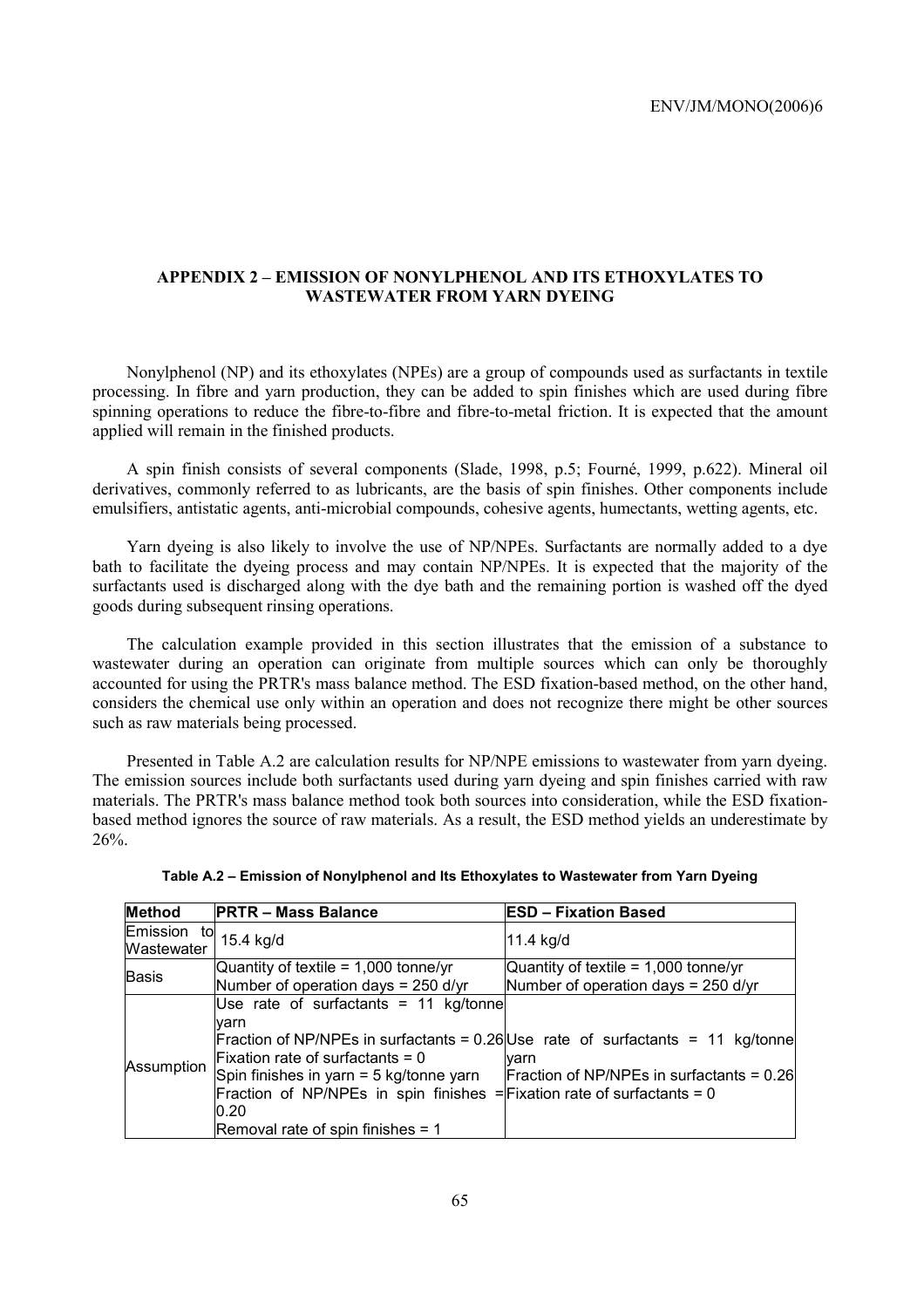The calculations detailed below are based on the following assumptions:

- The amount of surfactants used in yarn dyeing was estimated at 11 kg/tonne goods dyed (Crechem, 2000).
- The proportion of NP/NPEs in surfactants for the Canadian wet processing sector was estimated at 0.26 (Crechem, 2000).
- The fixation rate of surfactants on goods is assumed at zero.
- The amount of spin finishes applied to fibre during fibre and yarn production is assumed at 5 kg per tonne of fibre/yarn. This is based on a number of studies cited by Slade (1998, p.25). In one study, the fibre-to-fibre and fibre-to-metal friction was found to decrease as the amount of spin finishes increased and reach a plateau at 0.5% by weight on fibre. In two other studies, a minimum of 0.15 to 0.20% by weight on fibre was found necessary for the formation of a monomolecular film on fibre.
- The proportion of NP/NPEs in spin finishes is assumed to be 0.2 on average based on an industry survey (Crechem, 2004e).
- The removal rate of spin finishes from yarn is 100%.

### PRTR Mass Balance Estimation

According to the mass balance principle, the NP/NPE emission to wastewater is the sum of two quantities, one originating from surfactants used in yarn dyeing and the other from spin finishes carried with yarn.

The quantity of NP/NPEs carried into the dyeing process by surfactants is determined as

= NP/NPEs in surfactants

 $=$  annual quantity of yarn dyed  $\times$  quantity of surfactants added per unit mass of yarn  $\times$  fraction of  $NP/NPEs$  in surfactants  $\div$  number of annual operation days

- $= 1000$  tonne/yr  $\times$  11 kg/tonne  $\times$  0.26  $\div$  250 d/yr
- $= 11.4 \text{ kg/d}$

The quantity of NP/NPEs carried into the dyeing process by incoming yarn is determined as

= NP/NPEs in incoming yarn

 $=$  annual quantity of yarn dyed  $\times$  quantity of spin finishes per unit mass of yarn  $\times$  fraction of  $NP/NPEs$  in spin finishes  $\div$  number of annual operation days

 $= 1000$  tonne/yr  $\times$  5 kg/tonne  $\times$  0.20 ÷ 250 d/yr

 $= 4.0$  kg/d

The NP/NPE emission originating from surfactants used in yarn dyeing is determined as

NP/NPE emission originating from yarn dyeing

 $= NP/NPEs$  in surfactants  $\times (1 -$  fixation rate)

- $= 11.4 \text{ kg/d} \times (1 0)$
- $= 11.4 \text{ kg/d}$
- The NP/NPE emission originating from spin finishes carried with incoming yarn is determined as NP/NPE emission originating from incoming yarn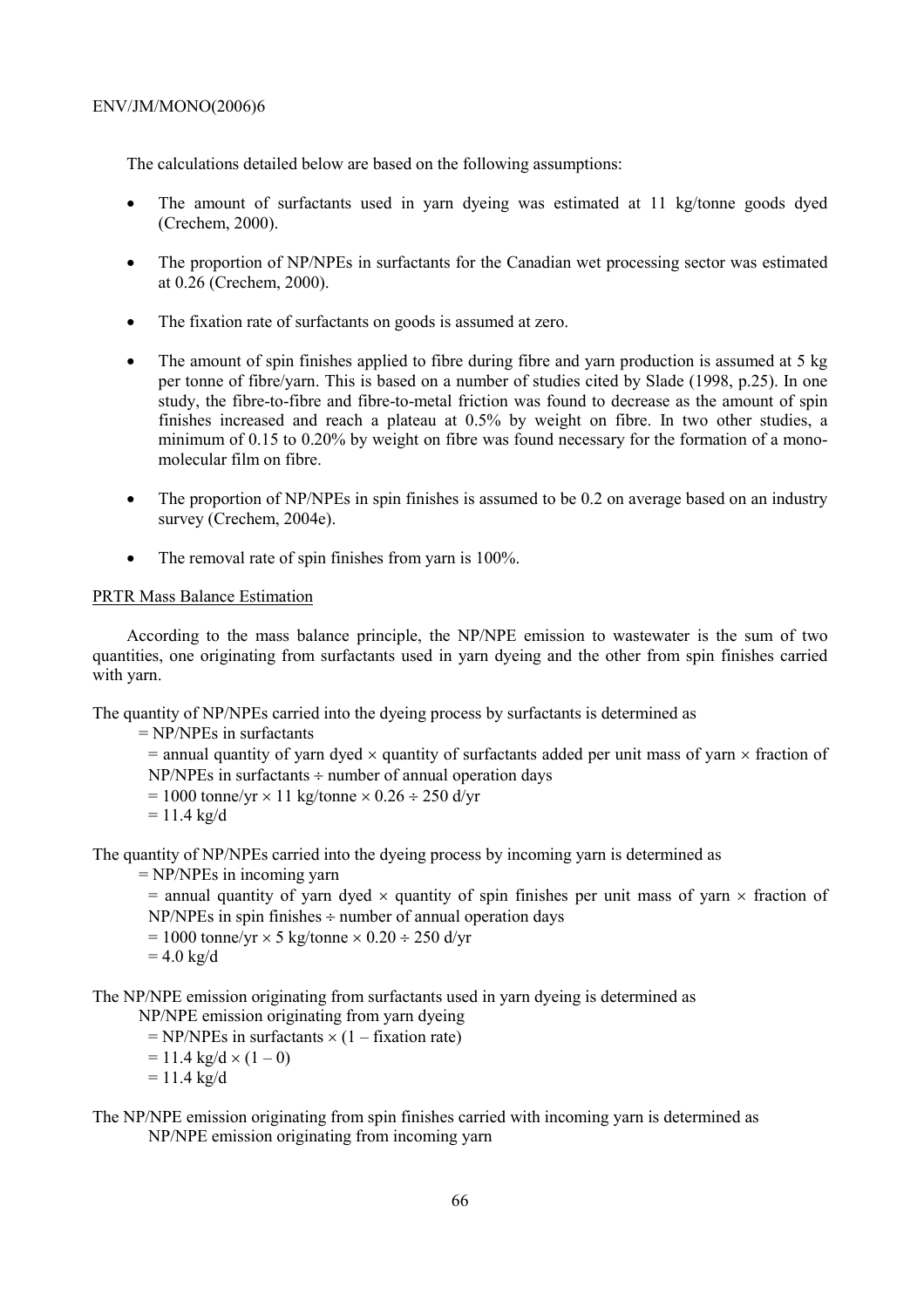$= NP/NPEs$  in incoming yarn  $\times$  removal rate

 $= 4.0 \text{ kg/d} \times 1$ 

 $= 4.0 \text{ kg/d}$ 

The sum of NP/NPE emissions originating from surfactants and incoming yarn is given as

NP/NPE emissions from yarn dyeing

 $= NP/NPE$  emission originating from surfactants  $+ NP/NPE$  emission originating from incoming yarn  $= 11.4$  kg/d + 4.0 kg/d

 $= 15.4 \text{ kg/d}$ 

The quantity of NP/NPEs remaining in dyed yarn is determined as

NP/NPEs remaining in dyed yarn

 $= NP/NPEs$  in surfactants  $\times$  fixation rate + NP/NPEs in incoming yarn  $\times$  (1 – removal rate)  $= 11.4 \text{ kg/d} \times 0 + 4.0 \text{ kg/d} \times (1 - 1)$  $= 0$  kg/d

The mass balance on NP/NPE around the dyeing process is shown in Figure A.3.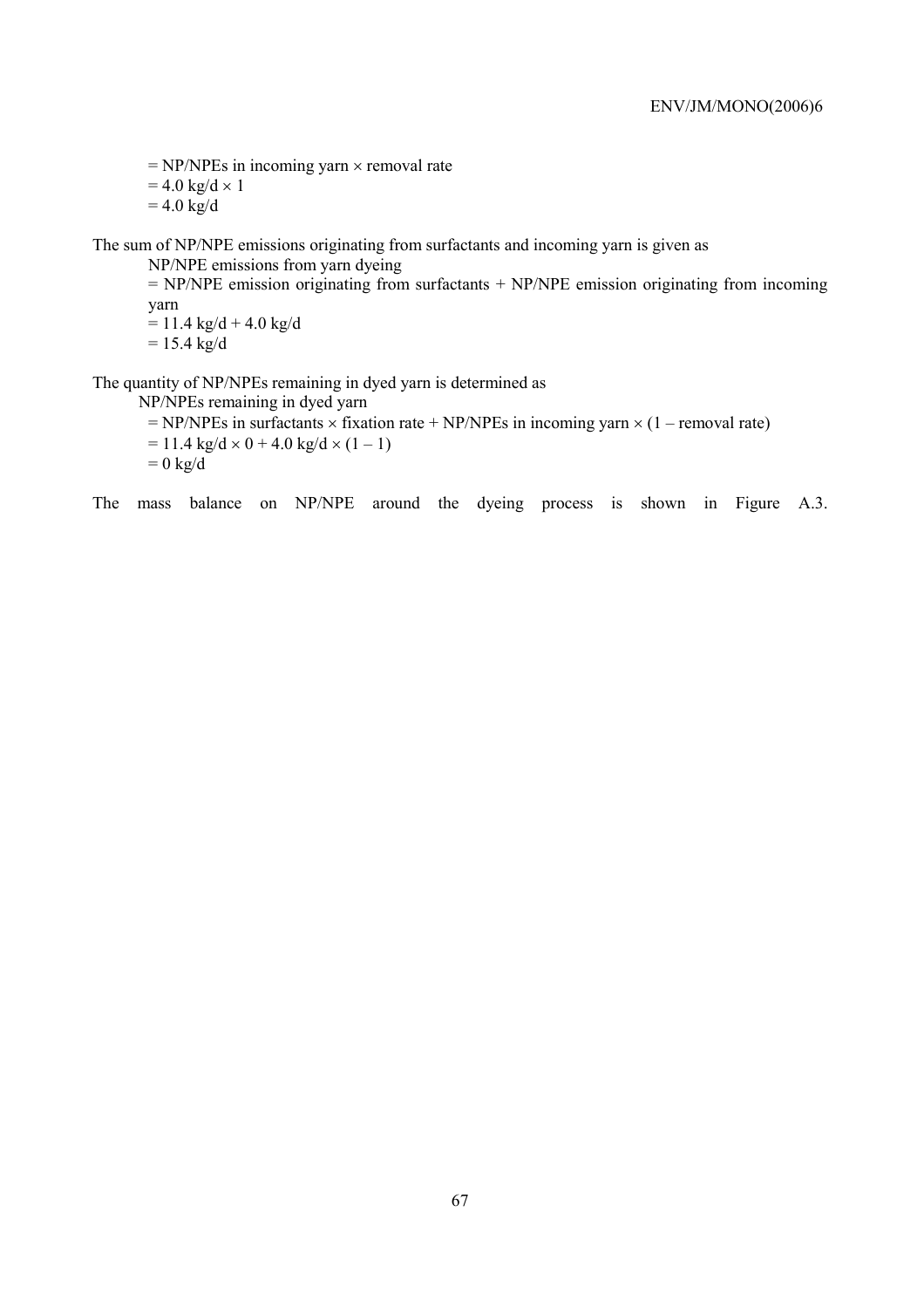

# **Figure A.3 – Mass Balance on NP/NPEs Determined for Yarn Dyeing by PRTR Method**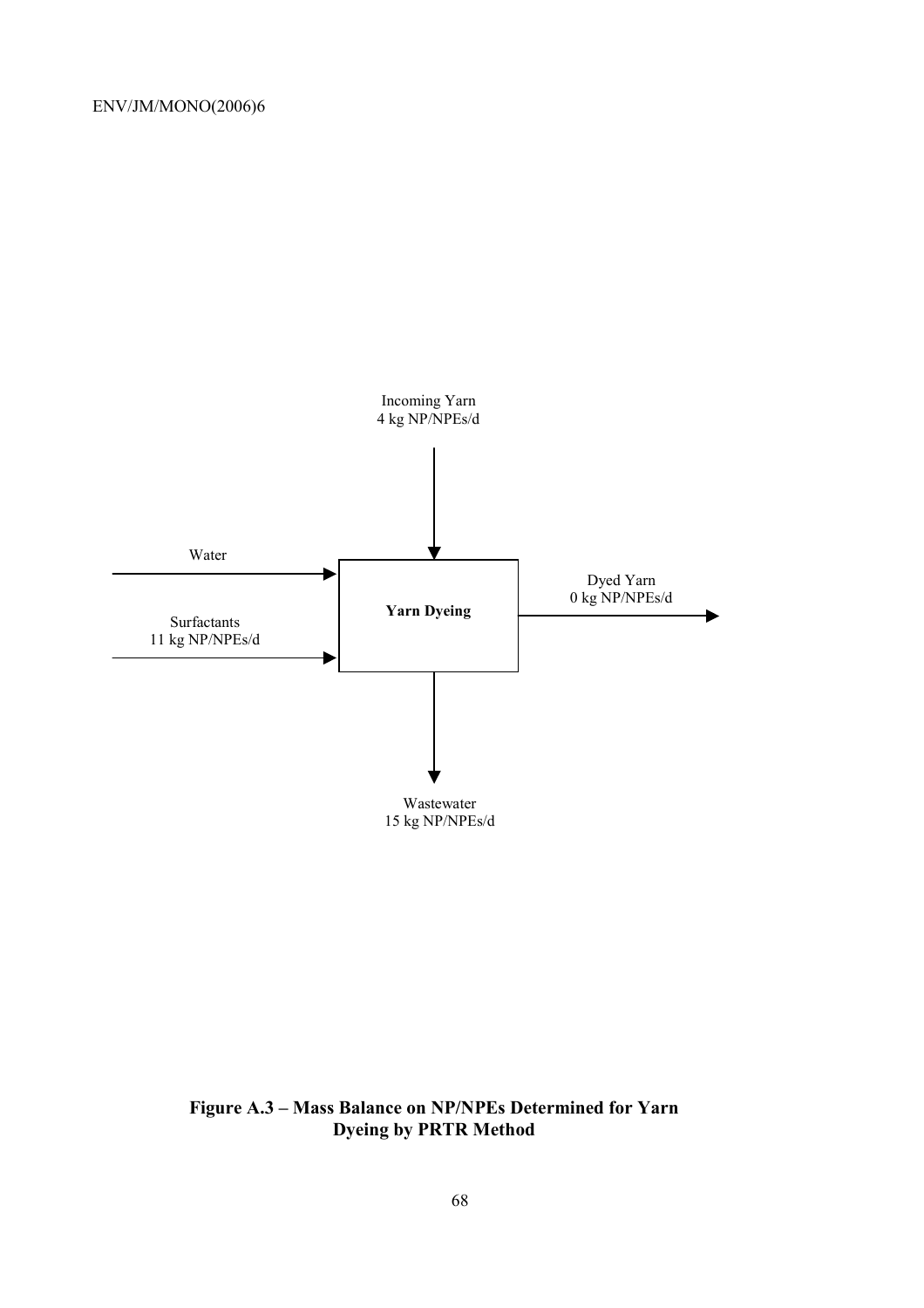# ESD Fixation-Based Estimation

Using the ESD fixation-based method, the emission of NP/NPEs to wastewater is determined as follows.

NP/NPE emission to wastewater

 $=$  annual quantity of yarn dyed  $\times$  quantity of surfactants added per unit mass of yarn  $\times$  fraction of NP/NPEs in surfactants  $\times$  (1 – fixation rate) ÷ number of annual operation days  $= 1000$  tonne/yr  $\times$  11 kg/tonne  $\times$  0.26  $\times$  (1 – 0) ÷ 250 d/yr = 11.4 kg/d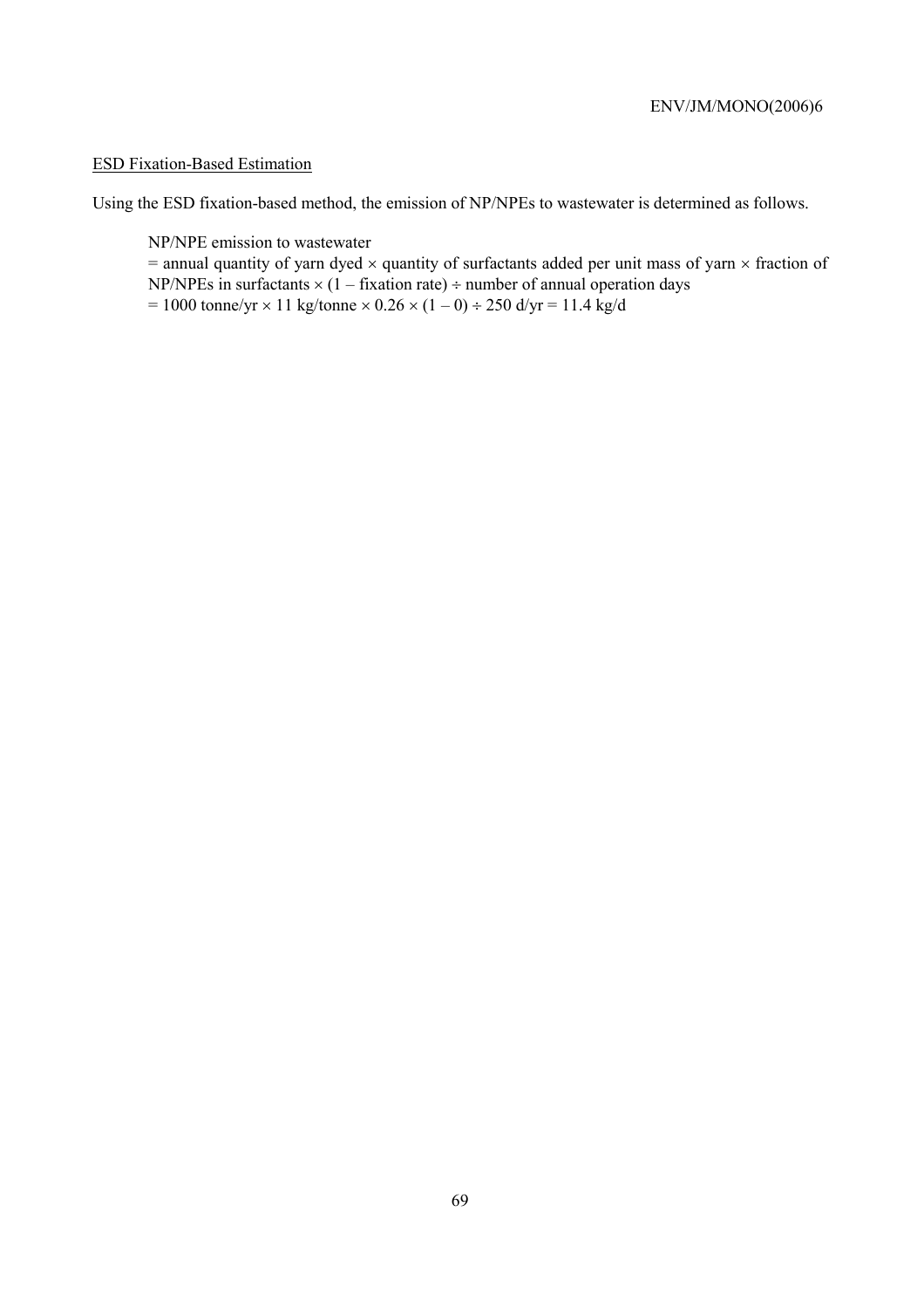### **APPENDIX 3 – CHROMIUM EMISSION TO WASTEWATER FROM TEXTILE DYEING**

Compared in Table A.3 are the estimation results of the PRTR emission factor method with those of the ESD fixation-based method for total chromium emission to wastewater from textile dyeing. Chromium emission to wastewater results from the use of chromium-containing dyes and dye auxiliaries (USEPA, 2000). The PRTR emission factor method is found to yield a higher estimate than the ESD method by  $41\%$ .

| <b>Method</b>             | <b>PRTR - Emission Factor</b>                                                                     | <b>ESD - Fixation Based</b>                                                                                                                                                                                                                                                                                                          |
|---------------------------|---------------------------------------------------------------------------------------------------|--------------------------------------------------------------------------------------------------------------------------------------------------------------------------------------------------------------------------------------------------------------------------------------------------------------------------------------|
| Emission to<br>Wastewater | 5.32 kg/d                                                                                         | 3.77 kg/d                                                                                                                                                                                                                                                                                                                            |
| <b>Basis</b>              | 1,000<br>0f<br>textile<br>Quantity<br>$=$<br>tonne/yr<br>Number of operation days = $250$<br>d/yr | Quantity of textile = $1,000$ tonne/yr<br>Number of operation days = 250 d/yr                                                                                                                                                                                                                                                        |
| Assumption                | Emission factor = $1.33$ kg/tonne<br>(Environment<br>textile dyed<br>Australia, 1999a).           | Use level of dyes = $19.0$ kg/tonne textile<br>(Crechem, 2004a).<br>Use level of dye auxiliaries = $44.3$ kg/tonne<br>textile (Crechem, 2004a).<br>Chromium concentration in dyes = $0.02$<br>(USEPA, 2000).<br>Fixation rate for dyes = $0.85$ (USEPA,<br>$2000$ ).<br>Fixation rate for dye auxiliaries = $0$<br>(Crechem, 2004a). |

#### **Table A.3 – Chromium Emission to Wastewater from Textile Dyeing**

Emission estimation calculations for the total chromium emission to wastewater are detailed below. In the calculations, the data on the chromium concentration in dye auxiliaries is unknown and is assumed to be the same as that in dyes.

### PRTR Emission Factor Estimation

Total chromium emission to wastewater from textile dyeing

- $=$  emission factor  $\times$  quantity of textile dyed  $\div$  number of annual operation days
- $= 1.33$  kg/tonne textile dyed  $\times 1000$  tonne/yr  $\div 250$  d/yr
- $= 5.32 \text{ kg/d}$

## ESD Fixation-Based Estimation

Total chromium emission to wastewater from textile dyeing  $=$  quantity of textile dyed  $\times$  dye use level  $\times$  chromium concentration  $\times$  (1 – fixation rate) ÷ number of annual operation days + quantity of textile dyed  $\times$  use level of dye auxiliaries  $\times$  chromium concentration  $\times$  (1 – fixation rate) ÷ number of annual operation days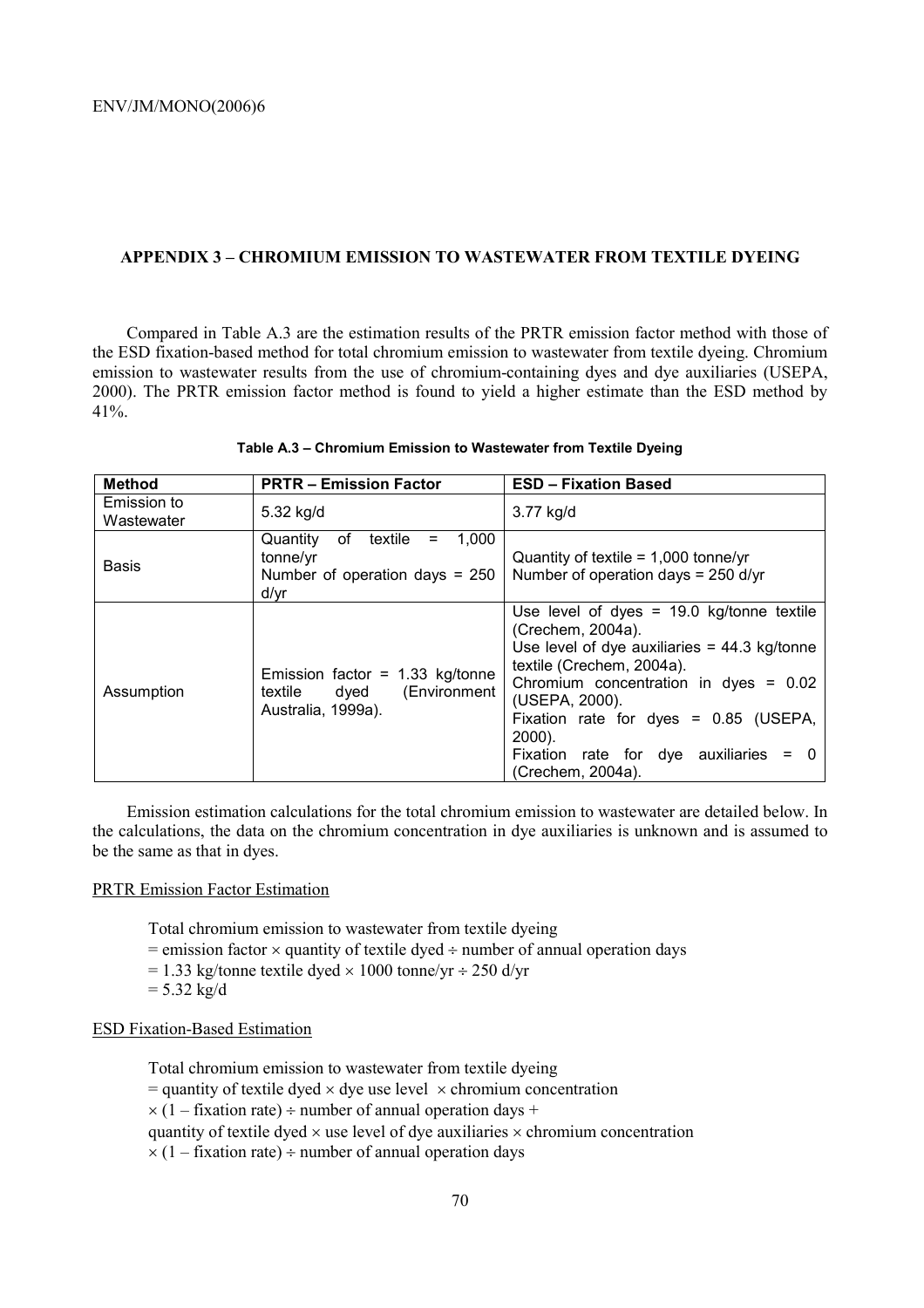$= 1000$  tonne/yr  $\times$  19.0 kg/tonne  $\times$  0.02  $\times$  (1 – 0.85) ÷ 250 d/yr + 1000 tonne/yr  $\times$  44.3 kg/tonne  $\times$  0.02  $\times$  (1 – 0) ÷ 250 d/yr  $= 0.23$  kg/d + 3.54 kg/d  $= 3.77 \text{ kg/d}$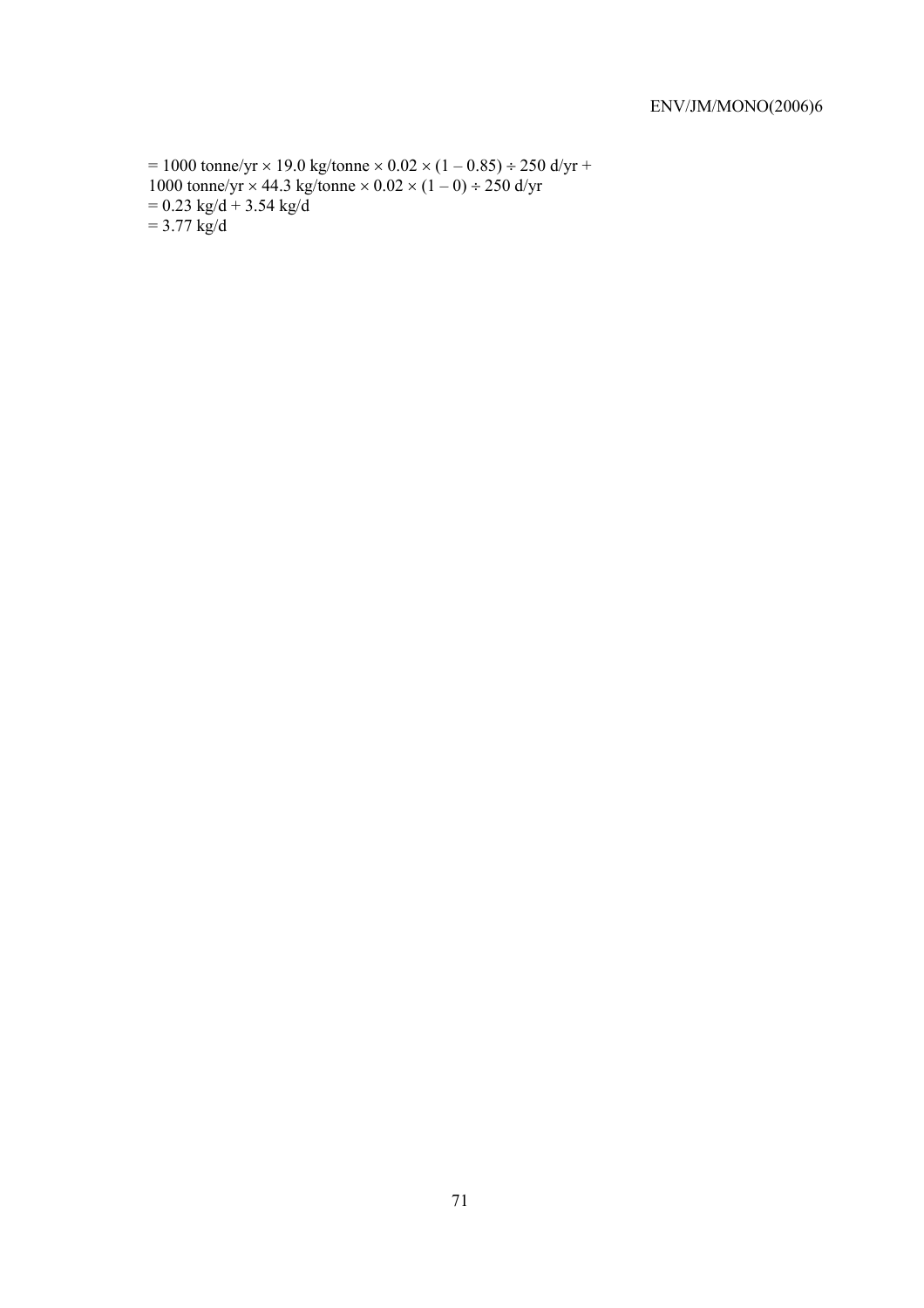## **APPENDIX 4 – SURFACTANT EMISSION TO WASTEWATER FROM COMMERCIAL LAUNDERING**

Commercial laundering results in a wastewater discharge to sewers and detergents are the major source of contaminants. A medium sized laundering facility has a throughput of 60,000 pieces per week, which is equivalent to 15-25 tonnes per week (OECD, 2002c, p.70). Typical dosage of detergents ranges from 5 to 20 kg per tonne laundry.

Detergents are used to aid in soil removal and provide fabric softening, whitening, stiffening and disinfection (OECD, 2002c, p.67). They contain various components, as listed below along with their respective proportions:

- Surfactants (10-17%)
- Phosphates  $(5-25%)$
- Alkalis  $(20-70\%)$
- Bleaching agents (0-45%)
- Optical brighteners (0.1-0.3%)
- Anti-redeposition (1-2%)
- Stabilisers (1-2%)
- Corrosion inhibitors (0-5%)

Surfactants most frequently used in detergents include linear alkyl benzene sulphonates, secondary alkyl sulphonates, alpha olefin sulphonates, and alcohol ethoxylates (OECD, 2002c, p.68). Several surfactants are commonly combined into one formulation in order to achieve optimum performance at reasonable cost.

Compared in Table A.4 are the estimation results of the PRTR emission factor method with those of the ESD fixation-based method for surfactant emission to wastewater from commercial laundering. The PRTR emission factor method is found to predict a higher emission than the ESD fixation-based method by 83%. In other word, the PRTR method yields a more conservative estimate than the ESD method.

| <b>Method</b>             | <b>PRTR - Emission Factor</b>                           | <b>ESD - Fixation Based</b>                                                                 |
|---------------------------|---------------------------------------------------------|---------------------------------------------------------------------------------------------|
| Emission to<br>Wastewater | 1.1 $kg/d$                                              | $0.6$ kg/d                                                                                  |
| <b>Basis</b>              | Facility throughput = $0.5$ tonne/d.                    | Facility throughput = $0.5$ tonne/d.                                                        |
| Assumption                | Per capita quantity of laundry = $5$<br>kg/person-week. | Detergent dosage = 10 kg/tonne.<br>Surfactant concentration = 12%.<br>Fixation rate $= 0$ . |

The following assumptions are made in the estimation calculations with the PRTR and ESD methods:

- Facility throughput =  $0.5$  tonne/d (OECD, 2002c, p.71).
- Detergent dosage =  $10 \text{ kg/tonne}$  (OECD, 2002c, p.71).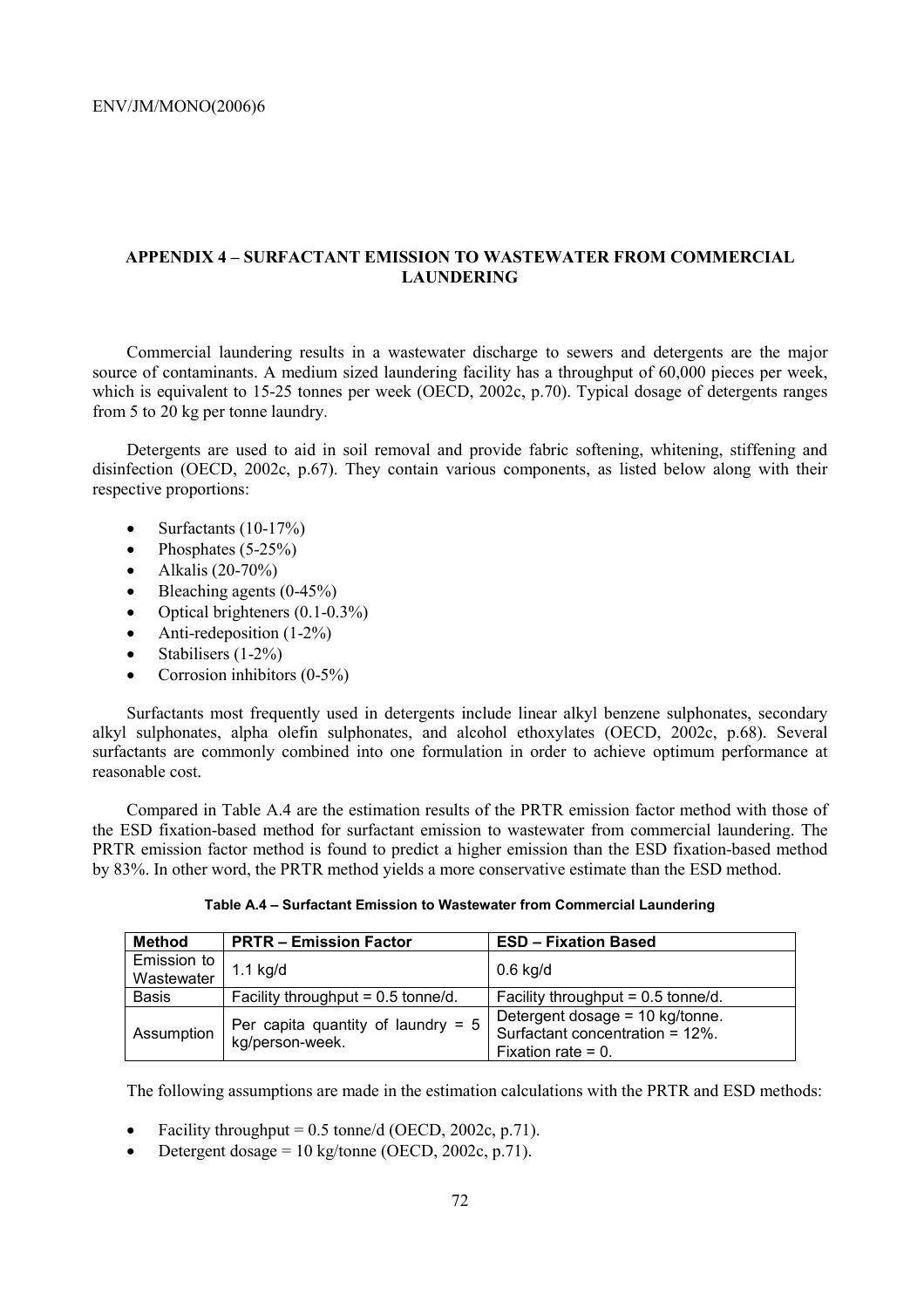- Surfactant concentration =  $12\%$  (OECD, 2002c, p.71).
- Fixation rate  $= 0$ .
- Per capita quantity of laundry  $= 5 \text{ kg/person-week.}$

### PRTR Emission Factor Estimation

The PRTR emission factor method requires two parameters to be specified in calculating the emission of surfactants: 1) number of people using a laundering facility; 2) per capita surfactant emission factor. The number of people using a laundering facility can be estimated as

Number of people using a laundering facility

- $=$  facility throughput  $\div$  per capita quantity of laundry
- $= 0.5$  tonne/d  $\div$  5 kg/person-week
- $= 0.5$  tonne/d  $\times$  1000 kg/tonne  $\div$  (5 kg/person-week  $\div$  7 d/week)
- $= 700$  persons/d

A surfactant emission factor for household detergents is found to be 1.5 g/person-d from an emission factor handbook published by The Netherlands' Ministry of Health and Environmental Protection (1985) and used as an approximation for the case of commercial laundering. The emission is therefore estimated to be

Surfactant emission to wastewater

- $=$  number of people using a facility  $\times$  per capita surfactant emission factor
- $= 700$  persons/d  $\times$  1.5 g/person-d
- $= 1050$  g/d
- $= 1050$  g/d ÷ 1000 g/kg
- $= 1.1$  kg/d

ESD Fixation-Based Estimation

The emission of surfactants to wastewater from commercial laundering is determined as

Surfactant emission to wastewater

- $=$  facility throughput  $\times$  detergent dosage  $\times$  fraction of surfactants in detergents  $\times$  (1 fixation rate)
- $= 0.5$  tonne/d  $\times$  10 kg/tonne  $\times$  0.12  $\times$  (1 0)
- $= 0.6 \text{ kg/d}$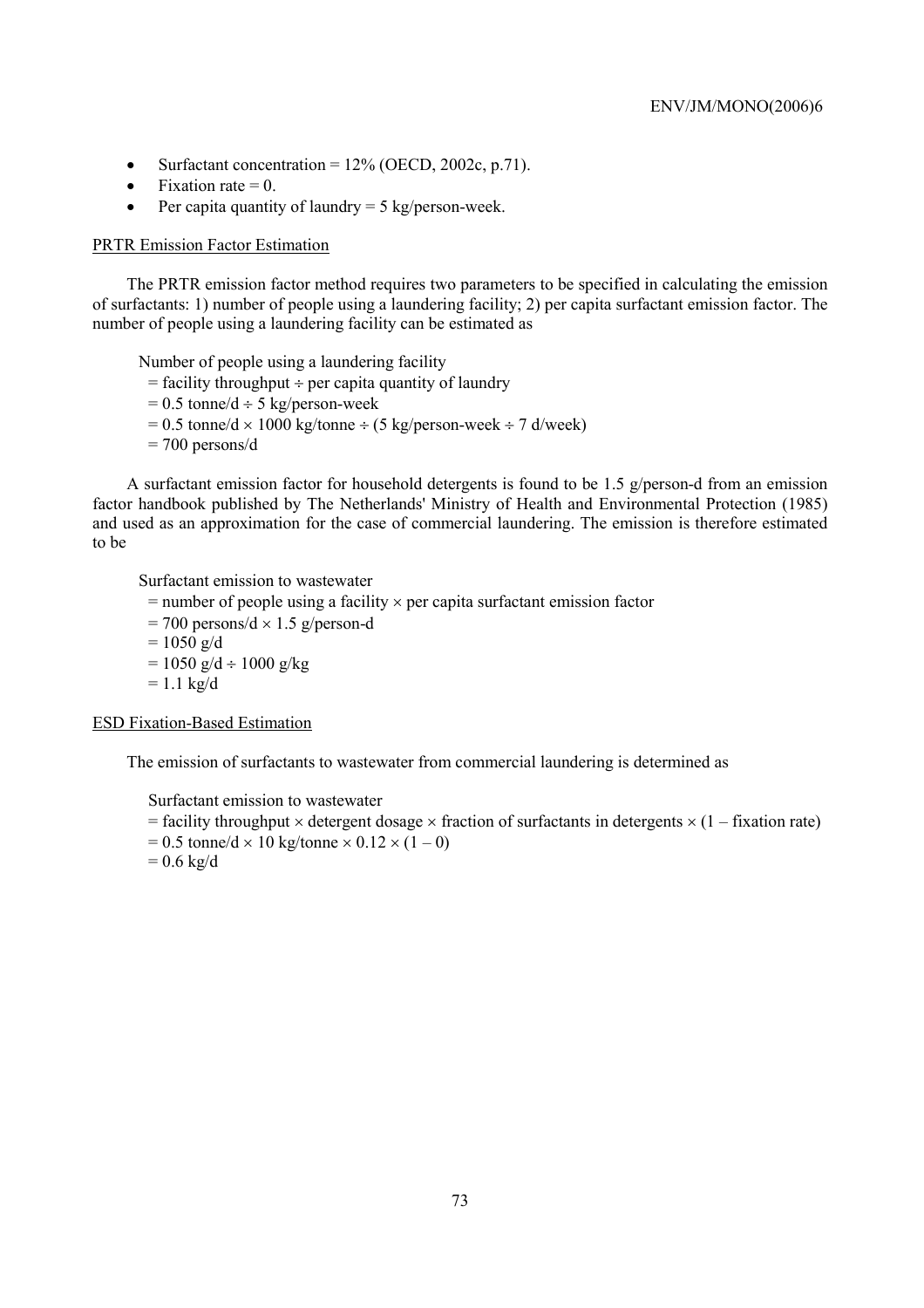### **APPENDIX 5 – SILOXANE EMISSION TO WASTEWATER FROM TEXTILE MILLS**

Presented in Table A.5 are the estimates for siloxane emission to wastewater from textile finishing based on the PRTR mass balance and ESD fixation-based methods. The two methods yielded the same results because they both followed the same estimation principle although different procedures were used. The two methods become equivalent to each other only when an operation such as textile finishing does not involve recycle streams, multiple substance sources, and other complicating factors.

| Method                    | <b>PRTR - Mass Balance</b>                    | <b>ESD - Fixation Based</b>                   |
|---------------------------|-----------------------------------------------|-----------------------------------------------|
| Emission to<br>Wastewater | 4.4 kg/d                                      | 4.4 kg/d                                      |
| <b>Basis</b>              | Quantity of textile = $1,000$ tonne/yr        | Quantity of textile = $1,000$ tonne/yr        |
|                           | Number of operation days = 250 d/yr           | Number of operation days = 250 d/yr           |
| Assumption                | Fixation rate = $1.0$                         | Fixation rate = $1.0$                         |
|                           | Fraction of residual finish liquor = 0.1      | Fraction of residual finish liquor = $0.1$    |
|                           | Siloxane pick-up = 10 kg/tonne                | Siloxane pick-up = $10$ kg/tonne              |
|                           | Siloxane concentration = 10 kg/m <sup>3</sup> | Siloxane concentration = 10 kg/m <sup>3</sup> |

**Table A.5 – Siloxane Emission to Wastewater from Textile Finishing** 

The siloxane estimated was amido polyether modified silicone fluid, which was a notified substance in Australia (Department of Health and Ageing of Australia, 1992). It was manufactured in Japan and imported to Australia by Dow Corning Australia. Its formula was given as  $C_3H_9SiO(C_2H_6SiO)_{400}(C_29H_59O_3N_2)_8SiC_3H_9$  with a molecular weight of 34,400 g/gmol.

The notified substance was used as a textile softener. It was imported to Australia as a pure compound and formulated as an emulsion before being sold to textile mills (Department of Health and Ageing of Australia, 1992). In textile finishing operations, the emulsion was added to a finish bath to give a siloxane concentration at 1-2% or 10-20 kg/m<sup>3</sup>. The recommended maximum amount applied was 1% siloxane on weight of fabric or 10 kg siloxane/tonne textile finished.

A softener is used to impart durable, wash resistant softness to fabrics (Dow Corning, www.dowcorning.com). Application methods include pad and exhaustion for woven, knit, cotton, and polyester-cotton blend fabrics. The amount of siloxane required for optimum performance is typically in the neighbourhood of 0.75% on weight of fabric, but will vary depending upon the substrate.

A pad process is a conventional textile finishing technique. It involves three steps commonly referred to as pad-dry-cure (Vail, 1983). In the first step, the fabric is immersed in an aqueous finish bath and then squeezed to remove excess liquor to assure even distribution of chemicals in the fabric. The wet pickup usually varies from 60% to 100% on weight of fabric.

Padding is followed by drying which simply involves removal of water from the fabric (Vail, 1983). Drying and curing are often performed in one continuous process, while on the other hand, the dried fabric may be made into garments prior to curing. Depending upon the formulation used in the finish bath, chemical reactions with cellulose may take place during drying.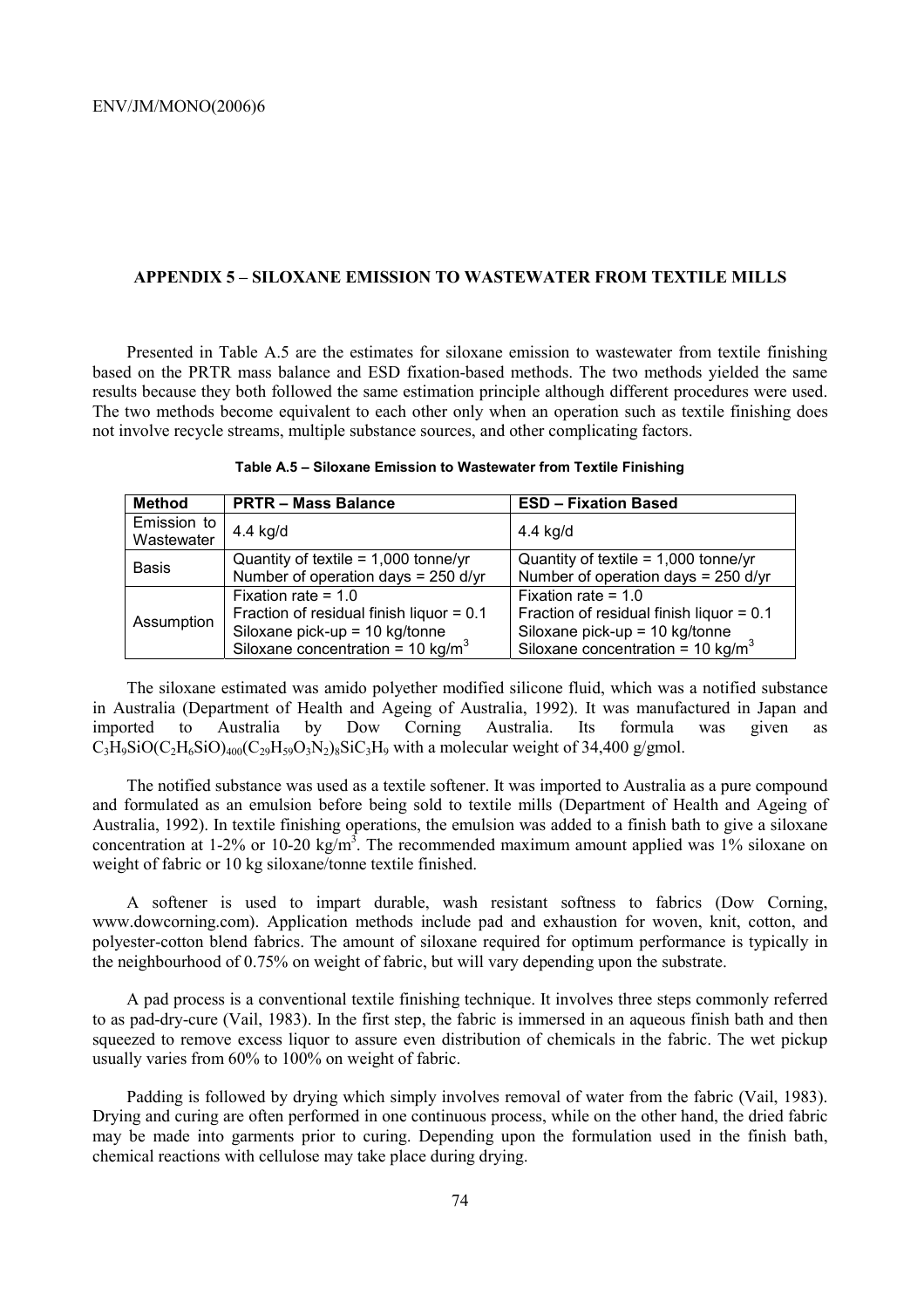In textile finishing, more padding liquor is often prepared than needed for a few reasons (USEPA, 1996, p.206). Firstly, excessive liquor is mixed by operators to avoid having to make up a second batch to finish off a lot. Secondly, overmixing occurs when equipment is not designed to mix less than complete batches. Mix tanks, for example, commonly lack volume marking; therefore, the only way to make a mix properly is to make a full tank (normally 200 gallons). In addition, an extra volume is needed to compensate for the discard of residual liquor left in a finish trough. As a first approximation, residual liquor can be assumed at 10% of total liquor prepared (Shafer, 2003).

In general, the emission of a softener to wastewater from a textile finishing operation is considered to result from two sources: 1) the amount picked up by but not fixed onto textile; and 2) the amount in residual finish liquor discharged. The former is normally negligible since the fixation rate is 100% for a pad process, and the latter, therefore, becomes the principal source of the emission. In the estimation presented in this section, the following assumptions are used:

Fixation rate  $= 1.0$ Fraction of residual finish liquor  $= 0.1$ Siloxane picked up by textile per unit production  $= 10 \text{ kg/tonne}$  textile finished Siloxane concentration in finish liquor =  $10 \text{ kg/m}^3$ 

# PRTR Mass Balance Estimation

According to the mass balance principle, the siloxane emission can be estimated by

siloxane emission to wastewater = siloxane picked up by textile  $\times$  (1 – fixation rate) + siloxane in residual finish liquor

Several values need to be obtained before the siloxane emission can be calculated. First of all, the siloxane quantity in total finish liquor prepared per unit production must be known and can be determined based on the mass balance around the finishing operation, as given below.

siloxane in total finish liquor per unit production  $=$  siloxane picked up by textile per unit production  $+$ siloxane in residual finish liquor per unit production

siloxane in total finish liquor per unit production – siloxane in residual finish liquor per unit production = siloxane picked up by textile per unit production

siloxane in total finish liquor per unit production  $\times$  (1 – siloxane in residual finish liquor per unit production ÷ siloxane in total finish liquor per unit production) = siloxane picked up by textile per unit production

siloxane in total finish liquor per unit production  $\times$  (1 – fraction of residual finish liquor) = siloxane picked up by textile per unit production

siloxane in total finish liquor per unit production = siloxane picked up by textile per unit production  $\div$  ( 1 – fraction of residual finish liquor)

The siloxane quantity in total finish liquor prepared per unit production is determined as siloxane in total finish liquor per unit production

 $=$  siloxane picked up by textile per unit production  $\div$  (1 – fraction of residual finish liquor)  $= 0.01$  kg/kg textile finished  $\div (1 - 0.1)$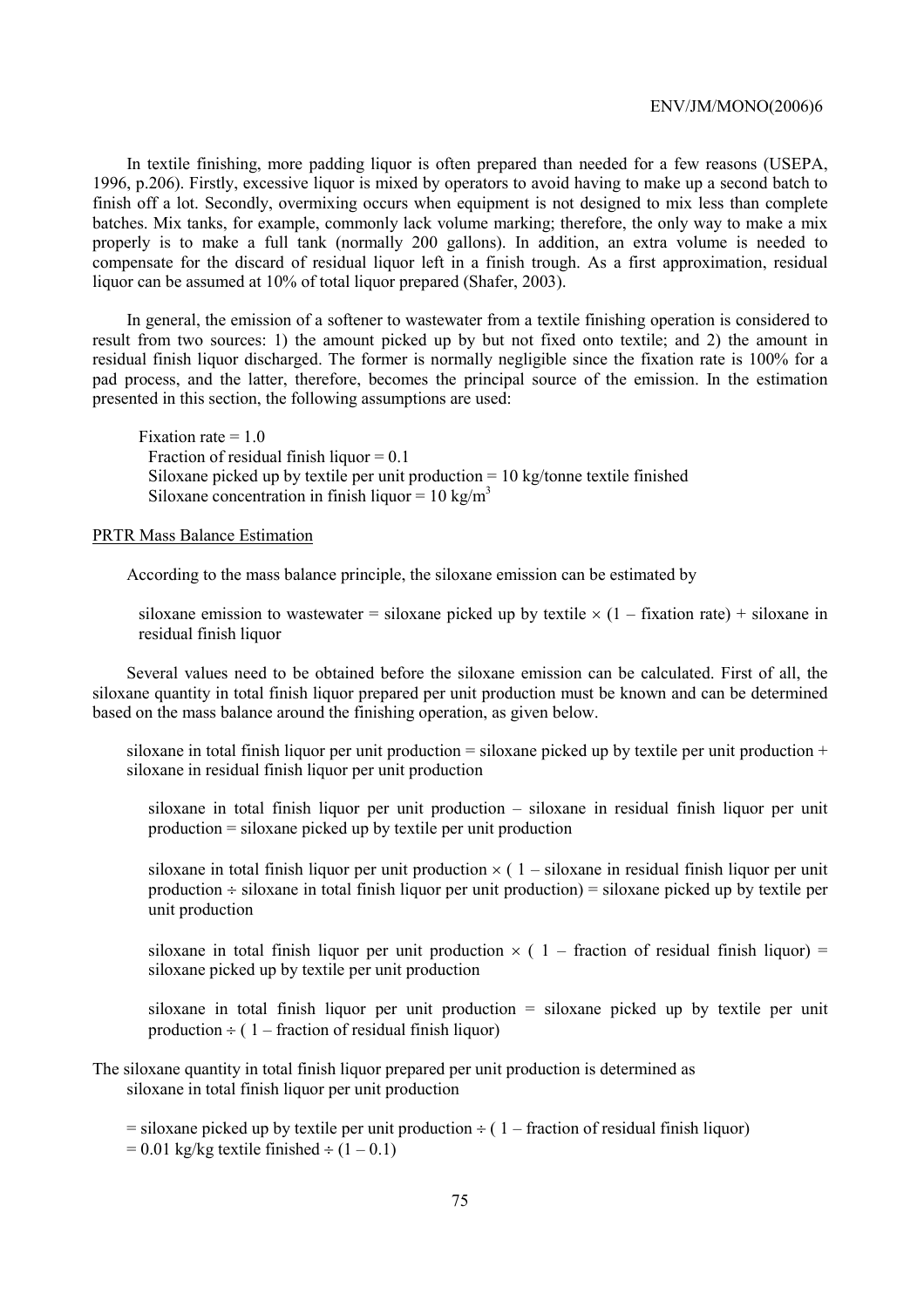$= 0.0111$  kg/kg textile finished  $= 11.1$  kg/tonne textile finished

The volume of total finish liquor prepared per unit production is determined as

total finish liquor per unit production

 $=$  siloxane in total finish liquor per unit production  $\div$  siloxane concentration

 $= 11.1$  kg/tonne textile finished  $\div 10$  kg/m<sup>3</sup>

 $= 1.11 \text{ m}^3$ /tonne textile finished

The volume of finish liquor picked up by textile per unit production is determined as

finish liquor picked up by textile per unit production

- $=$  total finish liquor prepared per unit production  $\times$  (1 fraction of residual finish liquor)
- $= 1.11$  m<sup>3</sup>/tonne textile finished  $\times (1 0.1)$
- $= 1.0$  m<sup>3</sup>/tonne textile finished

The volume of residual finish liquor discharged to wastewater per unit production is determined as

residual finish liquor per unit production

- $=$  total finish liquor per unit production  $\times$  fraction of residual finish liquor
- $= 1.11$  m<sup>3</sup>/tonne textile finished  $\times$  0.1
- $= 0.11$  m<sup>3</sup>/tonne textile finished

The siloxane quantity picked up by textile per unit production is determined as

siloxane picked up by textile per unit production

 $= 0.01$  kg/kg textile finished

= 10 kg/tonne textile finished

The siloxane quantity in residual finish liquor per unit production is determined as

siloxane in residual finish liquor per unit production

- $=$  residual finish liquor per unit production  $\times$  siloxane concentration
- $= 0.11$  m<sup>3</sup>/tonne textile finished  $\times 10$  kg/m<sup>3</sup>
- = 1.1 kg/tonne textile finished

The siloxane emission to wastewater from textile finishing is determined as

siloxane emission to wastewater from textile finishing

 $=$  siloxane picked up by textile  $\times$  (1 – fixation rate) + siloxane in residual finish liquor

 $=$  [siloxane picked up by textile per unit production  $\times$  (1 – fixation rate) + siloxane in residual finish bath per unit production]  $\times$  quantity of textile finished  $\div$  number of annual operation days

- $=$  [10 kg/tonne textile finished  $\times$  (1 1) + 1.1 kg/tonne textile finished]  $\times$  1000 tonne/yr ÷ 250 d/yr
- $= 1.1$  kg/tonne textile finished  $\times 1000$  tonne/yr  $\div 250$  d/yr
- $= 4.4$  kg/d

### ESD Fixation-Based Estimation

The loss of paper coatings during carbonless paper manufacture was reported as 0.2% (Macek, 1991).

The release of paper coatings from broke to wastewater during reprocessing was assumed to be 10% if no data was available (Macek, 1991). Removal rates as high as 98% have been reported. The remainder of paper coatings is retained by the papermaking process and ends up in the paper produced.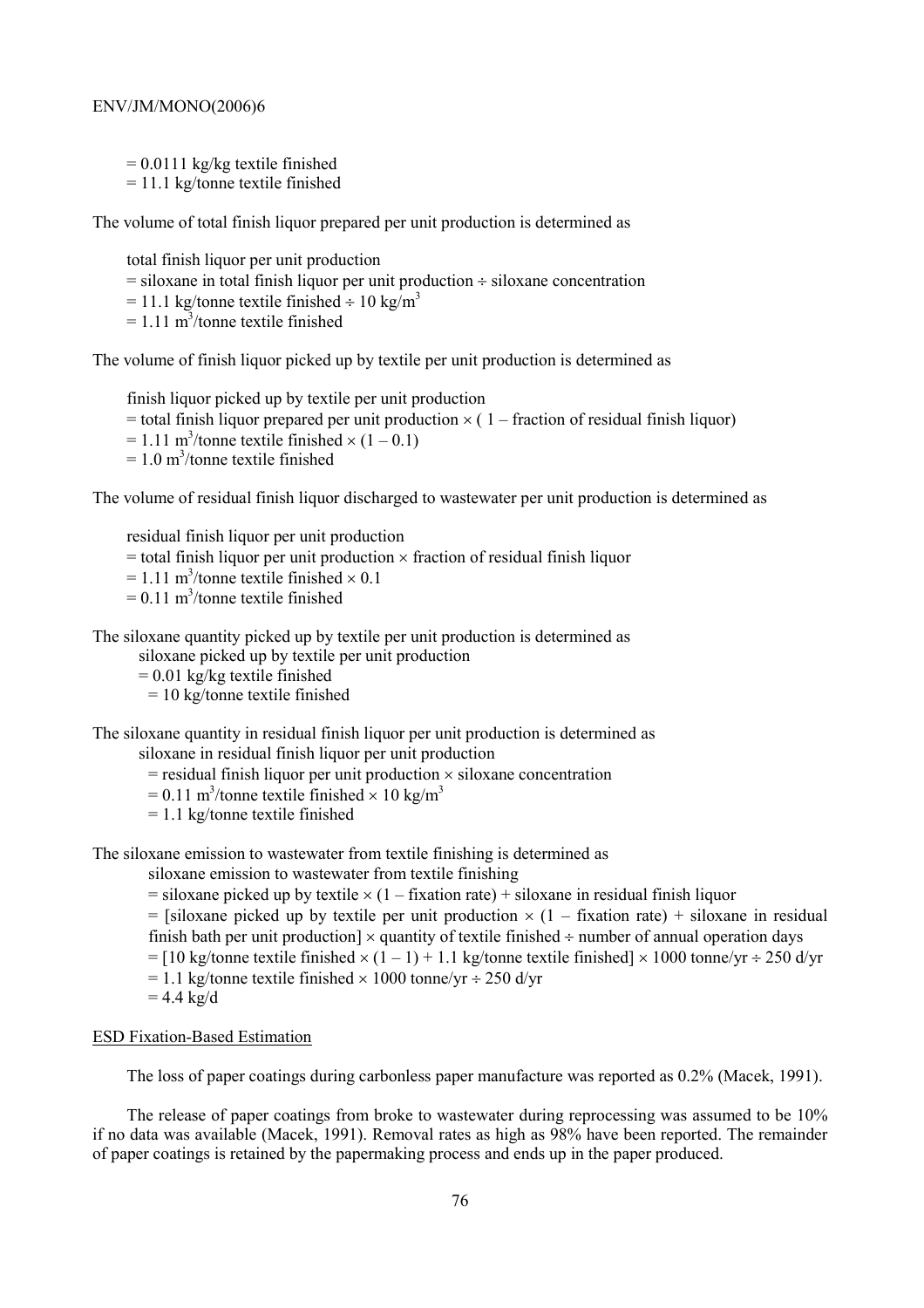The term "fixation rate" in the fixation-based method must be modified in order to account for the discharge of residual finish liquor to wastewater. The modified fixation rate is defined as the ratio of the amount of a substance fixed onto textile to the amount used in the preparation of finish liquor instead of the amount picked up by the textile.

The modified fixation rate can be determined as

modified fixation rate

 $=$  [siloxane in total finish liquor – siloxane in finish liquor picked up by textile  $\times$  (1 – fixation rate) – siloxane in residual finish liquor]  $\div$  (siloxane in total finish liquor)

 $=$  [siloxane in total finish liquor – siloxane in finish liquor picked up by textile  $\times$  (1 – 1) – siloxane in residual finish liquor] ÷ siloxane in total finish liquor

 $=$  (siloxane in total finish liquor – siloxane in residual finish liquor)  $\div$  siloxane in total finish liquor  $= (1 - siloxane)$  in residual finish liquor  $\div$  siloxane in total finish liquor)

 $= (1 - residual finish liquid + total finish liquid)$ 

 $=$  (1 – fraction of residual finish liquor)

 $= (1 - 0.1)$ 

 $= 0.9$ 

The volume of total finish liquor prepared per unit production was determined in the preceding calculation based on mass balance.

total finish liquor per unit production

 $= 1.11 \text{ m}^3$ /tonne textile finished

The siloxane emission to wastewater from textile finishing is given as

siloxane emission to wastewater from textile finishing

 $=$  quantity of textile finished  $\times$  total finish liquor per unit production  $\times$  siloxane concentration  $\times$  (1)

 $-$  modified fixation rate)  $\div$  number of annual operation days

 $= 1000$  tonne/yr  $\times$  1.11 m<sup>3</sup>/tonne textile finished  $\times$  10 kg/m<sup>3</sup>  $\times$  (1 – 0.9) ÷ 250 d/yr  $= 4.4$  kg/d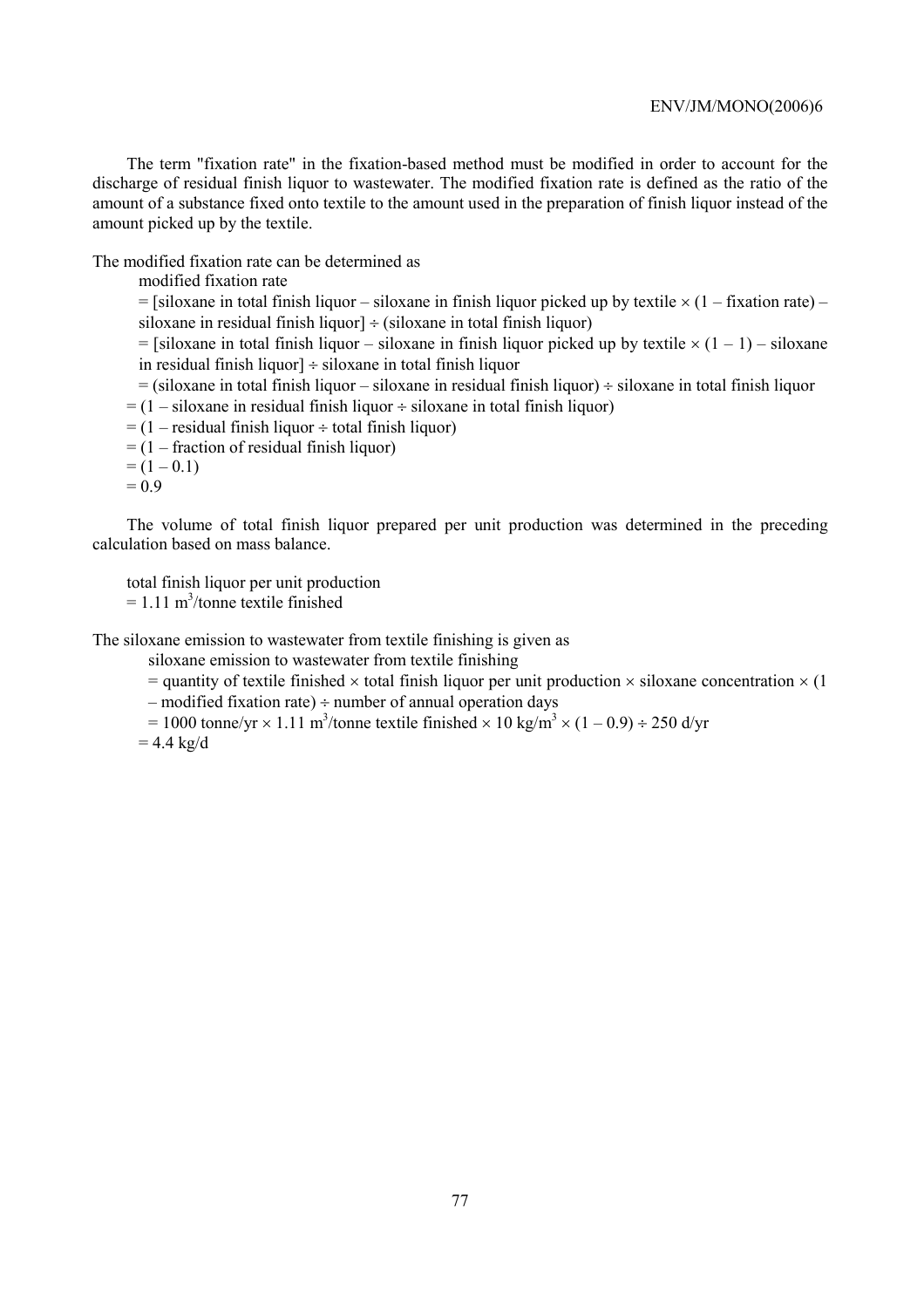### **APPENDIX 6 – SILOXANE EMISSION TO WASTEWATER FROM PAPER MILLS**

Presented in Table A.6 are the estimates for siloxane emission to wastewater from coating operations at a paper mill based on the PRTR mass balance and ESD fixation-based methods. The PRTR method yielded a higher estimate than the ESD method by 17%.

| <b>Method</b>             | <b>PRTR - Mass Balance</b>                                                                                                                                                                                                                                                                                                  | <b>ESD - Fixation Based</b>                                                                                                                                                                                                                                    |
|---------------------------|-----------------------------------------------------------------------------------------------------------------------------------------------------------------------------------------------------------------------------------------------------------------------------------------------------------------------------|----------------------------------------------------------------------------------------------------------------------------------------------------------------------------------------------------------------------------------------------------------------|
| Emission to<br>Wastewater | $0.063$ kg/d                                                                                                                                                                                                                                                                                                                | $0.054$ kg/d                                                                                                                                                                                                                                                   |
| <b>Basis</b>              | Paper production = $100,000$ tonne/yr<br>Number of operation days = $350$ d/yr                                                                                                                                                                                                                                              | Paper production = $100,000$ tonne/yr<br>Number of operation days = $350$ d/yr                                                                                                                                                                                 |
| Assumption                | Use level of paper coatings $= 4.5$<br>kg/tonne<br>Fixation rate = $0.998$<br>Mass fraction of siloxane in paper<br>coatings = $0.0019$<br>Broke generation rate = $20\%$ of paper<br>production<br>Coated broke generation rate = 10% of<br>paper production<br>Rate of coatings removal from broke<br>processing $= 10\%$ | Use level of paper coatings $= 4.5$<br>kg/tonne<br>Fixation rate = $0.998$<br>Mass fraction of siloxane in paper<br>coatings = $0.0019$<br>Broke generation rate $= 20\%$ of paper<br>production<br>Rate of coatings removal from broke<br>processing $= 10\%$ |

**Table A.6 – Siloxane Emission to Wastewater from Paper Coating** 

The siloxane estimated is a dimethylpolysiloxane fluid used as an antifoam additive for paper coatings (www.rhodia-silicones.com accessed May 10, 2004). The product is manufactured by Rhodia and marketed under the trade name of RHODORSIL 47V200. It is a linear polymer and functions as a mold release agent, lubricant or foam control agent.

Both PRTR and ESD methods recognize that the siloxane emission results from two sources: one is the loss occurring during the use of coatings and the other is the release from broke repulping. The two methods gave the same estimate for the amount lost during the use of coatings, but differed in the determination for the amount released from broke repulping. The PRTR method took into consideration the coatings both applied to paper surface and contained in paper fibre in the estimation of the amount released from broke repulping, while the ESD method only accounted for the coatings applied. The exclusion of the coatings contained in paper fibre from the estimation is believed to result in an underestimate from the ESD method.

The release of coatings to wastewater originates from spent coating liquid and wash water generated from the cleaning of coating equipment (Tissier and Migne, 2001). The spent coating liquid can be undiluted surplus coatings from coating kitchen and coater station and contains 50-70% solids, while the solids content in the wash water from equipment cleaning is typically 2-4%. The loss of coatings has been assumed at 0.2% of the coatings used for the manufacture of carbonless copy paper if no facility data is available (Macek, 1991).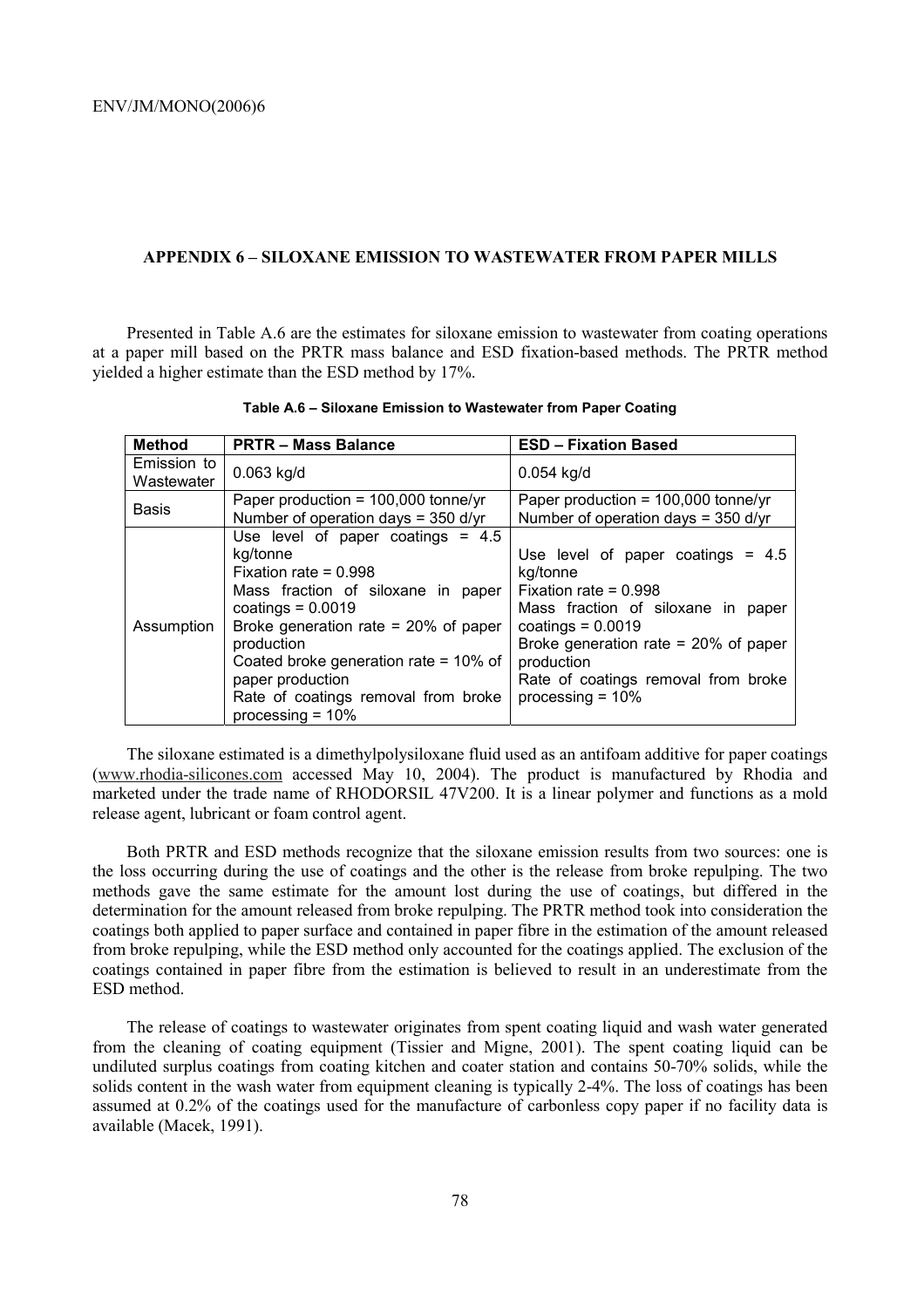The amount of broke generated during papermaking is usually 5-20% of paper production, but can be as high as 50% (Tissier and Migne, 2001). An amount of 20% has been suggested as a default value for emission estimation, although a much lower value at 4% has been used by USEPA (Macek, 1991). Broke is generally collected and re-introduced to the papermaking process.

Broke can be coated and uncoated, depending upon where it is generated during the papermaking process. To yield a conservative emission estimate for coatings, all broke generated should be assumed to be coated. This assumption would result in the maximum possible amount of coatings released from broke repulping. The amount of coatings released from broke processing has been reported as 10% and the reminder is retained by fibre (Macek, 1991).

The mass fraction of the siloxane in paper coatings can be estimated from similar cases. In the case of latex/emulsion coatings formulated for architectural applications, defoamers are used as additives at 0.19% by weight (USEPA, 2001b). This value can be used as an approximation for the siloxane in paper coatings.

The quantity of surface coatings applied to paper is estimated from the data reported by European Commission for newsprint (1996). The reported quantity ranged from 0.1% to 0.8% on paper and an average of 0.45% is assumed.

As a summary, the following values are used in the estimation of siloxane emissions:

Paper production  $= 100,000$  tonne/yr (assumption) Use rate of coatings  $= 4.5 \text{ kg/tonne}$  (European Commission, 1996) Mass fraction of siloxane in coatings  $= 0.0019$  (USEPA, 2001b) Number of operation days per year  $= 350$  d/yr (assumption) Fixation rate of coatings = 0.998 (Macek, 1991) Broke generation rate  $= 0.2$  (Tissier and Migne, 2001) Coated broke generation rate  $= 0.2$  (assumption) Coatings retained by fibre during broke processing = 0.9 (Macek, 1991)

## PRTR Mass Balance Estimation

An estimation equation is derived from a mass balance analysis on coatings and used to determine the siloxane emission from paper coating to wastewater.

$$
E_{\text{water}} = \frac{Q_{\text{paper}} Q_{\text{product}} C_{\text{substance}}}{T_{\text{operation}}} \{ (1 - F_{\text{fraction}}) + R_{\text{broken-coated}} [1 - \frac{F_{\text{retention}} F_{\text{fraction}}}{1 + R_{\text{broken}} (1 - F_{\text{retention}})} \}
$$

where

| $\rm E_{water}$ :                   | siloxane emission from coating operation to wastewater, kg/d                  |
|-------------------------------------|-------------------------------------------------------------------------------|
| $Q_{\text{paper}}$ :                | annual paper production, tonne/yr                                             |
| $Q_{product}$ :                     | use rate of coatings, kg/tonne                                                |
| $\mathrm{C}_{\mathrm{substance}}$ : | fraction of siloxane in coatings, dimensionless                               |
| $T_{\text{operation}}$ :            | number of operation days per year, d/yr                                       |
| $\rm F_{fixation}$ :                | fixation rate of coatings, dimensionless                                      |
| $\rm R_{broke}\!\!:$                | broke generation rate as a fraction of paper production, dimensionless        |
| $R_{\rm broke\text{-}coated}$ :     | coated broke generation rate as a fraction of paper production, dimensionless |
| $\mathrm{F}_{\mathrm{retention}}$ : | fraction of coatings retained by fibre during broke repulping, dimensionless  |

The following values are used in the emission estimation: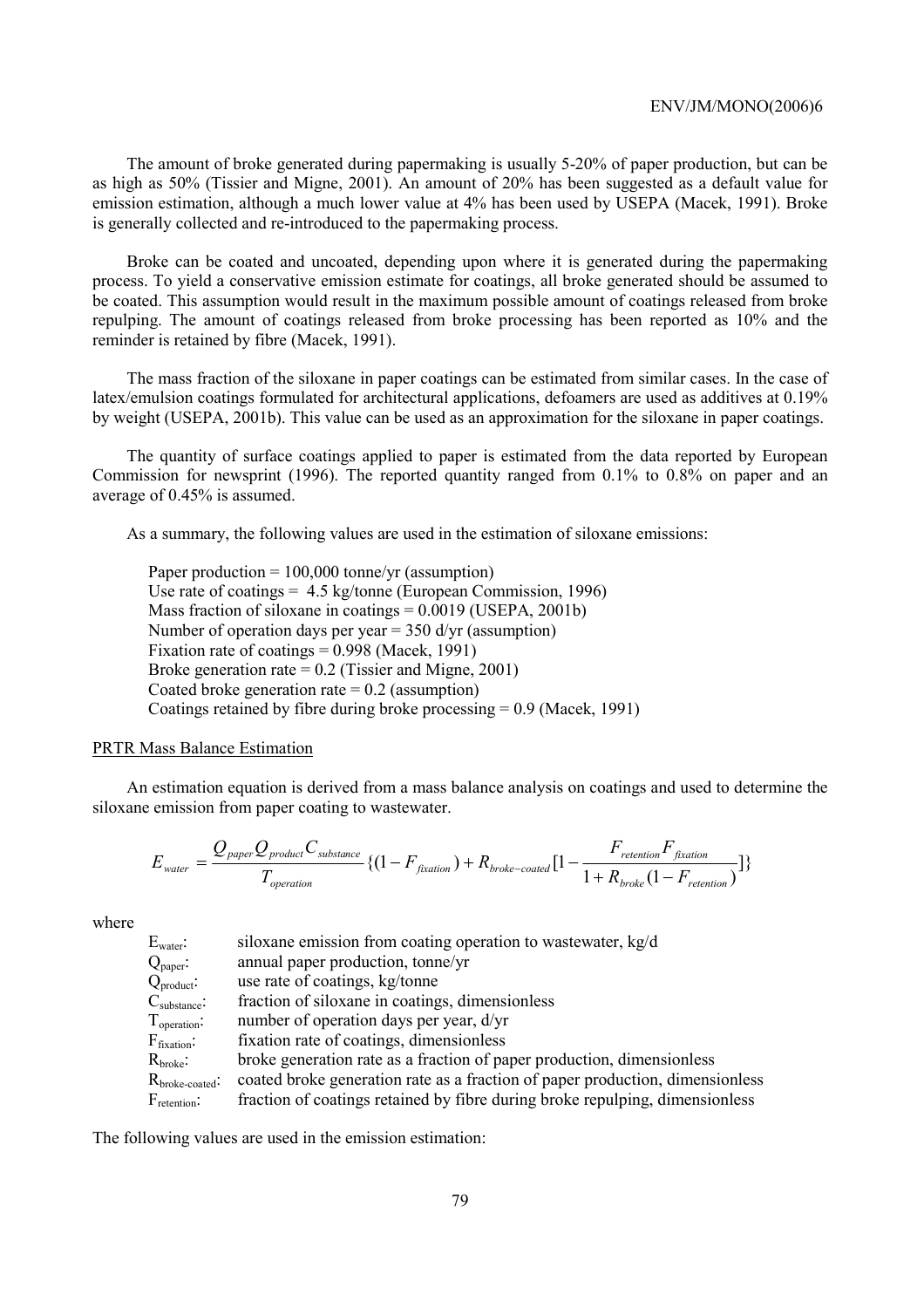$Q<sub>naner</sub> = 100,000$  tonne/yr (assumption)  $Q_{product} = 0.45\% = 4.5$  kg/tonne (European Commission, 1996)  $C_{\text{substance}} = 0.19\% = 0.0019$  (USEPA, 2001b)  $T_{\text{operation}} = 350$  d/yr (assumption)  $F_{\text{fixation}} = 1 - \text{process loss rate} = 1 - 0.2\% = 0.998 \text{ (Macek, 1991)}$  $R<sub>broken</sub> = 0.2$  (Tissier and Migne, 2001)  $R<sub>broken-coated</sub> = 0.2$  (assumption)  $F_{\text{retention}} = 1 - \text{fraction of coating removed during broke processing}$  $= 1 - 0.1 = 0.9$  (Macek, 1991)

Shown in Figure A.4 is a process scheme describing the mass balance on siloxane around a nonintegrated paper mill. Dry fibre is prepared into pulp by mixing with water in the pulp stock preparation stage. Recycled broke is added to this stage at the same time.

Coated paper is produced through a sequence of operations. These operations include wet-end operation, dry-end operation (drying and surface sizing), coating, calendering, and finishing (Tissier and Migne, 2001). Each operation except finishing results in the generation of both broke and wastewater.

Broke can be divided into two types: coated and uncoated. Coated broke is generated from the coating and calendering operations, and uncoated broke from the wet- and dry-end operations. Both types of broke are collected and repulped in the pulp stock preparation stage.

In the mass balance analysis presented below, a number of assumptions are made:

- The quantity of dry fibre used equals the quantity of paper produced.
- Siloxane in paper coatings does not undergo chemical transformation.
- Siloxane in paper coatings does not volatilize.

The coatings released to wastewater can be determined from the overall mass balance as follows

Coatings released to wastewater

= Coatings prepared for coating – Coatings carried with paper

or

$$
F_{\text{product-released}} = F_{\text{product-used}} - F_{\text{product-carried}}
$$

where

 $F_{\text{product-released}}$ : quantity of coatings released to wastewater, kg/yr  $F_{\text{product-used}}$ : quantity of coatings prepared for coating, kg/yr  $F_{product\text{-}carried}$ : quantity of coatings carried with paper, kg/yr

The coatings prepared for coating is determined by multiplying the use rate of coatings by the quantity of paper coated

$$
F_{\text{product-used}} = Q_{\text{paper}} (1 + R_{\text{broken-coated}}) Q_{\text{product}}
$$

The amount of siloxane used in the coating process is determined as

Siloxane used in coating process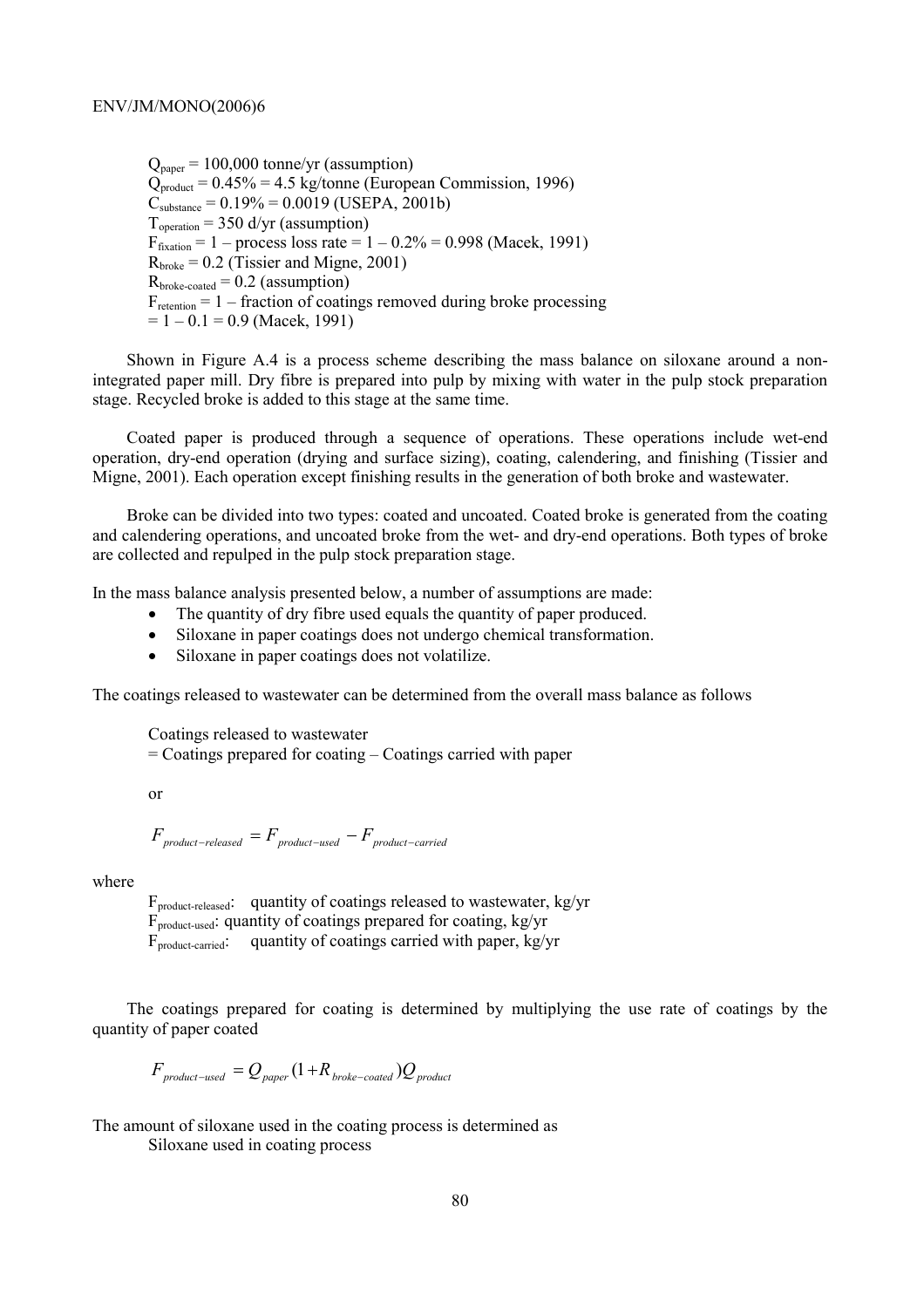$=$  paper production  $\times$  (1 + broke recycle rate)  $\times$  coatings use rate  $\times$  siloxane concentration  $\div$  annual operation days

 $=$  Q<sub>paper</sub>  $\times$  (1 + R<sub>broke</sub>)  $\times$  Q<sub>product</sub>  $\times$  C<sub>substance</sub> ÷ T<sub>operation</sub>  $= 100,000$  tonne/yr  $\times$  (1 + 0.2)  $\times$  4.5 kg/tonne  $\times$  0.0019 ÷ 350 d/yr  $= 2.9$  kg/d

The coatings carried with paper consist of two parts: one is the quantity coated on paper surface and the other is the quantity contained in paper fibre, i.e.,

$$
F_{\textit{product-carried}} = F_{\textit{product-coated}} + F_{\textit{product-contained}}
$$

where

 $F_{\text{product-carried}}$ : quantity of coatings carried with paper, kg/yr  $\vec{F}_{\text{product-coated}}$ : quantity of coatings coated on paper surface, kg/yr  $\overline{F}_{\text{product-contained}}$ : quantity of coatings contained in paper fibre, kg/yr

The quantity coated can be calculated as

$$
F_{\text{product-coated}} = Q_{\text{paper}} Q_{\text{product}} F_{\text{fixation}}
$$

The quantity of siloxane on paper surface is determined as

Siloxane on paper surface

 $=$  paper production  $\times$  coatings use rate  $\times$  siloxane concentration  $\times$  fixation rate  $\div$  annual operation days

 $=$  Q<sub>paper</sub>  $\times$  Q<sub>product</sub>  $\times$  C<sub>substance</sub>  $\times$  F<sub>fixation</sub>  $\div$  T<sub>operation</sub>  $= 100,000$  tonne/yr  $\times$  4.5 kg/tonne  $\times$  0.0019  $\times$  0.998 ÷ 350 d/yr  $= 2.4$  kg/d

The coatings contained in paper fibre results from the fact that part of coatings carried with broke is retained by fibre during broke repulping. Their quantity is determined as

$$
F_{\it product-contained} = Q_{\it paper} C_{\it product-contained}
$$

where

C<sub>product-contained</sub>: amount of coatings contained in fibre, kg/tonne

The amount of coatings contained in fibre can be determined from the mass balance on coatings around the pulp stock preparation stage as follows:

Total fibre exiting pulping stage  $\times$  Fraction of coatings contained in fibre  $=$  Coatings contained in uncoated broke  $\times$  Fraction of coatings retained by fibre  $+$ Coatings contained in coated broke  $\times$  Fraction of coatings retained by fibre  $+$ Coatings coated on broke  $\times$  Fraction of coatings retained by fibre

or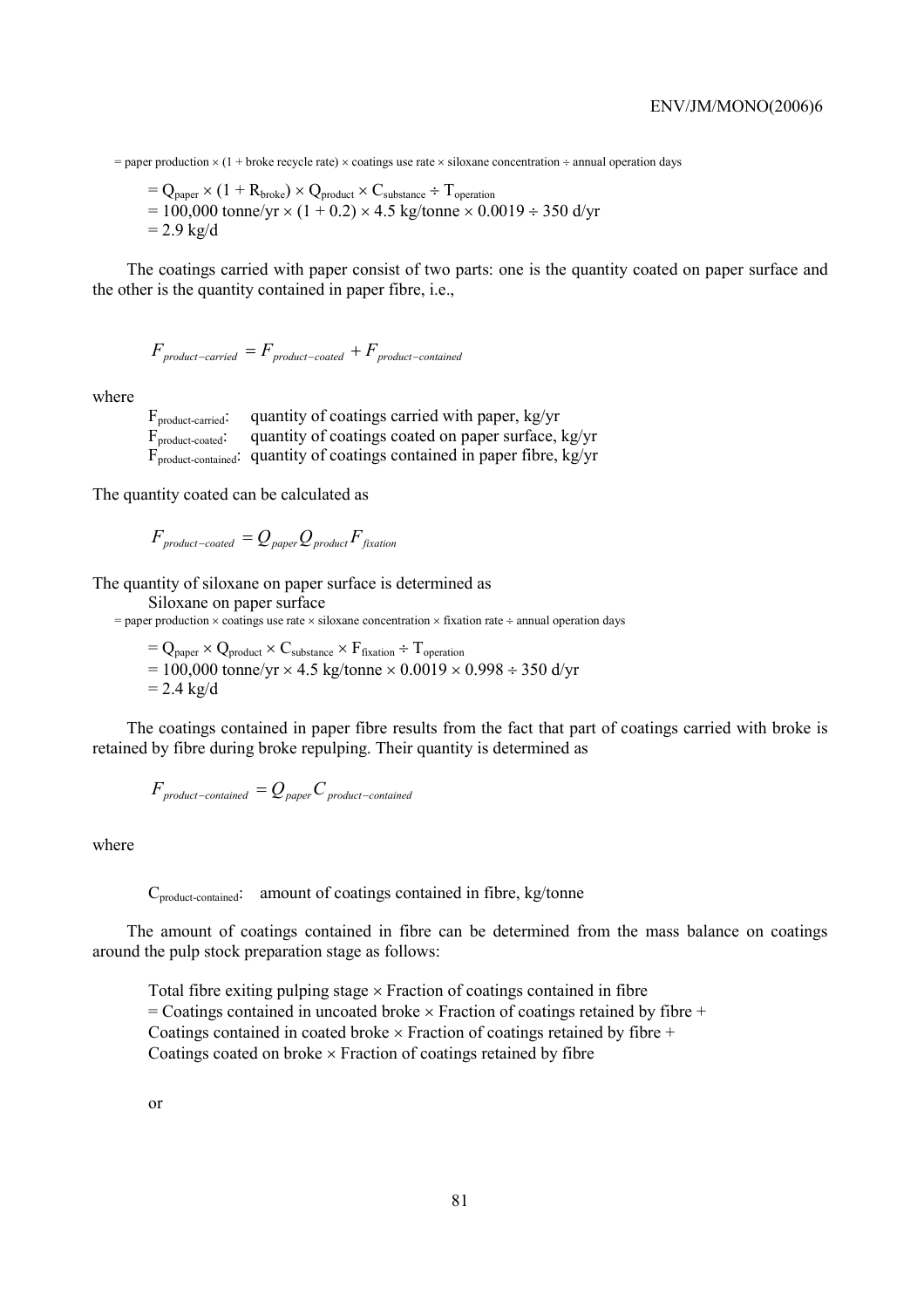$$
Q_{paper} (1 + R_{broken}) C_{product-contained}
$$
  
\n
$$
= Q_{paper} R_{broken-uncoded} C_{product-contained} F_{retention} +
$$
  
\n
$$
Q_{paper} R_{broken-coated} C_{product-contained} F_{retention} + Q_{paper} R_{broken-coated} Q_{product} F_{fixation} F_{retention}
$$
  
\n
$$
(1 + R_{broken}) C_{product-contained}
$$
  
\n
$$
= R_{broken-uncated} C_{product-contained} F_{retention} +
$$
  
\n
$$
R_{broken-coated} C_{product-contained} F_{retention} + R_{broken-coated} Q_{product} F_{fixation} F_{retention}
$$
  
\n
$$
C_{product-contained} (1 + R_{broken} - R_{broken-uncated} F_{retention} - R_{broken-coated} F_{retention}) =
$$
  
\n
$$
R_{broken-coated} Q_{product} F_{fixation} F_{retention}
$$
  
\n
$$
C_{product-contained} (1 + R_{broken} - R_{broken} F_{retention}) = R_{broken-coated} Q_{product} F_{fixation} F_{retention}
$$
  
\n
$$
C_{product-contained} (1 + R_{broken} - R_{broken} F_{retention}) = R_{broken-coated} Q_{product} F_{fixation} F_{retention}
$$
  
\n
$$
C_{product-contained} = \frac{R_{broken-coated} Q_{product} F_{fixation} F_{retention}}{1 + R_{broken} - R_{broken} F_{retention}}
$$

The amount of coatings contained in fibre is determined as

$$
C_{product-contained} = \frac{R_{broken-coated}Q_{product}F_{fixation}F_{retention}}{1 + R_{broken} - R_{broken}F_{retention}}
$$

$$
= \frac{0.2 \times 4.5 \text{ kg} / tonne \times 0.998 \times 0.9}{1 + 0.2 - 0.2 \times 0.9}
$$

$$
= \frac{0.808 \text{ kg} / tonne}{1.02}
$$

$$
= 0.792 \text{ kg} / tonne
$$

The quantity of coatings contained in paper is, therefore, given as

$$
F_{product-contained} = Q_{paper}C_{product-contained}
$$

$$
= Q_{paper} \frac{R_{broken-coated}Q_{product}F_{fixation}F_{retenition}}{1 + R_{broken} - R_{broken}F_{retenition}}
$$

The quantity of siloxane contained in paper fibre is determined as

Siloxane in paper fibre

= paper production  $\times$  quantity of coatings in paper fibre  $\times$  siloxane concentration ÷ fixation rate ÷ annual operation days

 $=$  Q<sub>paper</sub>  $\times$  C<sub>product-contained</sub>  $\times$  C<sub>substance</sub> ÷ T<sub>operation</sub>  $= 100,000$  tonne/yr  $\times 0.792$  kg/tonne  $\times 0.0019 \div 350$  d/yr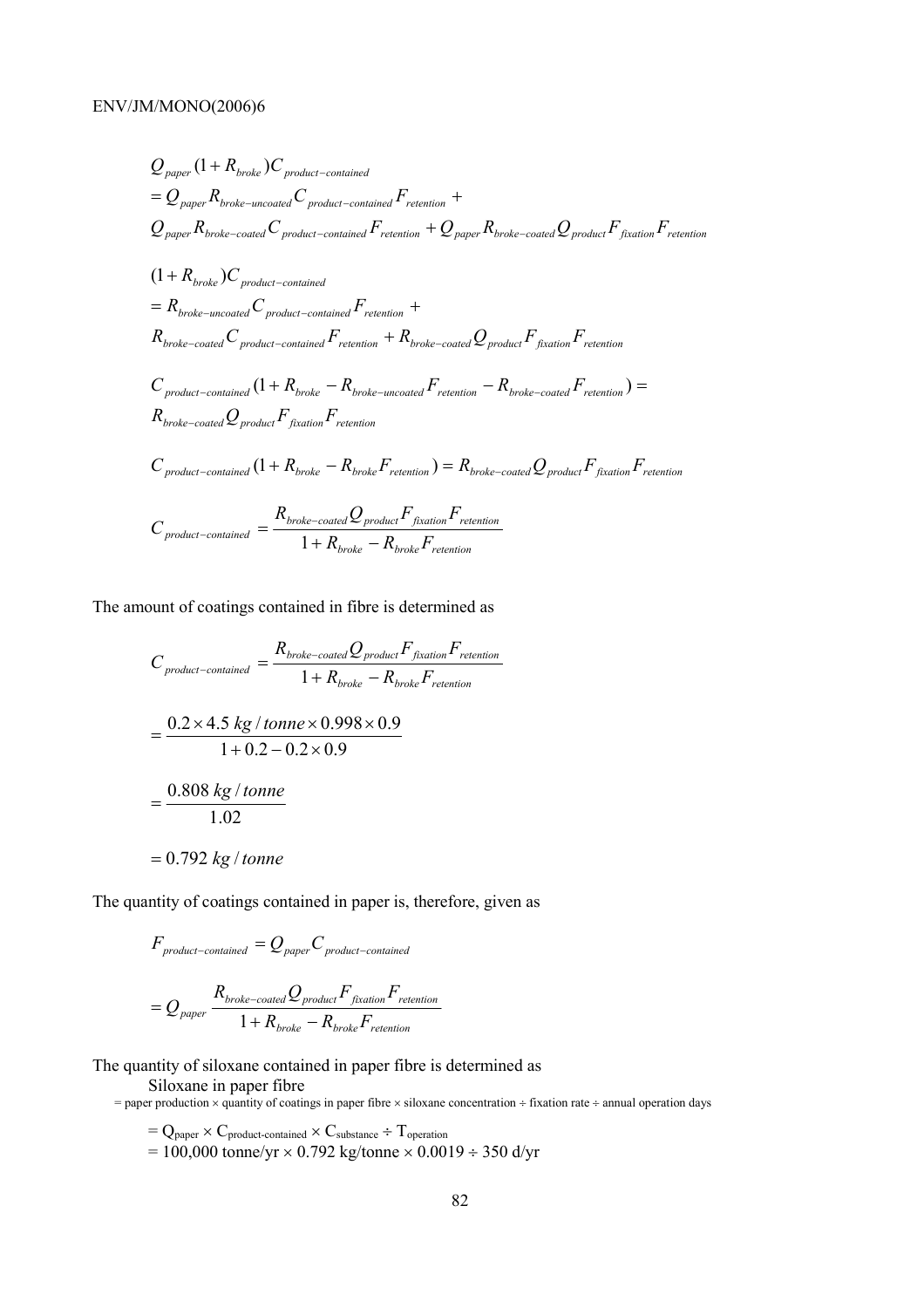# $= 0.43$  kg/d

The quantity of coatings carried with paper is further determined as

$$
F_{product-carried} = F_{product-coated} + F_{product-contained}
$$
\n
$$
= Q_{paper}Q_{product}F_{fixation} + Q_{paper} \frac{R_{broken-coated}Q_{product}F_{fixation}F_{retenition}}{1 + R_{broken} - R_{broken}F_{retenition}}
$$
\n
$$
= Q_{paper}Q_{product}F_{fixation}(1 + \frac{R_{broken-coated}F_{retenition}}{1 + R_{broken}- R_{broken}F_{retenition}})
$$

The quantity of siloxane carried with paper is determined as

Siloxane carried with paper

 $=$  siloxane on paper surface  $+$  siloxane in paper fibre

 $= 2.4 \text{ kg/d} + 0.43 \text{ kg/d}$ 

 $= 2.8 \text{ kg/d}$ 

The quantity of siloxane contained in broke is determined as

Siloxane contained in broke

= paper production  $\times$  broke generation rate  $\times$  quantity of coatings in fibre  $\times$  siloxane concentration  $\times$  retention rate ÷ annual operation days

$$
= Q_{paper} \times R_{broken} \times C_{product\text{-}contained} \times C_{substrace} \times F_{retention} \div T_{operation} = 100,000 tonne/yr \times 0.2 \times 0.792 kg/tonne \times 0.0019 \times 0.9 \div 350 d/yr = 0.077 kg/d
$$

The quantity of coatings released to wastewater is then given as

$$
F_{product-released} = F_{product-used} - F_{product-carried}
$$
\n
$$
= Q_{paper} (1 + R_{broken-coated}) Q_{product} - Q_{paper} Q_{product} F_{fixation} [1 + \frac{R_{broken-coated} F_{retenition}}{1 + R_{broken-to-odd} F_{relation}}]
$$
\n
$$
= Q_{paper} Q_{product} (1 + R_{broken-coated} - F_{fixation} - \frac{R_{broken-coated} F_{retenition} F_{fixation}}{1 + R_{broken-to-odd} F_{retenition}}
$$
\n
$$
= Q_{paper} Q_{product} \{ (1 - F_{fixation}) + R_{broken-coated} [1 - \frac{F_{retenition} F_{fixation}}{1 + R_{broken}(1 - F_{retenion})} ] \}
$$
\n
$$
= Q_{paper} Q_{product} (1 - F_{fixation}) + Q_{paper} Q_{product} R_{broken-coated} [1 - \frac{F_{retenition} F_{fixation}}{1 + R_{broken}(1 - F_{retenition})}]
$$
\n
$$
= Q_{paper} Q_{product} (1 - F_{fixation}) + Q_{paper} Q_{product} R_{broken-coated} [1 - \frac{F_{retenition} F_{fixation}}{1 + R_{broken}(1 - F_{retenion})}]
$$

$$
F_{\text{product-released}} = Q_{\text{paper}} Q_{\text{product}} (1 - F_{\text{fraction}}) + Q_{\text{paper}} Q_{\text{product}} R_{\text{broken-coated}} [1 - \frac{F_{\text{retenition}} F_{\text{fraction}}}{1 + R_{\text{broken}} (1 - F_{\text{retenition}})}]
$$

The first term of the above equation represents the amount of coatings lost to wastewater from coating operation, while the secondary term accounts for the amount released to wastewater during broke repulping.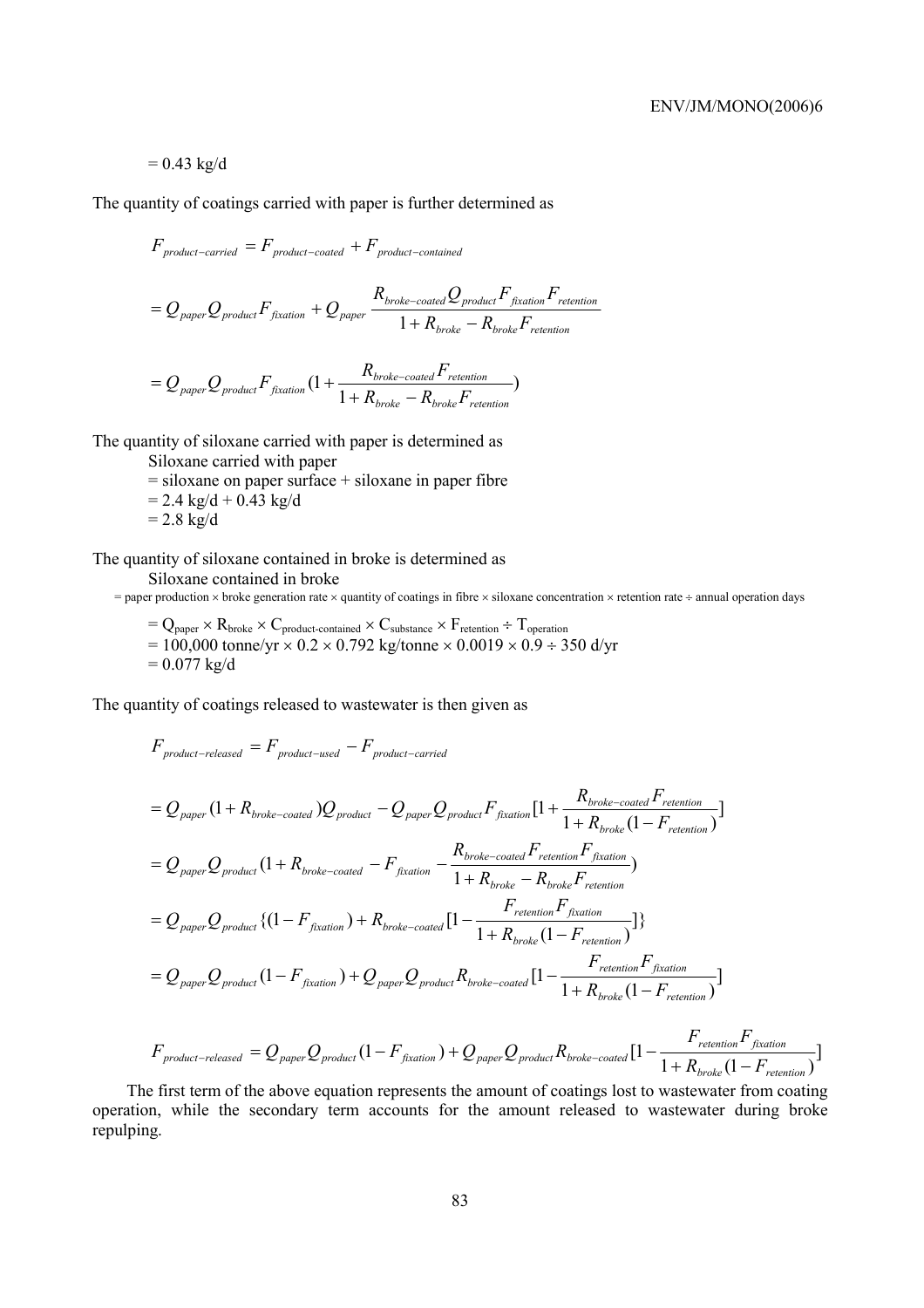# ENV/JM/MONO(2006)6

The daily emission of siloxane to wastewater can be obtained as

$$
E_{\text{water}} = \frac{F_{\text{product-release}} C_{\text{substr}}}{T_{\text{operation}}}
$$
\n
$$
= \frac{C_{\text{substr}}}{T_{\text{operation}}}
$$
\n
$$
\{Q_{\text{paper}} Q_{\text{product}} (1 - F_{\text{fixation}}) + Q_{\text{paper}} Q_{\text{product}} R_{\text{broken-coated}} [1 - \frac{F_{\text{reention}} F_{\text{fixation}}}{1 + R_{\text{broken}} (1 - F_{\text{retenation}})}]\}
$$
\n
$$
= \frac{Q_{\text{paper}} Q_{\text{product}} C_{\text{substr}} C_{\text{substr}}}{T_{\text{operation}}}
$$
\n
$$
\{ (1 - F_{\text{fixation}}) + R_{\text{broken-coated}} [1 - \frac{F_{\text{retenation}} F_{\text{fixation}}}{1 + R_{\text{broken}} (1 - F_{\text{retenation}})}]\}
$$
\n
$$
E_{\text{water}} = \frac{Q_{\text{paper}} Q_{\text{product}} C_{\text{substr}} C_{\text{substr}}}{T_{\text{operation}}}
$$
\n
$$
\{ (1 - F_{\text{fixation}}) + R_{\text{broken-coated}} [1 - \frac{F_{\text{retenation}} F_{\text{fixation}}}{1 + R_{\text{broken}} (1 - F_{\text{retenation}})}]\}
$$

$$
=\frac{100,000 \text{ tonne} / \text{ yr} \times 4.5 \text{ kg} / \text{tonne} \times 0.0019}{350 \text{ d} / \text{ yr}} \times \{ (1 - 0.998) + 0.2 \times [1 - \frac{0.9 \times 0.998}{1 + 0.2 \times (1 - 0.9)}] \}
$$
  
= 2.44 kg / d × (0.002 + 0.2 × (1 - 0.8806)

 $= 2.44 kg / d \times 0.02588$ 

$$
= 0.063 kg/d
$$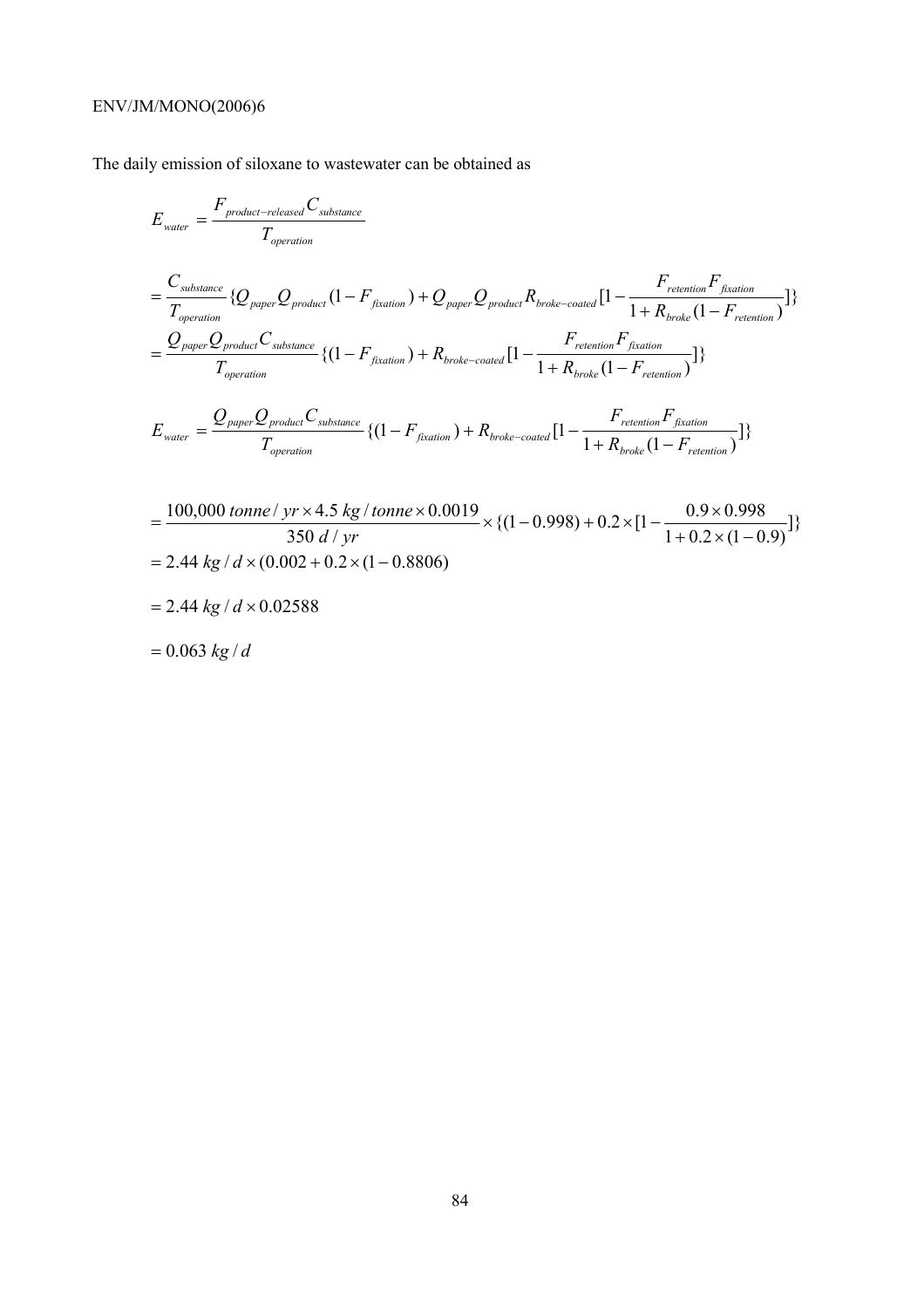

**Figure A.4 – Mass Balance on Siloxane Determined for Paper Mill by PRTR Method**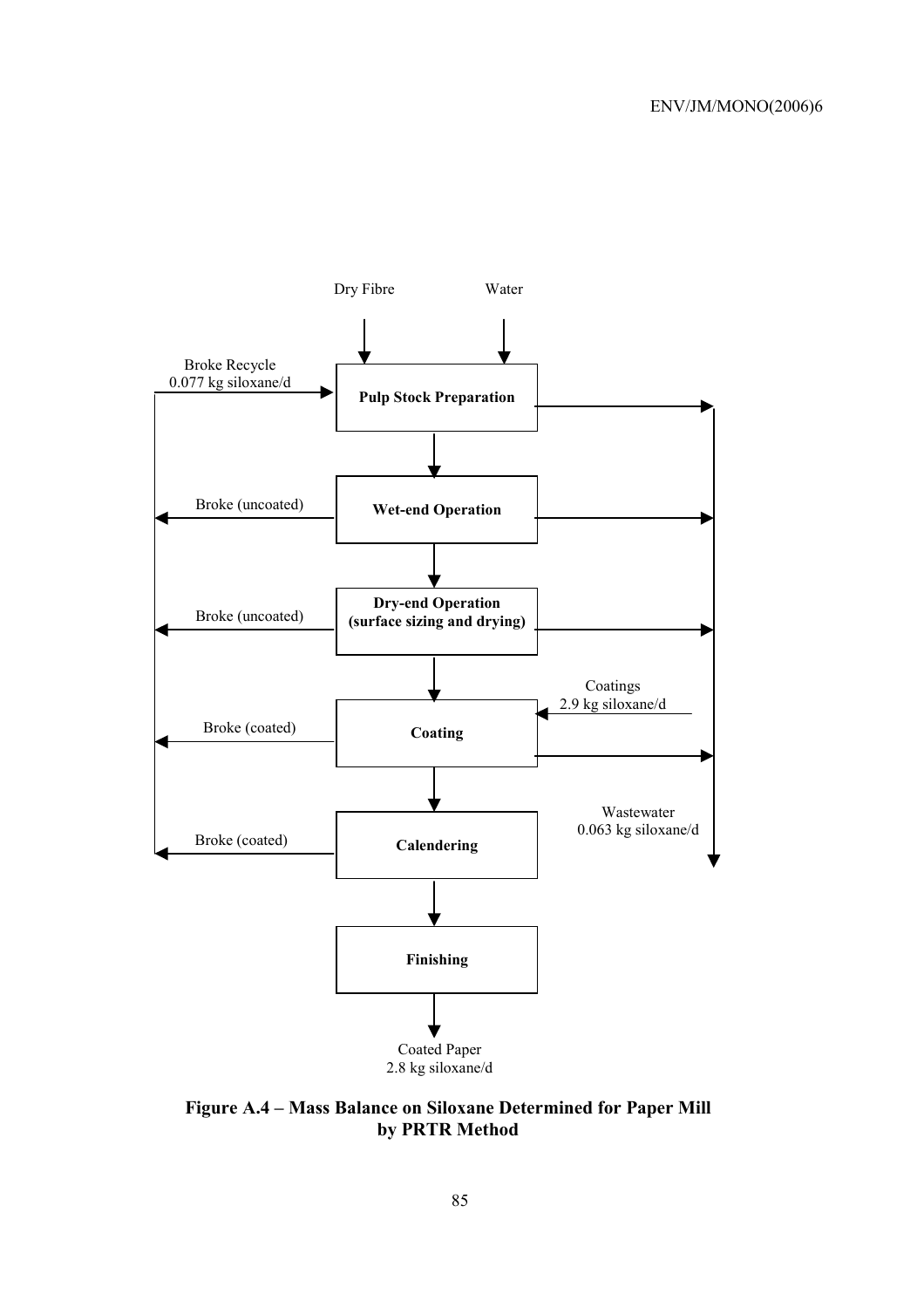### ENV/JM/MONO(2006)6

### ESD Fixation-Based Estimation

The emission of coatings to wastewater from paper coating has been considered to result from two sources: 1) loss from coating operation; and 2) removal from broke processing (Macek, 1991). The siloxane emission can be estimated by the equation

$$
E_{\text{water}} = \frac{Q_{\text{paper}}Q_{\text{product}}C_{\text{substrace}}(1 - F_{\text{fixation}}) + Q_{\text{paper}}R_{\text{broken}}Q_{\text{product}}C_{\text{substrace}}F_{\text{fixation}}F_{\text{removal}}}{T_{\text{operation}}}
$$

or

$$
E_{\text{water}} = \frac{Q_{\text{paper}} Q_{\text{product}} C_{\text{substrance}} (1 - F_{\text{fixation}} + R_{\text{broken}} F_{\text{fixation}} F_{\text{removal}})}{T_{\text{operation}}}
$$

where

| $E_{\text{water}}$ :     | daily emission of siloxane from paper coating to wastewater, kg/d                        |
|--------------------------|------------------------------------------------------------------------------------------|
| $Q_{\text{paper}}$ :     | annual paper production, tonne/yr                                                        |
| $Q_{product}$ :          | use rate of coatings, kg/tonne                                                           |
| $C_{\text{substance}}$ : | fraction of siloxane in coatings, dimensionless                                          |
| $F_{\text{fixation}}$ :  | fixation rate of coatings, dimensionless                                                 |
| $R_{\rm broke}$ :        | broke generation rate as a fraction of paper production, dimensionless                   |
| $F_{\text{removal}}$ :   | rate of coatings removal from broke processing as a fraction of total coatings contained |
|                          | in broke, dimensionless                                                                  |
| $T_{operation}$ :        | number of operation days per year, d/yr                                                  |

The following values are used in the estimation of the siloxane emission:

 $Q_{paper} = 100,000$  tonne/yr (assumption)  $Q_{product} = 0.45\% = 4.5$  kg/tonne (European Commission, 1996)  $C_{\text{substance}} = 0.19\% = 0.0019 \text{ (USEPA, 2001b)}$  $F_{\text{fixation}} = 1 - \text{process loss rate} = 1 - 0.2\% = 0.998 \text{ (Macek, 1991)}$  $R_{\text{broken}} = 0.2$  (Tissier and Migne, 2001)  $F_{\text{removal}} = 0.1 \text{ (Macek, 1991)}$  $T_{operation} = 350$  d/yr (assumption)

The siloxane emission to wastewater from paper coating is estimated as

$$
E_{\text{water}} = \frac{Q_{\text{paper}} Q_{\text{product}} C_{\text{substr}} (1 - F_{\text{fixation}} + R_{\text{broken}} F_{\text{fixation}} F_{\text{removal}})}{T_{\text{operation}}}
$$
  
= 
$$
\frac{100,000 \text{ tonne} / yr \times 4.5 \text{ kg} / \text{tonne} \times 0.0019 \times (1 - 0.998 + 0.2 \times 0.998 \times 0.1)}{350 \text{ d} / yr}
$$
  
= 
$$
\frac{855 \text{ kg} / yr \times 0.02196}{350 \text{ d} / yr}
$$
  
= 0.054 kg / d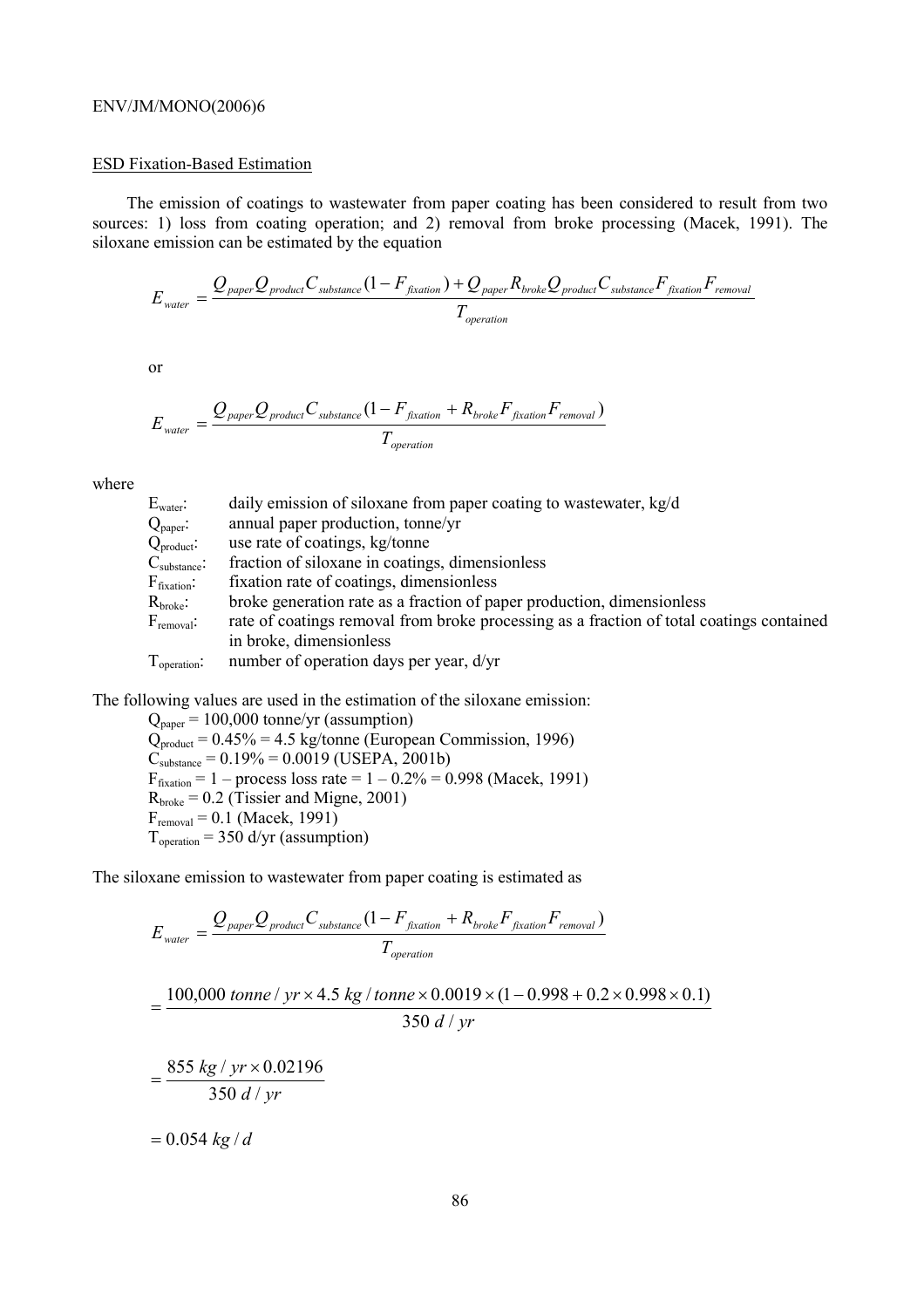### **APPENDIX 7 – DYE EMISSION TO WASTEWATER FROM PAPER MILLS**

Presented in Table A.7 are the estimates for dye emission to wastewater from a paper mill based on the PRTR mass balance and ESD fixation-based methods. The PRTR method yielded a higher estimate than the ESD method by 22%. In other words, the PRTR method is more conservative than the ESD method.

| <b>Method</b> | <b>PRTR-Mass Balance</b>                                                                                                                                           | <b>ESD - Fixation Based</b>                                                                                                          |  |
|---------------|--------------------------------------------------------------------------------------------------------------------------------------------------------------------|--------------------------------------------------------------------------------------------------------------------------------------|--|
| Emission to   | 104.3 kg/d                                                                                                                                                         |                                                                                                                                      |  |
| Wastewater    |                                                                                                                                                                    | 85.7 kg/d                                                                                                                            |  |
| <b>Basis</b>  | Quantity of $pulp = 100,000 tonne/yr$                                                                                                                              | Quantity of $pulp = 100,000 tonne/yr$                                                                                                |  |
|               | Number of operation days = 350 d/yr                                                                                                                                | Number of operation days = $350$ d/yr                                                                                                |  |
| Assumption    | Dye use rate = $10$ kg/tonne<br>Dye compound concentration in dye =<br>Dye fixation rate = $0.95$<br>Degree of water closure = $0.4$<br>Broke recycle rate = $0.2$ | Dye use rate = $10$ kg/tonne<br>Dye compound concentration in dye =<br>Dye fixation rate = $0.95$<br>Degree of water closure = $0.4$ |  |

**Table A.7 – Dye Emission to Wastewater from Paper Mills** 

The higher estimate by the PRTR method results from the inclusion of both water and broke recycles in the analysis of the fate of a dye compound within a papermaking process, whereas only water recycle is considered in the ESD method. The broke recycle adds a source for dye emission through broke repulping, since a fraction of the dyes contained in broke is released upon re-introduction into the papermaking process.

The use rate of dyes depends upon the shade required in the production of printing and writing paper and of tissue paper. It can range from 0.005% by weight for very pale shade up to 10% for very dark shade and black (European Commission, 1996). The rate in the range of 0.01-1.0% is, however, normal.

The fixation rate of dyes varies with the type used, the substrate applied to, and the use of fixation agents. It ranges from a low of 40% up to a high of 99% (European Commission, 1996). Use of fixation agents generally result in a significant increase in fixation rates. Summarized in Table A.8 are fixation rates of four different dyes commonly used in paper production (European Commission, 1996).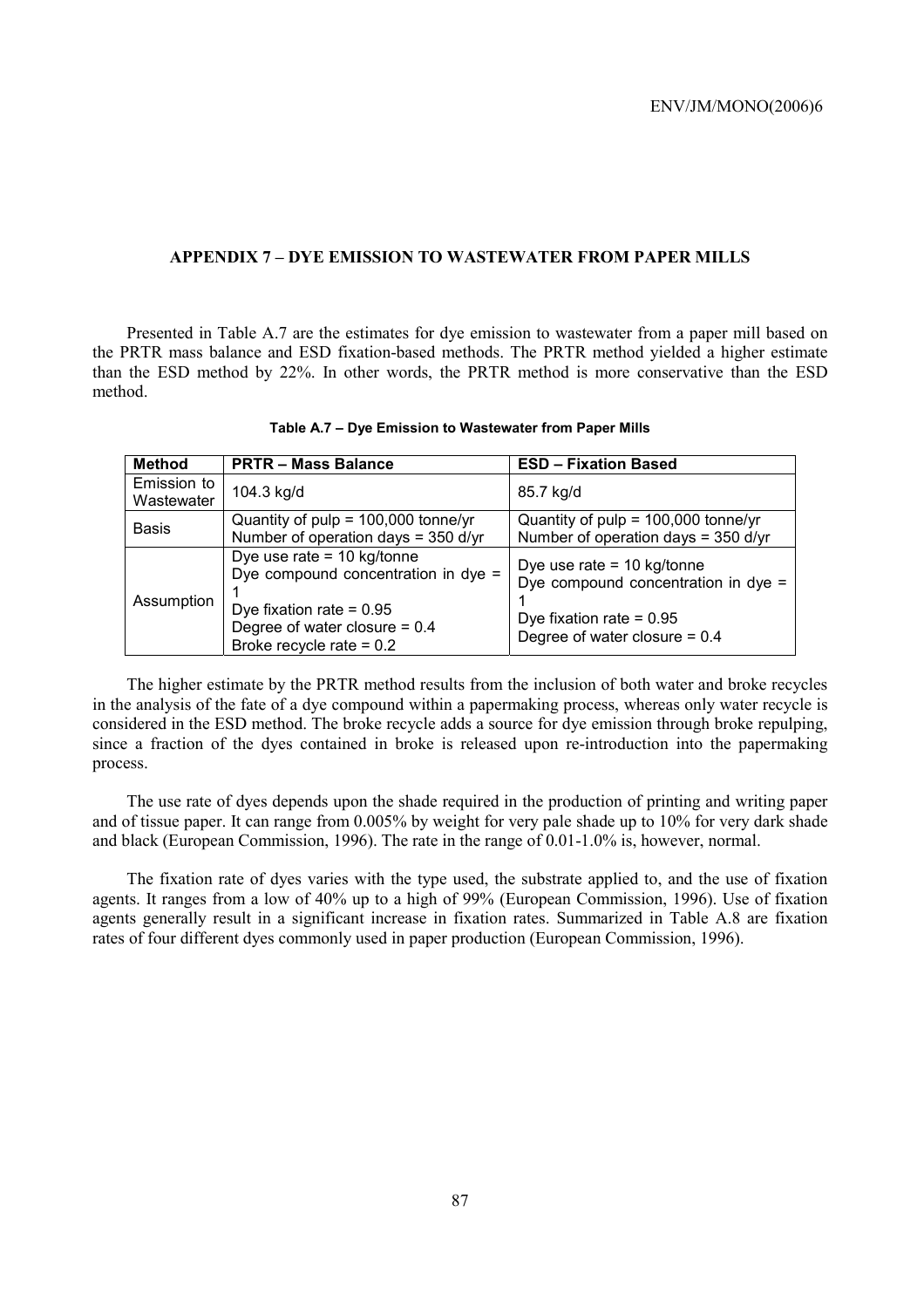| <b>Type of Dye</b> | <b>Substrate</b>           | <b>Fixation Rate</b> |                                                                   |  |
|--------------------|----------------------------|----------------------|-------------------------------------------------------------------|--|
|                    |                            | Range                | Average                                                           |  |
| Anionic direct     | Bleached and<br>unbleached | 79-90%               | 80% or up to 98% with fixing agents or alum                       |  |
| Cationic direct    | All types                  | $90 - 99\%$          | 95%                                                               |  |
| Basic              | Bleached pulp              | 50-70%               | 60%                                                               |  |
|                    | Mechanical pulp            | 60-80%               | 70% or up to 95% with anionic fixation                            |  |
| Acid               | Sized                      |                      | packaging 40-60% or 80-90% with 50% or 85% with cationic fixation |  |
|                    | paper                      | cationic fixation    |                                                                   |  |

#### **Table A.8 – Fixation Rates of Paper Dyes**

Source: European Commission, 1996

The degree of water closure varies depending upon the type of paper produced. It can range from a low of 40% for printing and writing paper to a high of 95% for paperboard (European Commission, 1996). Summarized in Table A.9 are estimates of water consumption and closure for four different types of paper.

| Table A.9 - Estimates of Water Consumption and Closure |  |  |  |
|--------------------------------------------------------|--|--|--|
|--------------------------------------------------------|--|--|--|

| Water Consumption (m <sup>3</sup> /tonne) Water Closure (%) |         |
|-------------------------------------------------------------|---------|
| 40-75                                                       | $40-70$ |
| 157                                                         | 40-70   |
| 24-35                                                       | 65-85   |
| $2 - 20$                                                    | >95     |
|                                                             |         |

Source: European Commission, 1996

The amount of broke generated during papermaking is usually 5-20% of paper production, but can be as high as 50% (Tissier and Migne, 2001). An amount of 20% has been suggested as a default value for emission estimation, although a much lower value at 4% has been used by USEPA (Macek, 1991). Broke is generally collected and re-introduced to the papermaking process.

As a summary, the following values are selected for the estimation of dye emissions:

Paper production  $= 100,000$  tonne/yr (assumption)

Dye use rate = 10 kg/tonne (European Commission, 1996)

Fraction of a dye compound in  $dye = 1$  (assumption)

Dye fixation rate = 0.95 (cationic dye) (European Commission, 1996)

Number of operation days per year = 350 d/yr (assumption)

Broke generation rate =  $0.2$  (Tissier and Migne, 2001)

Rate of water recycle (water closure) = 0.4 (European Commission, 1996)

### PRTR Mass Balance Estimation

The PRTR mass balance method considers the impact of both water recycle and broke recycle on the emission of a dye compound to wastewater. Shown in Figure A.5 is a simplified process scheme describing the mass balance on dyes around a non-integrated paper mill (European Commission, 1999). Dry fibre is prepared into pulp by mixing with water in the pulp stock preparation stage. The water used includes both fresh water and recycled water. Also added to this stage are the broke collected from the paper machine and the fibre recovered from white water clarification.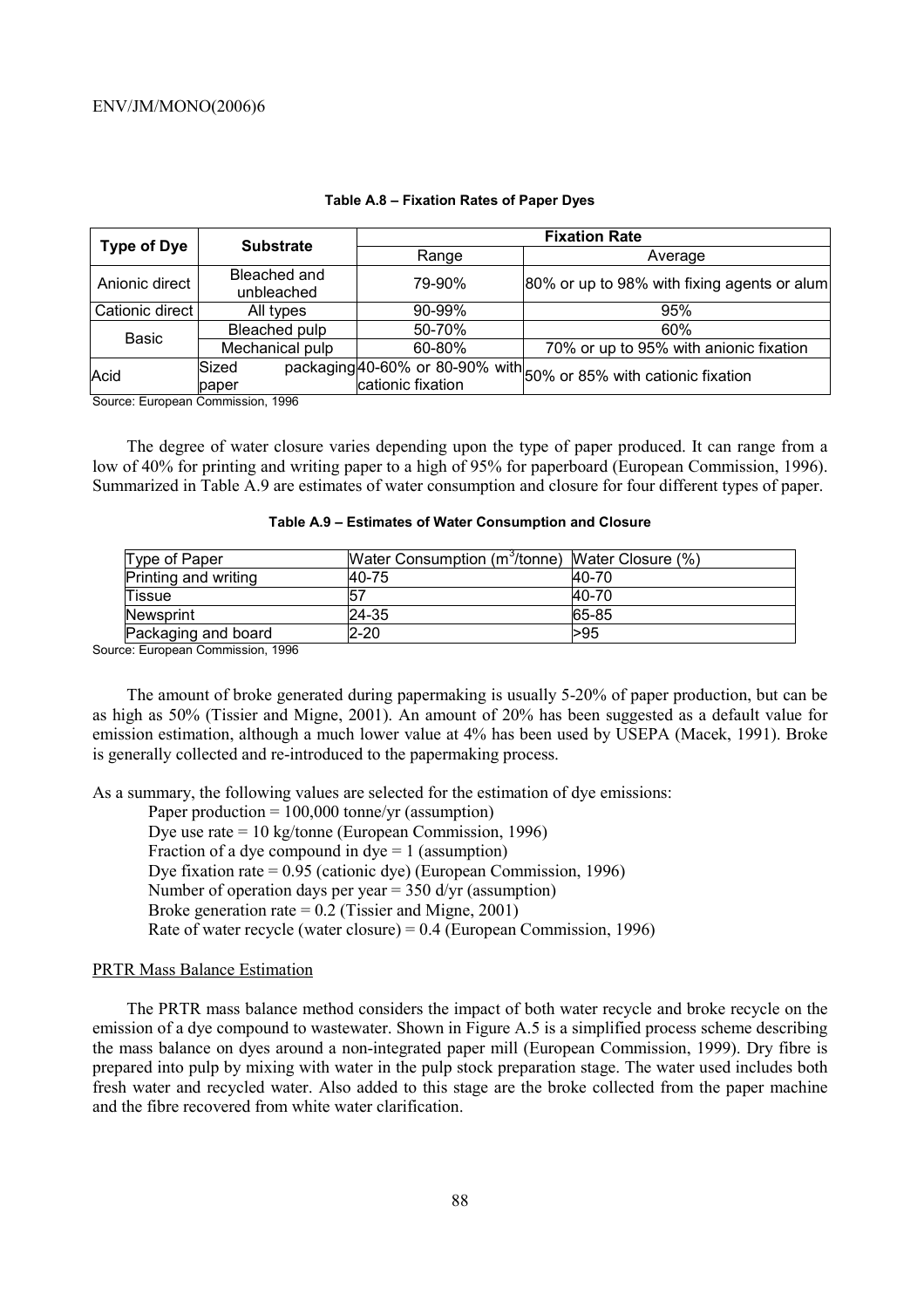Dyes enter the papermaking process at the pulp stock preparation stage through several routes. The first route is the addition of fresh dyes to mixing chests. The second route is the re-introduction of broke which contains the same fraction of dyes as the paper produced. The third route is the recycled water which contains unfixed dyes. The fourth and final route is the recovered fibre which contains adsorbed dyes.

Dyes leave the papermaking process through the paper produced and the wastewater generated. The paper produced contains fixed dyes and the amount contained depends upon the shade required. The dyes contained in the wastewater generated represent the release from the process.

In the mass balance analysis presented below, a number of assumptions are made:

- The quantity of dry fibre used equals the quantity of paper produced.
- The quantity of the recovered fibre from stock recovery and water clarification is negligible.
- Dyes do not undergo chemical transformation.
- Dyes do not volatilize.
- The water recycled and the wastewater generated have the same chemical composition as the white water generated.

The quantity of dye per tonne of fibre in prepared pulp is an important parameter to the emission estimation. It is a function of dye use rate, water recycle rate and broke generation rate. Such a function can be determined from the mass balance on dyes.

Dyes entering pulp stock preparation stage = Dyes exiting paper machine

i.e.,

Dyes added + Dyes carried in by broke +

Dyes carried in by water recycle + Dyes carried in by recovered fibre

 $=$  Dyes carried out by paper  $+$  Dyes carried out by broke  $+$ 

Dyes carried out by white water

Considering that the quantity of the recovered fibre is negligible and the water recycle has the same composition as the white water, the above mass balance relation is translated into the following equations:

$$
Q_{paper}Q_{product} + Q_{broken}D_{product}F_{fixation} + (Q_{paper} + Q_{broken})D_{product}(1 - F_{fixation})\frac{Q_{water-recycle}}{Q_{white-water}}
$$

$$
= Q_{paper}D_{product}F_{fixation} + Q_{broken}D_{product}F_{fixation} + (Q_{paper} + Q_{broken})D_{product}(1 - F_{fixation})
$$

$$
Q_{paper}Q_{product} + (Q_{paper} + Q_{broken})D_{product}(1 - F_{fixation})\frac{Q_{water-recycle}}{Q_{white-water}}
$$

$$
= Q_{paper}D_{product}F_{fixation} + (Q_{paper} + Q_{broken})D_{product}(1 - F_{fixation})
$$

$$
Q_{product} + (1 + \frac{Q_{broken}}{Q_{paper}})D_{product} (1 - F_{fixation}) \frac{Q_{water-recycle}}{Q_{white-water}}
$$

$$
= D_{product} F_{fixation} + (1 + \frac{Q_{broken}}{Q_{paper}})D_{product} (1 - F_{fixation})
$$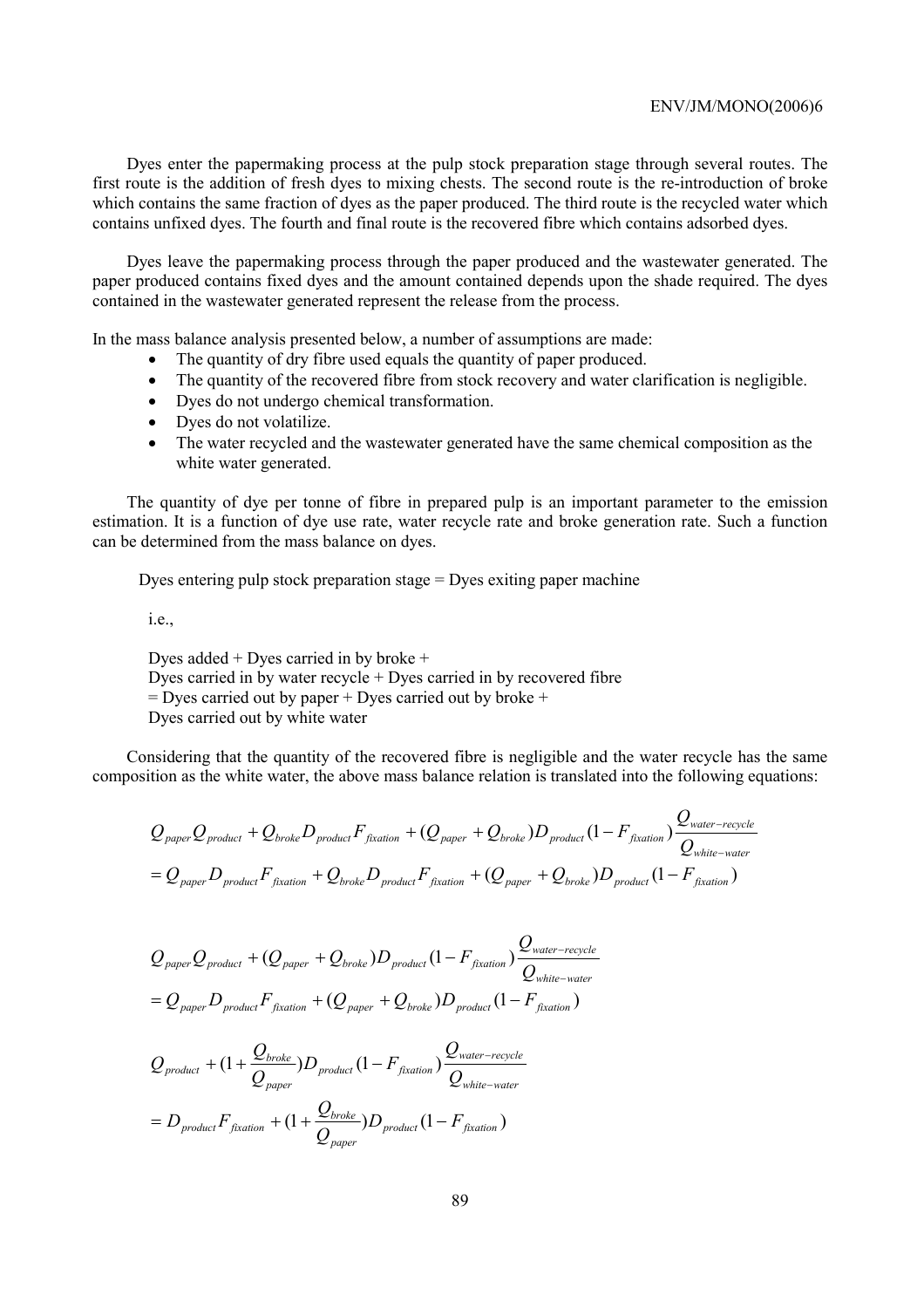$$
Q_{product} = D_{product}F_{fixation} + (1 + \frac{Q_{broken}}{Q_{paper}})D_{product} (1 - F_{fixation}) -
$$
  

$$
(1 + \frac{Q_{broken}}{Q_{paper}})D_{product} (1 - F_{fixation}) \frac{Q_{water-recycle}}{Q_{white-water}}
$$
  

$$
Q_{product} = D_{product} [F_{fixation} + (1 + \frac{Q_{broken}}{Q_{paper}})(1 - F_{fixation}) (1 - \frac{Q_{water-recycle}}{Q_{white-wave}})]
$$

$$
Q_{\text{product}} = D_{\text{product}}[F_{\text{fixation}} + (1 + R_{\text{broken}})(1 - F_{\text{fixation}})(1 - R_{\text{water-recycle}})]
$$

$$
D_{\text{product}} = \frac{Q_{\text{product}}}{F_{\text{fixation}} + (1 + R_{\text{broken}})(1 - F_{\text{fixation}})(1 - R_{\text{water-recycle}})}
$$

where

| $D_{product}$ :                      | Quantity of dye per tonne of fibre in prepared pulp, kg/tonne                          |
|--------------------------------------|----------------------------------------------------------------------------------------|
| $Q_{product}$ :                      | dye use rate, kg/tonne                                                                 |
| $\rm F_{fixation}$ :                 | dye fixation rate, dimensionless                                                       |
| $\rm R_{broke}\!\!:$                 | broke recycle rate as a fraction of paper production, dimensionless                    |
| $R_{\text{water-recycle}}$           | water recycle rate as a fraction of white water generation or degree of water closure, |
|                                      | dimensionless                                                                          |
| $\operatorname{Q}_{\text{broken}}$ : | broke generation rate, tonne/d                                                         |
| $Q_{\text{water-recycle}}$ :         | water recycle rate, tonne/d                                                            |
| $Q_{white\text{-}water}$ :           | white water generation rate, tonne/d                                                   |
|                                      |                                                                                        |

The following values are used in the emission estimation for a dye compound: annual paper production,  $Q_{\text{paper}} = 100,000$  tonne/yr (assumption) dye concentration,  $C_{\text{substance}} = 1$  (assumption) dye fixation rate,  $F_{fixation} = 0.95$  (European Commission, 1996) annual operation days,  $T_{operation} = 350$  d/yr (assumption) dye use rate,  $Q_{product} = 10$  kg/tonne (European Commission, 1996) broke recycle rate,  $R_{\text{broken}} = 0.2$  (Tissier and Migne, 2001) water recycle rate,  $R_{water\text{-recycle}} = 0.4$  (European Commission, 1996)

The quantity of dye per tonne of fibre in prepared pulp is determined as

$$
D_{product} = \frac{Q_{product}}{F_{fixedion} + (1 + R_{broken})(1 - F_{fixation})(1 - R_{water-recycle})}
$$
  

$$
D_{product} = \frac{10 \text{ kg}/tonne}{0.95 + (1 + 0.2)(1 - 0.95)(1 - 0.4)}
$$
  

$$
D_{product} = \frac{10 \text{ kg}/tonne}{0.95 + 0.036}
$$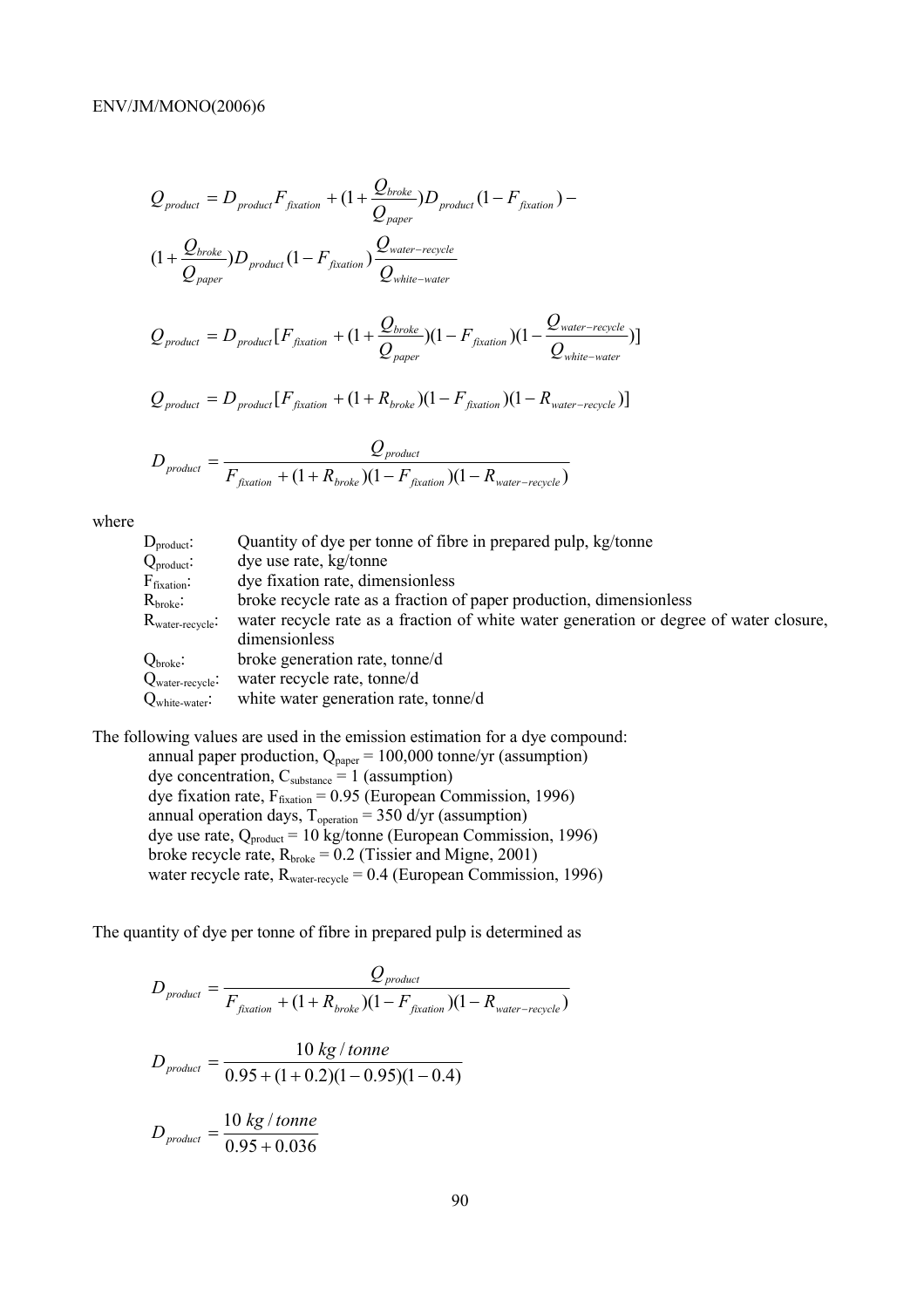$D_{product} = 10.14$  kg / tonne

The amount of dye added to the pulp stock preparation stage is determined as

Dye added to pulp stock preparation

 $=$  (paper production  $\times$  dye use rate  $\times$  dye concentration)  $\div$  annual operation days

 $=(Q_{\text{paper}} \times Q_{\text{product}} \times C_{\text{substance}}) \div T_{\text{operation}}$ 

 $= (100,000 \text{ tonne/yr} \times 10 \text{ kg/tonne} \times 1) \div 350 \text{ d/yr}$  $= 2.857.1$  kg/d

The amount of dye contained in paper is determined as

Dye contained in paper

= (paper production  $\times$  quantity of dye per tonne of fibre in prepared pulp  $\times$  dye concentration  $\times$ fixation rate)  $\div$  annual operation days

 $=(Q_{\text{paper}} \times D_{\text{product}} \times C_{\text{substr}} \times F_{\text{fixation}}) \div T_{\text{operation}}$  $= (100,000 \text{ tonne/yr} \times 10.14 \text{ kg/tonne} \times 1 \times 0.95) \div 350 \text{ d/yr}$  $= 2,752.3 \text{ kg/d}$ 

The amount of dye contained in broke is determined as

Dye contained in broke

= (broke recycle rate × paper production × quantity of dye per tonne of fibre in prepared pulp × dye concentration × fixation rate) ÷ annual operation days

 $=(R_{\text{broken}} \times Q_{\text{paper}} \times D_{\text{product}} \times C_{\text{substance}} \times F_{\text{fixation}}) \div T_{\text{operation}}$  $= (0.2 \times 100,000 \text{ tonne/yr} \times 10.14 \text{ kg/tonne} \times 1 \times 0.95) \div 350 \text{ d/yr}$  $= 550.5 \text{ kg/d}$ 

The amount of dye contained in water recycle is determined as

Dye contained in water recycle

 $=$  paper production  $\times$  (1 + broke recycle rate)  $\times$  quantity of dye per tonne of fibre in prepared pulp  $\times$  dye concentration  $\times$  (1 – fixation rate)  $\times$  water recycle rate ÷ annual operation days

 $=$   $Q_{\text{paper}} \times (1 + R_{\text{broken}}) \times D_{\text{product}} \times C_{\text{substrface}} \times (1 - F_{\text{fixation}}) \times R_{\text{water-recycle}} \div T_{\text{operation}}$ 

 $= 100,000$  tonne/yr  $\times$  (1 + 0.2)  $\times$  10.14 kg/tonne  $\times$  1  $\times$  (1 – 0.95)  $\times$  0.4 ÷ 350 d/yr

 $= 69.5 \text{ kg/d}$ 

The amount of dye exiting the pulp stock preparation stage

Dye exiting pulp stock preparation

 $=$  dye added to pulp stock preparation  $+$  dye contained in broke  $+$  dye contained in water recycle  $+$ dye contained in recovered fibre

 $= 2,857.1 \text{ kg/d} + 550.5 \text{ kg/d} + 69.5 \text{ kg/d} + 0$  $= 3,477.1 \text{ kg/d}$ 

The amount of dye contained in the white water collected from the paper machine is determined as

Dye contained in white water

 $=$  paper production  $\times$  (1 + broke recycle rate)  $\times$  quantity of dye per tonne of fibre in prepared pulp  $\times$  dye concentration  $\times$  (1 – fixation rate) ÷ annual operation days

 $= Q_{\text{paper}} \times (1 + R_{\text{broken}}) \times D_{\text{product}} \times C_{\text{substance}} \times (1 - F_{\text{fixation}}) \div T_{\text{operation}}$ 

 $= 100,000$  tonne/yr  $\times$  (1 + 0.2)  $\times$  10.14 kg/tonne  $\times$  1  $\times$  (1 – 0.95) ÷ 350 d/yr

 $= 173.8 \text{ kg/d}$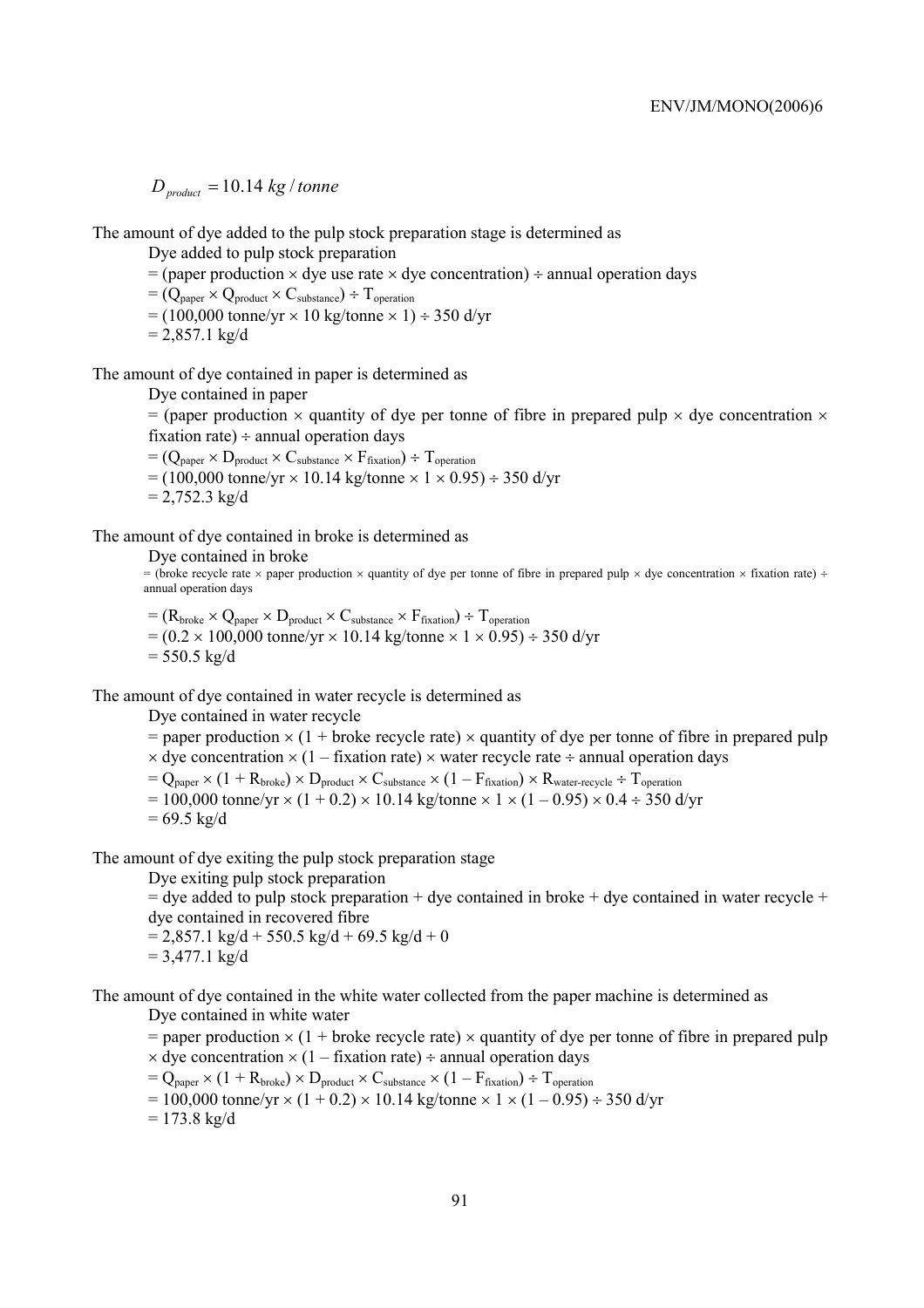The amount of dye emitted to wastewater is determined as

Dye emitted to wastewater

- $=$  dye contained in white paper  $\times$  (1 water recycle rate)
- $= 173.8 \text{ kg/d} \times (1 R_{\text{water-recycle}})$  $= 173.8 \text{ kg/d} \times (1 - 0.4)$
- $= 104.3 \text{ kg/d}$

The mass balance on dye is shown in Figure A.5.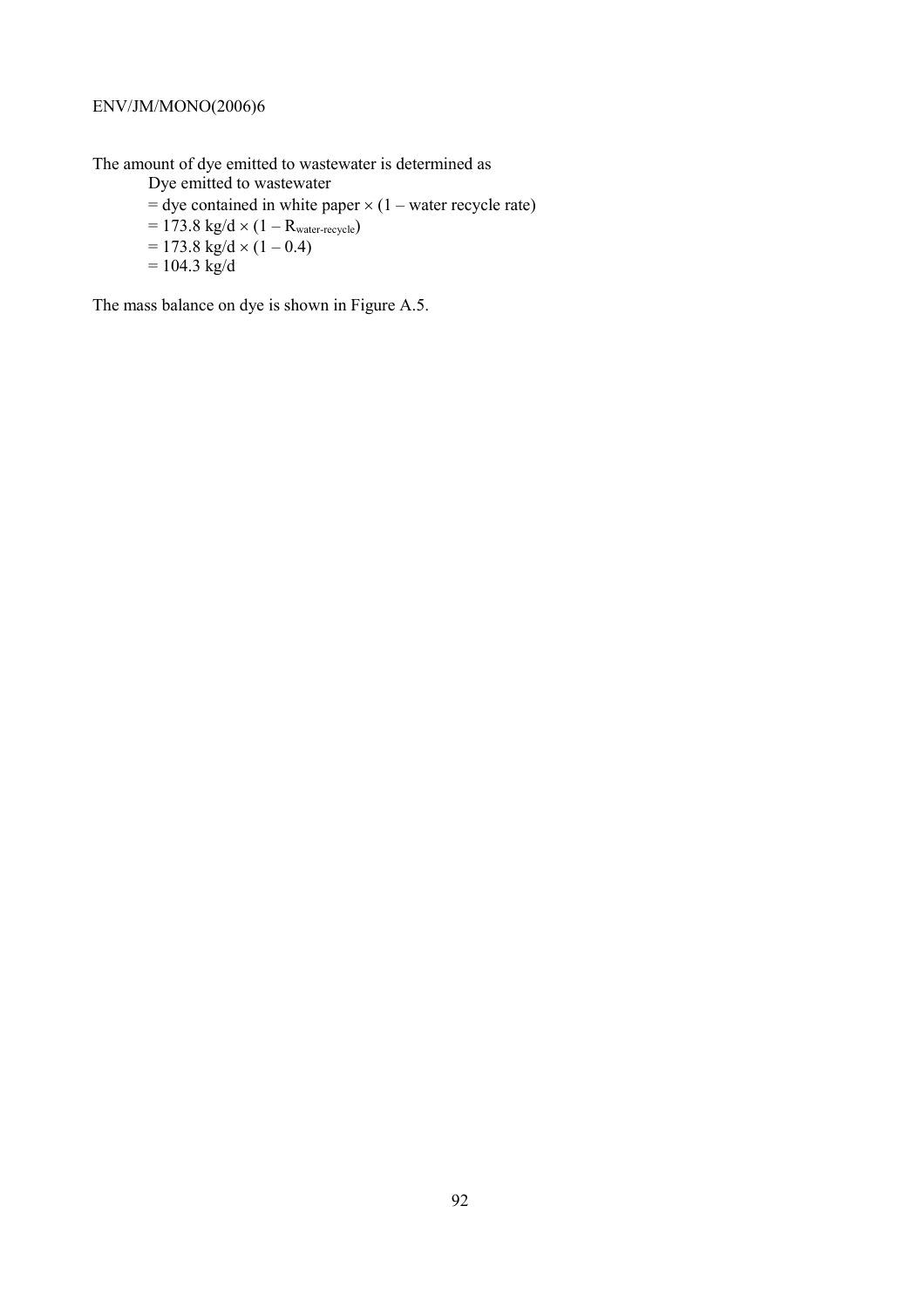

**Figure A.5 – Mass Balance on Dye Determined for Paper Mill by PRTR Method**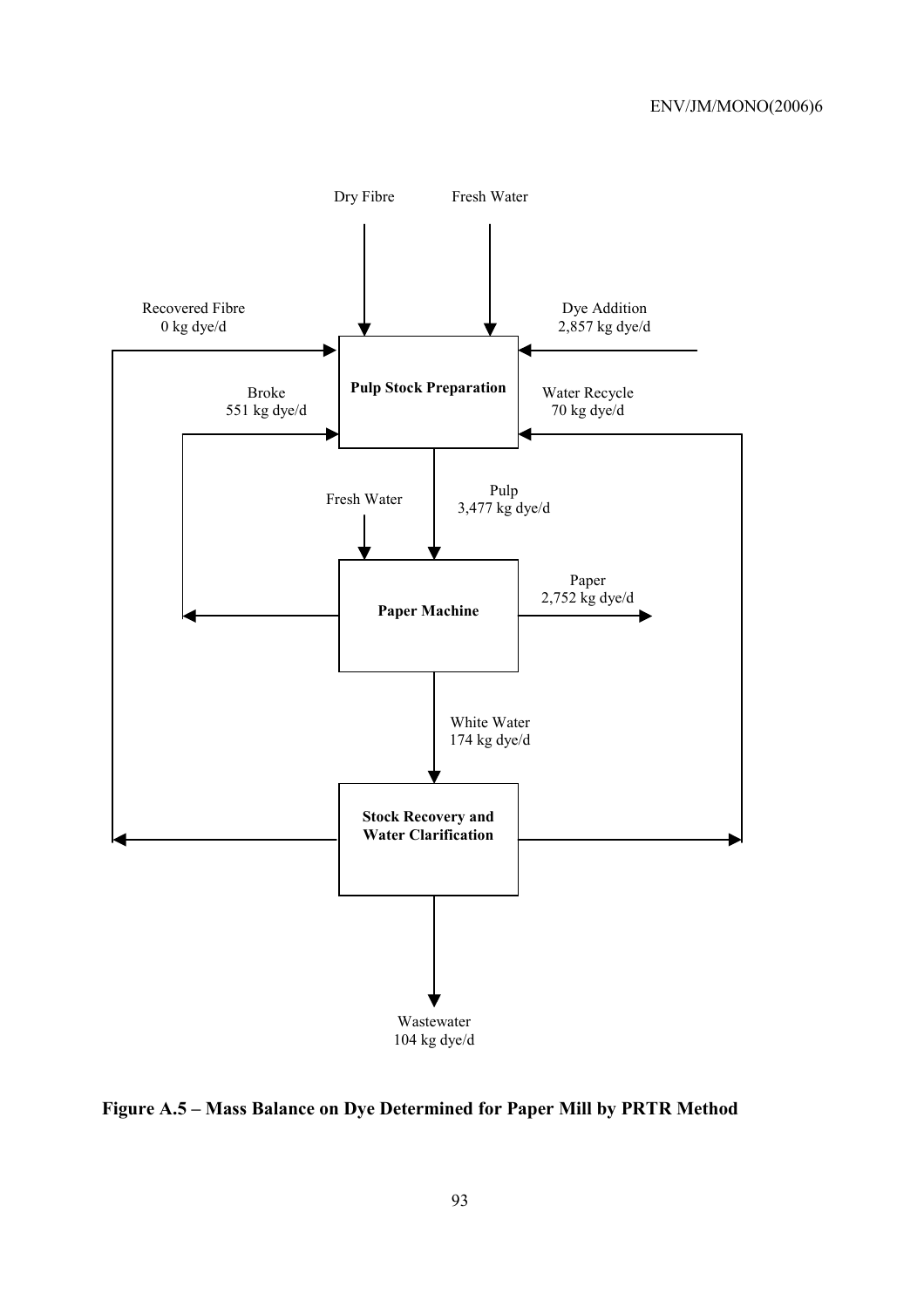### **ESD Fixation-Based Estimation**

The ESD fixation-based method considers the impact of the degree of water closure, but not broke recycle, on the emission of a dye compound to wastewater (European Commission, 1996). The emission is estimated by the equation

$$
E_{\text{water}} = \frac{Q_{\text{paper}} Q_{\text{product}} C_{\text{substrace}} (1 - F_{\text{fixation}})(1 - R_{\text{water-recycle}})}{T_{\text{operation}}}
$$

where

| $\mathrm{E}_{\mathrm{water}}$ :     | daily emission of a dye compound to wastewater, kg/d         |
|-------------------------------------|--------------------------------------------------------------|
| $Q_{\text{paper}}$ :                | annual paper production, tonne/yr                            |
| $Q_{product}$ :                     | dye use rate, kg/tonne                                       |
| $\mathrm{C}_{\mathrm{substance}}$ : | fraction of a dye compound in dye, dimensionless             |
| $F_{\text{fixation}}$ :             | dye fixation rate, dimensionless                             |
| $\rm R_{water\text{-}recycle}$ :    | water recycle rate or degree of water closure, dimensionless |
| $T_{\text{operation}}$ :            | number of operation days per year, d/yr                      |

The following values are used in the estimation of the dye emission:

 $Q_{\text{paper}} = 100,000$  tonne/yr (assumption) Qproduct = 10 kg/tonne (European Commission, 1996)  $C_{\text{substance}} = 1$  (assumption)  $F_{\text{fixation}} = 0.95$  (European Commission, 1996)  $R<sub>water-recycle</sub> = 0.4$  (European Commission, 1996)  $T_{operation} = 350$  d/yr (assumption)

The dye emission to wastewater is determined as

$$
E_{\text{water}} = \frac{Q_{\text{paper}} Q_{\text{product}} C_{\text{substance}} (1 - F_{\text{fixation}}) (1 - R_{\text{water-recycle}})}{T_{\text{operation}}}
$$

$$
= \frac{100,000 \text{ tonne} / yr \times 10 \text{ kg} / tonne \times 1 \times (1 - 0.95)(1 - 0.40)}{350 \text{ d} / yr}
$$

 $= 85.7 kg/d$ 

The amount of dye added to the pulp stock preparation stage is determined as

Dye added to pulp stock preparation

 $=$  (paper production  $\times$  dye use rate  $\times$  dye concentration)  $\div$  annual operation days

 $=(Q_{paper} \times Q_{product} \times C_{substr} \times T_{operation})$  $= (100,000 \text{ tonne/yr} \times 10 \text{ kg/tonne} \times 1) \div 350 \text{ d/yr}$  $= 2,857.1 \text{ kg/d}$ 

The amount of dye contained in water recycle is determined as

Dye contained in water recycle

= paper production  $\times$  dye use rate  $\times$  dye concentration  $\times$  (1 – fixation rate)  $\times$  water recycle rate ÷ annual operation days

 $=$  Q<sub>paper</sub>  $\times$  Q<sub>product</sub>  $\times$  C<sub>substance</sub>  $\times$  (1 – F<sub>fixation</sub>)  $\times$  R<sub>water-recycle</sub> ÷ T<sub>operation</sub>

 $= 100,000$  tonne/yr  $\times$  10 kg/tonne  $\times$  1  $\times$  (1 – 0.95)  $\times$  0.4 ÷ 350 d/yr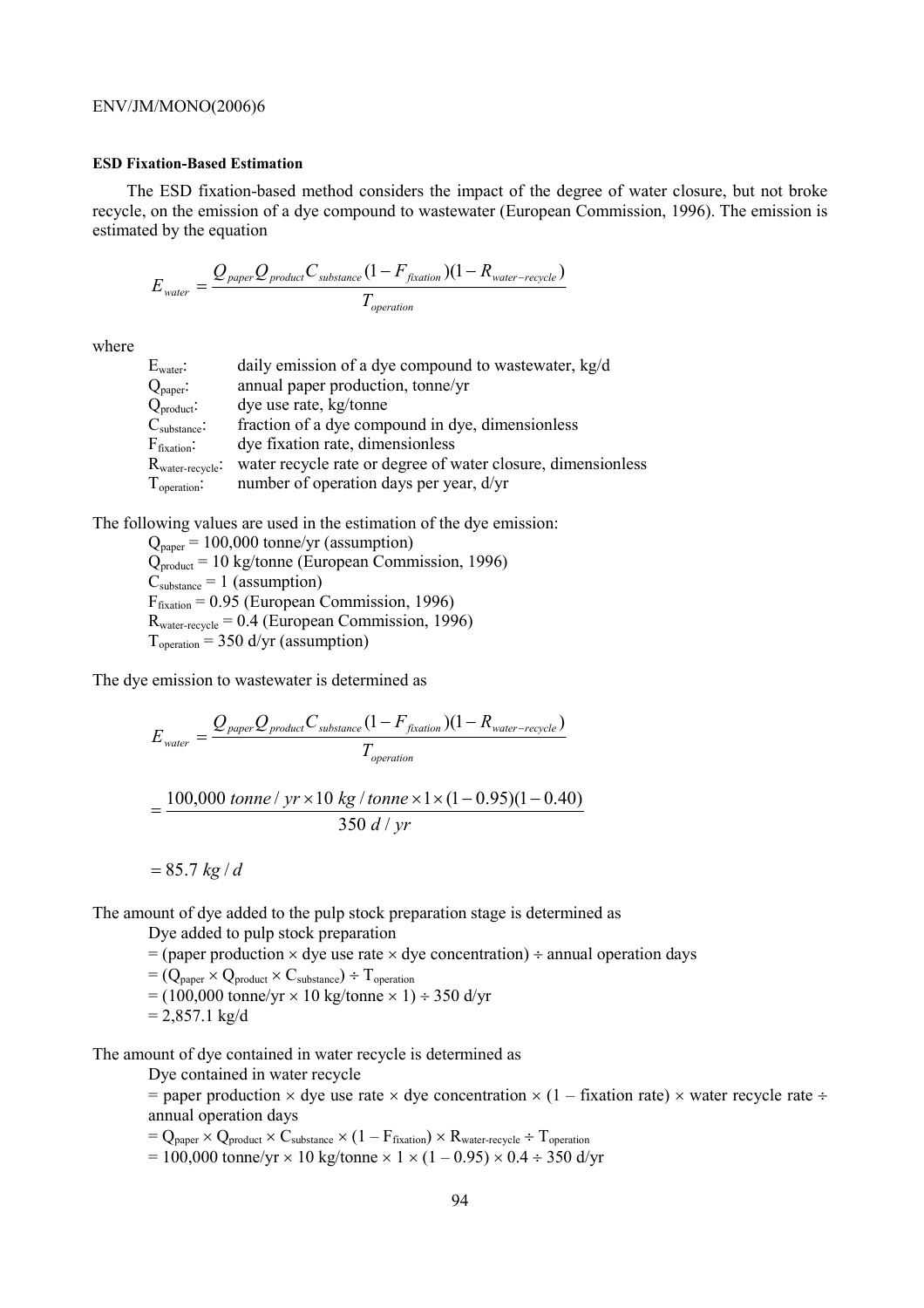$= 57.1 \text{ kg/d}$ 

The amount of dye contained in the white water collected from the paper machine is determined as Dye contained in white water

= paper production  $\times$  dye use rate  $\times$  dye concentration  $\times$  (1 – fixation rate) ÷ annual operation days

 $= Q_{\text{paper}} \times Q_{\text{product}} \times C_{\text{substr}} \times (1 - F_{\text{fixation}}) \div T_{\text{operation}}$ 

 $= 100,000$  tonne/yr  $\times$  10 kg/tonne  $\times$  1  $\times$  (1 – 0.95) ÷ 350 d/yr

 $= 142.9$  kg/d

The amount of dye contained in paper is determined as

Dye contained in paper

 $=$  Dye added to pulp stock preparation – Dye emitted to wastewater

 $= 2,857.1 \text{ kg/d} - 85.7 \text{ kg/d}$ 

 $= 2,771.4 \text{ kg/d}$ 

The mass balance on dye is shown in Figure A.6.